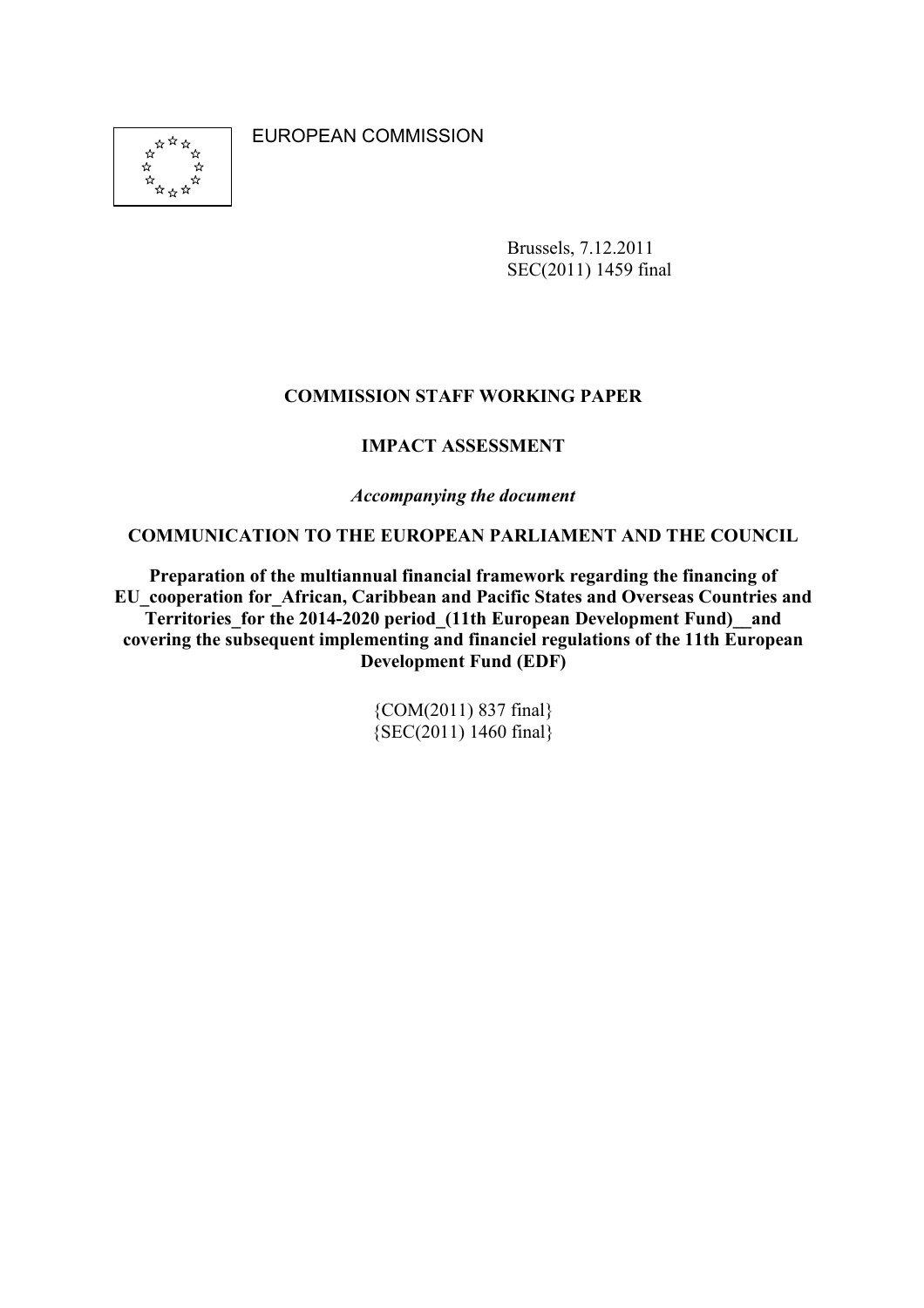# **TABLE OF CONTENTS**

| 1.     |                                                                              |  |
|--------|------------------------------------------------------------------------------|--|
| 1.1.   |                                                                              |  |
| 1.2.   |                                                                              |  |
| 1.3.   |                                                                              |  |
| 2.     |                                                                              |  |
| 2.1.   |                                                                              |  |
| 2.2.   | Lessons learnt: review of consultations, studies and evaluation reports 9    |  |
| 2.3.   |                                                                              |  |
| 2.4.   |                                                                              |  |
| 2.4.1. |                                                                              |  |
| 2.4.2. |                                                                              |  |
| 2.5.   |                                                                              |  |
| 3.     |                                                                              |  |
| 3.1.   |                                                                              |  |
| 3.1.1. |                                                                              |  |
| 3.1.2. |                                                                              |  |
| 3.2.   |                                                                              |  |
| 3.3.   |                                                                              |  |
| 4.     |                                                                              |  |
| 4.1.   |                                                                              |  |
| 4.1.1. |                                                                              |  |
| 4.1.2. | Alternative option: allow more differentiation between ACP States and OCTs20 |  |
| 4.2.   |                                                                              |  |
| 4.2.1. |                                                                              |  |
| 4.2.2. | Alternative option: allow more concentration of EU cooperation activities22  |  |
| 4.3.   |                                                                              |  |
| 4.3.1. |                                                                              |  |
| 4.3.2. | Alternative option: allow more coordination with EU Member States 23         |  |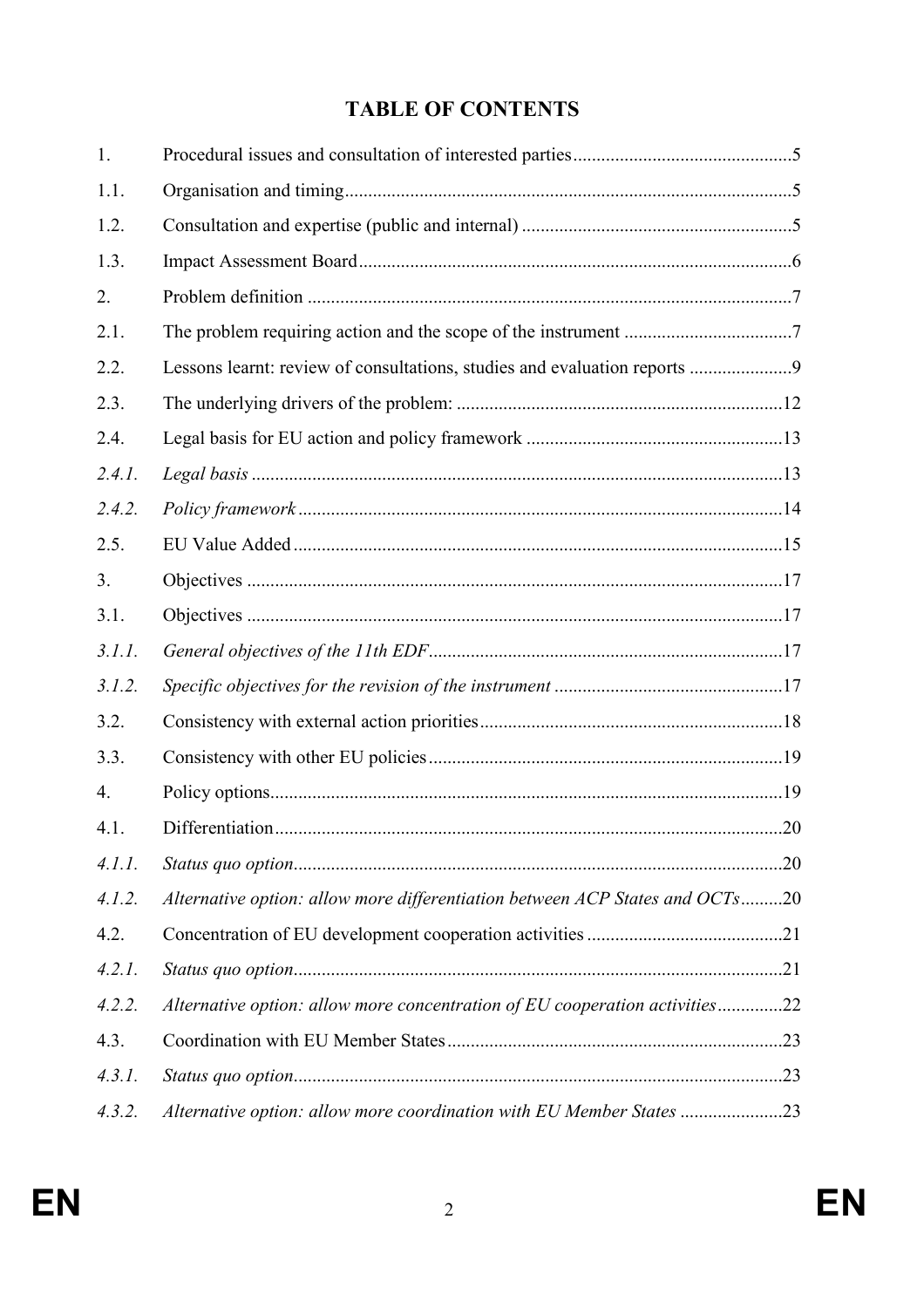| 4.4.   |                                                                                         |  |
|--------|-----------------------------------------------------------------------------------------|--|
| 4.4.1. |                                                                                         |  |
| 4.4.2. | Alternative option: allow an increased use of innovative financial instruments24        |  |
| 4.5.   |                                                                                         |  |
| 4.5.1. |                                                                                         |  |
| 4.5.2. |                                                                                         |  |
| 4.6.   |                                                                                         |  |
| 4.6.1. |                                                                                         |  |
| 4.6.2. | Alternative option: Link regional cooperation resources to the use of existing regional |  |
| 5.     |                                                                                         |  |
| 5.1.   |                                                                                         |  |
| 5.1.1. |                                                                                         |  |
| 5.1.2. | Alternative option: allow more differentiation between ACP Countries and OCTs 30        |  |
| 5.2.   |                                                                                         |  |
| 5.2.1. |                                                                                         |  |
| 5.2.2. | Alternative option: allow more concentration of EU cooperation activities32             |  |
| 5.3.   |                                                                                         |  |
| 5.3.1. |                                                                                         |  |
| 5.3.2. | Alternative option: allow more coordination with EU Member States 33                    |  |
| 5.4.   |                                                                                         |  |
| 5.4.1. |                                                                                         |  |
| 5.4.2. | Alternative option: allow an increased use of innovative financial instruments35        |  |
| 5.5.   |                                                                                         |  |
| 5.5.1. |                                                                                         |  |
| 5.5.2. |                                                                                         |  |
| 5.6.   |                                                                                         |  |
| 5.6.1. |                                                                                         |  |
| 5.6.2. | Alternative option: Link regional cooperation resources to the use of existing regional |  |
| 6.     |                                                                                         |  |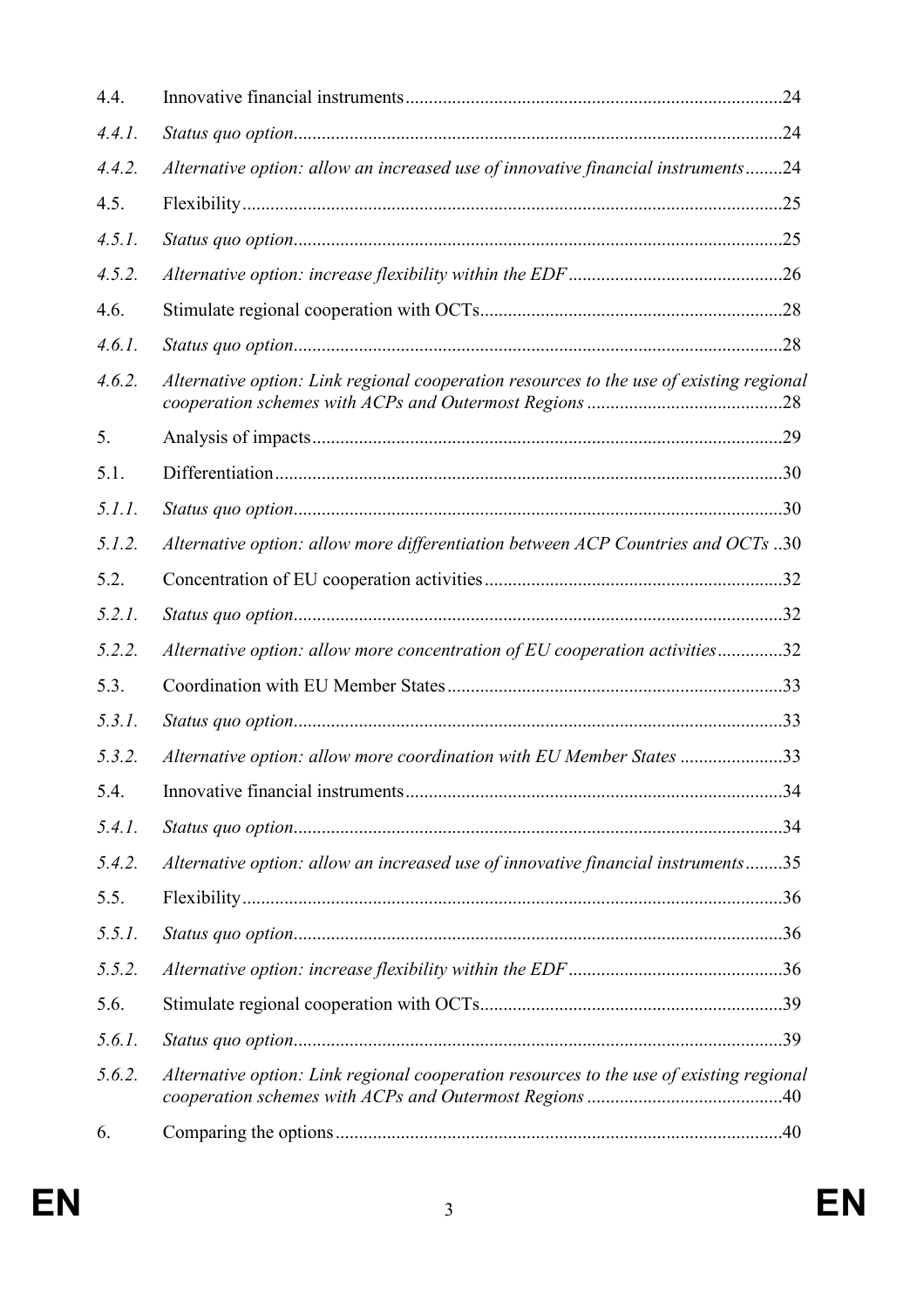| 6.1. |  |
|------|--|
|      |  |
| 7.   |  |
| 7.1. |  |
|      |  |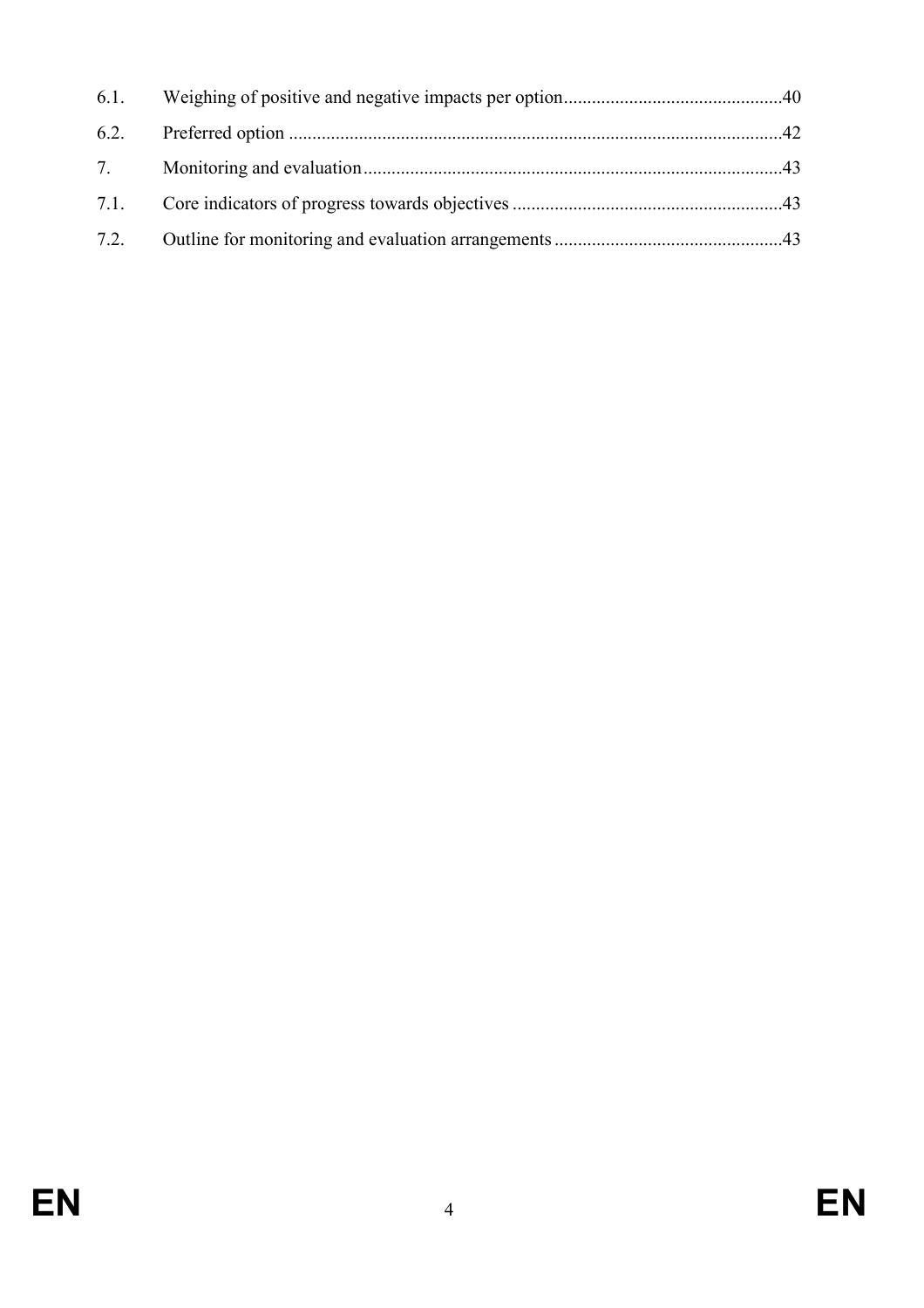#### <span id="page-4-0"></span>1. PROCEDURAL ISSUES AND CONSULTATION OF INTERESTED PARTIES

#### 1.1. Organisation and timing

The preparation of the 11th European Development Fund (EDF) entails specificities compared to the preparation of the EU regulations for the other EU financial instruments for external action, because it is linked to the Cotonou Agreement, a legally binding Treaty between the EU and ACP (African, Caribbean and Pacific) countries on the one hand and the Lisbon Treaty and a specific Overseas Association Decision with OCTs (Overseas Countries and Territories) on the other hand. Moreover, the EDF is outside the EU budget. Therefore for the EDF the following legal texts are covered by the impact assessment: the internal agreement between Representatives of the Governments of the Member States, the implementing regulations and the financial regulations.

The drafting of the Impact Assessment for the EU external action instruments for the period 2014-2020, including this document<sup>1</sup>, has been coordinated by a Task Force composed by services in charge of EU external action and the Legal Service. The drafting teams have duly taken into consideration the consultations, reviews and studies mentioned in Section 2 and have liaised with other Commission services to ensure consistency with other EU policies. The European Investment Bank (EIB) was also consulted. The Task Force has met with the drafting team in charge of this Impact Assessment on 7 June, 1 July, 15 July and 2 August 2011 for organisational and quality-check purposes.

An Impact Assessment Steering Group, composed by the members of the Task Force and representatives of interested Directorates General and the Secretariat General, was launched on 22 June 2011. It has met twice, on 13 and 26 July 2011.

The review of this Impact Assessment by the Impact Assessment Board is scheduled for 14 September 2011.

1.2. Consultation and expertise (public and internal)

The Commission held a **public consultation on future funding for EU external action** between 26 November 2010 and 31 January 2011, based on a questionnaire accompanied by a background paper 'What funding for EU external action after 2013?' prepared with EEAS services*.* The 220 contributions received reflect the broad range and the variety of structures, views and traditions characterising the external action community. The main lessons learnt from this consultation are:

Around 70% of the respondents underlined that EU financial intervention provides a **substantial added value** in the main policy areas supported through EU financial instruments for external action and that the EU should exploit its comparative advantage linked to its global field presence, its wide-ranging expertise, its supranational nature, its role as facilitator of coordination, and to the economies of scale.

92% supported a **more differentiated approach,** tailored to the situation of the beneficiary country, based on sound criteria and efficient data collection, as a way to increase the impact of EU financial instruments.

A large majority supported an **increased conditionality** based on the beneficiary country's respect for human rights, minorities, good governance and diversity of cultural expressions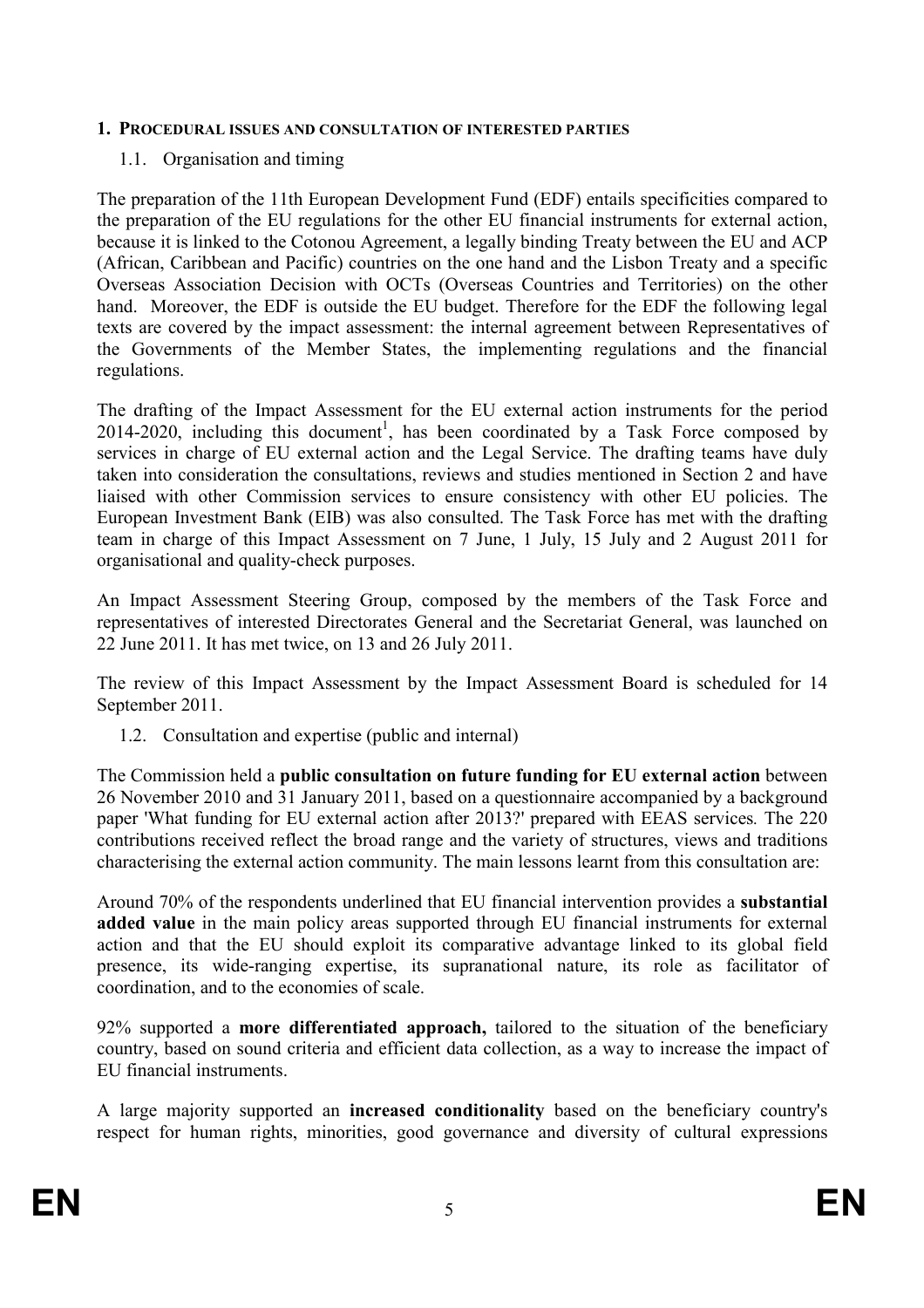<span id="page-5-0"></span>(78%), or on the quality of its policies and of its ability and willingness to implement sound policies (63%).

A majority of respondents agreed that **joint programming***\*(for asterisks see glossary in annex II)* and co-financing with Member States could increase the impact and the coherence of EU external action, simplify the delivery of aid and reduce overall transaction costs. Many stressed, however, that it should not imply heavier administrative requirements. A majority approved the idea of anchoring joint programming\* and division of labour in a piece of EU legislation.

A majority of respondents supported the reinforcement of **cooperation with European Member States as well as with European and international financial institutions**, while a significant number of respondents called for caution regarding the objectives and expected impact of blending, the implementation modalities and the threat of loss of control and visibility for the EU.

Many respondents proposed **increased flexibility margins** within EU external action as a whole, to facilitate resource mobilisation to tackle disasters or global crises. Increased flexibility of the geographic limits of EU instruments was supported by a significant majority as a way to respond to interregional challenges. An explicit role for humanitarian aid actors and interventions in transition situations was supported by a large majority. A high number of stakeholders also stressed that the EU should improve the inter-linkages between humanitarian and development policy areas and close the gap between the related programmes.

In addition, the Commission launched a **Green Paper 'EU development policy in support of inclusive growth\* and sustainable development'** with a public consultation from 15 November 2010 to 17 January 2011. Many respondents underlined that **ODA\* constitutes only a fraction of funding for development**, to be seen as a complement to domestically mobilised resources, foreign investments, loan financing, trade and remittances. At the same time, in low-income and/or fragile countries, ODA could provide up to half of development resources available. These respondents therefore called for traditional ODA development programmes to be primarily reserved for the Least Developed Countries (LDCs). A demand was also made for greater coherence in EU development policy especially with regards to middle-income countries. Many answers endorsed the notion of **more focused aid** and a consolidation of the more than 45 000 projects currently funded by EU donors, combined with further cross-country and in-country division of labour. While **joint programming** of assistance was endorsed in principle, it should be introduced gradually starting with countries where it would yield demonstrable added value. Several contributions underscored that development cooperation should be a **reciprocal partnership**. In exchange for long-term EU commitments, partner countries needed to commit themselves to allocating a sufficient part of their budgets to priority areas such as social sector reform, health and education.

As far as financial assistance to **Overseas Countries and Territories (OCTs)** is concerned, a public consultation was organised in the context of a Green Paper (COM/2008/383) dated 25 June 2008. Stakeholders were further consulted in the context of the OCT/EU Forums in 2008, 2010 and March 2011. The different contributions converged with several ideas expressed in the consultation on external funding, notably **differentiation, flexibility, reciprocal partnerships and more focused aid**.

1.3. Impact Assessment Board

The impact assessment was modified to take into account the comments made by the Impact Assessment Board (IAB) on September  $14<sup>th</sup>$  2011. The IAB requested to better distinguish the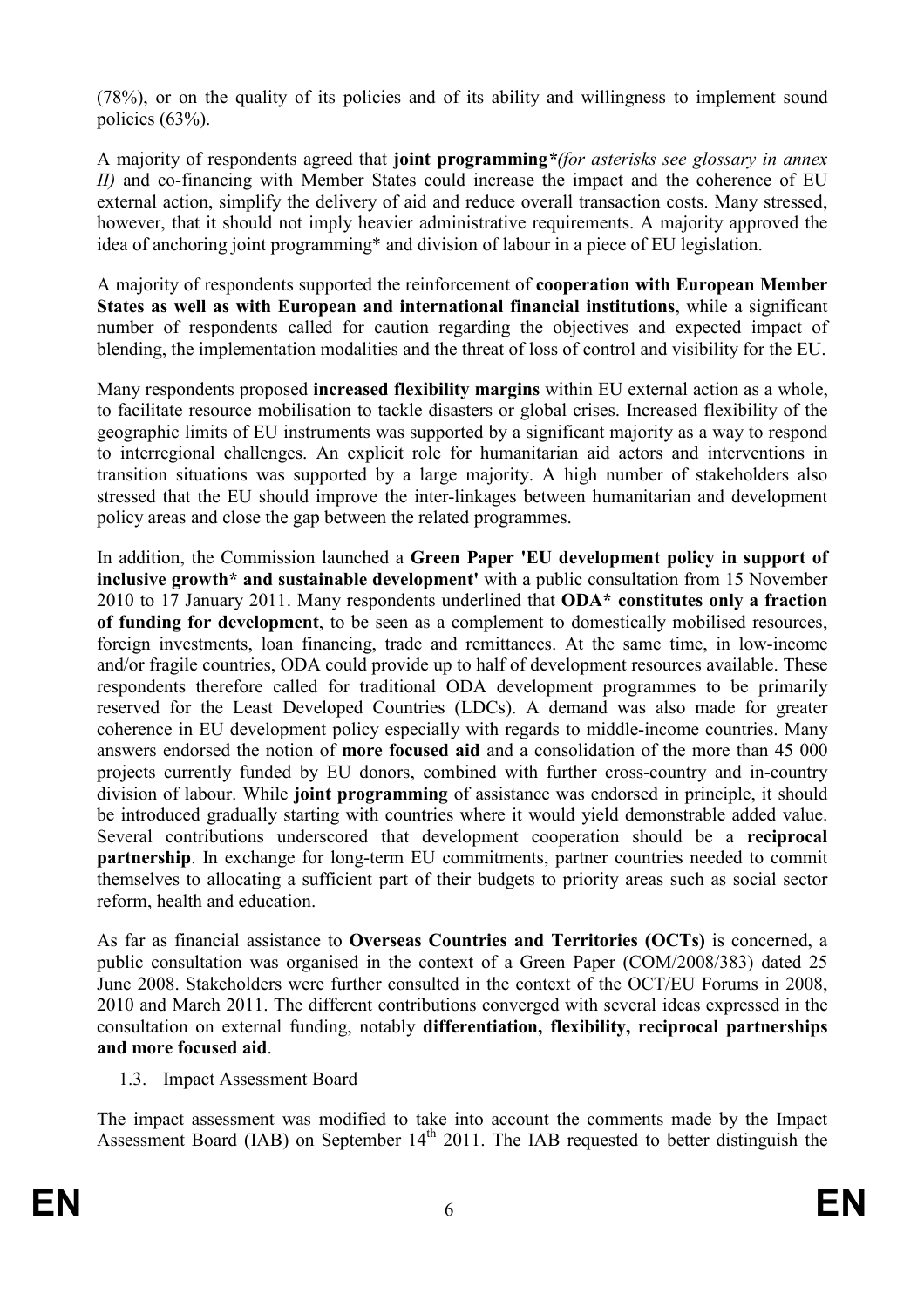<span id="page-6-0"></span>scope and the limitations of the measures proposed; therefore the legal and political boundaries for the choice of the options are now highlighted in chapters 2.4. and in chapter 4 in the introductory part and at the end of the proposed options. The IAB asked to reinforce the assessment of the overall strengths and weaknesses of EU development cooperation; to this end examples of how the identified problems have affected results are introduced in chapter 2.2, to explain the underlying drivers summarized in chapter 2.3. To take into account comments from IAB to consider alternative ways by which the objectives could be achieved, additional possible options are included and examined under chapters 4 to 6. The assessment of the impacts in chapters 5 and 6 is also improved to better explain the choice of the preferred option; in particular chapter 5 reflects the trade offs between the various options and the risks they entail. New elements regarding monitoring and evaluation are included in chapter 7.

#### **2. PROBLEM DEFINITION**

2.1. The problem requiring action and the scope of the instrument

#### *2.1.1. The problem*

Poverty remains a major problem in African, Caribbean and Pacific (ACP) States. Most of them are off-track towards the achievement of the [Millennium Development Goals \(MDGs\)\\*](http://ec.europa.eu/europeaid/what/millenium-development-goals/index_en.htm) and they do not enjoy a sustainable development. The EU is committed to helping ACP countries to address these problems. It is therefore necessary for the EU to continue to support ACP countries' efforts towards reducing and eventually eradicating poverty, while attaining the objectives of sustainable development and achieving their gradual integration into the world economy.

The economic ties between the OCTs and the EU need to be further reinforced. OCTs continue to face specific economic and social development problems which can also have serious implications on their unique and fragile environments.

### *2.1.2. The current instrument (EDF)*

The European Union maintains privileged relations with the ACP group of developing countries under the ACP-EU Partnership Agreement, signed in Cotonou on 23 June 2000 for a period of 20 years. 25 OCTs with constitutional links to Member States are associated to the EU through a regime based on the provisions of Part IV of the Treaty on the Functioning of the EU (TFEU) and the detailed rules and procedures laid down at present in the Overseas Association Decision  $(OAD)$  of 27 November 2001<sup>2</sup>.

The **[European Development Fund \(EDF\)](http://ec.europa.eu/development/how/source-funding/edf_en.cfm)** is the main instrument for providing EU assistance for development cooperation under the Cotonou Agreement with ACP countries and for cooperation with OCTs under the Overseas Association Decision (OAD). The EDF is funded outside the EU budget by the EU Member States on the basis of specific contribution keys. Each EDF is concluded for a multi-annual period. The 10th EDF Internal Agreement<sup>3</sup> establishes the total resources and the broad sub-categories for the period 2008-2013 and entails provisions regarding its implementation and financial monitoring.

The **resources of the 10th EDF** ( $\epsilon$ 22 682 million at current prices) comprise  $\epsilon$ 21 966 million for ACP countries,  $\epsilon$  286 million for OCTs and  $\epsilon$ 430 million for support expenditure.

EDF 9/EDF 10 breakdown into envelopes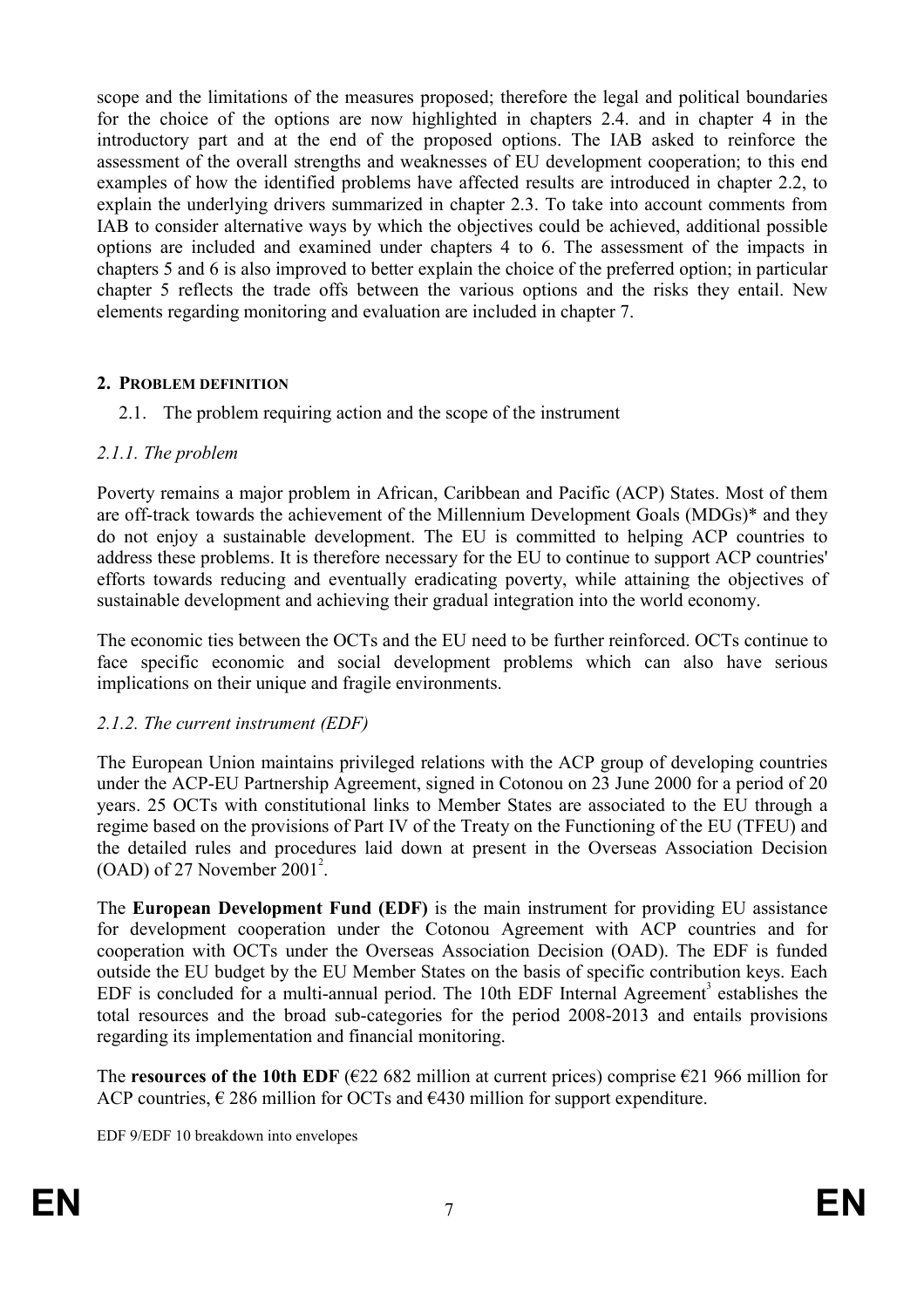|                                                              | EDF 9 final<br>$(M\epsilon)^*$ | <b>EDF 10</b><br>(ME) |
|--------------------------------------------------------------|--------------------------------|-----------------------|
| 1. National and regional cooperation                         | 12146                          | 17766                 |
| 1.1 National indicative programmes (NIP)                     |                                |                       |
| $\mathsf{L}\;$ A envelopes <sup>*</sup> (programmable funds) | 9632                           | 13500                 |
| L B envelopes <sup>*</sup> (unforeseen needs)                | 1585                           | <b>1800</b>           |
| 1.2 Regional indicative programmes (RIP)                     | 929                            | 1783                  |
| 1.3 Reserve for programmable NIP/RIP allocations             |                                | 683                   |
| 2. Intra-ACP cooperation                                     | 3059                           | 2700                  |
| <b>Sub-total managed by the Commission</b>                   | 15205                          | 20466                 |
| 3. Investment Facility (managed by the EIB)                  | 2220                           | 1500                  |
| Sub-total for ACP operational credits                        | 17425                          | 21966                 |
| OCT                                                          | 329                            | 286                   |
| Support expenditure                                          | 331                            | 430                   |
| $Total ACP + OCT + support$                                  | 18086                          | 22682                 |

 *\*including transfers from previous EDFs* 

EDF resources allocated to ACPs are channelled via non-reimbursable assistance, broken down into three 'envelopes': national (including current B-envelopes\* for unforeseen needs for crisis/transition response including 'Linking Relief, Rehabilitation and Development' approaches), regional and intra-ACP\*, and via the ACP Investment Facility\* which the European Investment bank (EIB) manages as a revolving fund, providing loans, risk capital, and guarantees, with a view to supporting development of the private sector and of a commercially run public sector, alongside its own resources<sup>4</sup>. The EU also created innovative instruments\* to work with development banks and generate more synergies to speed up regional infrastructure delivery, such as the EU-Africa Infrastructure Trust Fund\* (see glossary under Blending mechanisms).

The  $\epsilon$  286 million allocated for OCTs under the 10th EDF take the following forms, i.e. nonreimbursable aid for specific territorial ( $\epsilon$  195 million) and regional cooperation ( $\epsilon$  40 million), loans, risk capitals and guarantees in the form of the OCT Investment Facility managed by the EIB ( $\epsilon$  30 million), alongside its own resources (up to  $\epsilon$  30 million), non-programmed emergency aid and compensation payments ( $\epsilon$  15 million), and a technical cooperation facility managed by the Commission ( $\epsilon$  6 million).

### *2.1.3. Main challenges for the future*

As acknowledged by world leaders at the UN High Level Plenary Meeting in September 2010, while significant progress has been made towards achieving some of the MDGs<sup>\*</sup>, a great deal remains to be done, particularly in fragile states and transition situations. Around 1.4 billion people are still living in extreme poverty (51% of them in Sub-Saharan Africa) and one sixth of the world's population is undernourished.

Recent threats and new challenges are complicating an already difficult situation. Developing countries were hard hit by the succession of recent crises (financial and economic crises, food price rises, fuel price volatility). New challenges include climate change<sup>5</sup>, energy<sup>6</sup> including access to sustainable energy, biodiversity loss, security and fragility\*, instability and poor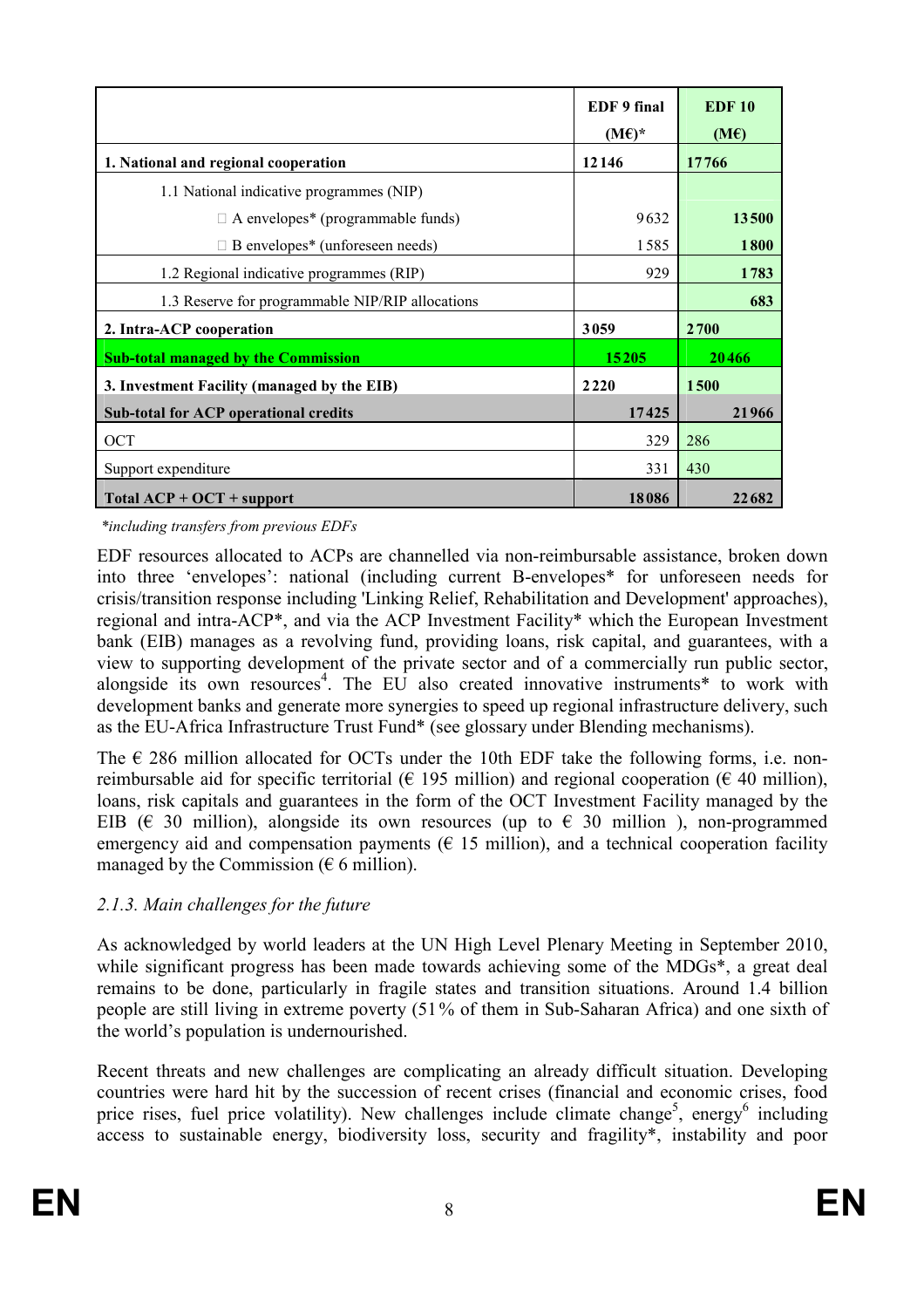<span id="page-8-0"></span>resilience to shocks, food insecurity, scarcity of natural resources entailing risk of aggravating ongoing challenges by unsustainable exploitation of these resources such as overfishing, transition towards knowledge-based societies\*, or population pressure<sup>7</sup>. Good environmental management is also a condition for sustainable development. These challenges are particularly sensitive for Small Island Developing States (SIDS).

These, together with the priorities set in the Europe 2020 Strategy, have prompted the Commission to review whether the EU's development policy is fit for purpose or whether more could be done to add to its impact, especially given the urgent need to speed up progress towards the MDGs\* (see chapter 2.4.2).

Last year, the EU strongly reaffirmed its commitment to contribute to the achievement of the MDGs, including the reaffirmation of the collective target of devoting 0.7% of its Gross National Income to ODA\* by 2015. There is no doubt that accelerated action is needed if all the MDGs are to be achieved in five years time. Even beyond 2015 and even when some or all of the MDGs have been achieved, continued efforts will be needed to eliminate poverty. Development assistance will therefore continue to require long-term financial commitment.

Since the establishment of the OCT/EU Association with the 1958 Treaty of Rome, relations between the OCTs and the EU have considerably changed. Most of the OCTs cannot be considered as developing territories anymore, even though their micro-economies remain extremely vulnerable to external shocks including climate change and environmental vulnerabilities. Consequently, continuous financial assistance to OCTs is needed to maintain them on the path to sustainable development and to help them to develop policies and strategies on new priorities of OCT/EU relations.

2.2. Lessons learnt: review of consultations, studies and evaluation reports**8**

### *10th EDF Performance review*

The Cotonou agreement called for a Performance review of the  $10<sup>th</sup>$  EDF to assess financial performance as well as quantitative and qualitative performance, in particular results and impact, measured in terms of progress towards achieving the MDGs\*.

The review highlighted the value added of the 10th EDF thanks to its programming, its responsiveness and results. In the programming, the EU clearly identified areas where it could offer the best added value and focused its funds strongly on budget support, governance and infrastructure. The first years of implementation have shown how the balance and hierarchy between national, regional and intra-ACP were relevant.

The performance review also highlighted some lessons learnt and room for progress, in particular the following:

- Regarding programming, experience showed that effective, high-quality delivery to provide the greatest long-term impact needs a particular effort in terms of coordination arrangements; the assessment of the 10th EDF programming exercise showed that the EU could significantly **improve the synergies between its aid flows**. **EU aid remains very fragmented, causing inefficiencies with financial, developmental and political consequences**. For instance aid fragmentation can be observed in Uganda (see annex VI) where European aid accounts for 43% of total aid (2008 figure), but proliferation has lead to these 43% being given by at least 8 individual donors; clear gains could be made here. The assessment showed aid fragmentation\* (i)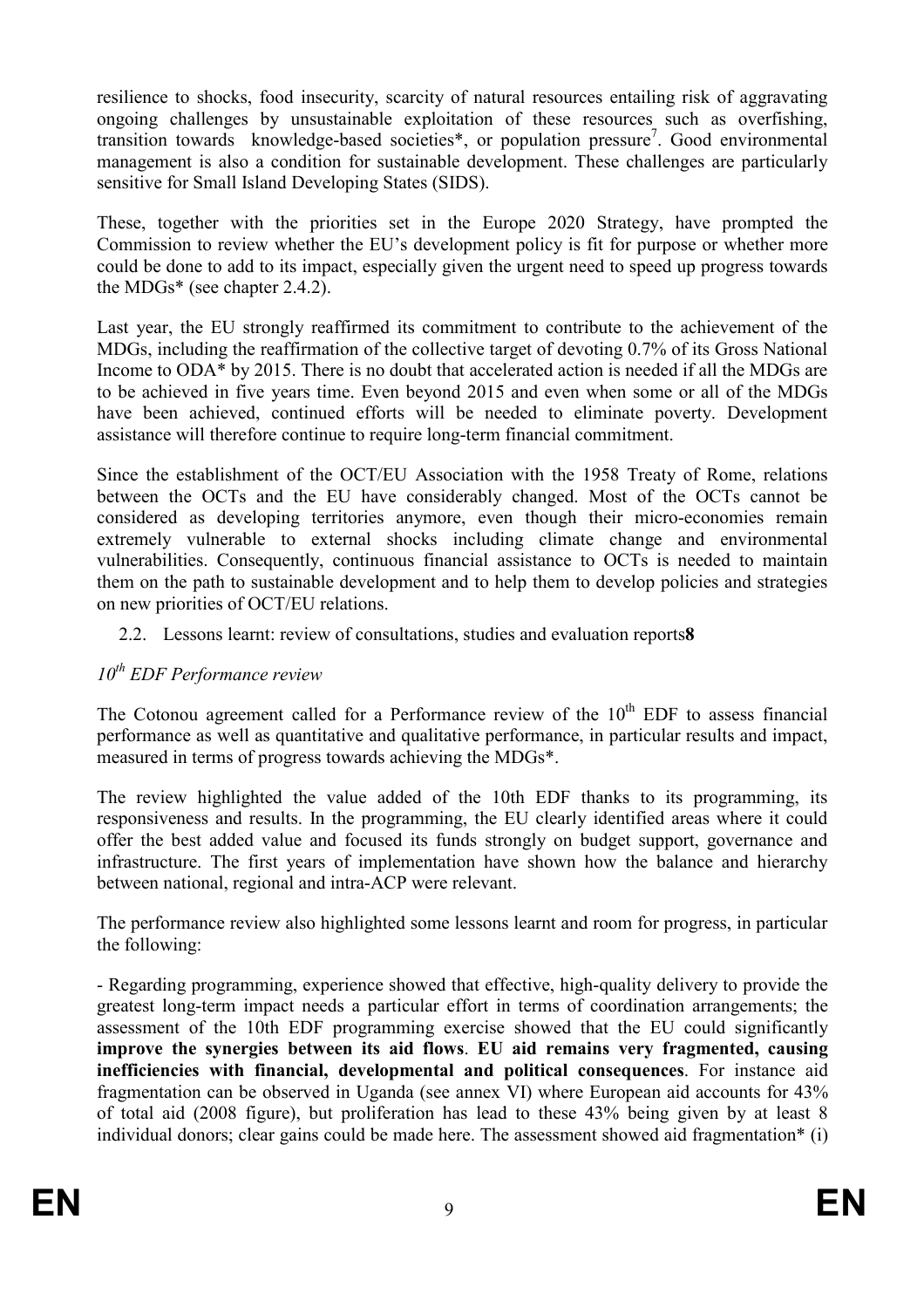between EU instruments (the EDF and the budget), (ii) between levels of action in the EU (national, regional and, thematic/horizontal), and (iii) between EU Member States' bilateral programmes and European Commission and European Investment Bank interventions.

- Regarding EU response capacity, it appeared that the EU, with its global reach in ACP States and its objective method of allocation of resources, is present in all difficult situations and, thanks to its unallocated funds, flexible procedures, the support in situations of fluctuating export earnings (FLEX\*) and ad hoc instruments, had been able to respond to unforeseen events and to situations of fragility. Nevertheless, the review highlighted that EU's responsiveness could be improved, especially in relation to (1) aid programming in crisis and fragile situation, (2) a structural approach to build up the resilience of recipient countries to both natural hazards and economic shocks, and (3) broad and generic exogenous shocks mechanism. For example, in relation to responsiveness for countries in fragility and in crisis, the Performance Review underlined that the EDF programming cycle was not sufficiently flexible to respond quickly to new crises and unforeseen events like floods or earthquakes. Ad-hoc reviews that are possible take too much time, this was in particular illustrated by the Haiti case. For countries that are vulnerable to external shocks such as financial crisis, food or fuel prices increases, a more structural approach was needed which means that their vulnerability should be taken into account in the design of EU strategies so that those countries can better react to these events when they occur.

#### *Study in support of the shaping of development cooperation after 2013*

In view of reshaping the EU external actions framework, the European Union financed a general study to provide analytical elements regarding EDF interventions. The analysis highlighted strengths and weaknesses in the implementation concerning three main topics:

(i) On the EDF contribution to the MDG process, it concluded that the EDF widely supports the efforts of governments to reduce poverty through an important contribution to macro-economic stability while partly covering budget deficits, and a support to selected country strategy priorities.

(ii) On the division of labour, the study identified challenges, and in particular in relation to the large number of projects and programmes implemented outside agreed focal sectors which **increases fragmentation and goes against agreed principles on division of labour and concentration**. The study recommended delegated cooperation and joint programming as key elements in future programmes to enhance aid effectiveness. For instance the lack of concentration can be observed in Ethiopia (see graphic in annex VI) where a quick scan of EUwide interventions learns that even in sectors where some donors do not have a (self-declared) comparative advantage, they sometimes have substantial (colour orange) or modest (colour red) investments. In fact, donors should focus on sectors in which they have both a substantial investment and a comparative advantage (colour green). To complete the picture, the colour yellow means that the respective donor has a relatively small investment but a comparative advantage in that sector.

(iii) On the EDF capacity to leverage funding from other actors in particular through blending mechanisms, the study highlighted the successful Infrastructure Trust Fund mechanism and the model of the recently developed Water and Energy "Pooling mechanisms" for small projects. It recommended to systematically consider the possibility of complementing any grant allocated through these Facilities with a grant from EDF funds managed by the Commission thereby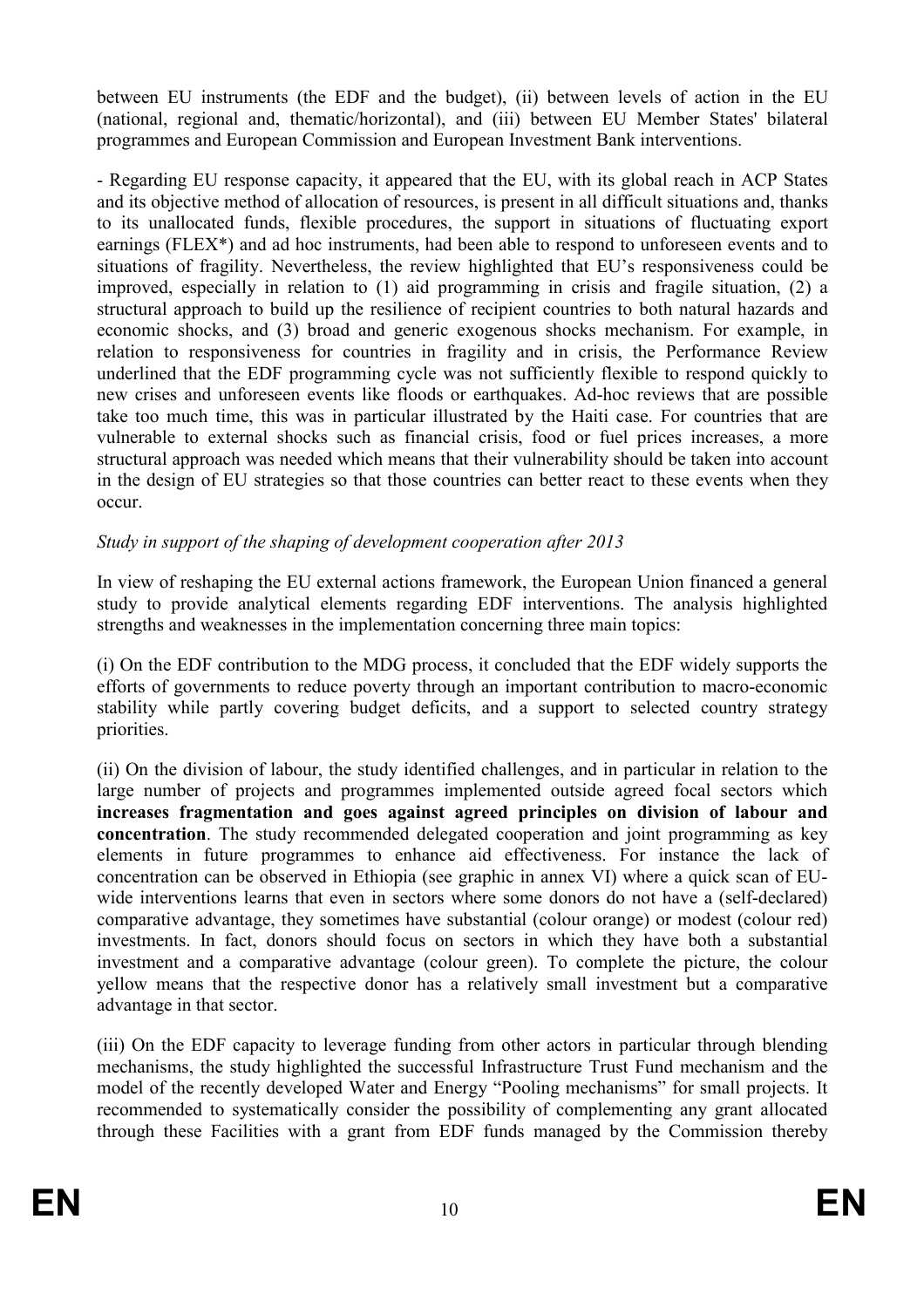**increasing the available amount of grant to be leveraged by funding** and ensuring that the Delegations/National Authorising Officers (NAO) are interested in the success of the mechanisms for their country.

### *Study on shock absorbing schemes<sup>9</sup>*

One of the general problems identified of the existing facilities was that they supported both low income (LICs) and middle income (MICs) countries with quite a large share of resources going to MICs. One of the challenges for the future is how to **redesign these facilities so as to focus more on the most vulnerable countries** including, in particular, low income countries. Regarding the type of financing, the study suggested that grant resources should continue to be relevant for low income countries. As in the Vulnerability Flex\*, resources could continue to be paid through budget support for eligible countries and in co-ordination with other development institutions.

### *Study on results-based programming and financing*

A study was commissioned by the Commission on results-based programming and financing in view of a stronger results-focus in the future programming and financing of support, to look into cash-on-delivery types of financing\* or other incentive-based modalities, some of which have been used by the Commission in its budget support programmes.

The main results from the study were that, so far, there was no uncontested evidence that resultsbased modalities like cash-on-delivery work better than others. Researchers found that to be successful, results based approaches should be embedded in a "package" of other interventions, of which an important one is capacity building. Another finding was that there is no evidence that results based financing leads to a leveraging of additional funds, be they private or public. Lastly, consultants found that **more results focus could be brought into EU programmes, but that some rules and regulations needed to be adapted to make it possible**.

### *Mid-term evaluation of the ACP Investment Facility*

The Commission undertook in 2010 a Mid-Term Evaluation of the ACP Investment Facility including European Investment Bank (EIB) Own-Resources operations in the ACP States. In the assessment, the value-added of EIB operations were measured against three elements: the support of EU policy and Cotonou objectives respectively, the quality of the projects themselves and the financial and non-financial advantages brought in by the EIB operations compared to potential alternatives sources of financing.

While recognizing the difficult challenge represented by the Bank's mandate under the Cotonou Agreement, the **Investment Facility was described as having a comparative advantage in its high risk bearing capacity**, stemming notably from its prudent project selection, its careful analysis of the creditworthiness of operators as well as its technical rigour, whilst it was acknowledged that EIB was exercising due care in intervening without distorting the markets and that specific improvements had been observed in the financial viability and governance practices of the enterprises supported by the Bank, as well as positive trends recorded in terms of employment generation at operation level. **Several factors had limited the ability of EIB to maximise its work,** including notably the EIB's low visibility, its insufficient monitoring of the impact of its operations, as well as limited catalytic effect of the Investment Facility and own resources.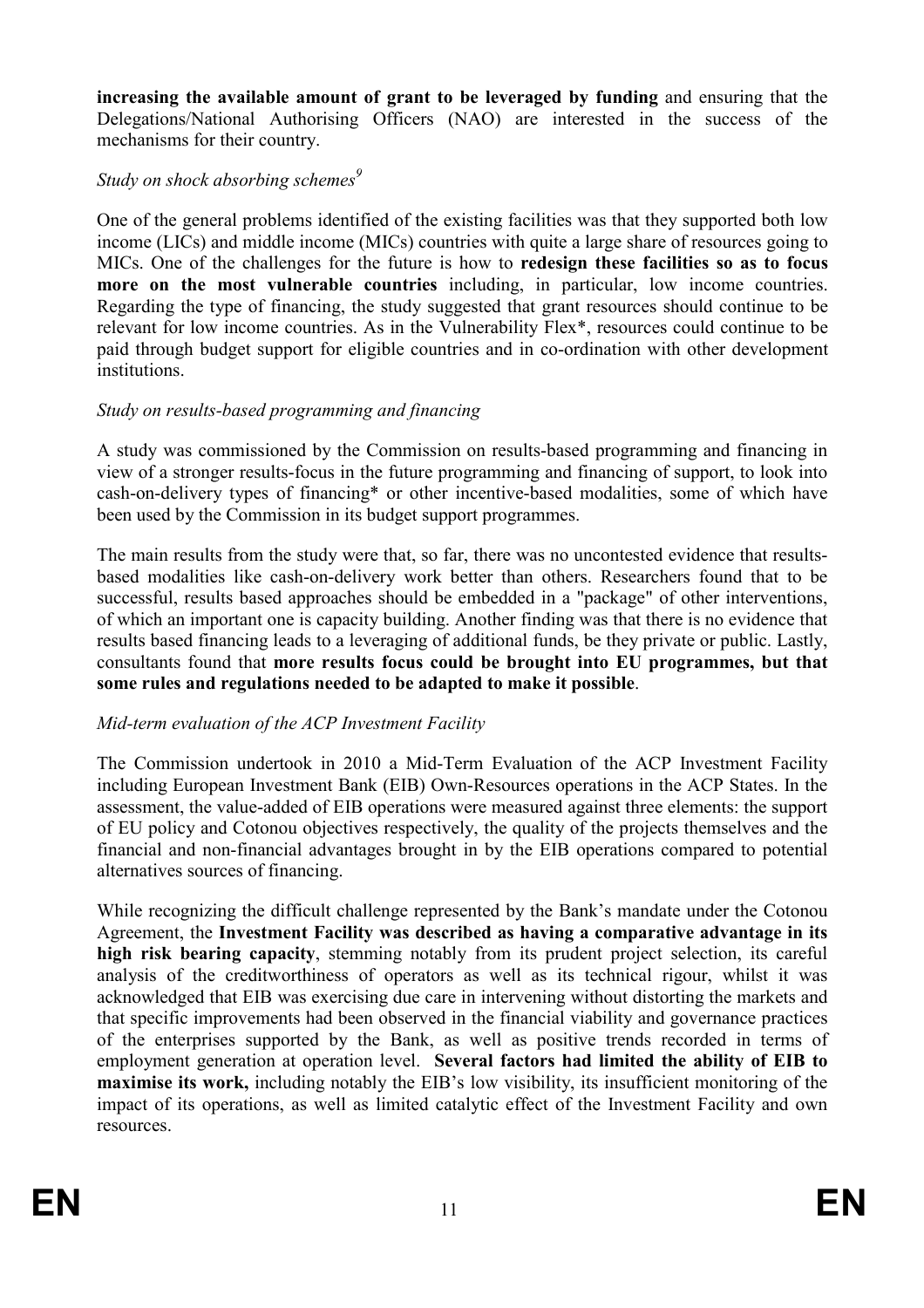<span id="page-11-0"></span>The evaluation overall acknowledged that EIB had thus far fulfilled the mandate given under the Cotonou Agreement and made recommendations on ways to enhance its impact and visibility. Ways to address the issues raised have been identified jointly by the Commission and the EIB and concern mainly the need to secure supplemental grant resources for technical assistance and other blending mechanisms combined with EIB loans and equity investments, the need to **reinforce the coordination between the two institutions** including notably the definition of common operational guidelines to their respective staff, the need to ensure greater coherence between the EIB operations and the country and regional strategies led by the Commission to **fully exploit synergies at operational and strategic/sector level**, and the need to enhance joint EU visibility and communication.

#### *Results of internal assessment on what works and what doesn't (2007-2013)*

An internal assessment highlighted that the **procedure for preparing and revising the A**  envelope of the National Indicative Programme (NIP) had proved more rigid than expected. While the process was useful to address long term goals, it did not seem to allow for a prompt reaction to a change in the political context or to a substantial change in demand. The **potential for Joint programming had barely been exploited**. It has been limited to a handful of pilot countries, faced serious constraints and had not delivered substantial results in terms of efficiency.

Regarding the B envelopes\*, used for unforeseen needs, this flexible allocation mechanism had shown positive results, notably in its use for crisis/transition response, and in terms of flexibility and speed, in the context of the Vulnerability Flex\* and the Food Price Crisis Regulation. However **the support in situations of fluctuating export earnings (FLEX\*) had not been sufficiently countercyclical**, in spite of successive simplifications. This is due to the fact that the system functions on the basis of an ex-post analysis (trade statistics) rather than a real-time mechanism, as well as heavy implementation procedures.

#### *Assessments and evaluations about OCTs*

Internal and external assessments and evaluations of the EU's past and future cooperation with OCTs took place or are in the process of being finalised within the context of the Overseas Association Decision. Conclusions and recommendations of the different assessments seemed to agree that the next EDF would have to allow for a **differentiated approach** for OCTs, with a focus on sustainable development, be **flexibl**e and adapted to the low aid volumes and the limited administrative capacity of OCTs. The EDF should also be conducive to regional cooperation between OCTs, Outermost Regions of the EU and ACP States. Budget support as preferred aid modality and the corresponding policy dialogue including public finance management as well as the principle of **concentration** were deemed to have had a positive impact. Nevertheless, **responsiveness** of EU interventions could be improved and sufficient resources for technical assistance, capacity building and for private sector investments and co-financing operations needed to be foreseen.

2.3. The underlying drivers of the problem:

In a context of financial crisis and of tight budgetary constraints within EU Member States, the volume of EU resources for development cooperation with ACP States and OCTs remains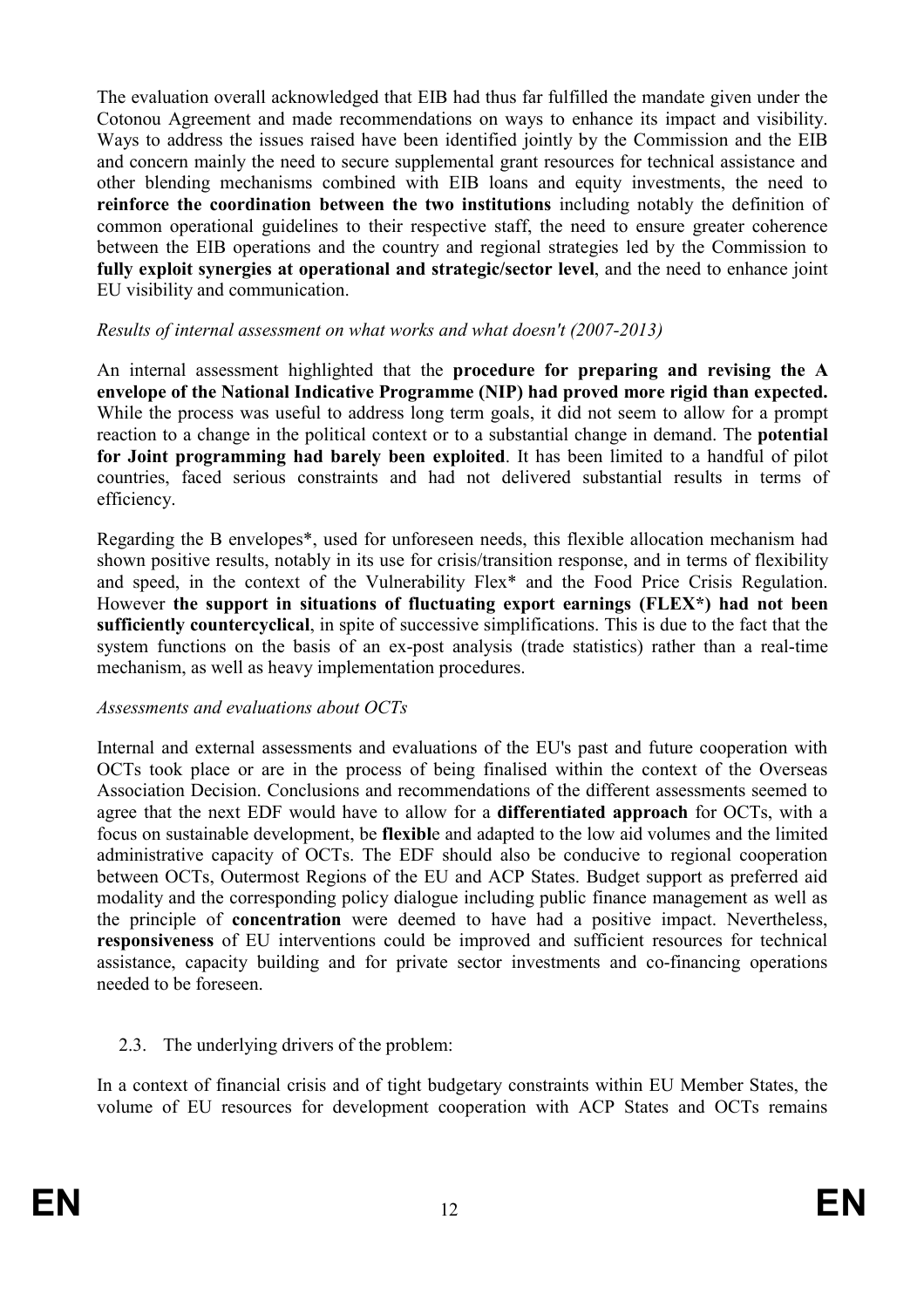<span id="page-12-0"></span>limited. The effectiveness of EU spending could be improved to ensure that it delivers the best possible results and to increase its impact.

The underlying drivers of the problem identified in chapter 2.2 can be summarized as follows:

- A growing **disparity of the profiles of partner countries, territories and regions** benefitting from the EDF can be observed, regarding their needs, capacities and performance<sup>10</sup> and the potential impact of EU aid. In addition the modalities for the implementation of EU support to these countries or territories are not always appropriate to take into account each country's specificities.
- **Fragmentation of aid remains a major concern**. The EU as a whole loses out on impact and visibility by not concentrating and coordinating its work sufficiently.
- **Coordination with and between EU Member States** is not sufficient, thus contributing to fragmentation and discarding potential economies of scale $<sup>11</sup>$ .</sup>
- **The role of the private sector and financial institutions within development strategies is not sufficiently encouraged** to support public and private investments within ACP States as well as sustainable, inclusive and smart growth and the insertion of ACP States into the global economy.
- ACP States are confronted with a number of **challenges such as external shocks and unforeseen needs. This also includes crisis management and tackling transition and fragility situations.** While the 10<sup>th</sup> EDF already entails elements allowing flexibility, EU instruments are not always sufficiently responsive and flexible to tackle these evolving situations and to take **positive account of progress made by ACP States and OCTs**  regarding domestic reforms and sound policies.
- Regarding **OCTs, the EU approach has not been differentiated and flexible enough** to take into account the specific challenges faced by OCTs, their limited administrative capacities linked to their size, as well as the different type of relations they entertain with the EU. In addition, it has not been supportive enough of **regional cooperation** between OCTs, ACP States and Outermost Regions.
	- 2.4. Legal basis for EU action and policy framework
	- *2.4.1. Legal basis*

The main policy objectives of EU external action are described in the Lisbon Treaty (art. 21 TEU). In addition, the main objective of EU development cooperation (art. 208 TFEU) is the reduction and, in the long term, the eradication of poverty. In this context the EU will comply with the commitments and take account of the objectives they have approved in the context of the United Nations and other international organisations.

**Regarding cooperation with ACP States**, this legal framework is complemented by the Cotonou Agreement concluded between the members of the ACP Group of States of the one part and the European Union and its Member States of the other part. It was concluded for a twentyyear period from March 2000 to February 2020, and entered into force in April 2003. It is designed to establish a comprehensive partnership, based on three complementary pillars: development cooperation, economic and trade cooperation, and the political dimension. The ACP-EU Partnership is centred on the objective of reducing and eventually eradicating poverty consistent with the objectives of sustainable development and the gradual integration of the ACP States into the world economy (Art. 1 of Cotonou Agreement). The partnerhsip principles of the Cotonou Agreement include the equality of the partners and the ownership of the development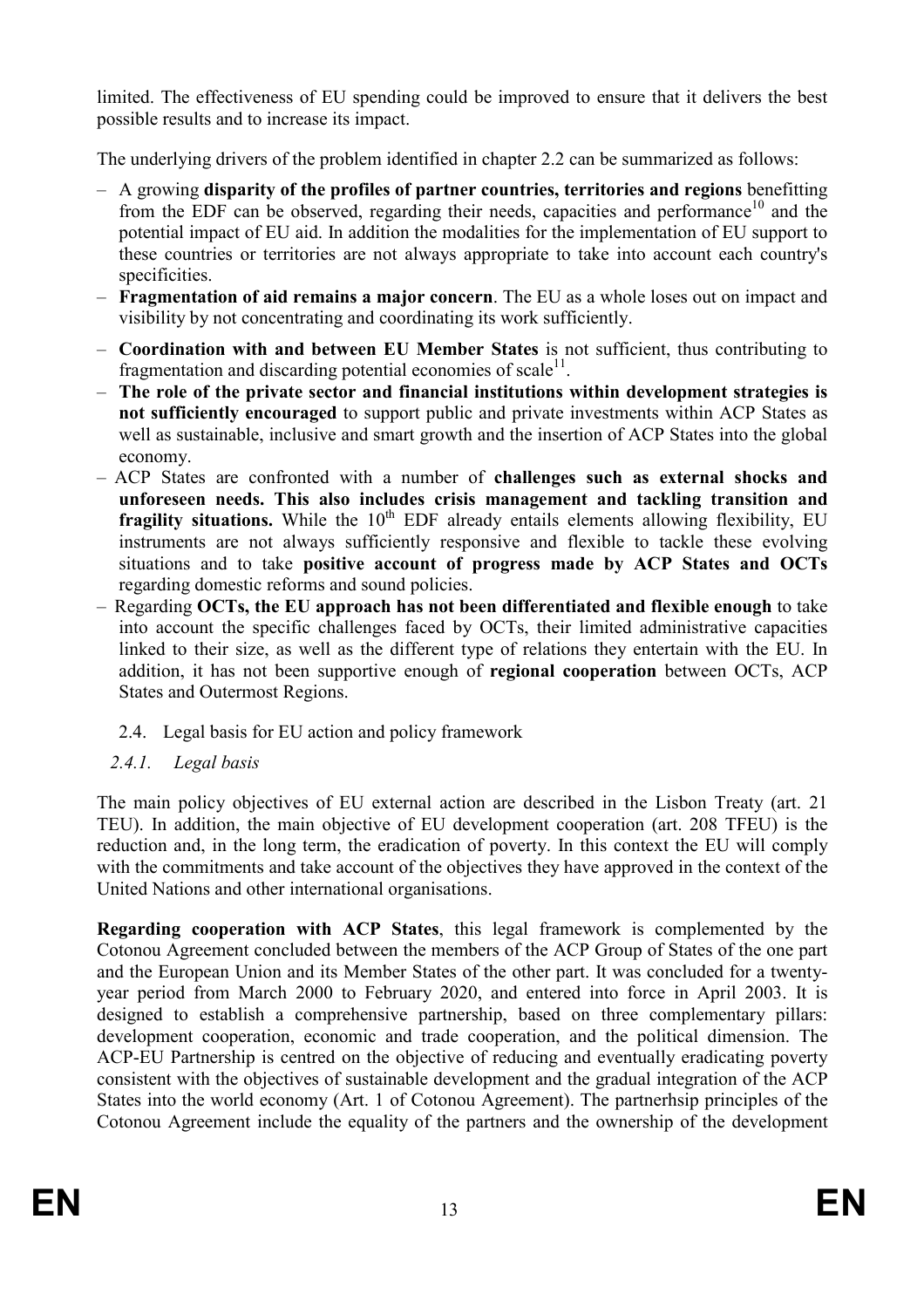<span id="page-13-0"></span>strategies, the pivotal role of dialogue with governments of the partners and the fulfilment of mutual obligations.

The Cotonou Agreement provides for a revision every five years. [The second revision](http://ec.europa.eu/development/icenter/repository/second_revision_cotonou_agreement_20100311.pdf) of the Cotonou Agreement was adopted by the ACP-EU Council of Ministers in June 2010 and has been applied on a provisional basis since November 2010; the decision concluding the amending agreement should be adopted during 2011.

**The Cotonou Agreement as amended by its first and second revisions is the defined political and legal framework for the preparation of the 11th EDF, with regard to ACP States. Therefore the legal requirements and constraints entailed in the Cotonou agreement, and in particular its annex IV defining the implementation and management procedures as well as the principle of partnership with the ACP States, form the boundaries for the scope of this impact assessment and for the choice of the options. They must be taken into account and do limit the number of possible options.** 

**The OCT/EU Association** rests on several legal bases. In the EU's primary law, it is based on Part IV of the Treaty (TFEU). The purpose of the Association is to promote the social and economic development of the OCTs and to establish close economic relations between the OCTs and the EU as a whole. The detailed rules and procedures of the Association have been laid down in consecutive Council Decisions on the association of the overseas countries and territories with the European Community (Overseas Association Decision), the last of which is Council Decision 2001/822/EC. The Decision applies to all OCTs listed in Annex II to the Treaty, except for Bermuda, which has requested not to fall under the Decision<sup>12</sup>. This Decision expires on 31 December 2013 and the Commission is preparing a legislative proposal for a new Council Decision that should enter into force as of 1 January 2014. This legislative proposal will be accompanied by a separate Impact Assessment.

### *2.4.2. Policy framework*

The Commission adopted in June 2011 a Communication 'A Budget for Europe 2020'<sup>13</sup>. For the post 2013 period, in view of the tight budgetary situations in Member States, and of the experience of former proposals by the Commission in the previous multiannual financial frameworks to integrate the EDF into the EU budget ('EDF budgetisation'**), it was decided that**  the situation was not appropriate this time to propose 'EDF budgetisation', and that the  $11<sup>th</sup>$ EDF would remain outside the EU budget and thus would not be an integral part of the overall architecture of external action financial instruments. This was announced in the above mentioned Communication 'A Budget for Europe 2020' together with the proposed amount for the  $11<sup>th</sup>$  EDF. The **integration of EU development cooperation with ACP countries into the EU budget is foreseen for post 2020 at the end of the next multiannual financial framework, coinciding with the expiry of the Cotonou agreement.**

**This proposal defines the architecture of the 11th EDF and therefore sets the limitations regarding the scope of this impact assessment where EDF budgetisation is not considered as an option.** 

The 'European Consensus'<sup>14</sup> together with the Code of Conduct<sup>\*</sup> provides the general framework, orientations and focus to steer the implementation of EU cooperation with partner countries and regions.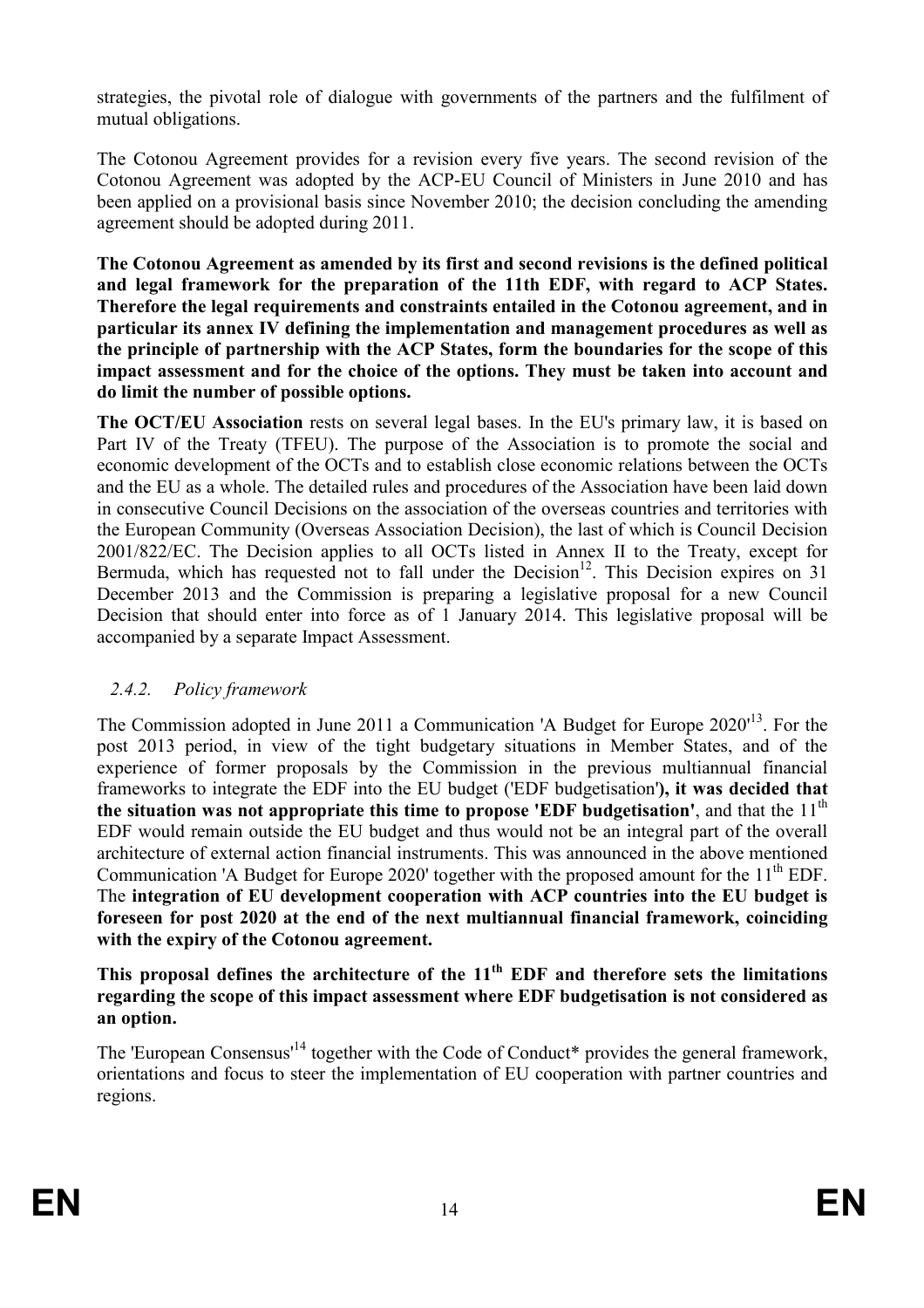<span id="page-14-0"></span>Following the public consultation on the Green Paper published in November 2010 (see section 1.2), a **Communication on EU development policy ('Increasing the impact of EU development policy: an Agenda for Change') is expected to be adopted by the Commission during 2011**. In parallel, the Commission is also expected to publish a communication on EU Budget Support\* to third countries.

**Therefore the 'Agenda for Change' will define the scope of this impact assessment and the**  choice of the options, as the  $11^{th}$  EDF internal agreement, with its implementing and **financial regulations and the next programming guidelines will be the enabling framework to implement the policy orientations defined in the 'Agenda for Change'.** 

**Regarding OCTs,** the EU wishes to use the revision of the Overseas Association Decision (OAD) as an opportunity to redesign and modernise the association arrangements, so as to bring them more in line with OCT needs and realities. Over the last ten years discussions about this revision have taken a central place in the OCT/EU policy dialogue. In its conclusions (16710/09) adopted on 22 December 2009, the Council endorsed the proposals of the Commission put forward in its earlier Communication (COM/2009/623) which identifies three general objectives for the future OCT/EU partnership: to enhance OCT competitiveness, to reduce OCT vulnerability and to stimulate regional cooperation and integration. As regards the EU's financial assistance to OCTs as of 2014, the Communication suggests strengthening the financial instrument's strategic approach and favours thematic and financial concentration. The Commission also suggested that co-financing by OCTs and Member States as well as moving away from development aid could be considered. The revision of the OAD is ongoing and, as mentioned, a separate impact assessment of the legislative proposal is conducted in parallel.

**This constitutes a limitation for the scope of this impact assessment and for the level of details of the possible options regarding OCTs, which should not pre-empt the on-going revision of the OAD. The possible options will be examined in the separate impact assessment to be published at a later stage. Therefore the general objectives defined in the December 2009 Council conclusions constitute the framework for the scope of the impact assessment.** 

### 2.5. EU Value Added

### *Global issues, global response and global leadership*

As the world's largest donor, the EU and Member States provide more than half of global aid to developing countries. The EU provides aid to the poorest people in more than 150 countries and is committed to achieving the MDG by the end of 2015. The funding for aid handled by the Commission alone represents 20% of total EU aid.

**Over the last ten years, the EU has improved its performance in development cooperation**, rallying Member States around shared policy approaches and the aid effectiveness agenda, modernising its partnerships, cooperation agreements and financial instruments and putting in place mechanisms to ensure policy coherence for development. The EU has started to move away from a donor-beneficiary type of relation to a partnership involving contractual approaches, based on policy dialogue and linking results to specific cooperation programmes or instruments.

In line with the European Consensus on Development, the Paris Declaration\* and the Accra Agenda for Action\*, **the EU has clearly identified the areas where it can offer added value** in the EDF and has focused its funds strongly on budget support, governance and infrastructure.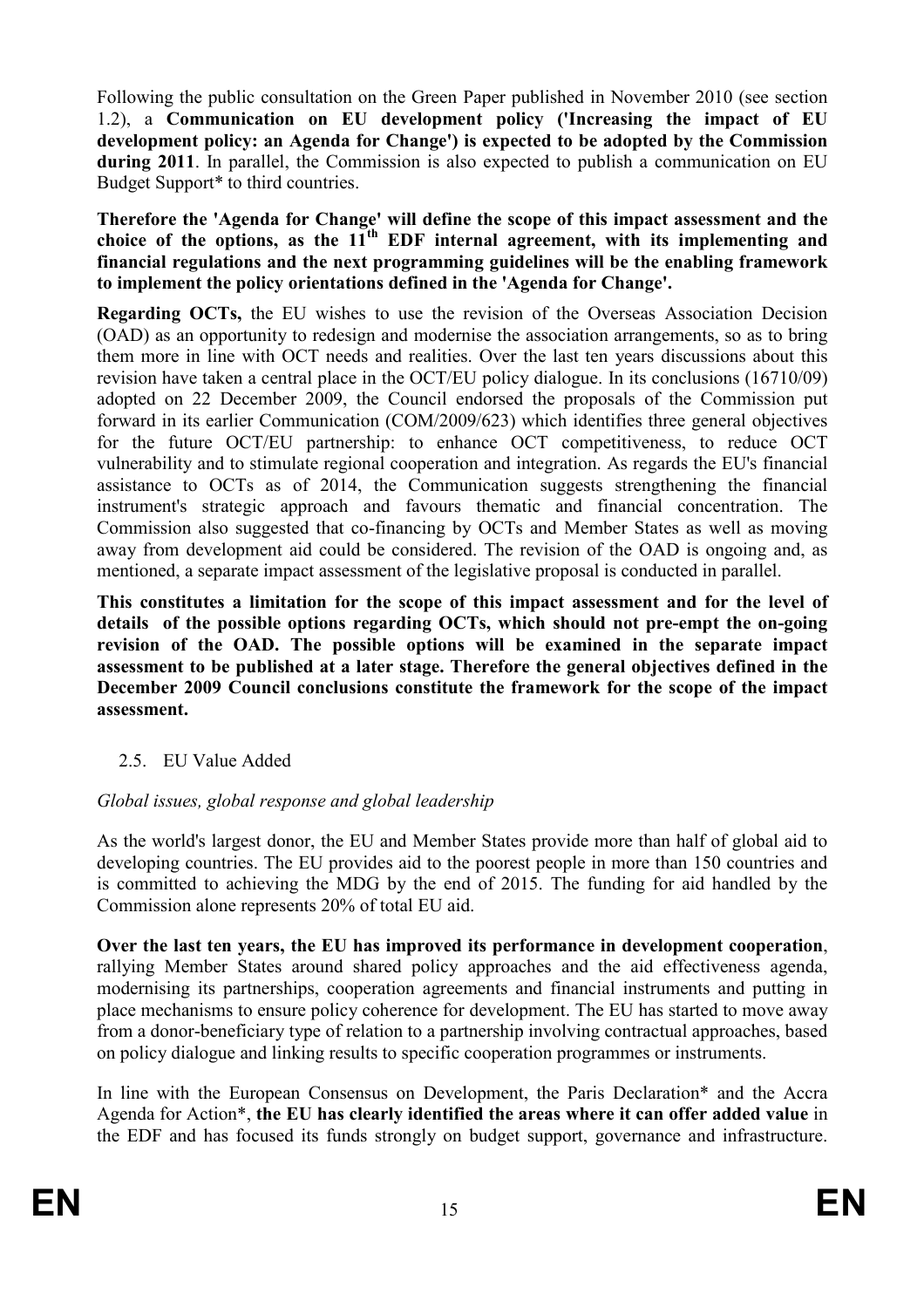**The 10th EDF has also demonstrated its added value in the form of strong responsiveness.** By keeping unallocated funds in the EDF to cover unforeseen needs and by means of innovative instruments such as FLEX\* and V-FLEX\*, the EU has been able to play a key role vis-à-vis ACP States facing disasters or food, economic and financial crises.

### *The critical weight of the EU*

For EU Member States, the ACP-EU partnership and the EDF offer a global reach and a means to implement a consistent set of objectives across 77 ACP States. **In terms of presence, scale and focus, EDF operations offer significant benefits over national action.** The EU's role in ACP States gives Member States a strong voice on key issues such as governance, budget support, regional cooperation, economic development and infrastructure. This critical mass also puts the EU in a better position to conduct political dialogue with partner governments. The EU also has a long standing reputation and role as a promoter of inclusiveness and multilateralism.

Thanks to the large scale of the EU, it can deliver help to the poor in some of the world's most remote areas, where most of the Member States have no strategic interest and their presence is limited. Thanks to the network of EU delegations in the Pacific region for example, development aid reaches the people who need it most, and the EU adapts its response to the smallest partners.

### *The EU is best placed to coordinate*

**The EU plays a multi-faceted role**: as implementing agent of EU aid and as EU coordinator and policy-maker in the development field, as economic and trade partner, through security policy and political dialogue, as well as through other EU sector policies – such as migration, climate, biodiversity, fisheries or energy.

The EU can do more than other international organisations, because of its holistic approach to development and external relations through its various instruments, including promotion of democracy and mechanisms to respond to a crisis. The EU established a framework of analysis for ensuring Policy Coherence for Development\* to 'development-proof' non-development policy initiatives and make sure that EU development policy objectives are taken into account in other policy areas.

**Division of labour through the EU is a crucial component of its added value**. In the work on the ground in partner countries, acting as one is crucial in order to bring about more added value, increased strength and legitimacy, and more impact and effectiveness for EU aid.

*A few examples regarding EU development cooperation under the EDF:* 

Through the **EU's MDG initiative**, announced last year at the MDG Summit, the EU will increase its support to make progress on the most off-track of the eight Millennium Development Goals.

The **African Peace Facility** is a prime example of how the EU can take the initiative on a major issue in the field of conflict resolution, thanks to its size and budget as well as the specificities allowed by the Cotonou agreement. Since 2004, the EU has provided  $\epsilon$ 740 million to this end, helping to prevent conflicts and promote stability after they have taken place.

When the global economic crisis occurred in 2009, the EU was able to step in and create the **Vulnerability FLEX\***, set up to protect developing countries from its impact, again showing that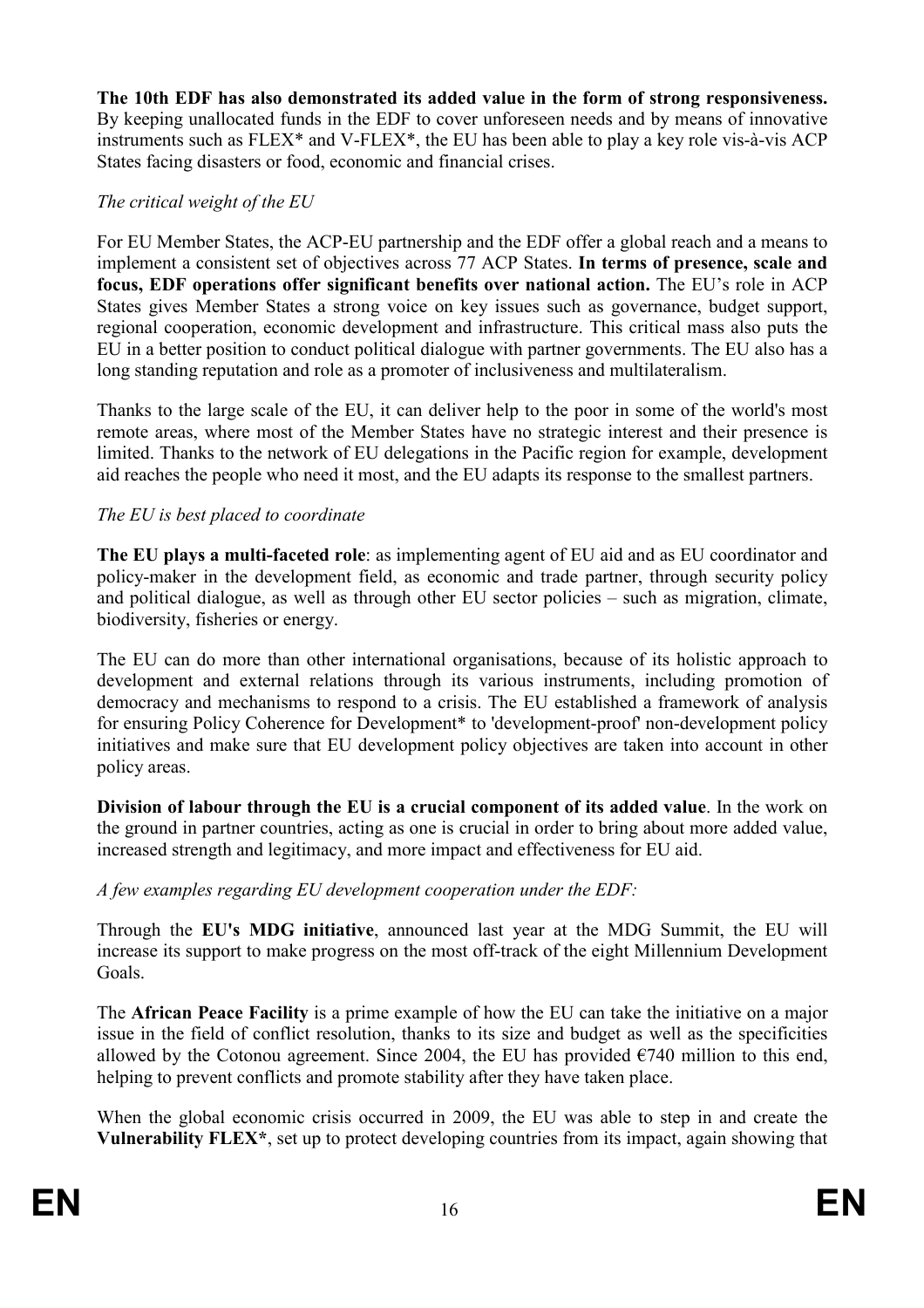<span id="page-16-0"></span>the EU is uniquely placed to respond flexibly where needed.  $\epsilon$ 434 million out of the  $\epsilon$ 500 million allocated under the mechanism in 2009 and 2010 have been disbursed. 23 of the most affected countries across the ACPs have benefited.

*Positive Impact of EU Cooperation with OCTs* 

EU interventions in the OCTs have added value because in many cases, **it is the only other donor apart from the Member States to which the OCTs are constitutionally linked**. Cooperation and coordination with Member States has been high. The non-programmed funds have positively contributed to mitigating the impact of disasters such as hurricanes.

Inclusion of EU financial assistance to OCTs in the EDFs has **ensured that sufficient funds were available and that OCT/EU cooperation remained coherent with the evolution of EU development policy and cooperation with ACP countries**, of which most OCTs are direct neighbours.

OCT arrangements in the successive EDFs have seen a move towards **putting the OCTs' sustainable development as well as their priorities and strategies at the heart of OCT/EU cooperation**.

#### **3. OBJECTIVES**

- 3.1. Objectives
- *3.1.1. General objectives of the 11th EDF*

The **general objectives of the 11<sup>th</sup> EDF** are those defined in the Cotonou agreement (article 1) and in Part IV of the Treaty on the Functioning of the European Union (article 198):

- for ACPs: reducing and eventually eradicating poverty, while attaining the objectives of sustainable development and achieving their gradual integration into the world economy;
- for OCTs: attaining sustainable development, by strengthening their resilience and competitiveness and promoting regional cooperation.
- *3.1.2. Specific objectives for the revision of the instrument*

The **specific objectives for the revision of the instrument**, in line with the revised policy objectives of EU development policy and EU cooperation with OCTs, are the following:

- − The 11th EDF should allow for a more differentiated approach between beneficiaries, to respond to the specific situation of each country, taking into account their needs, capacities and performance, and potential impact of EU aid.
- − To tackle aid fragmentation, EU development cooperation should be more concentrated on fewer sectors where it can have the greatest impact.
- − In the same perspective, coordination with EU Member States should be reinforced to improve aid effectiveness.
- − The EU should reinforce financial leveraging of its grant resources through the use of innovative financial instruments such as loans-grants blending mechanisms and reinforced partnership with EIB and other financial institutions.
- − The flexibility elements of the EDF should be reinforced, to make the 11th EDF even more responsive and flexible to tackle the evolving situations of beneficiaries, including response to external shocks, crisis or transition and fragility situations.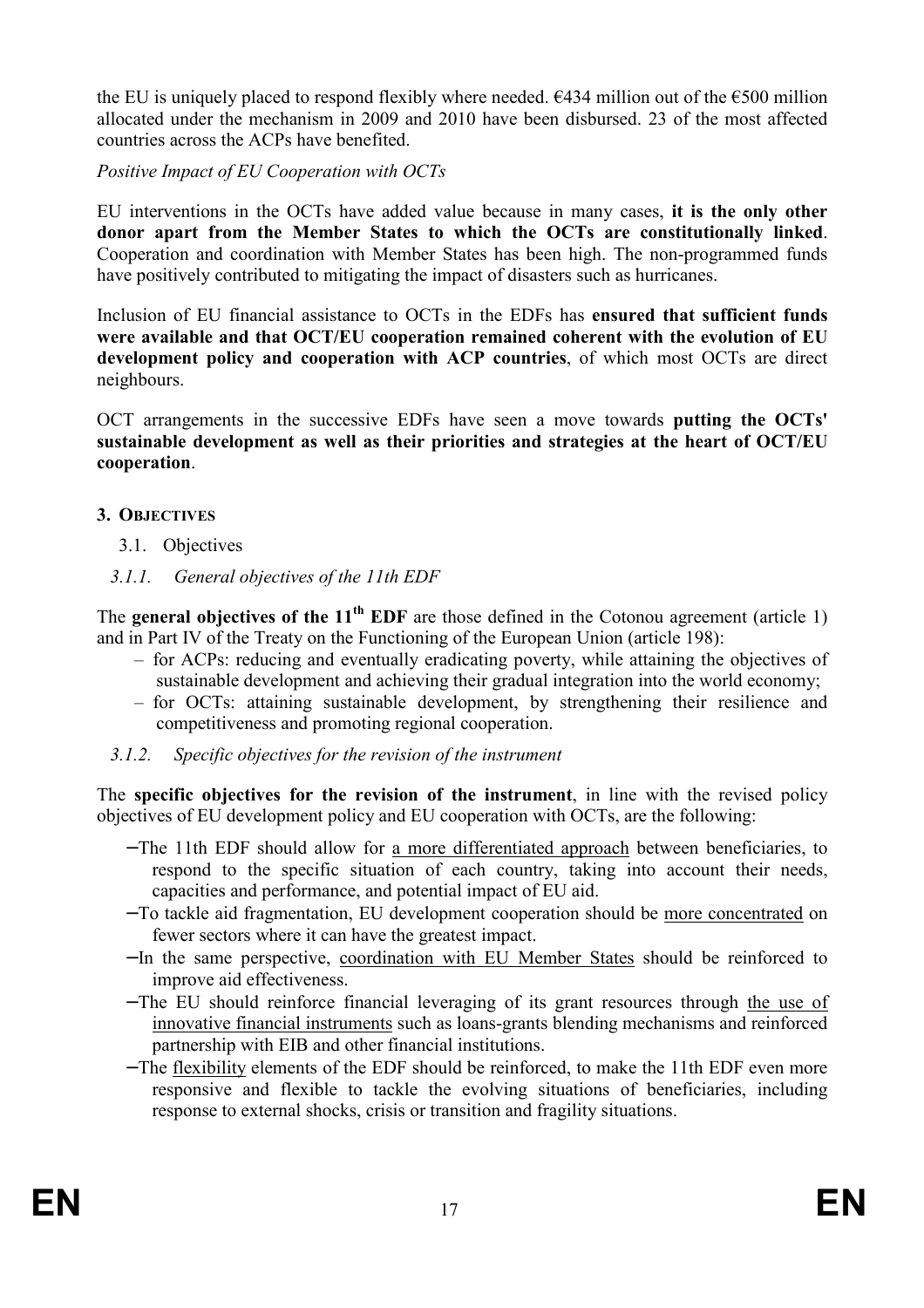- <span id="page-17-0"></span>− Regarding OCTs specifically, the 11th EDF should also allow for a more differentiated and more flexible approach to take into account their specificities, the specific challenges they face, their limited administrative capacities as well as the different type of relations they entertain with the EU, while at the same time promoting regional cooperation between OCTs, ACP States and Outermost Regions.
- 3.2. Consistency with external action priorities

The current structure of the existing EU financial instruments in the policy area 'development' comprises the following elements: (i) the main part of EU development cooperation is channelled through 'policy-driven' geographical instruments, with the 'Development Cooperation Instrument' (DCI) addressing developing countries except for the neighbourhood and ACP States<sup>15</sup>, and with the 10<sup>th</sup> EDF outside the EU budget covering ACP States and OCTs; (ii) in addition, within the DCI there are also thematic programmes to support actions at global and regional level and to contribute to the financing of international organisations and funds<sup>16</sup>.

The **general objective of poverty eradication** remains the primary aim of EU development cooperation. In addition, despite the different funding sources of EU development cooperation (i.e. mainly the EDF and the DCI), the **specific objectives and modalities of the updated EU development policy will be applied equally to all developing countries through the various financial instruments**. This includes, in particular, applying a more differentiated approach, strengthening concentration in certain areas, coordination with Member States and increasing use of innovative financial instruments, and flexible mechanisms to tackle unforeseen events and evolving situations.

In addition, as set by the Lisbon Treaty, **development cooperation objectives under the EDF will be mutually coherent with other initiatives for external action**, in particular with geographic and thematic cooperation under the DCI, but also with activities financed under the instrument for promoting human rights and democracy (EIDHR) and the instrument for nuclear safety (INSC), humanitarian assistance and/or civil protection, crises reaction through the Instrument for Stability or macro-financial assistance, and with civilian or military interventions under the Common Foreign and Security Policy (CFSP) / Common Security and Defense Policy  $(CSDP)^{17}$ . Moreover for every country, development cooperation will be coherent with the new 'Partnership Instrument' for cooperation on EU and mutual interests on a global scale, thus including ACPs.

The links between the different external action instruments lay in particular :

- (i) with cross-cutting, humanitarian or crisis issues: the **specific objective of increasing flexibility** within the EDF to tackle unforeseen needs or situations of crisis, fragility or transition would also reinforce the coherence with the set of instruments deployed. Addressing transition challenges requires a mixture of approaches and responses articulated in the framework of a transition strategy; this strategy will allow for balancing possible tensions between humanitarian, development ad security-oriented approaches, and also between short term reaction and long term support.

- (ii) with multi-countries/regional issues overcoming the limits of the different geographic instruments:

Most pan-african initiatives will, in the post 2013 financial perspectives, be supported through a new pan-African mechanism within the DCI. The implementation of the Joint Africa-EU Strategy (JAES) and its successive Action Plans may still be funded under the EDF and the principle of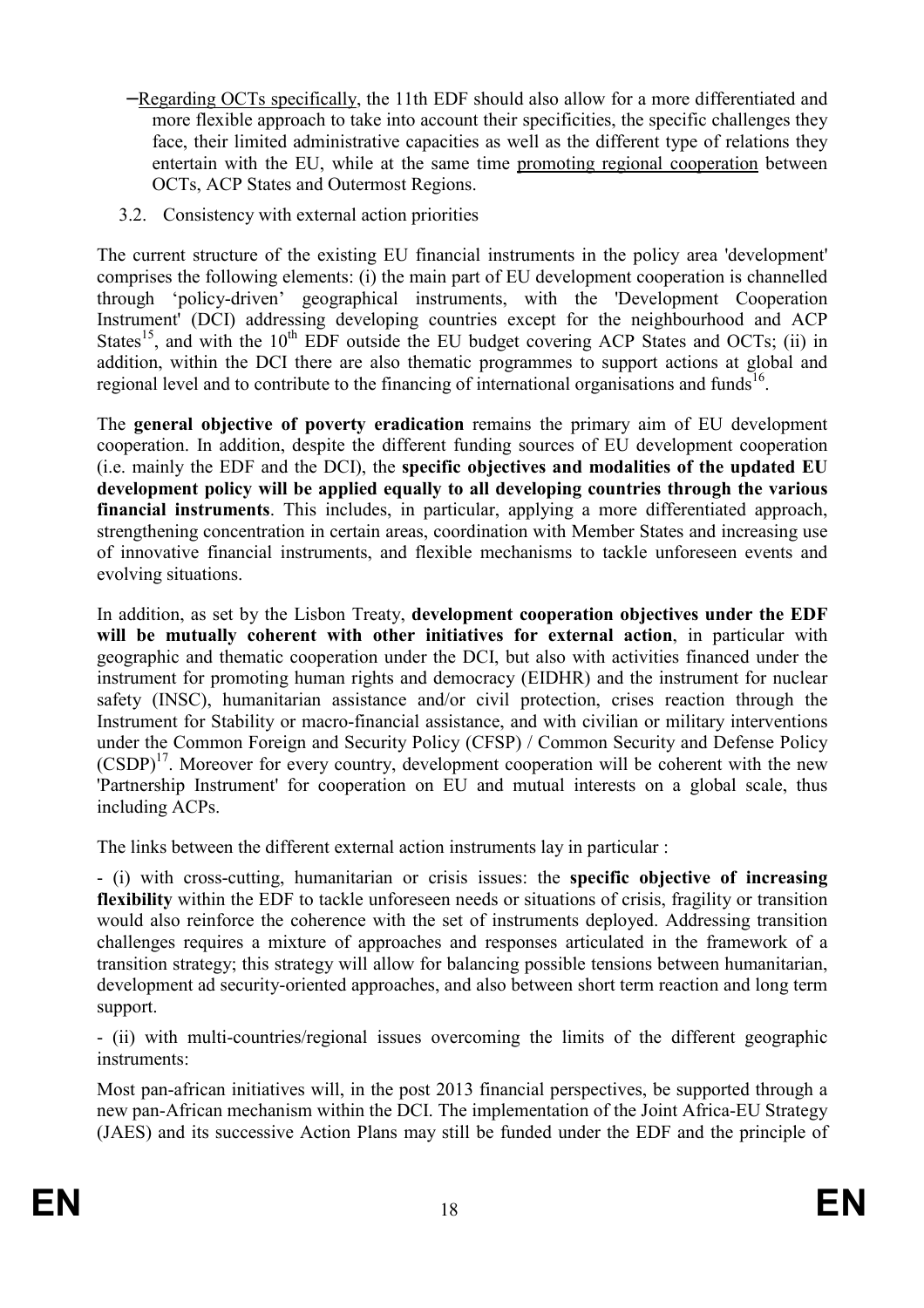<span id="page-18-0"></span>'treating Africa as one' requires the coherent management of the DCI, the future neighbourhood instrument (ENPI) and the EDF and the appropriate wording in the related legal bases.

Regional cooperation in the wider Caribbean and in the Pacific would involve the DCI, the EDF, including the cooperation with OCTs and the EU internal cohesion instrument with regard to outermost regions of the EU.

3.3. Consistency with other EU policies

### **The objectives of the 11th EDF will be implemented in line with the EU 2020 agenda, including through a mutual reinforcement of internal and external actions.**

In a globalised environment, several internal EU policies (such as climate change, environment, energy - including access to sustainable energy, biodiversity, immigration, fisheries, agriculture, health, higher education, research and innovation for smart growth,...) are increasingly becoming part of the EU's external action. In this regard, integration, and not duplication, must be the key word, to ensure the coherence of EU external action, increase aid effectiveness, notably the commitment to reduce the number of actors and programmes, and maximise synergies between policy objectives.

Through mainstreaming, the external dimensions of internal EU policies can become part of policy dialogue with third countries. These aspects are at the centre of EU country and regional programming in areas such as standards setting including sanitary and phytosanitary issues, capacity building, climate action, infrastructure networks, information and communication technologies, trade and business environment, education and research, justice and home affairs activities etc. For OCTs, this is of particular importance as they are eligible for funding from internal programmes and budget lines. The strengthened involvement of line DGs of the Commission in the programming process will be welcomed and should be improved to ensure an appropriate use of the technical expertise within the Commission services.

Regarding coherence between external and internal policy objectives, the EU's commitment to advancing **Policy Coherence for Development** (PCD)\* can also be highlighted, requiring the objectives of development cooperation to be taken into account in all EU policies which are likely to affect developing countries. The PCD strategy was adopted to overcome potential negative impacts of internal policies on developing partners and to encourage, where possible, the search for synergies between the objectives of internal policies and EU development objectives.

### **4. POLICY OPTIOS**

As the EU assistance for ACP and OCTs remains outside the budget under the multiannual financial framework for the period 2014 to 2020, **the Member States will be invited to set up an eleventh European Development Fund (11th EDF) in a new internal agreement** on the financing of EU aid for ACP States and the allocation of financial assistance for the OCTs. On the basis of this agreement, implementing and financial regulations will be adopted. In the light of the final choices made regarding ACPs, the necessity to modify annex IV of the Cotonou agreement will also be examined in agreement with the ACP partners. These final choices would also be reflected in the Commission proposal for the revision of the Overseas Association Decision (OAD).

As stated in the Lisbon Treaty, supporting developing countries' efforts to eradicate poverty is a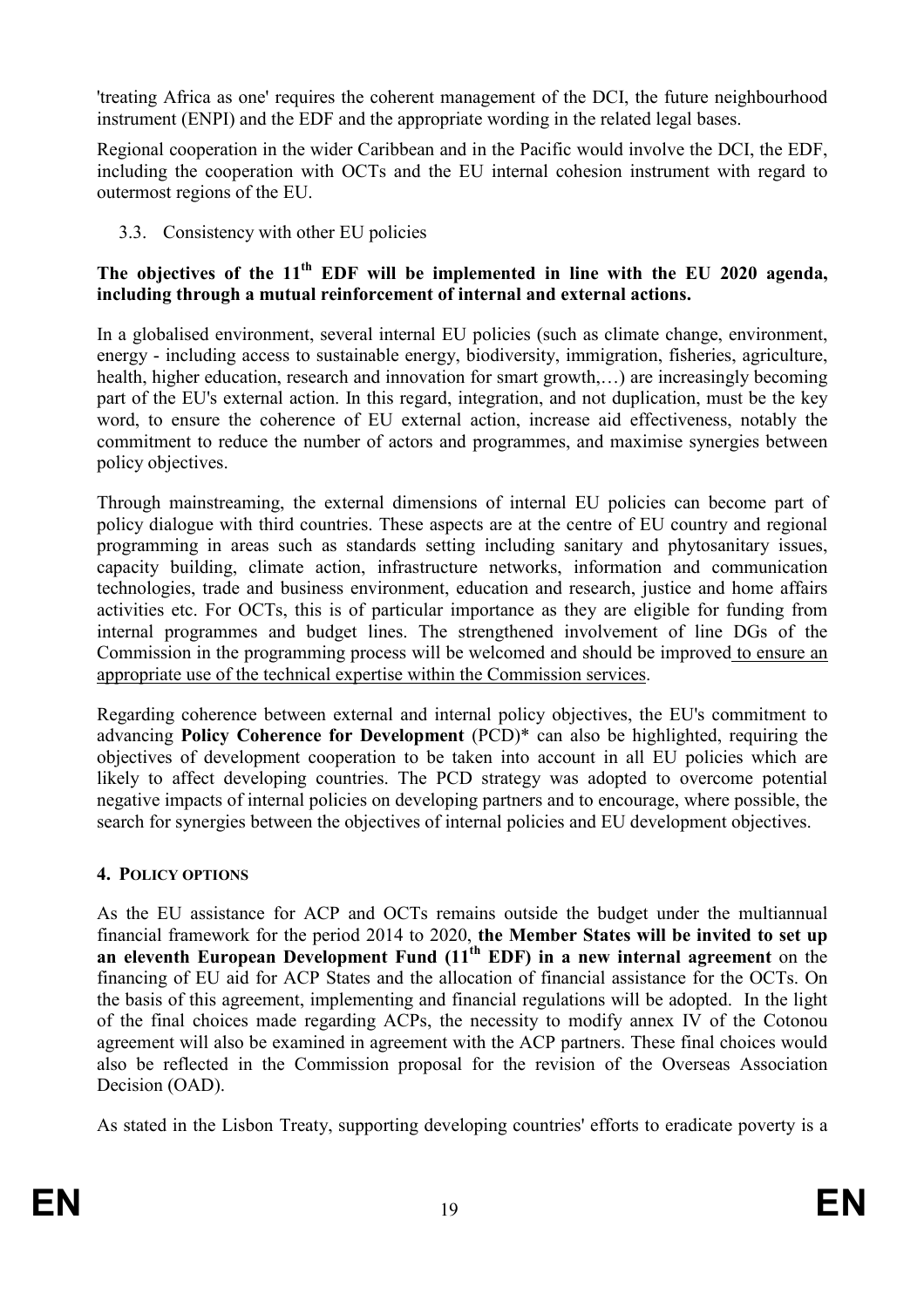<span id="page-19-0"></span>priority for the EU's action in the world and the primary objective of development policy. In this context, together with the priorities set in the Europe 2020 Strategy, **the European Commission is expected to propose an ambitious 'Agenda for Change' to refocus EU development spending and policies and to increase the concrete impact of programmes on the achievement of the MDGs\***. This package, after an intense elaboration and consultation process, should confirm the relevance of most of the existing policy framework and especially the ACP-EU partnership and the EDF, while agreeing on the need for more impact, to speed up progress towards the MDGs.

The EU will make these changes progressively in its next programming cycle, but the proposed internal agreement, with its implementing regulation, its financial regulation and the next programming guidelines, will constitute the enabling framework to allow the implementation of this Agenda for Change.

#### **For each specific objective identified under chapter 3.1, this chapter analyses options to make these policy changes possible.**

- 4.1. Differentiation
- *4.1.1. Status quo option*

#### **The aid allocation\* and implementation processes do not change from the approach followed under the 10th EDF.**

Under this option, the main objective of EU cooperation with ACPs and OCTs would remain poverty reduction - and ultimately poverty eradication, with the MDGs as the main benchmark against which to measure progress, but geographical differentiation would not be implemented at its utmost in view of a higher impact of EU aid. In more advanced countries, where EU funding would in certain cases not represent a significant critical mass for beneficiaries, the impact of EU grants would not be optimized. Regarding OCTs, resources would continue to be allocated mainly to territorial programmes and projects in the OCTs eligible under the Overseas Association Decision (OAD).

*4.1.2. Alternative option: allow more differentiation between ACP States and OCTs* 

§ *Sub-option A – Allow focusing EU cooperation on a limited number of partners by using statistical data* 

#### **The EU allocates grants only to its least developed partners and no development grant aid in the more advanced. This differentiation would be made using statistical data.**

This sub-option would enable establishing clear cut and easily defendable criteria that would determine on which partners EU cooperation would be focused. Nevertheless, in many cases statistical data do not paint the entire picture of the situation in a partner. Indeed, many partners' statistics are done on different premises and are thus not fully comparable and/or are not readily available. In addition many wealthier partners face challenges and constraints similar to those of the poorest and least developed ones.

Some partners would be excluded from eligibility to EU grants on this statistical basis. However, regarding ACPs, these countries remain signatories to the Cotonou agreement. In this sub-option, the partnership principles of the Cotonou agreement, including policy dialogue, would not be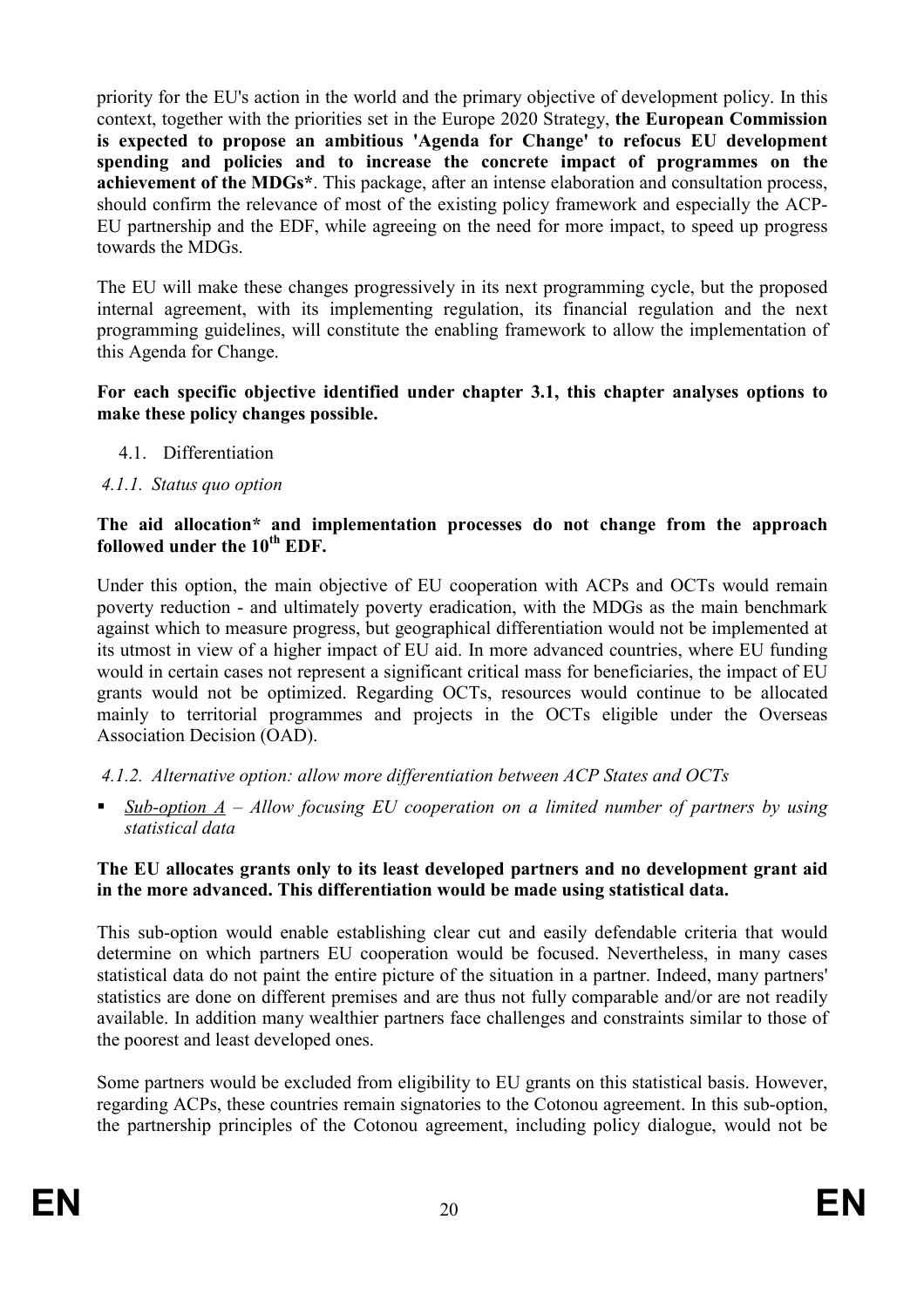<span id="page-20-0"></span>fully respected. The same holds true for the OCT/EU association, which is also founded on the partnership principle.

**This differentiation would be implemented through the implementing regulation(s), the aid allocation system and during the programming phase. It would not require a specific provision in the internal agreement.** 

§ *Sub-option B – Allow focusing EU cooperation on a limited number of countries by using quantitative and qualitative data* 

**The EU allocates proportionally more grants to its least developed partners and less or no development grant aid in the more advanced, while allowing in the more advanced the pursuit of an alternative development relationship, including potentially through blending grants and loans to support investment and the private sector.**

To target its limited resources where they are needed most and where they have greatest impact and value for money, the Agenda for Change is expected to propose to review the EU aid portfolio. Under this sub-option, the EU would therefore differentiate its action among partner countries and regions to ensure that resources are allocated according to needs, capacities, country commitments and performance, and potential EU impact on policy reform and on leverage of EU Aid. To ensure adequate financing for development, the EU would achieve more variation in grant money among countries.

Through comprehensive political and policy dialogue, the EU would define, in the programming phase, the most appropriate form of cooperation, leading to informed and objective decisions on the most effective policy mix, financial instruments and aid arrangements, including the use of new blending mechanisms. EU development cooperation would be more country-specific, tailormade to each partner and be based on their own needs, strategies, priorities and assets.

Cooperation with OCTs would follow similar principles. Only the least developed would be guaranteed to receive a territorial allocation. The concept of least developed territories would be adapted so as to take into account problems and challenges of OCTs such as fragility, isolation and structural problems. OCTs other than the least developed ones would have to rely on other types of financing, such as loans to the private sector. The more developed OCTs could be granted a territorial allocation in case of external shocks, to be mobilised from a reserve of nonprogrammed aid and implemented through budget support.

According to the provisions of the Cotonou agreement, specific forms of support would also be defined for ACP countries in situation of crisis including long-term structural instability or fragility (see chapter 4.5).

**This differentiation would be implemented through the implementing regulation(s), the aid allocation system and during the programming phase, taking into account the partnership principles of the Cotonou agreement, including policy dialogue. It would not require a specific provision in the internal agreement.** 

- 4.2. Concentration of EU development cooperation activities
- *4.2.1. Status quo option*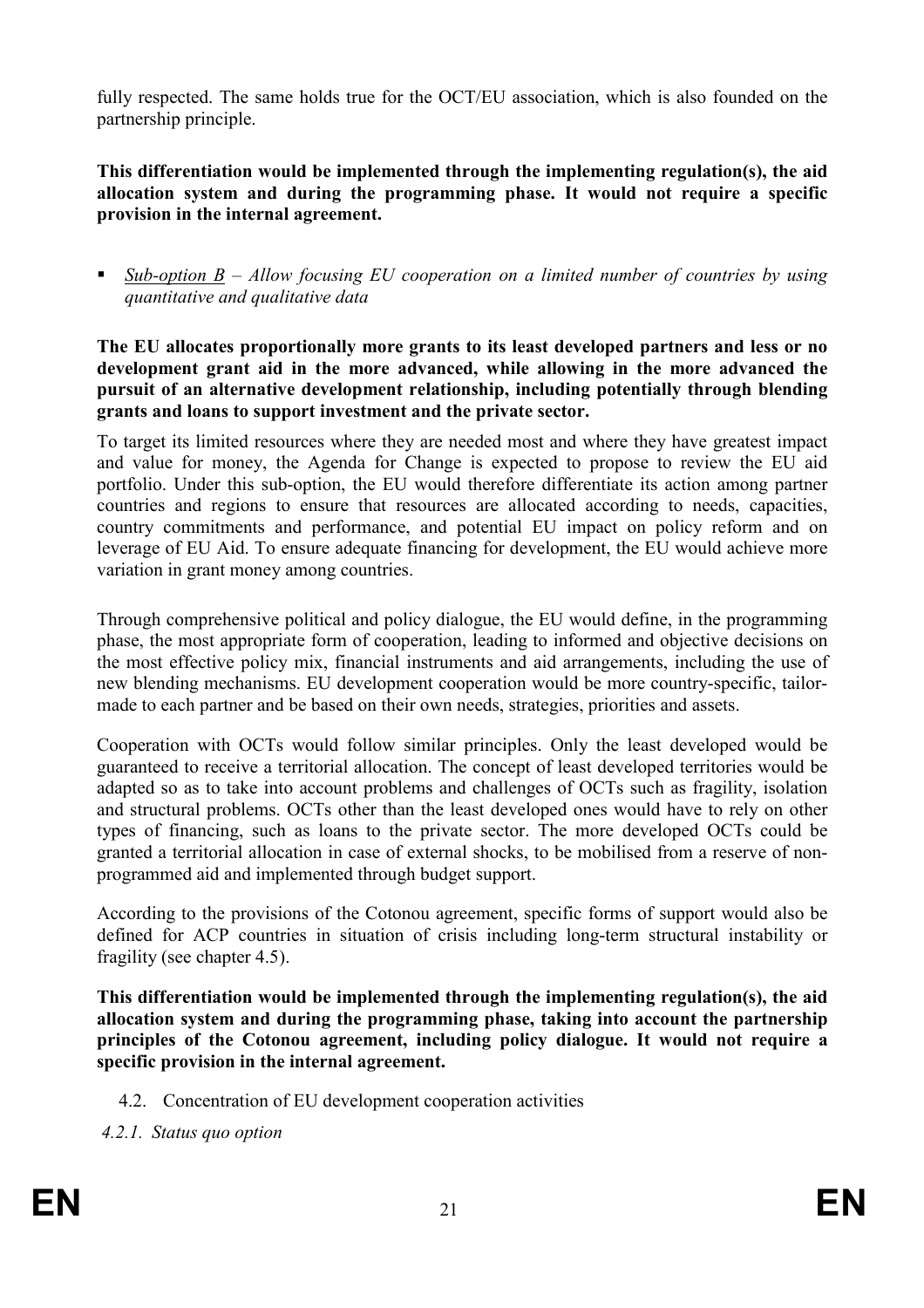### <span id="page-21-0"></span>**The Commission continues to allocate aid and intervene in a great variety of sectors.**

Under this option, Commission-managed development aid programmes would continue to cover globally a wide array of sectors (e.g. health, education and higher education, training and scientific research, climate change, energy, environment, agriculture, food security, infrastructure, etc.). The selection would continue to be done at country level through a transparent and in-depth dialogue with partner countries on the basis of a joint analysis, without a deep reflection on areas where Commission aid has the strongest added value compared to other donors and Member States. OCT/EU cooperation would remain concentrated at territorial level on one sector per OCT; however for technical assistance directly managed by the Commission, the number of areas covered would remain wide.

*4.2.2. Alternative option: allow more concentration of EU cooperation activities* 

■ *Sub-option A – Allow focusing EU cooperation on a single sector* 

### **EU aid is focused on a single sector in each partner to maximise impact.**

Under this sub-option, a single sector in each ACP country would have to be selected to maximise critical mass and impact. For OCTs, this sub-option would mean that technical assistance resources would be used for support in a very limited set of sectors of the Commission's choice. While this type of concentration could be relevant in certain partners where many donors are present, this sub-option would not allow tackling the situation of donor orphans. In addition, it could be difficult to agree with the beneficiary partners on the choice of sector. For OCTs, this sub-option may run counter to the principle of diversification between OCTs and would not be congruent to the principle of partnership. The absorption capacity according in the sector chosen would also have to be taken into account, as it could lead to a waste of EU funding instead of increased impact.

**This concentration of funds on a single sector in each partner would be implemented during the programming phase. For OCTs, provisions could also be inserted in the implementing regulation. This sub-option would not require a specific provision in the internal agreement.** 

§ *Sub-option B – Allow focusing EU cooperation on a limited number of sectors* 

### **EU aid is focused on a limited number of sectors where it can have the greatest impact.**

This sub-option would mean selecting a limited number of areas for action when EU aid is being programmed in ACPs, instead of spreading efforts too thinly over too many sectors, in order to reinforce the Commission role as a delivery agent in areas where size and critical mass are of special importance, avoiding fragmentation. This would include sectors where EU aid can have the greatest impact and which are of greatest importance to the beneficiary State, in line with the Communication 'Agenda for Change' to be adopted.

For OCTs, this sub-option would foresee a further concentration of EU funds by limiting the technical assistance directly managed by the Commission to a selected number of areas in line with OCT and EU priorities and objectives.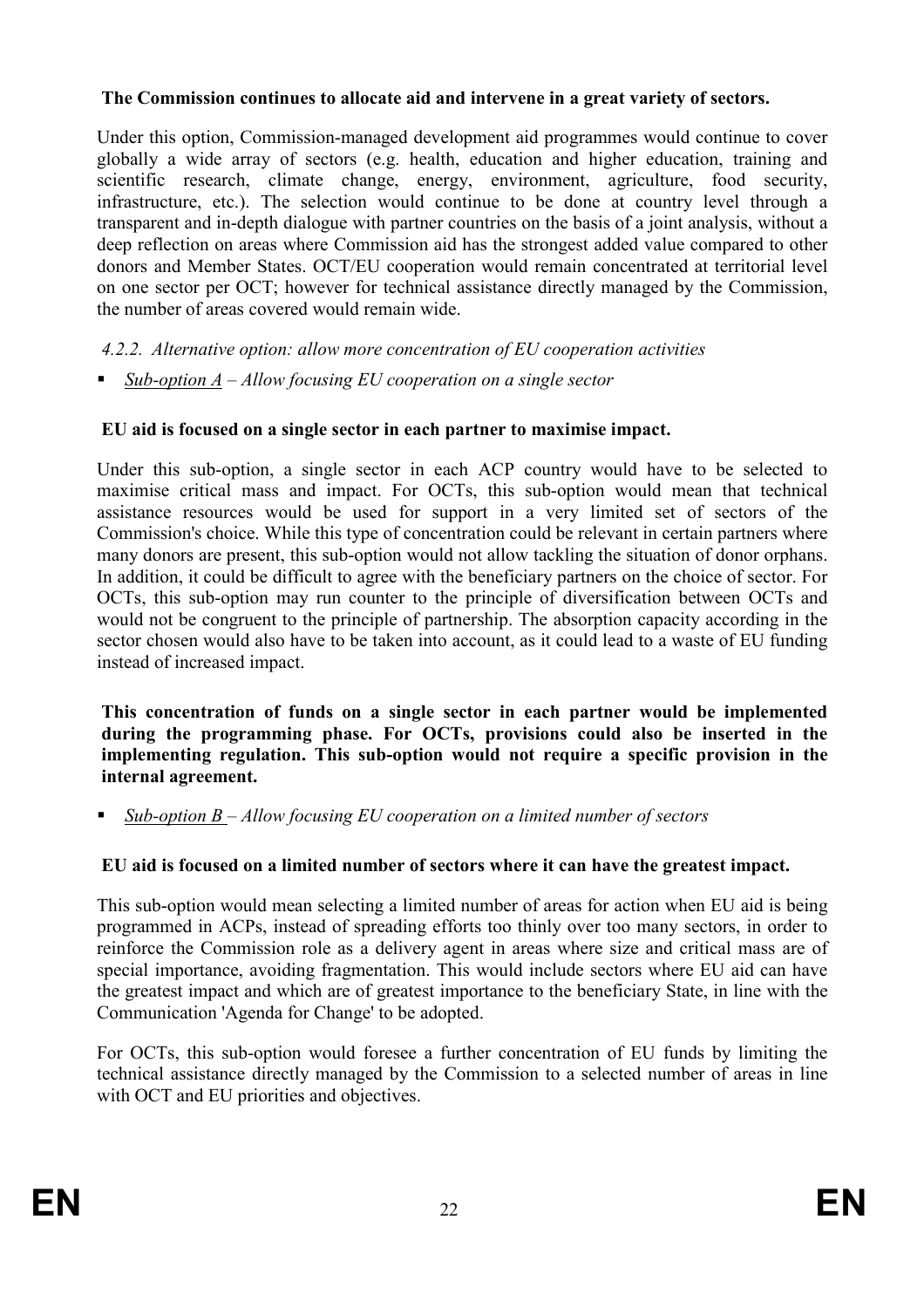<span id="page-22-0"></span>**More concentration of funds in a strictly limited number of areas in ACPs would be implemented at country level during the programming phase while taking into account the specific situation of fragile countries. For OCTs, this would be implemented during the programming phase and provisions could be inserted in the implementing regulation. This sub-option would not require a specific provision in the internal agreement.** 

- 4.3. Coordination with EU Member States
- *4.3.1. Status quo option*

### **Division of labour continues to be implemented as under the 10th EDF.**

Under this option, the process of joint programming in ACPs would remain limited to selected pilot countries, on the basis of the various commitments taken in Council conclusions to Joint programming, most prominently the 2006 Common Framework for Country Strategy Papers\*. In other countries, each donor would continue to prepare its own country strategy documents, including for Commission-managed aid, comprehensive Country Strategy Papers (CSP) as defined in the Cotonou agreement. For OCTs, coordination of EU and Member States' interventions would continue to consist in parallel programmes defined independently from one another.

*4.3.2. Alternative option: allow more coordination with EU Member States* 

§ *Sub-option A – Joint programming with EU Member States becomes a binding modality* 

### **Joint programming is a compulsory modality enshrined in the 11th EDF legislative and regulatory framework.**

Under this sub-option, a programming document would be prepared jointly by the EU and the Member States for each partner. This document would entail all financial commitments by all EU actors, by sector. This would ensure effective division of labour and a high level of predictability and visibility of EU action, avoiding overlaps. However applying joint programming systematically in all cases is not yet feasible and therefore a legal obligation is not politically acceptable.

#### **This sub-option would be implemented through binding provisions in the implementing regulations.**

§ *Sub-option B – Allow reinforcing Joint programming with EU Member States* 

### **Joint programming and division of labour are implemented through the 11th EDF legislative and regulatory framework.**

Under this sub-option, Joint Programming of EU and Member States' cooperation activities would be reinforced in order to achieve better division of labour. Where appropriate, the European Investment Bank (EIB) could be associated with this process.

This joint programming process could result for ACPs in a single, joint programming document for each partner country as a preferred option, or as a minimum option an effective agreement on division of labour. Indicative financial commitments by all EU actors, per sector, would be part of the agreements on division of labour. To start with, the new proposal would be  $'EU + Member$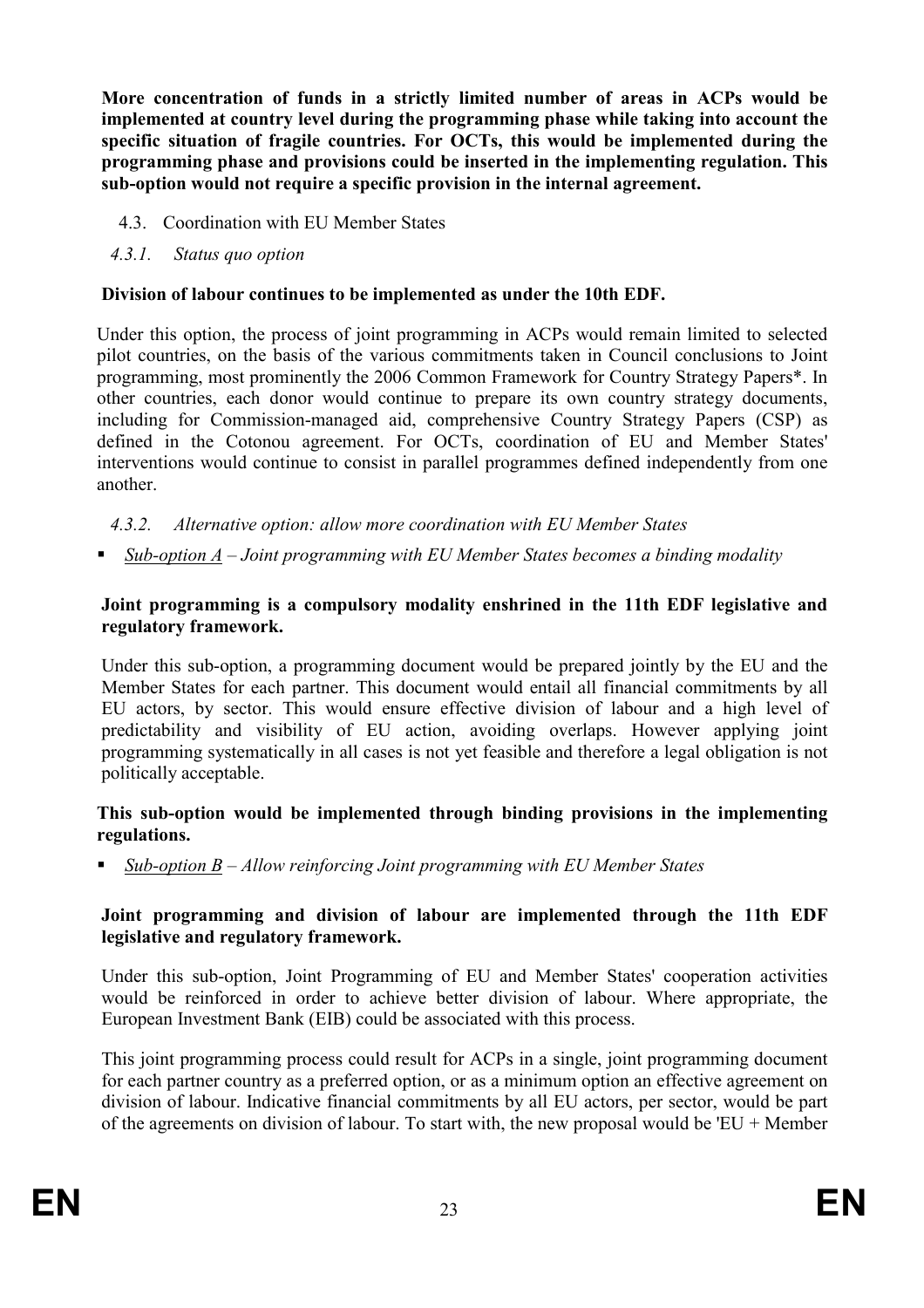<span id="page-23-0"></span>States' only present in the country concerned. Other EU donors not present at country level would significantly gain in possibilities for contributing inside an EU scheme, which would certainly foster opportunities for delegated cooperation.

For OCTs, this sub-option would seek – where possible – a better alignment of the EU and Member States' programmes. Trilateral dialogues between the OCTs, their Member States and the Commission could be instrumental to defining a division of labour between the different partners in the programming phase.

**This sub-option concerns the programming phase and would not require a provision in the internal agreement, but specific provisions including possibly details of the joint programming process for ACPs could be integrated in the implementing regulation.** 

In addition to joint programming at country level, the EU and Member States could increase their collective impact by making use of aid modalities that facilitate joint actions. In its proposal for a revision of the Financial Regulation for the EU budget, the Commission inserted a provision allowing the creation of EU Trust Funds<sup>18</sup>. Under this sub-option, the possibility to create EU Trust Funds managed by the Commission for ACPs would also be foreseen for the 11th EDF framework.

#### **To allow the establishment of EU Trust funds managed by the Commission for ACP Countries, a provision could be introduced in the 11th EDF Financial Regulation.**

- 4.4. Innovative financial instruments
- *4.4.1. Status quo option*

#### **The existing mechanisms for blending grants with loans are maintained.**

Under this option, no modification would be foreseen regarding the use of existing instruments (see chapter 2.2). The balance between grants and loans would not allow for further differentiation and concentration of EU grants on partners which need it most.

*4.4.2. Alternative option: allow an increased use of innovative financial instruments*

§ *Sub-option A – Compulsory use of blending mechanisms* 

### **Blending mechanisms\* are used systematically in EU cooperation funding.**

In all ACP countries and OCTs, all EU grants would be coupled with loans from Financing Institutions (EIB, multilateral, regional and bilateral development banks) in order to leverage further resources and thus increase impact of EU funding.

However this sub-option would not take sufficiently into account the disparity of situations. In particular, it would entail the risk of further increasing the level of indebtedness of those partners who cannot afford it. In addition, this sub-option could be appropriate in a number of sectors, notably in the area of infrastructure development or the promotion of a competitive local private sector. However, it could be inefficient and irrelevant in other areas such as promoting regulatory frameworks to be established by partner countries governments or for a range of typical public sector activities, often linked to social sectors, like for instance improvement of education or health systems. Therefore this sub-option would not be applicable always but should rather be applied gradually (see sub-option B).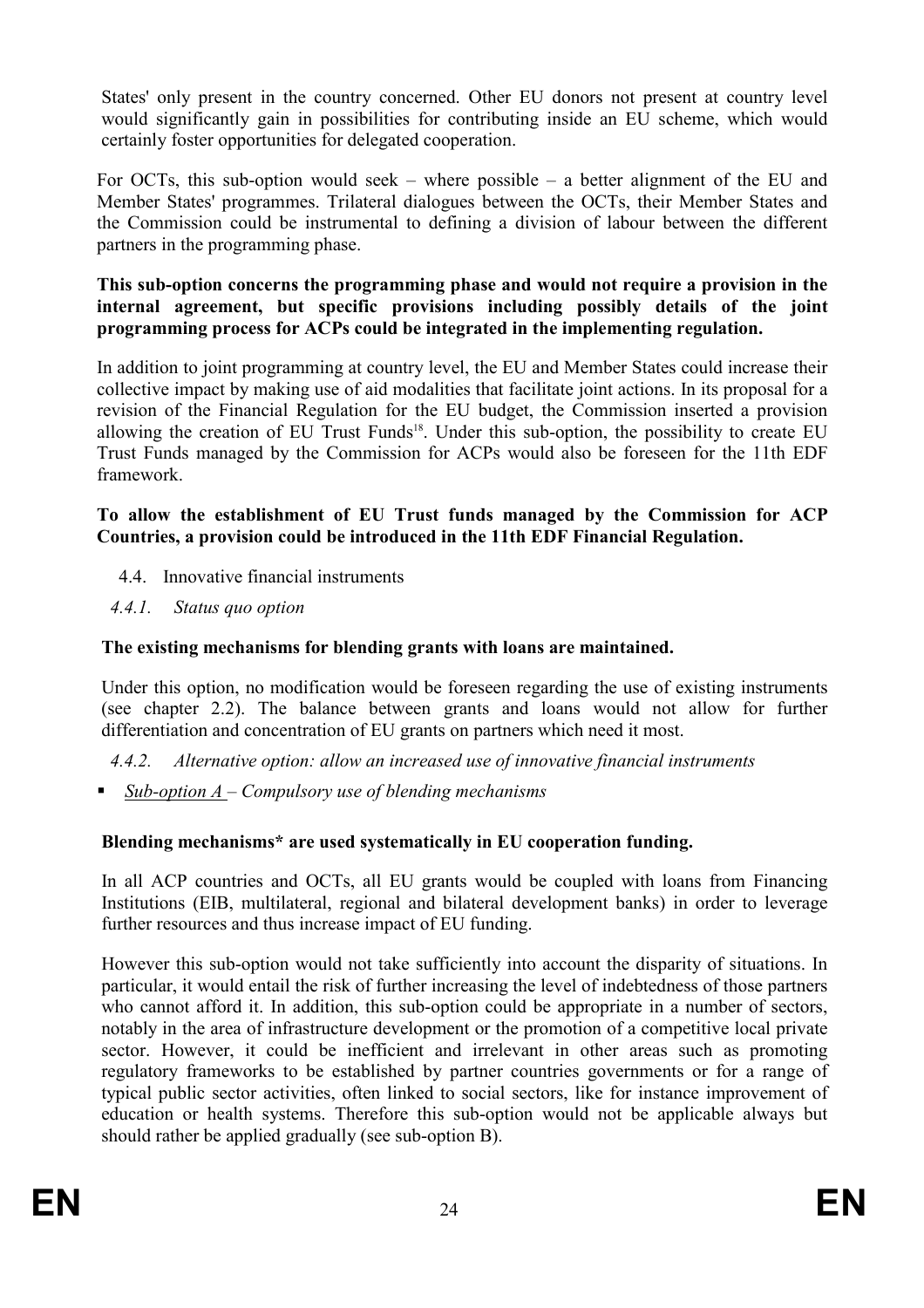<span id="page-24-0"></span>**The systematic use of EU grants to blend with loans from European Finance Institutions would not require a specific provision in the Internal Agreement as this would be defined during the programming phase. Specific provisions could be included in the implementing and financial regulations.** 

### § *Sub-option B – Increased use of blending mechanisms*

### **Blending mechanisms\* are reinforced to boost financial resources for development.**

In certain ACP countries or regions, an increasing percentage of EU development resources could be used through existing or new financial instruments, such as blending grants with loans or other risk-sharing mechanisms, in order to leverage further resources and thus increase impact. Country or regional strategic programming documents could be used to specify this. In doing so, sustainability criteria such as indebtedness capacity and local situations and risks would be duly taken into account.

For OCTs, an increased percentage of resources could also be used for blending mechanisms involving EDF resources including resources managed by the European Investment Bank (EIB), and other financial institutions such as regional development banks and/or the private sector.

This sub-option would imply the reinforcement of partnerships and coordination with the Financing Institutions (EIB, multilateral, regional and bilateral development banks). In particular, regarding the ACP and OCT Investment Facilities managed by the EIB, it would entail a further alignment between Commission, other relevant EU actors and EIB during the programming phase and when identifying projects, to ensure greater coherence with the national strategies, as well as the adaptation of the monitoring and reporting framework of the EIB operations putting more emphasis on results and outcome.

The process of reinforcing the use of blending mechanisms should be supported by an EU platform incorporating notably the Commission, Member States and European financial institutions. This platform could provide a relevant forum to optimise financing and blending **instruments** 

**The increased use of EU grants to blend with loans from European Finance Institutions would not require a specific provision in the Internal Agreement as this would be defined during the programming phase. Specific provisions could be included in the implementing and financial regulations.** 

- 4.5. Flexibility
- *4.5.1. Status quo option*

#### **The elements of flexibility of the 11th EDF remain limited to those of the 10th EDF.**

Compared to other external action instruments under the EU budget, the EDF already entails important elements of flexibility in the implementation of aid to swiftly respond to changing priorities and needs, such as the use of reserves, of the so called B-envelopes\* or articles 72 and 73 of the Cotonou agreement (for ACPs). Under this option, those would remain in the 11th EDF but no additional elements of flexibility would be foreseen. This would not allow a sufficiently quick response to crisis and situations of fragility. For the OCTs, the option would entail that the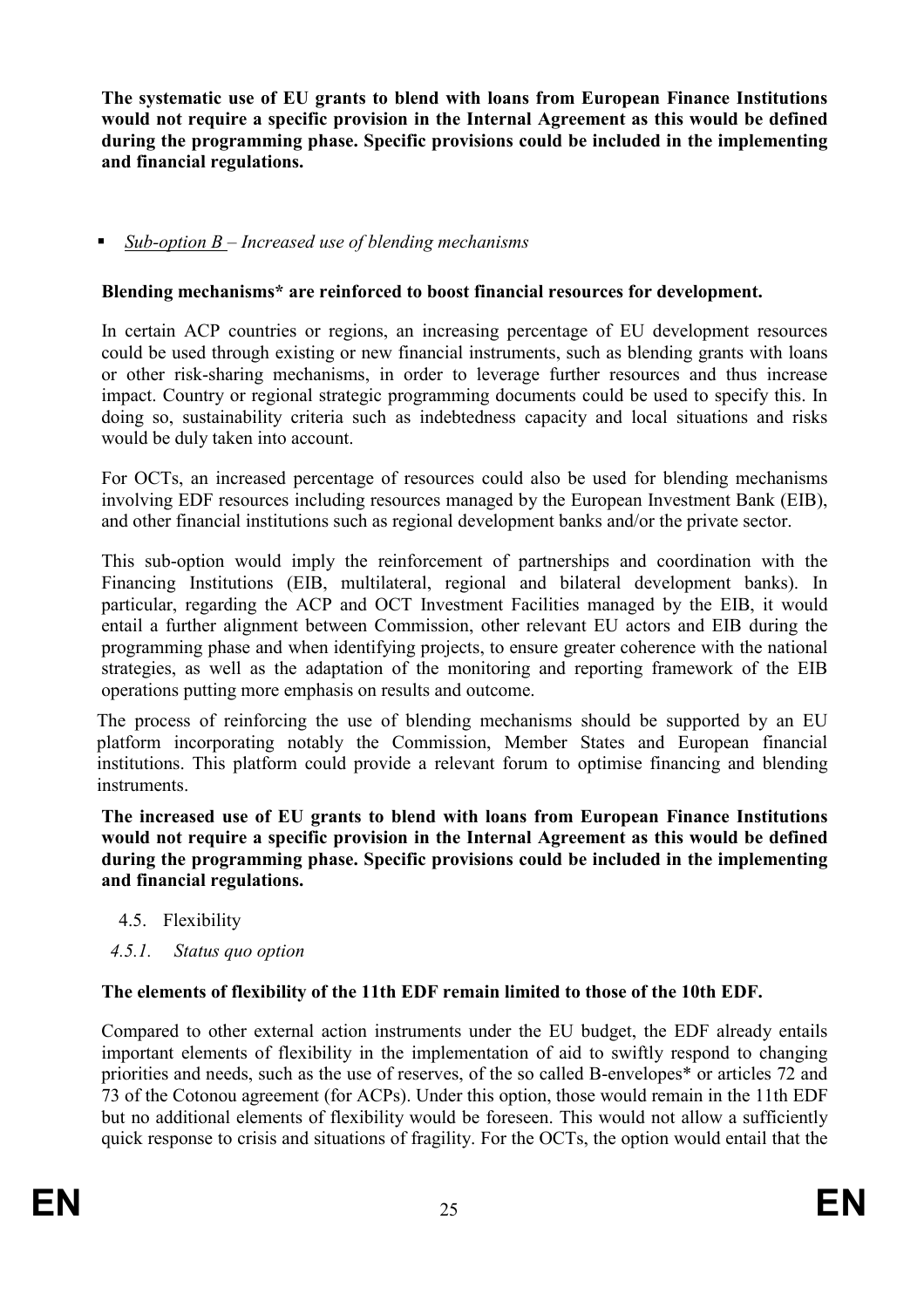<span id="page-25-0"></span>revised Overseas Association Decision would integrate the relevant elements of flexibility already entailed in the Cotonou agreement.

### *4.5.2. Alternative option: increase flexibility within the EDF*

Flexibility elements will be reinforced in the 11th EDF compared to the 10th EDF. Under this option, the possible modalities will be analysed under three pillars representing different aspects of EDF flexibilities.

### *First pillar: EDF Reserves*

§ *Sub-option A – Large amount of funds kept unallocated* 

### **The large majority of funds are kept in reserves for top-ups of country allocations or special allocations for specific sectors or initiatives.**

Under this sub-option, only a small amount of funds would be programmed in initial allocations and the large majority of funds would remain unallocated to ensure maximal flexibility in the use of EDF funding. However this would not ensure predictability of funding for ACP partners and it would therefore act as a deterrent to structural reforms and long term development.

### **This sub-option would not require a specific provision in the 11th EDF internal agreement, but it would be reflected through programming and implementing procedures.**

§ *Sub-option B – Increased funding kept aside for topping-ups* 

### **Compared to the 10th EDF, initial allocations upfront are limited and more funds are kept in reserves for top-ups of country allocations or special allocations for specific sectors or initiatives.**

Under this sub-option, a greater margin of flexibility would be possible in the 11th EDF, to improve EU capacity to ensure an appropriate and rapid response to evolving situations, external shocks and unforeseen needs faced by ACP partners<sup>19</sup>, without deteriorating predictability of funds for the partners. This should be done through a holistic approach agreed at country level to ensure coherence between short term responses and long term development.

For OCTs, non programmed funds would be kept aside for rapid response to external shocks such as natural calamities or deep economic crises.

It should also be proposed to look for greater reciprocal engagement with partner countries and mutual accountability for results, through aid allocations taking positive account of commitments, but also through results based financing, in the spirit of moving further from a donor-recipient relationship to one of partnership. Therefore, this sub-option would also allow the EU to take into account the progresses of ACP countries regarding domestic reforms and sound policies, in order to implement a more incentive-based approach.

**This sub-option would not require a specific provision in the 11th EDF internal agreement, but it would be reflected through programming and implementing procedures. It would be taken into account in the aid allocation and implemented during the programming phase.** 

*Second pillar: Countries in crisis or in situation of fragility*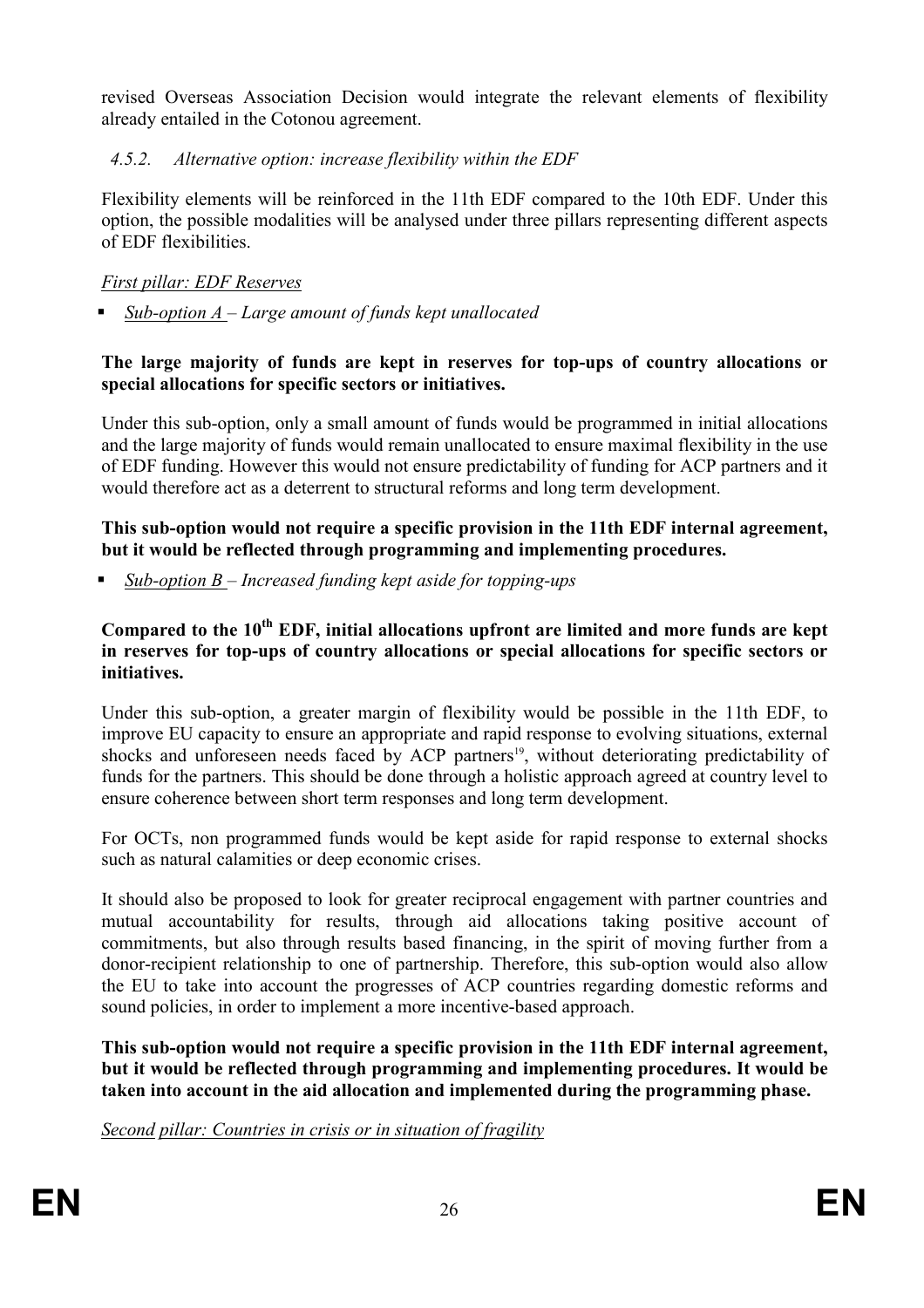■ *Sub-option A – No programming for countries in crisis or in situation of fragility* 

#### **o programming mechanisms are required for countries in situation of crisis including those in long-term structural instability or fragility**

Under this sub-option, no programming would be required for countries or territories in crisis or in situation of fragility, to ensure a complete flexibility for the EU to prepare is response to tackle the situations of these countries. This would however be detrimental for predictability of funding for the partners and make donor coordination very difficult. In addition, circumventing programming would be a missed opportunity to undertake dialogue with the government of the partner country whenever possible, which is particularly important for countries or territories in situation of crisis or fragility.

### **This sub-option would not require a specific provision in the 11th EDF internal agreement, but it would be reflected through programming and implementing procedures.**

§ *Sub-option B – Specific forms of support for countries in crisis or in situation of fragility* 

#### **Specific forms of support are defined for countries in situation of crisis including long-term structural instability or fragility**

These forms of support, to be defined according to the provisions of the Cotonou agreement, could include a more flexible programming mechanism (response mechanism) and possibly unilateral implementation procedures permitting operations that are rapid, flexible and effective, in close coordination with the international community.

This sub-option would answer the need to improve the efficiency of the answers provided by the different tools and to build a common approach, based on a common analysis and definition of priorities, with all the stakeholders involved in the process of fragility, transition or crisis management, and to make possible a faster and more flexible response mechanism (programming) in such situations. Procedures would reflect the need for urgent and focused actions, while taking into account the variety of situations and objectives, starting after the first emergency assistance of ECHO to state building and sustainable development. No specific instrument would be dedicated to fragile states but the response mechanism process would have to be adapted for those countries. For those transition situations, linking relief, rehabilitation/reconstruction and development, the modalities for programming and implementation of the EDF would promote and advocate a better coordination between the humanitarian and development instruments.

For OCTs, the notion of fragility could also be taken into account under certain conditions and more flexible programming and implementation procedures could be used.

#### **This sub-option would not require a specific provision in the 11th EDF internal agreement, but it would be reflected through programming and implementing procedures.**

### *Third pillar: Response strategies*

§ *Sub-option A – Alignment on strategies of the partners is a compulsory modality*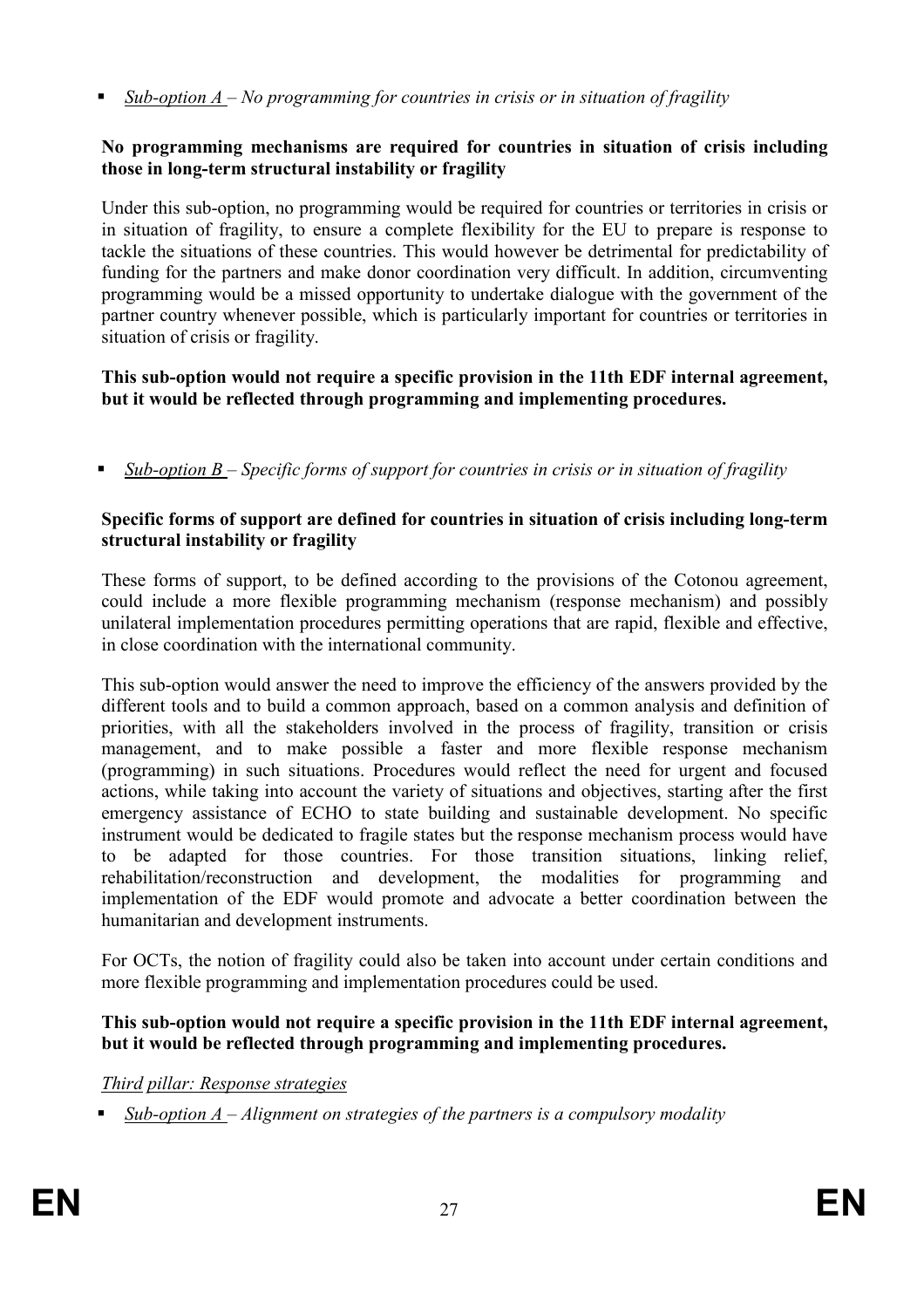#### <span id="page-27-0"></span>**Full alignment on strategies of the partners is a compulsory modality enshrined in the 11th EDF legislative and regulatory framework.**

Under this sub-option, the EU would not any more prepare Country Strategy Papers (CSPs) for ACPs or Single Programming Documents for OCTs. It would align itself automatically with the national/territorial strategies defined by the EU partners and concentrate its efforts in the programming phase on preparing response strategies.

However national/territorial strategies defined by the partners, and in particular Poverty Reduction Strategy Papers, do not always encompass all areas of interest for EU intervention, can be of uneven quality or are sometimes lacking. Therefore this sub-option does not seem realistic for all ACP countries and OCTs at this stage unless it is implemented gradually (see sub-option B).

#### **This sub-option would be implemented through binding provisions in the implementing regulations.**

§ *Sub-option B – Alignment on strategies of the partners where possible* 

#### **The EU concentrates on response strategies in the programming phase.**

In line with the objectives of alignment, ownership and aid effectiveness, depending on the level of dialogue with the partner country, on the analysis already undertaken in-country and on the quality of the strategies already put in place by the partner country, the EU could decide to simply align itself with the national/territorial strategies defined by the EU partners and to concentrate its efforts in the programming phase on preparing the response strategy only rather than on drafting a comprehensive Country Strategy Paper (CSP) or Single Programming Document for OCTs.

**Specific provisions could be included in the implementing regulation to foresee a margin of flexibility regarding the preparation of the programming documents, allowing the EU to focus on response strategies.** 

- 4.6. Stimulate regional cooperation with OCTs
- *4.6.1. Status quo option*

#### **Resources available for OCT regional cooperation continue to be used for projects involving all OCTs within a specific region (i.e. the Caribbean, the Indian Ocean and the Pacific) and for cooperation benefitting all OCTs.**

This option would not favour greater interaction and cooperation between OCTs and their ACP neighbours and European Outermost Regions (in the Caribbean and the Indian Ocean).

- *4.6.2. Alternative option: Allow stimulating regional cooperation with OCTs*
- *Sub-option A Regional cooperation as prime objective of OCT/EU cooperation*

**EU programmed aid to OCTs would be solely used at regional level in view of giving maximum impulses to the EU objective of promoting regional cooperation and integration. This would mean that no allocations would be granted to individual territories.**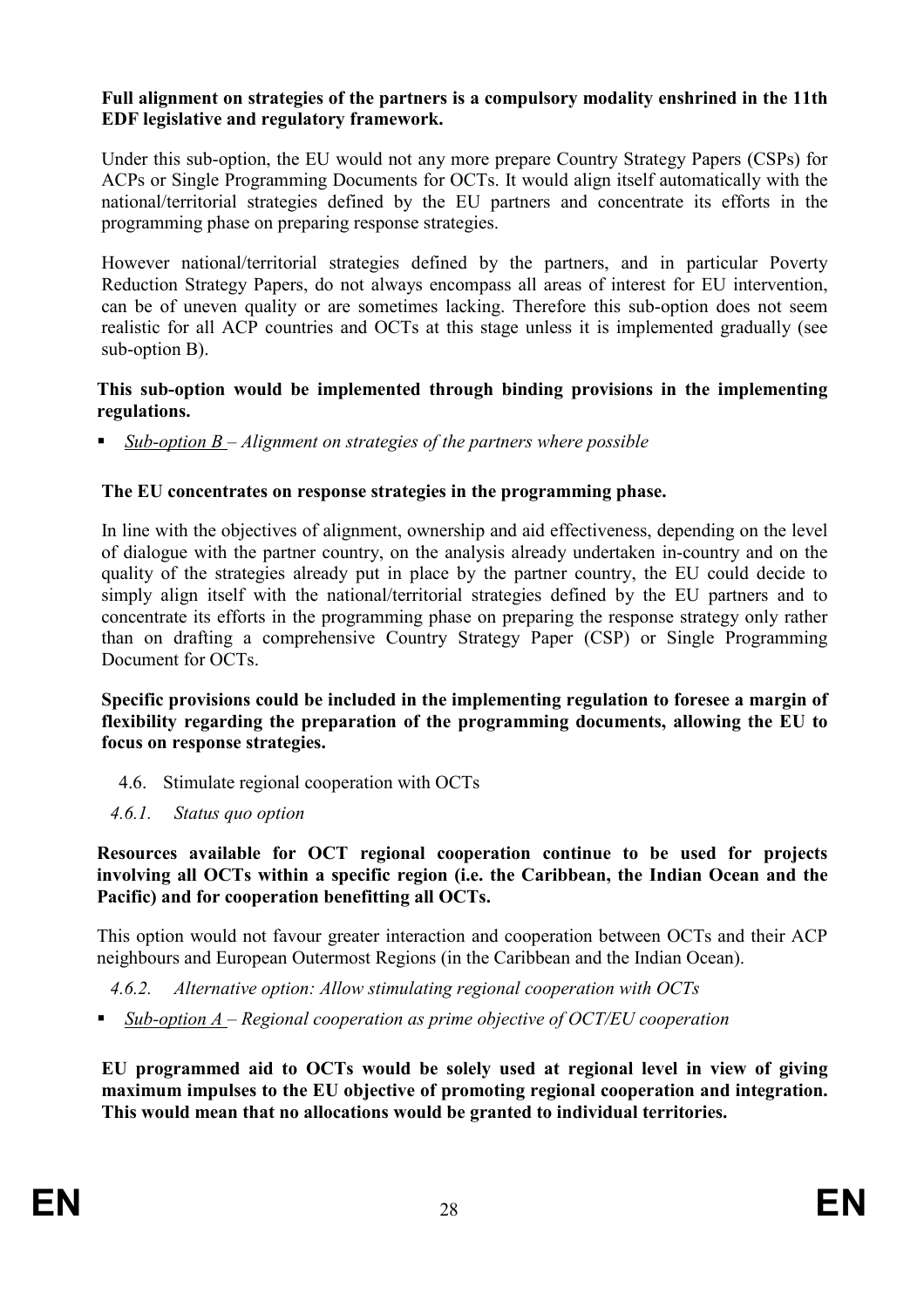<span id="page-28-0"></span>Under this sub-option, funds would only be allocated to projects and programmes which explicitly inscribe them in a regional perspective and make use of existing cooperation and integration structures.

This sub-option would not take into account the situation of isolated OCTs, which have few to no possibilities to cooperation on a regional level and would exclude them from EU aid; this, while some of these isolated OCTs are among the least developed OCTs. This sub-option is likely to be difficult to implement as it may prove to be difficult for the different actors to agree on the principle, the areas, form and modalities of the cooperation. It would also run counter to the principle of diversification between OCTs, would not be congruent to the principle of partnership and could not guarantee that two of the three objectives of the envisaged OCT/EU association be taken into account, notably strengthen OCT competiveness and increase their resilience.

**This sub-option would be implemented during the programming phase and specific provisions could be included in the implementing regulation. This would also be reflected in the Commission proposal regarding the revision of the Overseas Association Decision** 

§ *Sub-option B – Link regional cooperation resources to the use of existing regional cooperation schemes with ACPs and Outermost Regions* 

#### **Use of resources for OCT regional cooperation is conditioned to their added value with regard to furthering regional cooperation with ACPs and outermost regions.**

Under this sub-option, allocations for regional cooperation would only be used for initiatives in the Caribbean, Indian Ocean and Pacific regions which support the insertion of OCTs in existing regional cooperation and integration schemes with ACPs and/or outermost regions, preferably by making use of regional institutions and bodies for their implementation. These resources could be used to allow OCTs to participate in regional programmes or Trust funds of which ACP countries are beneficiaries. They could also be used for co-financing of projects involving Outermost Regions receiving funding from the European Regional Development Fund (ERDF).

**This sub-option would be implemented during the programming phase and specific provisions could be included in the implementing regulation. This would also be reflected in the Commission proposal regarding the revision of the Overseas Association Decision.** 

### **5. AALYSIS OF IMPACTS**

The following chapter analyses the impacts of the options for the objectives identified.

This includes the likely socio-economic impacts of the options on ACP countries and OCTs, stemming from the implementation of the general objectives of poverty eradication and improvements towards MDGs\*, sustainable development and integration of countries into the world economy. The environmental impacts on ACP countries are also covered by the implementation of the general objective of sustainable development, including EU commitments taken in the context of the Climate Change and Biodiversity negotiations (Copenhagen, Nagoya).

In order to measure the impact of EU aid funded through the EDF in beneficiary countries in terms of poverty eradication, socio economic progress, progress towards MDGs and integration in world economy, various indicators are used (see indicators and statistics by countries in annex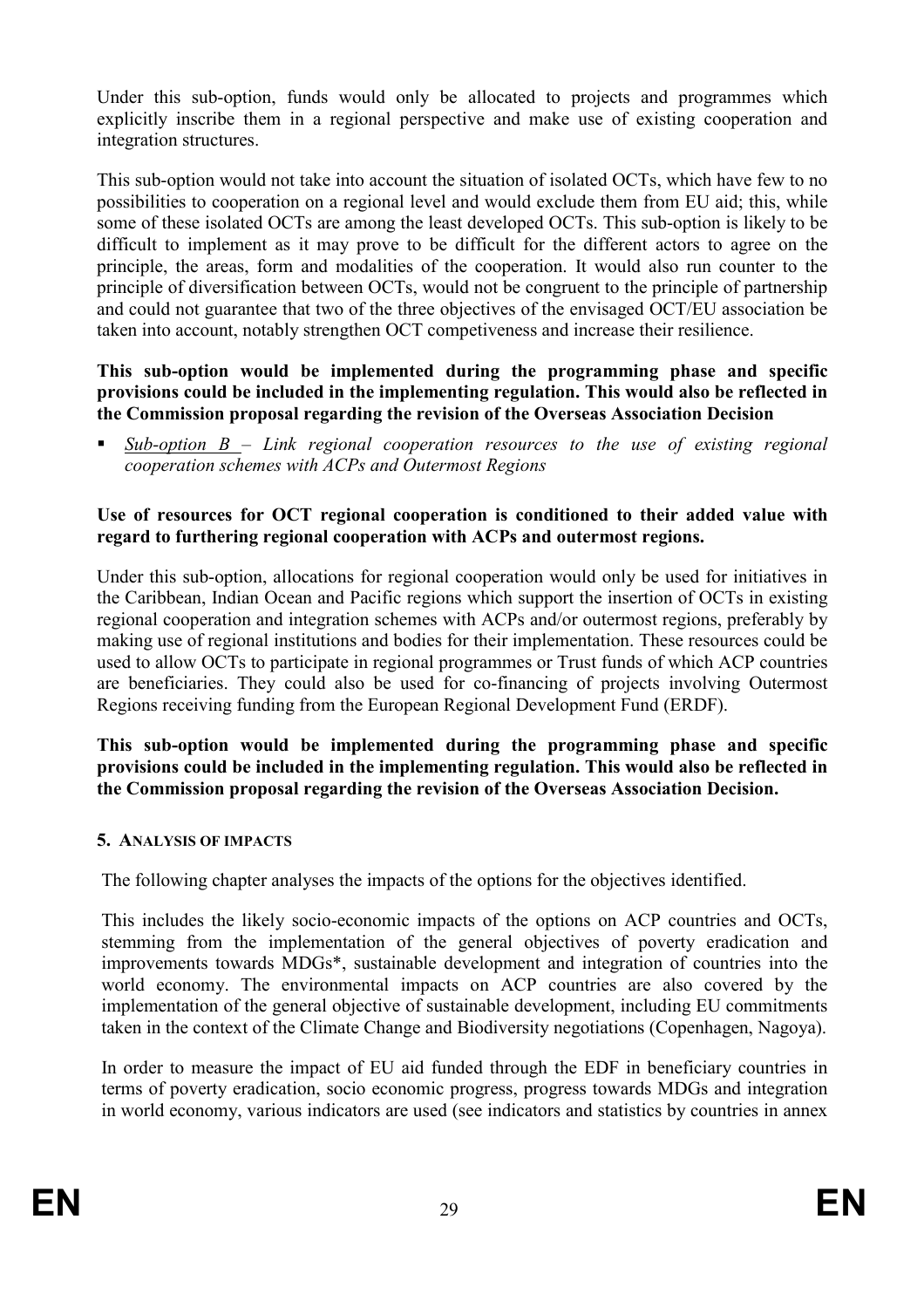<span id="page-29-0"></span>IV). Indicators and benchmarks are also used to measure the part of EU spending dedicated to environmental sectors at large, to measure environmental impact (see annex IV).

The socio-economic impacts on EU citizens are limited to the analysis of the impacts regarding the efficient use of EU taxpayers' money. The analysis of the environmental impact of the options within the EU is not considered in detail. The Commission will ensure the mainstreaming of environmental issues / objectives during the programming process.

The impacts of the options in terms of management and implementation modalities are also taken into account, as well as the impact on the EU's role and visibility in its external action.

- 5.1. Differentiation
- *5.1.1. Status quo option*

| Weaknesses                                                                                                                                                                      |
|---------------------------------------------------------------------------------------------------------------------------------------------------------------------------------|
| EDF does not integrate the new objectives for EU<br>cooperation with OCTs: strengthening OCT competitiveness<br>and resilience and promoting regional cooperation with<br>OCTs. |
| Scarce/limited resources spread too thinly (no critical mass),<br>resulting in low impact                                                                                       |
| Impact of development aid (socio-economic impact) in<br>certain countries remains low (waste of resources +<br>reputational risk)                                               |
| Risks not to progress on MDG targets in poorest countries<br>(socio-economic impact)                                                                                            |
| Insufficiently adapted response to countries' specific situation                                                                                                                |
| Inability to do large-scale projects as funds per country are.<br>too small                                                                                                     |
| Less efficient use of EU taxpayers' money                                                                                                                                       |
| In the long run, EU development aid loses relevance and<br>legitimacy because of lower impact                                                                                   |
|                                                                                                                                                                                 |

*5.1.2. Alternative option: allow more differentiation between ACP Countries and OCTs* 

*Sub-option A: Allow focusing EU cooperation on a limited number of partners by using statistical data*

| ۰. |
|----|
|----|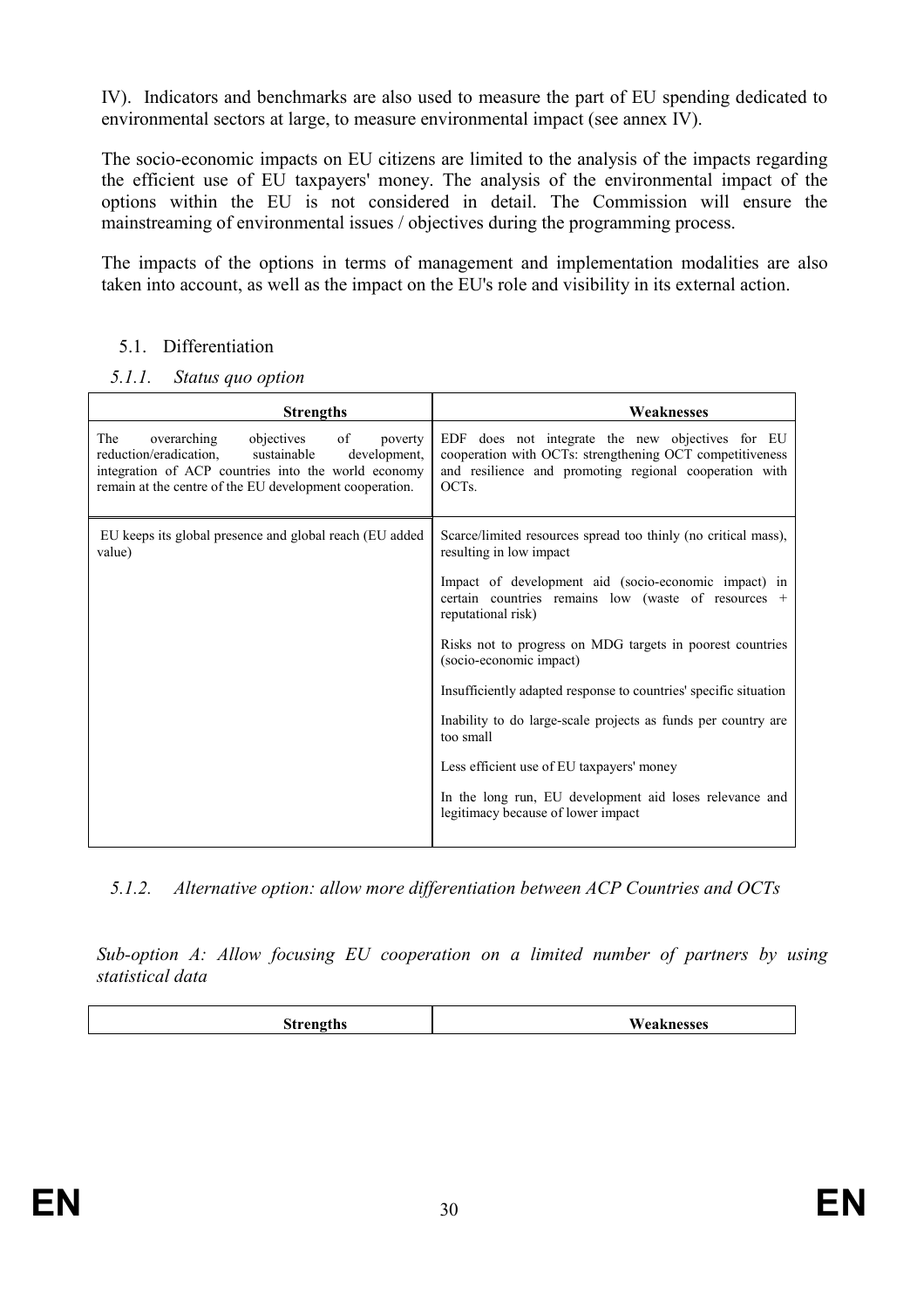| overarching<br>objectives of poverty<br>The<br>reduction/eradication, sustainable<br>development,<br>integration of ACP countries into the world economy<br>remain at the centre of the EU development cooperation. | Potential reduction of global presence/global reach (EU<br>added value)                                                                            |  |
|---------------------------------------------------------------------------------------------------------------------------------------------------------------------------------------------------------------------|----------------------------------------------------------------------------------------------------------------------------------------------------|--|
| EDF integrates the new objectives for EU cooperation<br>with OCTs: strengthening OCT competitiveness and<br>resilience and promoting regional cooperation with OCTs.                                                |                                                                                                                                                    |  |
| Clear cut criteria for differentiation (statistical data)                                                                                                                                                           | Risk of statistical criteria for differentiation not reflecting<br>fully needs, capacities, interests and commitments of                           |  |
| Increased critical mass and impact in certain countries                                                                                                                                                             | individual partners                                                                                                                                |  |
| ACP countries supposedly most in needs (on statistical<br>basis) more likely to progress on MDG targets (socio-<br>economic impact)                                                                                 | A priori exclusion of certain partners from eligibility to<br>funding on a statistical basis not reflecting fully the<br>differences in situations |  |
| EU more likely to meet its commitments on volumes of<br>funding for Sub-Saharan Africa and LDCs                                                                                                                     | Partnership principles of Cotonou agreement not fully<br>respected                                                                                 |  |
| Opportunity for more modern and meaningful<br>relationships with wealthier developing countries and<br><b>OCTs</b>                                                                                                  | Potential loss of visibility and influence of EU interventions<br>in certain countries and territories                                             |  |
|                                                                                                                                                                                                                     |                                                                                                                                                    |  |

*Sub-option B: Allow focusing EU cooperation on a limited number of countries by using quantitative and qualitative data* 

| <b>Strengths</b>                                                                                                                                                                                                                                                                                                                         | Weaknesses                                                                                                                                                                                                 |
|------------------------------------------------------------------------------------------------------------------------------------------------------------------------------------------------------------------------------------------------------------------------------------------------------------------------------------------|------------------------------------------------------------------------------------------------------------------------------------------------------------------------------------------------------------|
| The<br>overarching<br>of<br>objectives<br>poverty<br>reduction/eradication.<br>sustainable<br>development,<br>integration of ACP countries into the world economy<br>remain at the centre of the EU development cooperation.<br>EDF integrates the new objectives for EU cooperation<br>with OCTs: strengthening OCT competitiveness and | Potential reduction of global presence/global reach (EU<br>added value)                                                                                                                                    |
| resilience and promoting regional cooperation with OCTs.                                                                                                                                                                                                                                                                                 |                                                                                                                                                                                                            |
| Resources allocations closer to needs, capacities, interests<br>and commitments of individual partners.                                                                                                                                                                                                                                  | Difficulty in defining objective and criteria for differentiation<br>among ACP countries                                                                                                                   |
| Grants focussing on those partners which need it the most<br>and where the impact will be greatest, giving greater<br>value for money (poverty reduction, socio-economic                                                                                                                                                                 | Risk of real or perceived predominance of political<br>considerations of development aid                                                                                                                   |
| impact)                                                                                                                                                                                                                                                                                                                                  | Difficulty to reconcile the increase of grants targeting the                                                                                                                                               |
| Increased critical mass in certain countries                                                                                                                                                                                                                                                                                             | poorest countries whereas there are still strong inequalities in<br>more advanced countries $\rightarrow$ Necessity to find alternative<br>sources of funding to tackle these challenges.                  |
| ACP countries most in needs more likely to progress on                                                                                                                                                                                                                                                                                   |                                                                                                                                                                                                            |
| MDG targets (socio-economic impact)                                                                                                                                                                                                                                                                                                      | In more advanced countries and territories where the share of                                                                                                                                              |
| EU more likely to meet its commitments on volumes of<br>funding for Sub-Saharan Africa and LDCs                                                                                                                                                                                                                                          | grants is reduced or not guaranteed, risk of loss of visibility<br>for EU intervention $\rightarrow$ necessity to find alternative forms of<br>cooperation/dialogue with the partner for the EU to develop |
| Increased visibility and reputation for the EU in certain<br>countries/regions                                                                                                                                                                                                                                                           | its political presence and influence, including regarding<br>global challenges and sustainable development                                                                                                 |
| for<br>modern<br>meaningful<br>Opportunity<br>and<br>more<br>relationships with wealthier developing countries and<br>OCTs, including mutual interests and positive impacts on<br>global public goods                                                                                                                                    |                                                                                                                                                                                                            |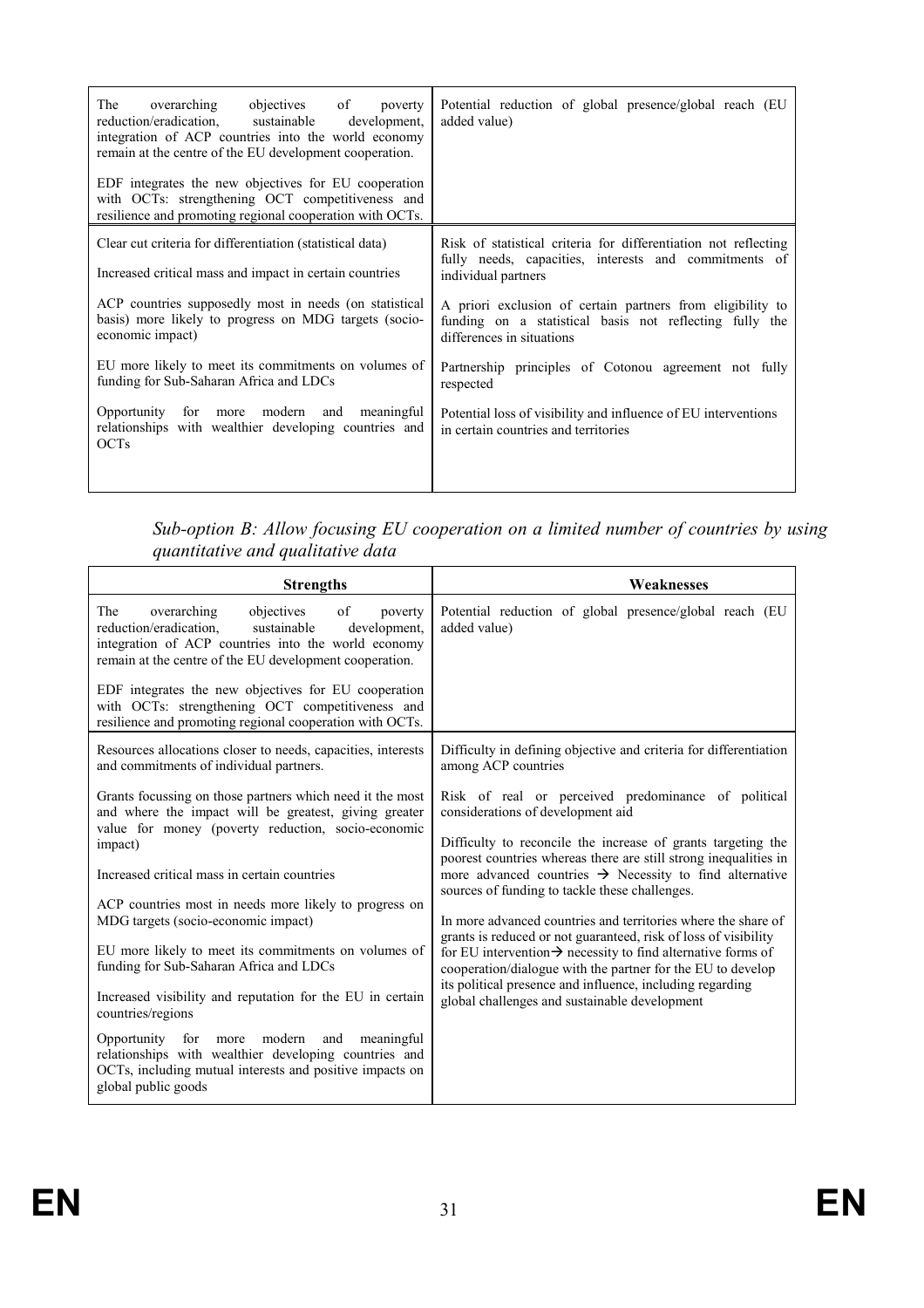### <span id="page-31-0"></span>5.2. Concentration of EU cooperation activities

#### *5.2.1. Status quo option*

| <b>Strengths</b>                                                                                                                                                                                                             | Weaknesses                                                                                                                                                                                   |
|------------------------------------------------------------------------------------------------------------------------------------------------------------------------------------------------------------------------------|----------------------------------------------------------------------------------------------------------------------------------------------------------------------------------------------|
| of<br>The<br>objectives<br>overarching<br>poverty<br>reduction/eradication.<br>sustainable<br>development,<br>integration of ACP countries into the world economy<br>remain at the centre of the EU development cooperation. | EDF does not integrate the new objectives for EU<br>cooperation with OCTs: strengthening OCT competitiveness<br>and resilience and promoting regional cooperation with<br>OCT <sub>s</sub> . |
| Visibility and possibility for leverage in a larger number<br>of sectors in ACPs                                                                                                                                             | Fragmentation and dispersion of development aid not tackled<br>(missed opportunity).                                                                                                         |
| Continuation of concentration of resources to one focus<br>sector per OCT at territorial level $\Rightarrow$ EU presence,<br>visibility and influence ensured, even if limited due to low<br>aid volumes.                    | Scarce/limited resources cooperation spread too thinly (no<br>critical mass), resulting in low impact (socio-economic<br>impact). Less efficient use of EU taxpayers' money                  |
|                                                                                                                                                                                                                              | Could undermine MDG commitment (because if aid is spread<br>thinly, the impact is minimal). In the long run, EU aid loses<br>relevance and legitimacy because of lower impact                |

## *5.2.2. Alternative option: allow more concentration of EU cooperation activities Sub-option A: Allow focusing EU cooperation on a single sector*

| <b>Strengths</b>                                                                                                                                                                                                                                                                                                                                                                                                                                                                         | Weaknesses                                                                                                                                                                                                                                                                                                                                                                                                                                                                                                                                                                            |
|------------------------------------------------------------------------------------------------------------------------------------------------------------------------------------------------------------------------------------------------------------------------------------------------------------------------------------------------------------------------------------------------------------------------------------------------------------------------------------------|---------------------------------------------------------------------------------------------------------------------------------------------------------------------------------------------------------------------------------------------------------------------------------------------------------------------------------------------------------------------------------------------------------------------------------------------------------------------------------------------------------------------------------------------------------------------------------------|
| of<br>The<br>overarching<br>objectives<br>poverty<br>reduction/eradication.<br>sustainable<br>development.<br>integration of ACP countries into the world economy<br>remain at the center of the EU development cooperation.<br>EDF integrates the new objectives for EU cooperation<br>with OCTs: strengthening OCT competitiveness and<br>resilience and promoting regional cooperation with OCTs                                                                                      | =The overarching objectives of EU cooperation could be put<br>at risk in countries where very few donors are present (donor<br>orphans) and where concentrating EU intervention in one<br>single sector would not be sufficient                                                                                                                                                                                                                                                                                                                                                       |
| Potential for much greater impact by reaching critical<br>mass through concentration of resources on a single sector<br>for ACPs (poverty reduction, socio-economic and<br>environmental impact) and a single intervention areas of<br>technical<br>assistance<br>to OCTs<br>(sustainable<br>the<br>development impact)<br>Reduction of development aid fragmentation<br>Increased visibility and expertise in the long term in the<br>chosen sector<br>Easier to monitor impact/results | High risk to undermine principle of country/ territory<br>ownership, and of disagreement with partners on sectors<br>chosen<br>=> risk of creating more gaps and discontinuity in<br>cooperation and of undermining gains on reducing aid<br>fragmentation<br>$\Rightarrow$ knock-on negative effect on EU reputation undermining<br>potential increase in EU visibility and reputation in the sector<br>chosen<br>Potential waste of EU funding (absorption capacity not<br>sufficient in a single sector) $\Rightarrow$ could undermine objective of<br>higher impact of EU funding |

#### *Sub-option B: Allow focusing EU cooperation on a limited number of sectors*

|  |  | m |
|--|--|---|
|--|--|---|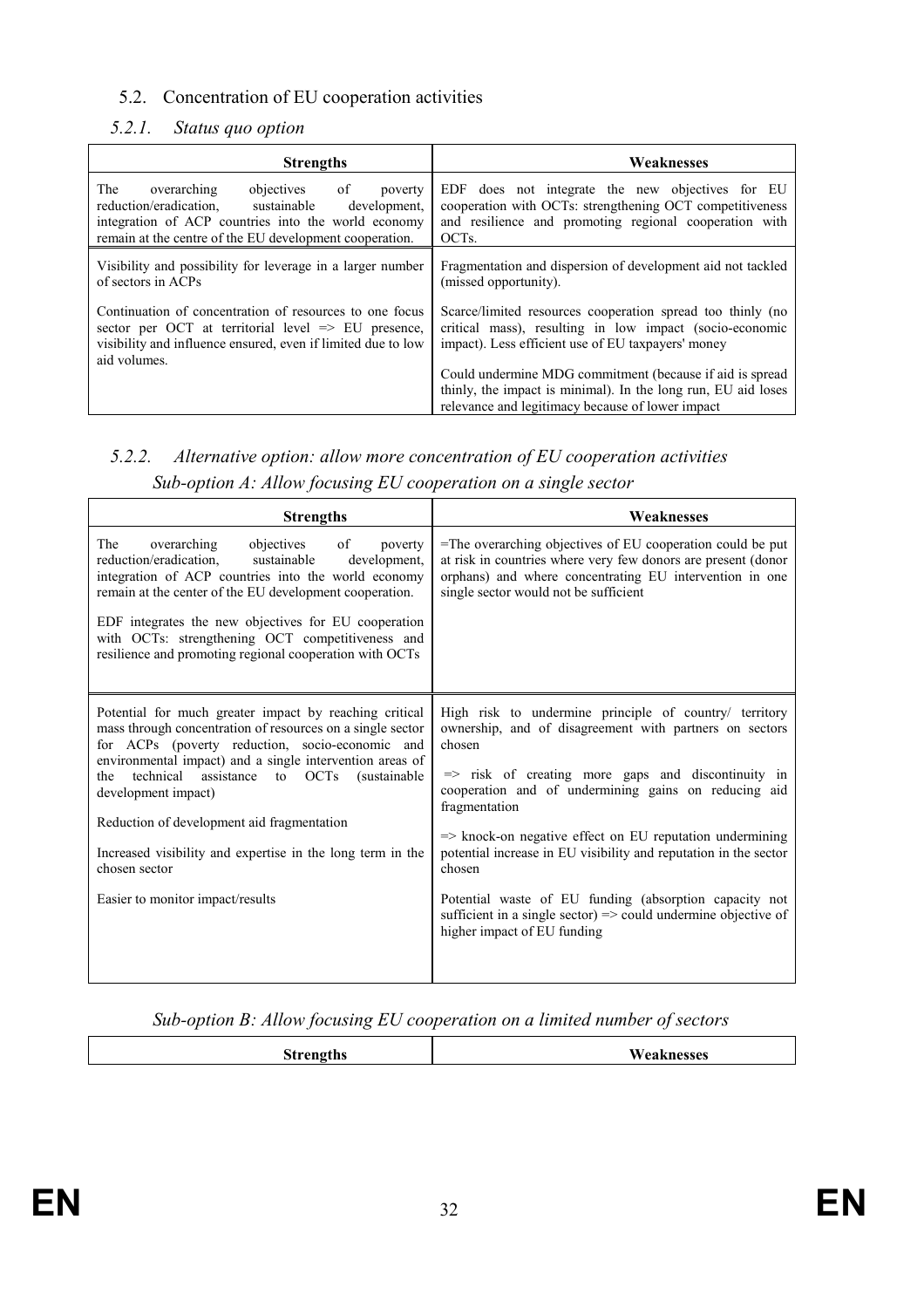<span id="page-32-0"></span>

| objectives<br>The<br>overarching<br>of<br>poverty<br>reduction/eradication,<br>sustainable<br>development,<br>integration of ACP countries into the world economy<br>remain at the center of the EU development cooperation.<br>EDF integrates the new objectives for EU cooperation<br>with OCTs: strengthening OCT competitiveness and<br>resilience and promoting regional cooperation with OCTs |                                                                                                                                                                                                                                                                 |
|-----------------------------------------------------------------------------------------------------------------------------------------------------------------------------------------------------------------------------------------------------------------------------------------------------------------------------------------------------------------------------------------------------|-----------------------------------------------------------------------------------------------------------------------------------------------------------------------------------------------------------------------------------------------------------------|
| Potential for much greater impact by reaching critical<br>mass through concentration of resources on limited<br>number of sectors (poverty reduction, socio-economic and<br>environmental impact)                                                                                                                                                                                                   | Could undermine principle of country/ territory ownership<br>(+knock-on negative effect on EU reputation), potentially<br>create more gaps and discontinuity in cooperation due to<br>potential disagreement with partners on sectors chosen.                   |
| Further concentration of resources by limiting the number<br>of intervention areas of the technical assistance to OCTs<br>directly managed by the Commission ensuring greater<br>leverage for the sustainable development for OCTs.                                                                                                                                                                 | Could undermine MDG commitment (in those sectors where<br>EU will no longer be present) $\Rightarrow$ However, expected<br>mitigation through effective division of labour $(EU - MS)$ and<br>beyond)                                                           |
| Reduction of development aid fragmentation<br>and<br>transaction costs (for EU, MS, partners)<br>In the longer-run, high level specialised expertise leading<br>to increased efficiency                                                                                                                                                                                                             | Risk of losing visibility and leverage in certain sectors (vis-à-<br>vis other donors) by specialising too much in some sectors or<br>in the case of OCTs by no longer having tangible results on<br>the ground.                                                |
| Increased visibility and reputation in chosen key sectors                                                                                                                                                                                                                                                                                                                                           | Loss of COM expertise and competence in certain sectors                                                                                                                                                                                                         |
| No a priori reduction in global presence                                                                                                                                                                                                                                                                                                                                                            | In the long run, reputational risk, reduced credibility for the<br>COM to represent/coordinate the EU in all sectors of                                                                                                                                         |
| Easier to monitor impact/results                                                                                                                                                                                                                                                                                                                                                                    | development cooperation globally (loss of intellectual<br>leadership) as it is not present in all sectors at country level<br>$\Rightarrow$ Expected mitigation through leadership on division of<br>labour and through increased coordination with programming |
|                                                                                                                                                                                                                                                                                                                                                                                                     | under regional, intra-ACP or thematic (DCI) allocations.                                                                                                                                                                                                        |

## 5.3. Coordination with EU Member States

#### *5.3.1. Status quo option*

| <b>Strengths</b>                                                                                                                                                                                                    | Weaknesses                                                                                                                                                                                 |  |  |  |  |
|---------------------------------------------------------------------------------------------------------------------------------------------------------------------------------------------------------------------|--------------------------------------------------------------------------------------------------------------------------------------------------------------------------------------------|--|--|--|--|
| objectives of poverty<br>overarching<br>The<br>reduction/eradication, sustainable<br>development.<br>integration of ACP countries into the world economy<br>remain at the centre of the EU development cooperation. | EDF does not integrate the new objectives for EU<br>cooperation with OCTs: strengthening OCT competitiveness<br>and resilience and promoting regional cooperation with<br>OCT <sub>s</sub> |  |  |  |  |
|                                                                                                                                                                                                                     | Fragmentation and dispersion of aid not tackled (missed)<br>opportunity) (poverty reduction,<br>socio-economic/<br>environmental impact)                                                   |  |  |  |  |
|                                                                                                                                                                                                                     | Risk of overlaps among donors.                                                                                                                                                             |  |  |  |  |
|                                                                                                                                                                                                                     | Parallel, but no coordinated EU/Member State interventions<br>for OCTs                                                                                                                     |  |  |  |  |
|                                                                                                                                                                                                                     | Less efficient use of EU taxpayers' money                                                                                                                                                  |  |  |  |  |
|                                                                                                                                                                                                                     | In the long run, EU aid loses relevance and legitimacy<br>because of lower impact                                                                                                          |  |  |  |  |

*5.3.2. Alternative option: allow more coordination with EU Member States Sub-option A: Joint programming with EU Member States becomes a binding modality*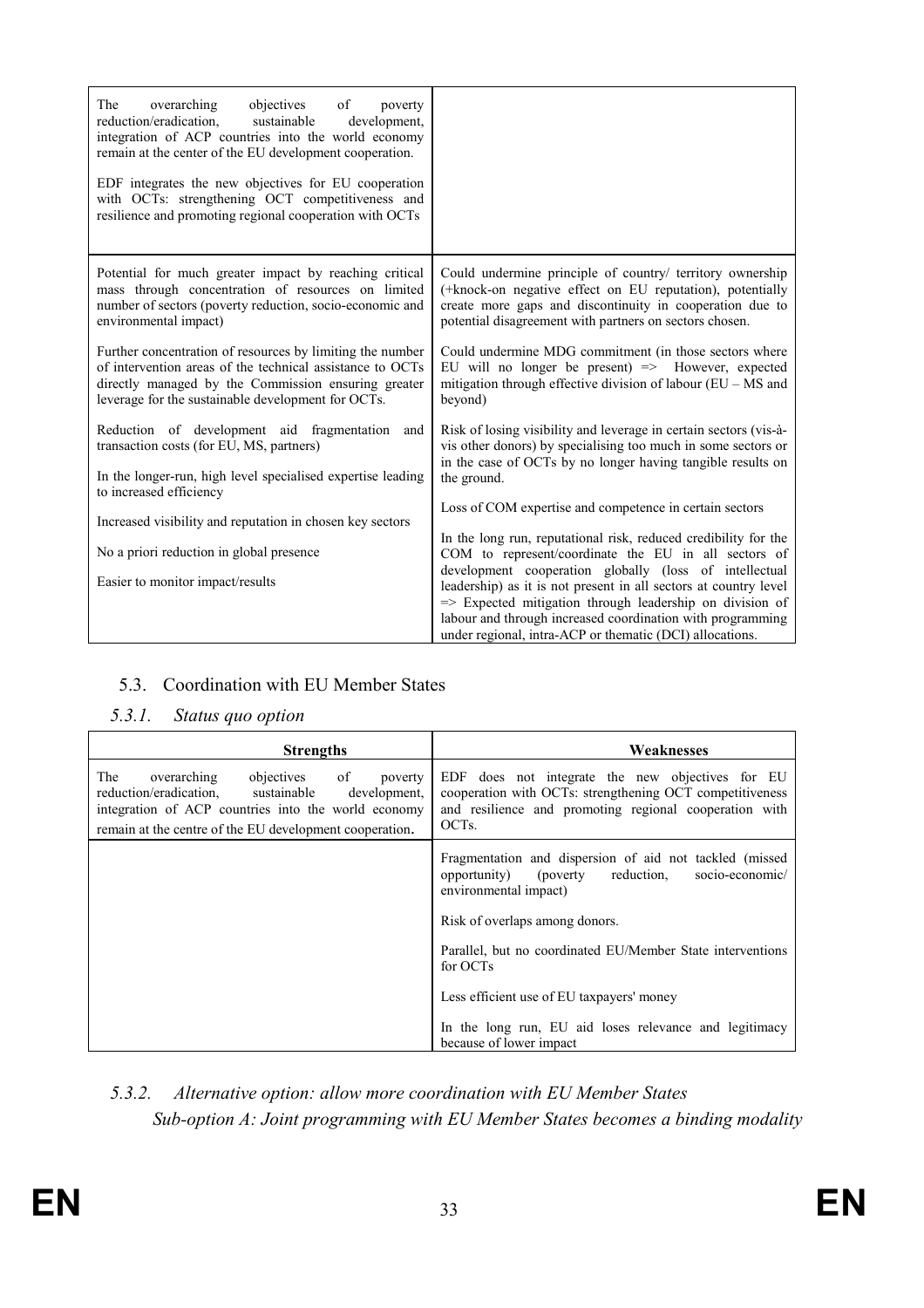<span id="page-33-0"></span>

| <b>Strengths</b>                                                                                                                                                                                                                                                                                                                                                                                   | Weaknesses                                                                                                                                                                                                                                                                                                                                                                                                                                                                                                                                                                   |  |  |  |
|----------------------------------------------------------------------------------------------------------------------------------------------------------------------------------------------------------------------------------------------------------------------------------------------------------------------------------------------------------------------------------------------------|------------------------------------------------------------------------------------------------------------------------------------------------------------------------------------------------------------------------------------------------------------------------------------------------------------------------------------------------------------------------------------------------------------------------------------------------------------------------------------------------------------------------------------------------------------------------------|--|--|--|
| of<br>The<br>overarching<br>objectives<br>poverty<br>reduction/eradication.<br>sustainable<br>development.<br>integration of ACP countries into the world economy<br>remain at the centre of the EU development cooperation<br>EDF integrates the new objectives for EU cooperation<br>with OCTs: strengthening OCT competitiveness and<br>resilience and promoting regional cooperation with OCTs |                                                                                                                                                                                                                                                                                                                                                                                                                                                                                                                                                                              |  |  |  |
| Increased coordination and better division of labour<br>among donors reduces aid fragmentation and transaction<br>costs (poverty reduction, socio-economic impact)<br>Strengthened role for COM in initiating and coordinating<br>division of labour<br>Better alignment of the EU and Member States<br>programmes with OCTs                                                                       | Variety in partners on the ground not taken into account<br>(political, economic or security conditions for instance)<br>High transaction costs in the short term (coordination efforts,<br>administrative delays) in all partners<br>Risk of higher administrative burden, in particular in partners<br>where this is not easily attainable due to the variety of<br>situations<br>Risk of long administrative delays or impossibility to find an<br>agreement on programming in particular in partners where<br>this is not easily attainable due to variety of situations |  |  |  |

| <b>Strengths</b>                                                                                                                                                                                                                                                                    | Weaknesses                                                                                                                                                                     |  |  |  |  |
|-------------------------------------------------------------------------------------------------------------------------------------------------------------------------------------------------------------------------------------------------------------------------------------|--------------------------------------------------------------------------------------------------------------------------------------------------------------------------------|--|--|--|--|
| overarching<br>The<br>objectives<br>of<br>poverty<br>sustainable<br>reduction/eradication.<br>development,<br>integration of ACP countries into the world economy<br>remain at the centre of the EU development cooperation<br>EDF integrates the new objectives for EU cooperation |                                                                                                                                                                                |  |  |  |  |
| with OCTs: strengthening OCT competitiveness and<br>resilience and promoting regional cooperation with OCTs                                                                                                                                                                         |                                                                                                                                                                                |  |  |  |  |
| Increased coordination and better division of labour<br>among donors reduces aid fragmentation and transaction<br>costs of both the Commission and partner countries,<br>thereby increasing the efficiency of aid (poverty                                                          | In the short to medium term, administrative burden for COM<br>(and MS): more complex procedures, increased coordination<br>efforts, administrative delays in programming phase |  |  |  |  |
| reduction, socio-economic impact)<br>Strengthened role for COM in initiating and coordinating                                                                                                                                                                                       | In the short to medium term, higher transaction costs for<br>Member States and for COM (transfer /training of staff)                                                           |  |  |  |  |
| division of labour                                                                                                                                                                                                                                                                  | $\Rightarrow$ mitigated by gradual approach taking into account the<br>variety of situations in partners                                                                       |  |  |  |  |
| Higher leverage in joint political and policy dialogues<br>with partner country governments and civil society.                                                                                                                                                                      | Less ownership and decision power from COM within a<br>coordinated approach                                                                                                    |  |  |  |  |
| Better alignment of the EU and Member States<br>programmes with OCTs                                                                                                                                                                                                                | Use of EU managed Trust Funds: Risk of loss of coherence<br>of Aid delivery due to parallel and potentially independent                                                        |  |  |  |  |
| Use of EU managed Trust Funds: Higher political<br>visibility for the EU and for EU taxpayers money, useful<br>tool for supporting international negotiations, greater<br>coordination and exchange of views amongst EU actors                                                      | programming processes                                                                                                                                                          |  |  |  |  |

## 5.4. Innovative financial instruments

*5.4.1. Status quo option*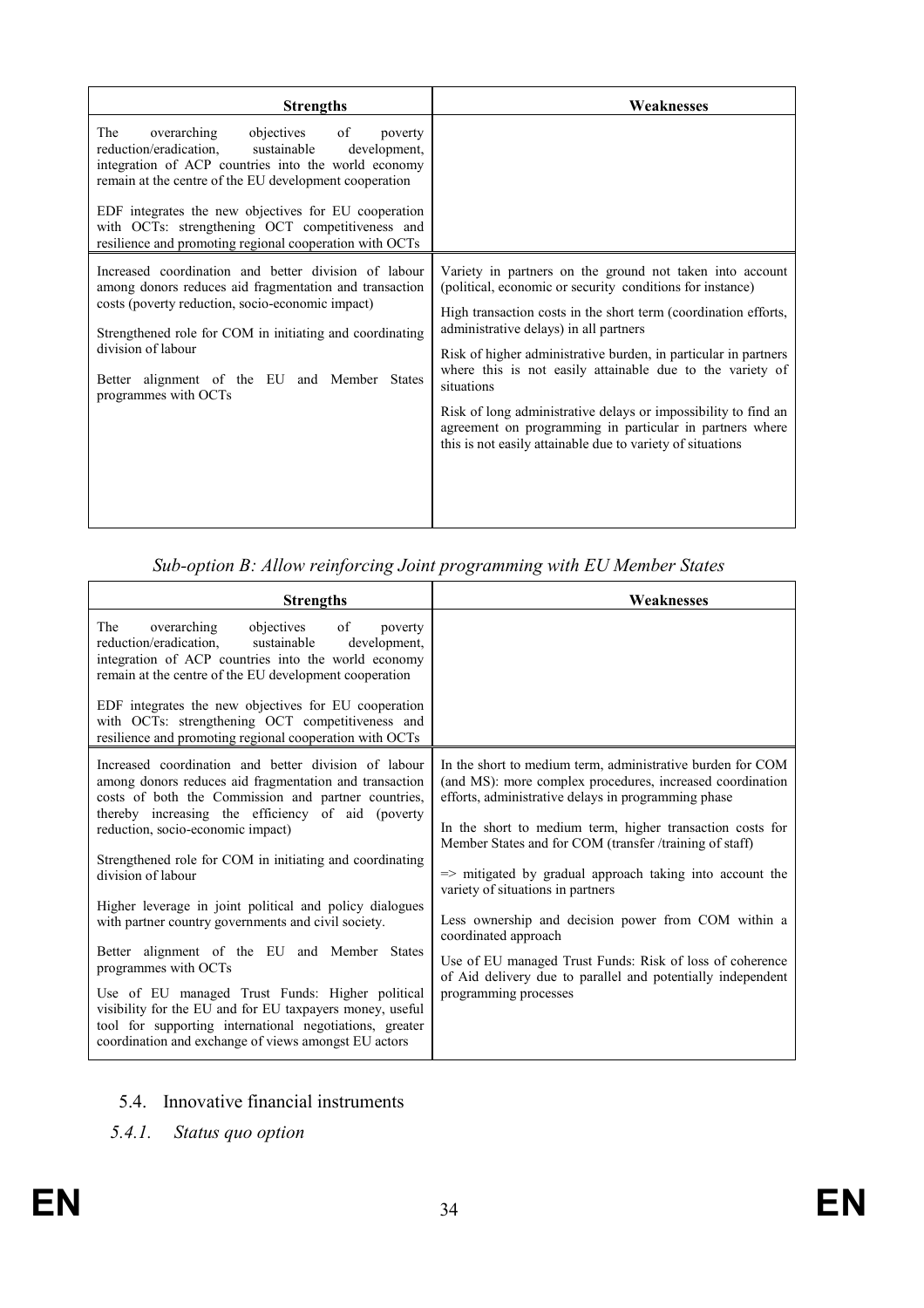<span id="page-34-0"></span>

| <b>Strengths</b>                                                                                                                                                                                                             | Weaknesses                                                                                                                                                                                 |  |  |  |
|------------------------------------------------------------------------------------------------------------------------------------------------------------------------------------------------------------------------------|--------------------------------------------------------------------------------------------------------------------------------------------------------------------------------------------|--|--|--|
| The<br>objectives<br>overarching<br>of<br>poverty<br>reduction/eradication.<br>sustainable<br>development,<br>integration of ACP countries into the world economy<br>remain at the centre of the EU development cooperation. | EDF does not integrate the new objectives for EU<br>cooperation with OCTs: strengthening OCT competitiveness<br>and resilience and promoting regional cooperation with<br>OCT <sub>s</sub> |  |  |  |
|                                                                                                                                                                                                                              | Insufficient critical mass in certain partners and inability to<br>do large-scale projects                                                                                                 |  |  |  |
|                                                                                                                                                                                                                              | Impact of EU grants not maximised (poverty reduction,<br>socio-economic impact, sustainable development)                                                                                   |  |  |  |
|                                                                                                                                                                                                                              | Use of EU taxpayers' money not sufficiently efficient                                                                                                                                      |  |  |  |

### *5.4.2. Alternative option: allow an increased use of innovative financial instruments*

| <b>Strengths</b>                                                                                                                                                                                                                                                                                                                                                                                                                                                                                                                                                                                  | Weaknesses                                                                                                                                                                                                                                                                                                                                                                                                                                                                                                                                                                                                                        |  |  |  |  |
|---------------------------------------------------------------------------------------------------------------------------------------------------------------------------------------------------------------------------------------------------------------------------------------------------------------------------------------------------------------------------------------------------------------------------------------------------------------------------------------------------------------------------------------------------------------------------------------------------|-----------------------------------------------------------------------------------------------------------------------------------------------------------------------------------------------------------------------------------------------------------------------------------------------------------------------------------------------------------------------------------------------------------------------------------------------------------------------------------------------------------------------------------------------------------------------------------------------------------------------------------|--|--|--|--|
| The<br>overarching<br>objectives<br>of<br>poverty<br>reduction/eradication,<br>sustainable<br>development.<br>integration of ACP countries into the world economy<br>remain at the centre of the EU development cooperation.<br>EDF integrates the new objectives for EU cooperation<br>with OCTs: strengthening OCT competitiveness and<br>resilience and promoting regional cooperation with OCTs                                                                                                                                                                                               |                                                                                                                                                                                                                                                                                                                                                                                                                                                                                                                                                                                                                                   |  |  |  |  |
| incentives to attract financial institutions in EU partners<br>and private sector investors $\rightarrow$ drivers for growth in the<br>partner<br>Increased critical mass in certain partners, ability to do<br>larger-scale projects, value for money (socio-economic<br>impact)<br>Financial leverage of EU grant resources (multiplier<br>effect, potential for much greater impact)<br>Much stronger coordination between the EU, the<br>European Financing Institutions and other actors<br>Potential gain for EU political visibility when blending<br>with European financial institutions | Strong risk of market distortion resulting by using grant<br>funding to blend with loans or other risk-sharing instruments<br>in situations where the financial institutions and the private<br>sector would have otherwise also engaged in the activity.<br>Disparity of partners' situations not taken into account<br>Risk of increased debt of the partner country (+knock-on<br>negative effect on EU reputation)<br>Loss of visibility/ownership for the Commission in blending<br>mechanisms<br>Absolutely not applicable in all sectors<br>Certainly not applicable to all types of activities the EC wants<br>to support |  |  |  |  |

*Sub-option A: Compulsory use of blending mechanisms* 

### *Sub-option B: Increased use of blending mechanisms*

| <b>Strengths</b>                                                                                                                                                                                                                        | Weaknesses |
|-----------------------------------------------------------------------------------------------------------------------------------------------------------------------------------------------------------------------------------------|------------|
| The<br>overarching<br>objectives<br><sup>of</sup><br>poverty<br>sustainable<br>reduction/eradication.<br>development.<br>integration of ACP countries into the world economy<br>remain at the centre of the EU development cooperation. |            |
| EDF integrates the new objectives for EU cooperation                                                                                                                                                                                    |            |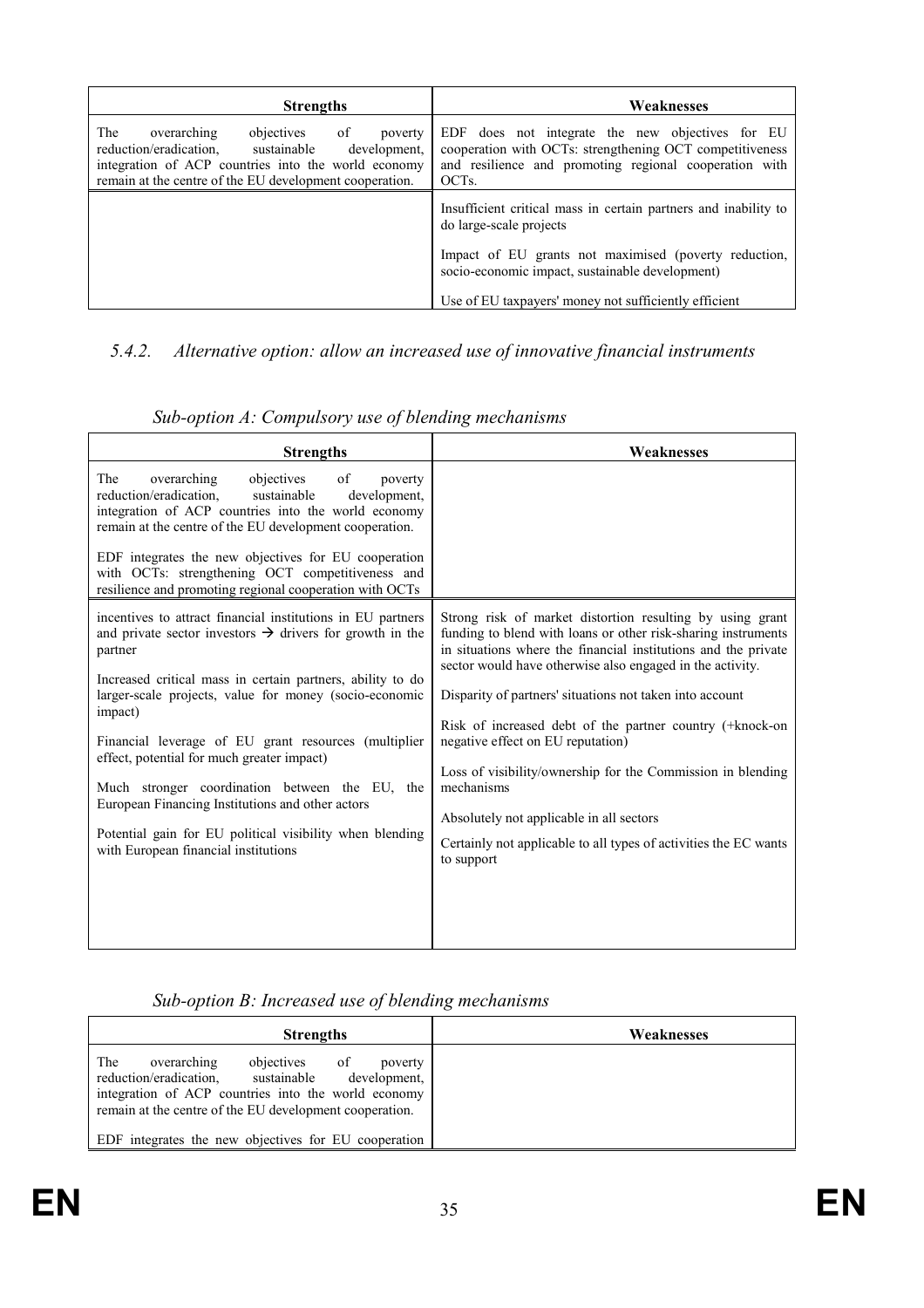<span id="page-35-0"></span>

| with OCTs: strengthening OCT competitiveness and                                                                                                                                                        |                                                                                                                                                                                                                                                                                                                                                                                                                                        |
|---------------------------------------------------------------------------------------------------------------------------------------------------------------------------------------------------------|----------------------------------------------------------------------------------------------------------------------------------------------------------------------------------------------------------------------------------------------------------------------------------------------------------------------------------------------------------------------------------------------------------------------------------------|
| resilience and promoting regional cooperation with OCTs                                                                                                                                                 |                                                                                                                                                                                                                                                                                                                                                                                                                                        |
| Additional incentives to attract financial institutions in<br>EU partners and private sector investors $\rightarrow$ drivers for<br>growth in the partner                                               | In the short to medium term: need to continue on going<br>efforts to further develop the coordination on donor and<br>European Financing Institutions side                                                                                                                                                                                                                                                                             |
| Increased critical mass in certain partners, ability to do<br>larger-scale projects, value for money (socio-economic<br>impact)<br>Financial leverage of EU grant resources (multiplier                 | In the short to medium term : impact on human resources<br>(need for new skills, capacity-building/training programmes);<br>nevertheless, developing new skills should also be seen as an<br>opportunity                                                                                                                                                                                                                               |
| effect, potential for much greater impact)<br>Much stronger coordination between the EU, the<br>European Financing Institutions and other actors<br>Harmonization of procedures, while supporting Paris | Depending on the financial instrument there might be less<br>visibility/ownership for the Commission in blending<br>mechanisms (e.g. in case of interest rate subsidy; multiple<br>partners including financial institutions) than in aid fully<br>based on grants                                                                                                                                                                     |
| declaration and Accra agenda as far as development<br>cooperation is concerned<br>Potential gain for EU political visibility when blending                                                              | If sovereign lending to the ACP State itself: increase debt of<br>the partner country (+knock-on negative effect on EU<br>reputation)                                                                                                                                                                                                                                                                                                  |
| with European financial institutions.                                                                                                                                                                   | $\Rightarrow$ mitigated by concessionality and subsidisied interest rates<br>in accordance with HIPC* framework of equivalent<br>Tendency to have these mechanisms concentrated in the<br>hands of the headquarters and risk of inconsistencies with<br>national programming $\rightarrow$ necessity to complement with more<br>in-country coordination, involvement of EU delegations is<br>essential also for assessing the projects |

### 5.5. Flexibility

#### *5.5.1. Status quo option*

| <b>Strengths</b>                                                                                                                                                                                                             | Weaknesses                                                                                                                                                                                                                                                                                                                                      |  |  |
|------------------------------------------------------------------------------------------------------------------------------------------------------------------------------------------------------------------------------|-------------------------------------------------------------------------------------------------------------------------------------------------------------------------------------------------------------------------------------------------------------------------------------------------------------------------------------------------|--|--|
| The<br>objectives<br>of<br>overarching<br>poverty<br>sustainable<br>reduction/eradication.<br>development.<br>integration of ACP countries into the world economy<br>remain at the centre of the EU development cooperation. | EDF does not integrate the new objectives for EU<br>cooperation with OCTs: strengthening OCT competitiveness<br>and resilience and promoting regional cooperation with<br>OCT <sub>s</sub> .                                                                                                                                                    |  |  |
|                                                                                                                                                                                                                              | Insufficiently adapted response to partners' specific situations<br>(poverty reduction, socio-economic impact, sustainable<br>$development/environment$ impact) – including crisis /<br>transition / fragility situations<br>Higher risks of inefficiency, affecting COM/EU reputation<br>Use of EU taxpayers' money not sufficiently efficient |  |  |

### *5.5.2. Alternative option: increase flexibility within the EDF*

#### *First pillar: EDF Reserves*

*Sub-option A: Large amount of funds kept unallocated* 

| <b>Strengths</b> | Weaknesses |
|------------------|------------|
|                  |            |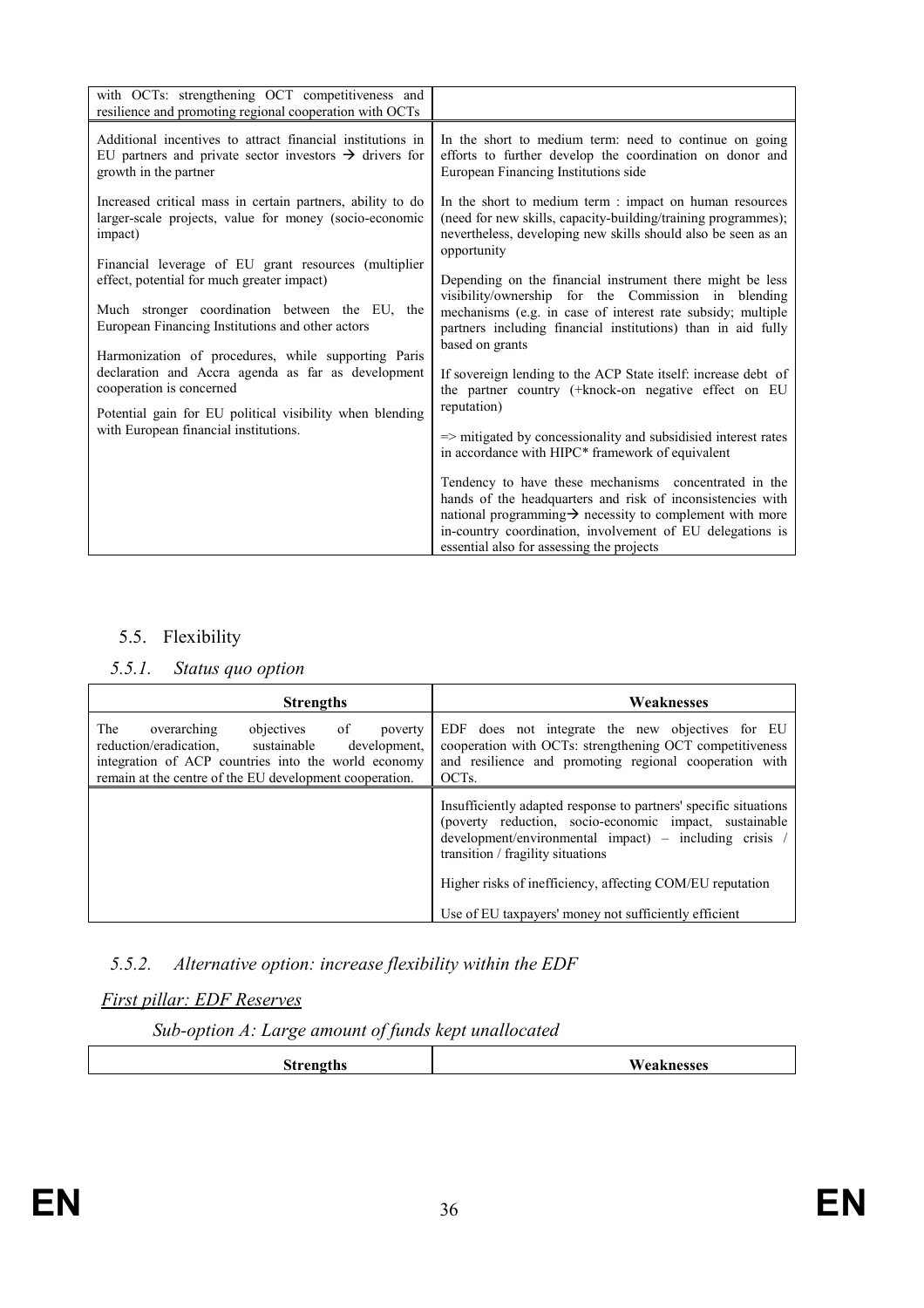| The<br>objectives of<br>overarching<br>poverty<br>reduction/eradication, sustainable<br>development,<br>integration of ACP countries into the world economy<br>remain at the center of the EU development cooperation.<br>EDF integrates the new objectives for EU cooperation<br>with OCTs: strengthening OCT competitiveness and<br>resilience and promoting regional cooperation with OCTs |                                                                                                                                                                                                                                                                                                                                                                                                                              |
|-----------------------------------------------------------------------------------------------------------------------------------------------------------------------------------------------------------------------------------------------------------------------------------------------------------------------------------------------------------------------------------------------|------------------------------------------------------------------------------------------------------------------------------------------------------------------------------------------------------------------------------------------------------------------------------------------------------------------------------------------------------------------------------------------------------------------------------|
| Possibility to quickly adapt aid allocations taking into<br>account evolving circumstances in ACPs and OCTs<br>(poverty reduction, socio-economic and environmental<br>impact)                                                                                                                                                                                                                | Very low predictability of funding<br>$\Rightarrow$ can impair development of structural reforms and long<br>term development<br>$\Rightarrow$ could undermine overarching objectives of EU<br>cooperation<br>High reputational risk for COM: possible criticism over lack<br>of transparency, predominance of political considerations,<br>subjectivity<br>Could undermine objective of more concentration of EU<br>funding |

|  |  |  | Sub-option B: Increased funding kept aside for topping-ups |
|--|--|--|------------------------------------------------------------|
|  |  |  |                                                            |

| <b>Strengths</b>                                                                                                                                                                                                                                                                     | Weaknesses                                                                                                                                                                                                              |
|--------------------------------------------------------------------------------------------------------------------------------------------------------------------------------------------------------------------------------------------------------------------------------------|-------------------------------------------------------------------------------------------------------------------------------------------------------------------------------------------------------------------------|
| overarching<br>of<br>The<br>objectives<br>poverty<br>reduction/eradication,<br>sustainable<br>development.<br>integration of ACP countries into the world economy<br>remain at the center of the EU development cooperation.<br>EDF integrates the new objectives for EU cooperation |                                                                                                                                                                                                                         |
| with OCTs: strengthening OCT competitiveness and<br>resilience and promoting regional cooperation with OCTs                                                                                                                                                                          |                                                                                                                                                                                                                         |
| Spare resources                                                                                                                                                                                                                                                                      | Less predictability of funding                                                                                                                                                                                          |
| Possibility to quickly adapt aid allocations taking into<br>account evolving circumstances; more effectiveness<br>(poverty reduction, socio-economic and environmental<br>impact) as well as changing relationships in a globalising<br>world                                        | $\rightarrow$ this risk can be partially addressed if flexibility is taken<br>into account in a more comprehensive framework to support<br>the recovery/development of the country<br>(more incentives-based approach): |
| Possibility to implement a more incentives-based<br>approach:<br>Higher incentive for reform by Partner Countries - every                                                                                                                                                            | Less certainty for partner countries to access its 'full<br>allocation' $-$ as calculated under current EDF-10 (can impair<br>development of large-scale projects)                                                      |
| country does not automatically receives topping ups<br>(socio-economic impact);In the long term, lower aid<br>dependency, reinforces ownership from partner country<br>(socio-economic impact)                                                                                       | Reputational risk for COM: possible criticism over lack of<br>transparency, predominance of political considerations,<br>subjectivity                                                                                   |
| -More efficient use of EU taxpayer money (Aid goes less<br>to countries that don't deserve it)                                                                                                                                                                                       | Risk that choice of actions/programmes for ACP countries<br>are less driven by real needs than by opportunities of getting<br>additional funds                                                                          |
| Enhanced<br>of<br>EU/COM<br>reputation<br>as<br>a<br>responsible/accountable donor                                                                                                                                                                                                   |                                                                                                                                                                                                                         |
| For OCTs non programmed aid set aside for rapid<br>response to external shocks                                                                                                                                                                                                       |                                                                                                                                                                                                                         |

*Second pillar: Countries in crisis or in situation of fragility*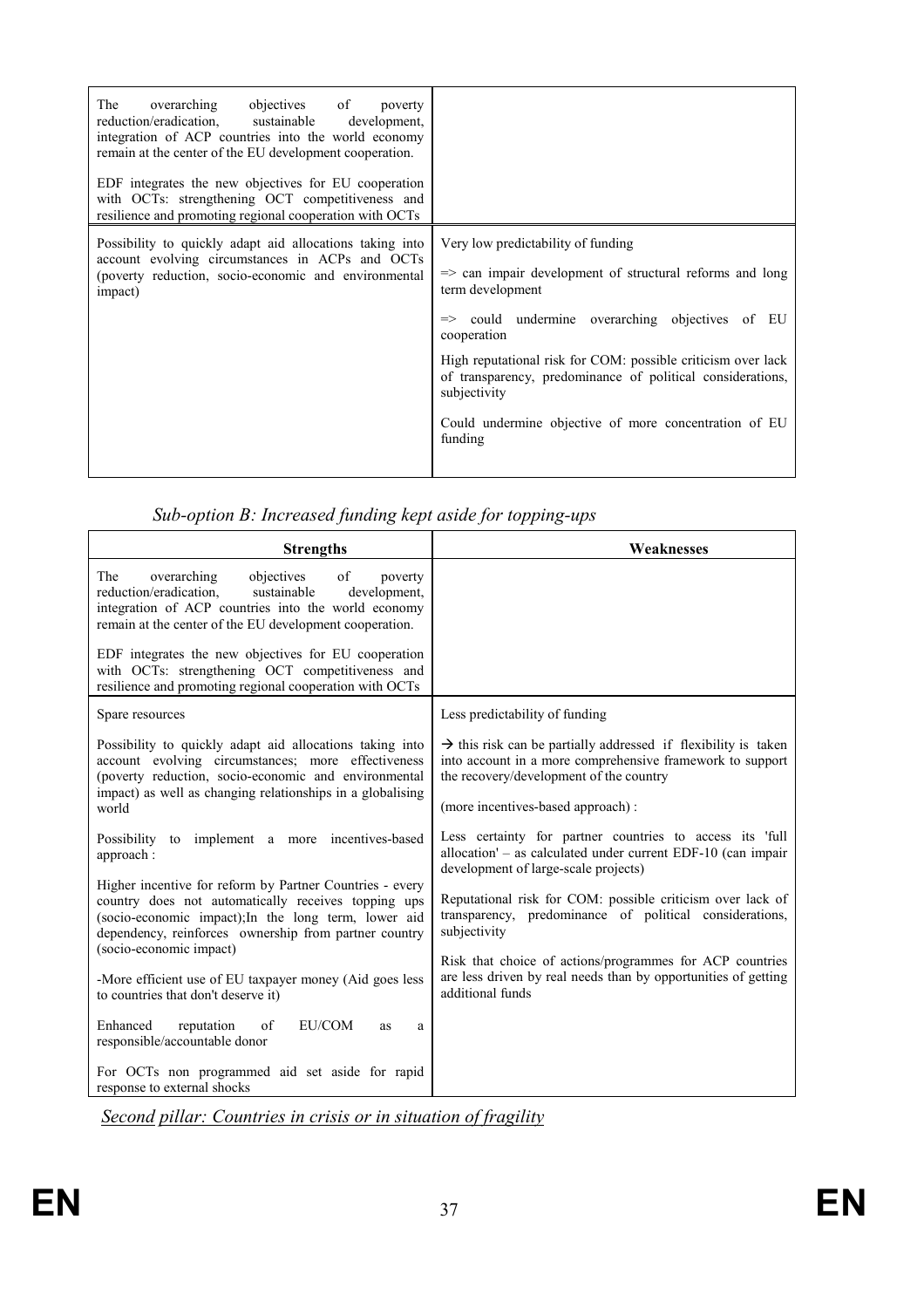| <b>Strengths</b>                                                                                                                                                                                                                                                                                                                                                                              | Weaknesses                                                                                                                                                                                                                                                                                                                                                                                                                                                                                               |
|-----------------------------------------------------------------------------------------------------------------------------------------------------------------------------------------------------------------------------------------------------------------------------------------------------------------------------------------------------------------------------------------------|----------------------------------------------------------------------------------------------------------------------------------------------------------------------------------------------------------------------------------------------------------------------------------------------------------------------------------------------------------------------------------------------------------------------------------------------------------------------------------------------------------|
| objectives of<br>The<br>overarching<br>poverty<br>reduction/eradication, sustainable<br>development,<br>integration of ACP countries into the world economy<br>remain at the center of the EU development cooperation.<br>EDF integrates the new objectives for EU cooperation<br>with OCTs: strengthening OCT competitiveness and<br>resilience and promoting regional cooperation with OCTs |                                                                                                                                                                                                                                                                                                                                                                                                                                                                                                          |
| Complete flexibility for rapid EU response to tackle<br>situations of these countries which would improve EU<br>reaction capacity to unforeseen needs                                                                                                                                                                                                                                         | Risk of a case by case/short term approach<br>opportunity for political<br>Missed<br>dialogue<br>with<br>government/political<br>authorities<br>and<br>national<br>no<br>empowerment which is essential to prepare the longer term<br>response<br>Reputational risk for COM: possible criticism over lack of<br>transparency, predominance of political considerations<br>No predictability of funding for beneficiary country $\Rightarrow$ could<br>undermine overarching objectives of EU cooperation |

*Sub-option B: Specific forms of support for countries in crisis or in situation of fragility* 

| <b>Strengths</b>                                                                                                                                                                                                       | Weaknesses |
|------------------------------------------------------------------------------------------------------------------------------------------------------------------------------------------------------------------------|------------|
| The<br>overarching<br>objectives of<br>poverty<br>reduction/eradication, sustainable<br>development,<br>integration of ACP countries into the world economy<br>remain at the center of the EU development cooperation. |            |
| EDF integrates the new objectives for EU cooperation<br>with OCTs: strengthening OCT competitiveness and<br>resilience and promoting regional cooperation with OCTs                                                    |            |
| Allow new forms of cooperation adapted to and<br>addressing these situations (avoiding a case by case/short<br>term approach)                                                                                          |            |
| Facilitate management of funding through more flexible<br>procedures                                                                                                                                                   |            |
| Promotion of coherent strategies<br>involving<br>all<br>stakeholders                                                                                                                                                   |            |
| For OCTs, possibility of taking into account the notion of<br>fragility under certain conditions in the programming and<br>implementation                                                                              |            |

*Third pillar: Response strategies*

*Sub-option A: Alignment on strategies of the partners as a compulsory modality* 

| <b>Strengths</b>                                                                                                                                                                                                       | Weaknesses |
|------------------------------------------------------------------------------------------------------------------------------------------------------------------------------------------------------------------------|------------|
| The<br>overarching<br>objectives of<br>poverty<br>reduction/eradication.<br>sustainable development,<br>integration of ACP countries into the world economy<br>remain at the center of the EU development cooperation. |            |
| EDF integrates the new objectives for EU cooperation<br>with OCTs: strengthening OCT competitiveness and                                                                                                               |            |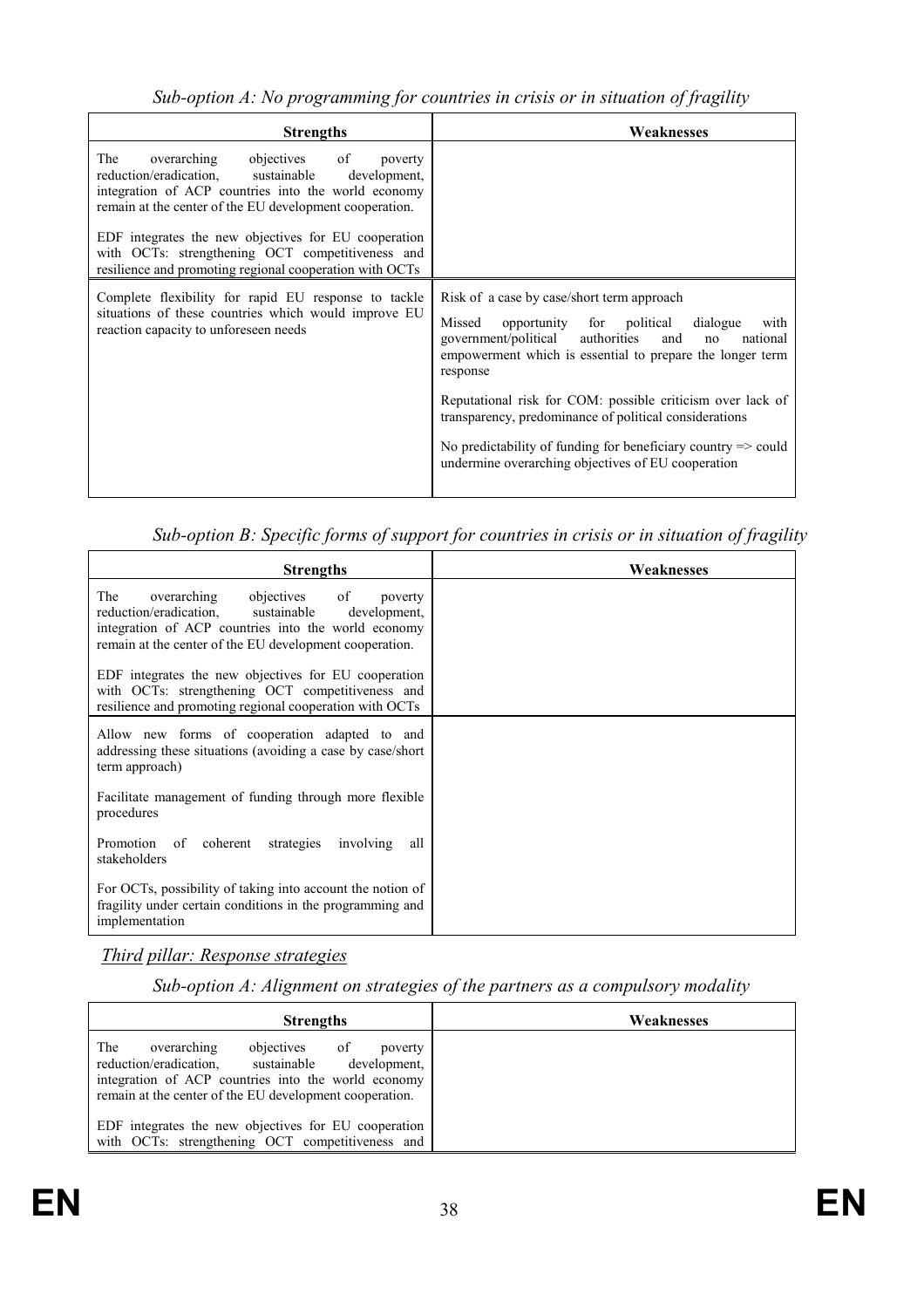<span id="page-38-0"></span>

| resilience and promoting regional cooperation with OCTs |                                                                                                                                                                           |  |  |  |  |  |  |  |
|---------------------------------------------------------|---------------------------------------------------------------------------------------------------------------------------------------------------------------------------|--|--|--|--|--|--|--|
|                                                         |                                                                                                                                                                           |  |  |  |  |  |  |  |
| alignment with partner's strategies, institutions and   | Enhance principle of ownership of partners and full Variety in partners on the ground not taken into account<br>(political, economic or security conditions for instance) |  |  |  |  |  |  |  |
| procedures                                              | Variety in relevance and quality of national/territorial<br>strategies defined by the partners not taken into account                                                     |  |  |  |  |  |  |  |
|                                                         | => could undermine relevance and effectiveness of EU<br>intervention                                                                                                      |  |  |  |  |  |  |  |
|                                                         | => could undermine overarching objectives of EU<br>cooperation                                                                                                            |  |  |  |  |  |  |  |
|                                                         |                                                                                                                                                                           |  |  |  |  |  |  |  |

### *Sub-option B: Alignment on strategies of the partners where possible*

| <b>Strengths</b>                                                                                                                                                                                                       | Weaknesses                                                                                                     |
|------------------------------------------------------------------------------------------------------------------------------------------------------------------------------------------------------------------------|----------------------------------------------------------------------------------------------------------------|
| overarching<br>objectives of<br>The<br>poverty<br>reduction/eradication, sustainable<br>development,<br>integration of ACP countries into the world economy<br>remain at the center of the EU development cooperation. |                                                                                                                |
| EDF integrates the new objectives for EU cooperation<br>with OCTs: strengthening OCT competitiveness and<br>resilience and promoting regional cooperation with OCTs                                                    |                                                                                                                |
| Enhance principle of ownership of partners of their<br>development policies and strategies                                                                                                                             | Difficulties to work within a unique multi-annual framework<br>(different cycles of the ACP partner countries) |
| Full alignment with partner's strategies, institutions and<br>procedures                                                                                                                                               |                                                                                                                |

## 5.6. Stimulate regional cooperation with OCTs

### *5.6.1. Status quo option*

| <b>Strengths</b> | Weaknesses                                                                                                                                                                                   |
|------------------|----------------------------------------------------------------------------------------------------------------------------------------------------------------------------------------------|
|                  | EDF does not integrate the new objectives for EU<br>cooperation with OCTs: strengthening OCT competitiveness<br>and resilience and promoting regional cooperation with<br>OCT <sub>s</sub> . |
|                  | No greater interaction and cooperation between OCTs and<br>their ACP and Outermost Region neighbours                                                                                         |
|                  | No better articulation between EDF and ERDF resources                                                                                                                                        |
|                  | No improved possibilities for OCTs participating in regional<br>programmes for ACP countries                                                                                                 |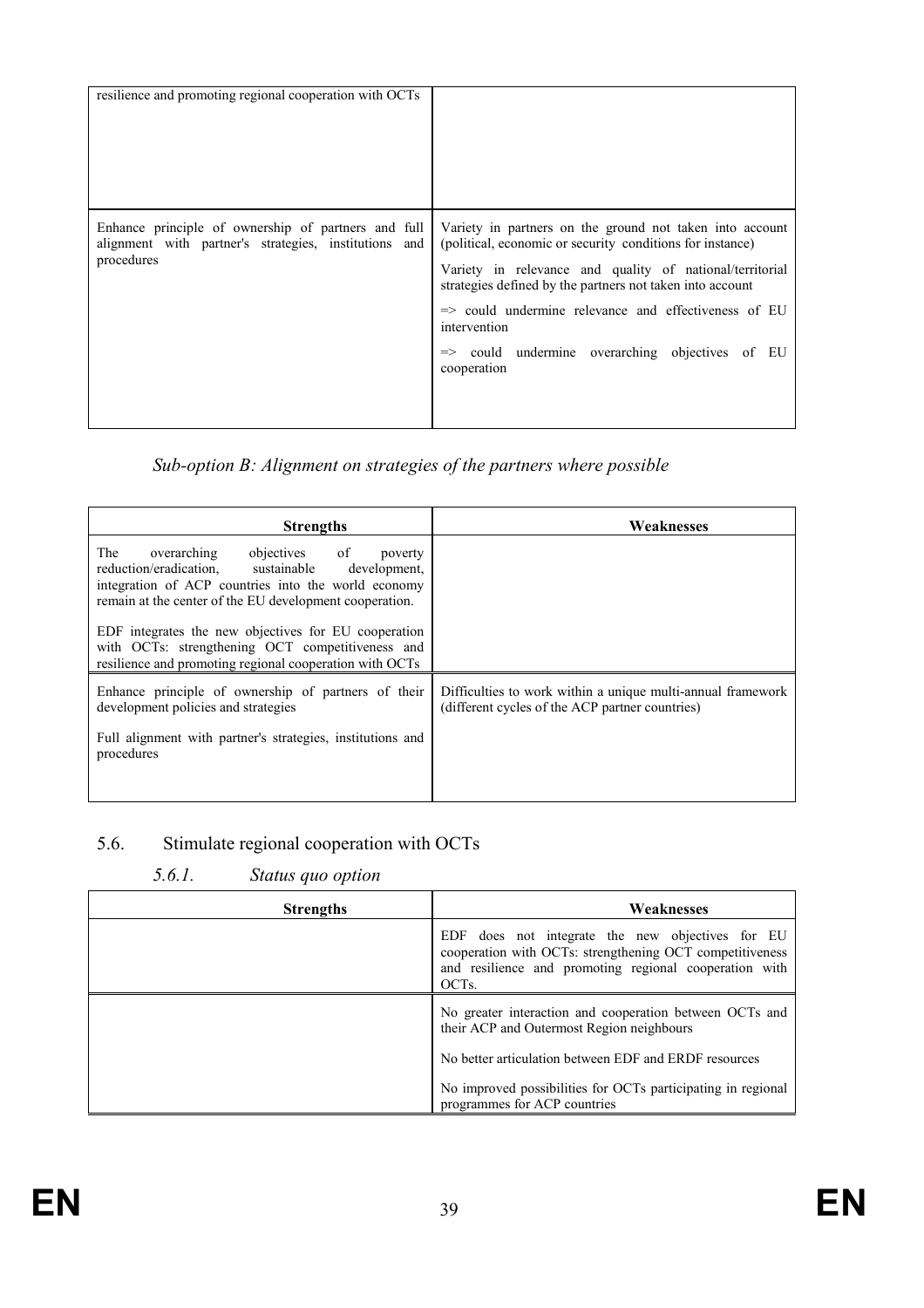### <span id="page-39-0"></span>*5.6.2. Alternative option: Allow stimulating regional cooperation with OCTs*

*Sub-option A: Allow stimulating regional cooperation with OCTs* 

| <b>Strengths</b>                                                                     | Weaknesses                                                                                                                              |
|--------------------------------------------------------------------------------------|-----------------------------------------------------------------------------------------------------------------------------------------|
| Maximum support to EU objective of promoting regional<br>cooperation and integration | EDF integrates only one of the three new objectives for EU<br>cooperation with OCTs: promoting regional cooperation with<br><b>OCTs</b> |
|                                                                                      | Situation of isolated OCTs not taken into account (limited<br>possibilities for regional cooperation)                                   |
|                                                                                      | Difficult for the different actors to agree to cooperate                                                                                |

*Sub-option B: Link regional cooperation resources to the use of existing regional cooperation schemes with ACPs and Outermost Regions* 

| <b>Strengths</b>                                                                                                                                                    | Weaknesses |
|---------------------------------------------------------------------------------------------------------------------------------------------------------------------|------------|
| EDF integrates the new objectives for EU cooperation<br>with OCTs: strengthening OCT competitiveness and<br>resilience and promoting regional cooperation with OCTs |            |
| Greater interaction and cooperation between OCTs and<br>their ACP and Outermost Region neighbours                                                                   |            |
| Better articulation between EDF and ERDF resources                                                                                                                  |            |
| Improved possibilities for OCTs participating in regional<br>programmes for ACP countries                                                                           |            |

#### **6. COMPARIG THE OPTIOS**

option

6.1. Weighing of positive and negative impacts per

|                             |     |               |        | Status quo options |        |     | Alternative options |      |                  |      |                  |                  |       |      |       |                  |                  |                  |                  |      |   |   |
|-----------------------------|-----|---------------|--------|--------------------|--------|-----|---------------------|------|------------------|------|------------------|------------------|-------|------|-------|------------------|------------------|------------------|------------------|------|---|---|
| <b>Options</b>              |     | $\mathcal{D}$ | 3      | $\overline{4}$     | 5      | 6   |                     |      |                  | C    |                  |                  |       | 4    |       | 5a               |                  | <i>5b</i>        |                  | 5c   |   | O |
| Sub-options                 |     |               |        |                    |        |     | $\boldsymbol{A}$    | B    | $\boldsymbol{A}$ | B    | $\boldsymbol{A}$ | $\boldsymbol{B}$ | A     | B    | A     | $\boldsymbol{B}$ | $\boldsymbol{A}$ | $\boldsymbol{B}$ | $\boldsymbol{A}$ | B    | A | B |
| General<br>objective:       | $+$ | $+$           | $^{+}$ | $^{+}$             | $^{+}$ | $+$ | $+$                 | $++$ | $+/-$            | $++$ | $+$              | $++$             | $+/-$ | $++$ | $+/-$ | $++$             | $+/-$            | $++$             | $+/-$            | $++$ |   |   |
| Contribute<br>to<br>poverty |     |               |        |                    |        |     |                     |      |                  |      |                  |                  |       |      |       |                  |                  |                  |                  |      |   |   |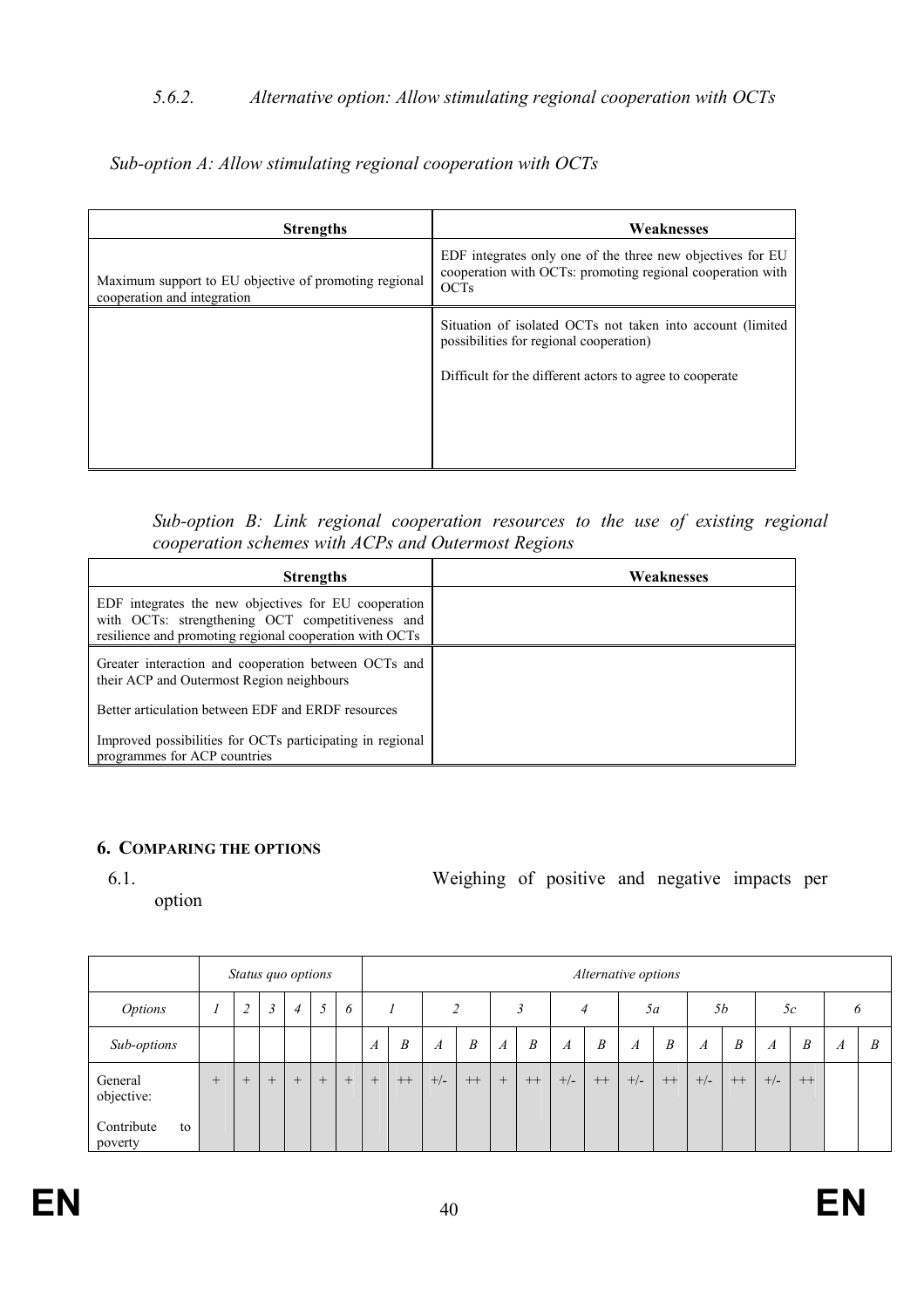| reduction<br>and<br>eventually<br>poverty<br>eradication,<br>enhance<br>sustainable<br>development<br>and integration<br>of<br>the<br>ACP<br>countries<br>into<br>the<br>world<br>economy                     |       |                |                          |                          |        |     |                   |                   |           |                  |           |                  |           |      |           |                  |           |                  |           |       |      |
|---------------------------------------------------------------------------------------------------------------------------------------------------------------------------------------------------------------|-------|----------------|--------------------------|--------------------------|--------|-----|-------------------|-------------------|-----------|------------------|-----------|------------------|-----------|------|-----------|------------------|-----------|------------------|-----------|-------|------|
| General<br>objective:                                                                                                                                                                                         |       |                |                          |                          |        | $+$ | $^{++}\,$         | $\qquad \qquad +$ | $^{++}\,$ | $\boldsymbol{+}$ | $^{++}\,$ | $\boldsymbol{+}$ | $^{++}\,$ | $^+$ | $^{++}\,$ | $\boldsymbol{+}$ | $^{++}\,$ | $\! + \!\!\!\!$  | $^{++}\,$ | $+/-$ | $++$ |
| EDF integrates<br>the<br>new<br>objectives<br>for<br>EU cooperation<br>with<br>OCTs:<br>strengthening<br>OCT<br>competitiveness<br>and<br>resilience<br>and promoting<br>regional<br>cooperation<br>with OCTs |       |                |                          |                          |        |     |                   |                   |           |                  |           |                  |           |      |           |                  |           |                  |           |       |      |
| Specific<br>objective 1:                                                                                                                                                                                      | $+/-$ |                |                          |                          |        |     | $\qquad \qquad +$ |                   |           |                  |           |                  |           |      |           |                  |           |                  |           |       |      |
| Increased<br>differentiation<br>${\rm EU}$<br>between<br>partners                                                                                                                                             |       |                |                          |                          |        |     |                   |                   |           |                  |           |                  |           |      |           |                  |           |                  |           |       |      |
| Specific<br>objective 2:                                                                                                                                                                                      |       | $\overline{a}$ |                          |                          |        |     |                   | $\, +$            | $^{++}\,$ |                  |           |                  |           |      |           |                  |           |                  |           |       |      |
| Increased<br>concentration of<br>EU cooperation<br>activities                                                                                                                                                 |       |                |                          |                          |        |     |                   |                   |           |                  |           |                  |           |      |           |                  |           |                  |           |       |      |
| Specific<br>objective 3:                                                                                                                                                                                      |       |                | $\overline{\phantom{a}}$ |                          |        |     |                   |                   |           | $\, +$           | $^{++}\,$ |                  |           |      |           |                  |           |                  |           |       |      |
| Increased<br>coordination<br>with<br>${\rm EU}$<br>Member States<br>in partners                                                                                                                               |       |                |                          |                          |        |     |                   |                   |           |                  |           |                  |           |      |           |                  |           |                  |           |       |      |
| Specific<br>objective<br>4:<br>Increased use of<br>innovative<br>financial<br>instruments                                                                                                                     |       |                |                          | $\overline{\phantom{a}}$ |        |     |                   |                   |           |                  |           | $\boldsymbol{+}$ | $^{++}\,$ |      |           |                  |           |                  |           |       |      |
| Specific<br>objective 5:<br>Increased                                                                                                                                                                         |       |                |                          |                          | $\, +$ |     |                   |                   |           |                  |           |                  |           | $^+$ | $^{++}\,$ | $\boldsymbol{+}$ | $^{++}$   | $\boldsymbol{+}$ | $^{++}$   |       |      |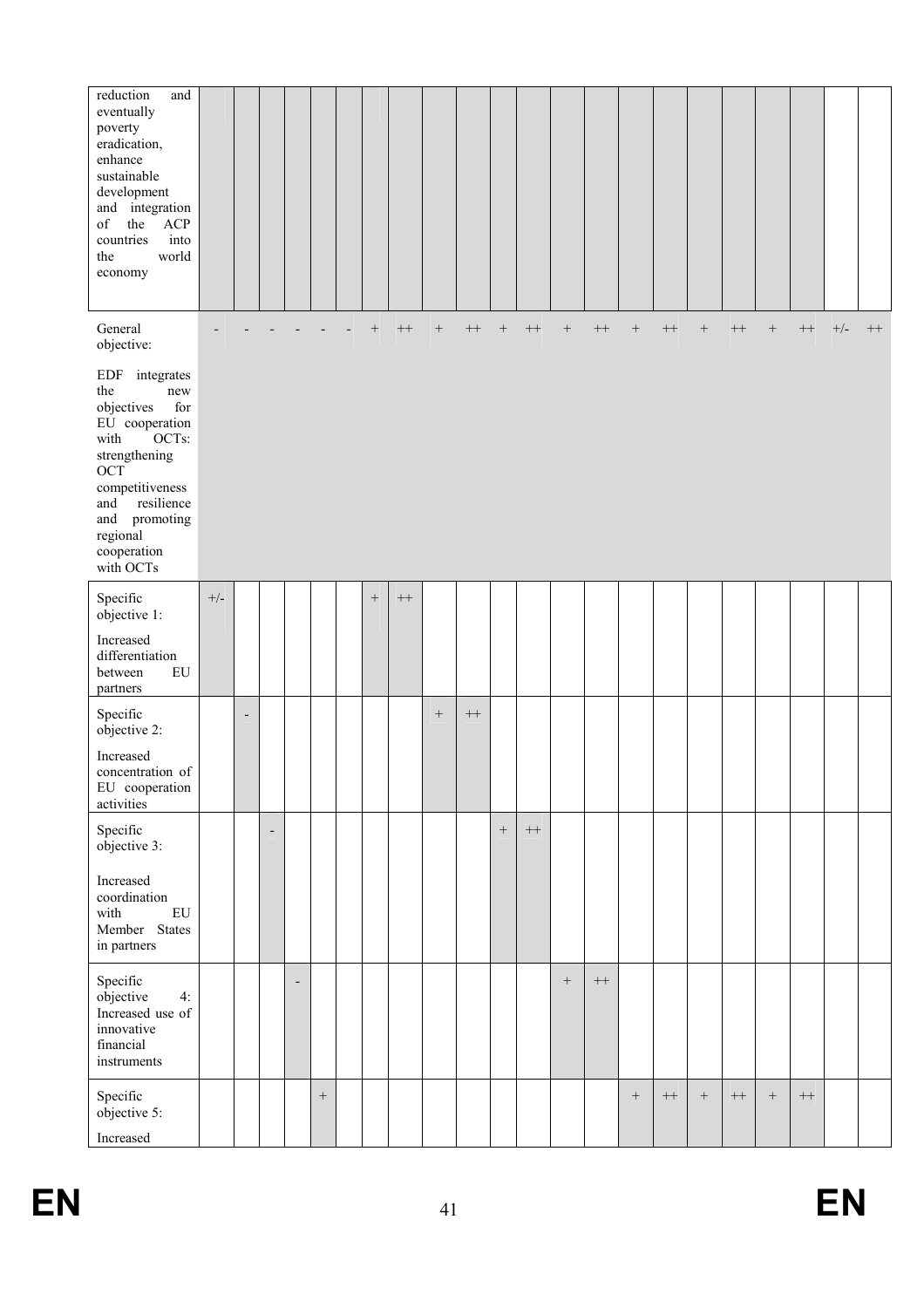<span id="page-41-0"></span>

| flexibility<br>within the EDF                     |  |  |                          |  |  |  |  |  |  |  |       |      |
|---------------------------------------------------|--|--|--------------------------|--|--|--|--|--|--|--|-------|------|
| Specific<br>objective 6:                          |  |  | $\overline{\phantom{a}}$ |  |  |  |  |  |  |  | $+/-$ | $++$ |
| Stimulate<br>regional<br>cooperation<br>with OCTs |  |  |                          |  |  |  |  |  |  |  |       |      |

### 6.2. Preferred option

As reflected in the table above, the comparison of the options shows that **for each specific objective identified (including in the three pillars regarding flexibility), the second suboption of the alternative option is the preferred option** as the best approach to tackle the problems identified and to respond to the general and specific objectives developed above (see chapters 2.3 and 3.1):

- − Regarding **differentiation**, a sharpened geographical focus would lead to targeting resources where they are most needed and have the greatest possible impact and value added in ACPs and OCTs. With the more advanced partners, the EU would define alternative forms of cooperation and dialogue through the most appropriate policy mix.
- − Regarding **concentration**, a sharpened sectoral focus would contribute to the higher impact of EU aid by concentrating resources on a limited number of sectors, thus increasing the EU's critical mass. The risk of loosing visibility for the EU in certain sectors at country level would have to be mitigated by effective division of labour and increased coordination with other funding sources.
- − Regarding **coordination with EU Member States**, the efficiency and the political leverage of EU aid could be reinforced through increased division of labour among donors, joint programming and use of EU Trust Funds.
- − Regarding use of **innovative financial instruments**, the financial leverage of EU grant resources would be increased through blending with loans from financing institutions and other risk-sharing mechanisms, as well as the critical mass in particular for large-scale projects.
- − Regarding **flexibility**, aid allocations could be adapted rapidly to take into account evolving circumstances or specific situations (such as crisis, fragility or transition), or to implement a more incentives-based approach, thereby increasing effectiveness and reactivity of EU aid as well as ownership of partners.
- Regarding **regional cooperation with OCTs**, efficiency and impact of EU resources would be reinforced through better articulation between EDF and EU regional cooperation resources as well as participation of OCTs in regional programmes with ACPs.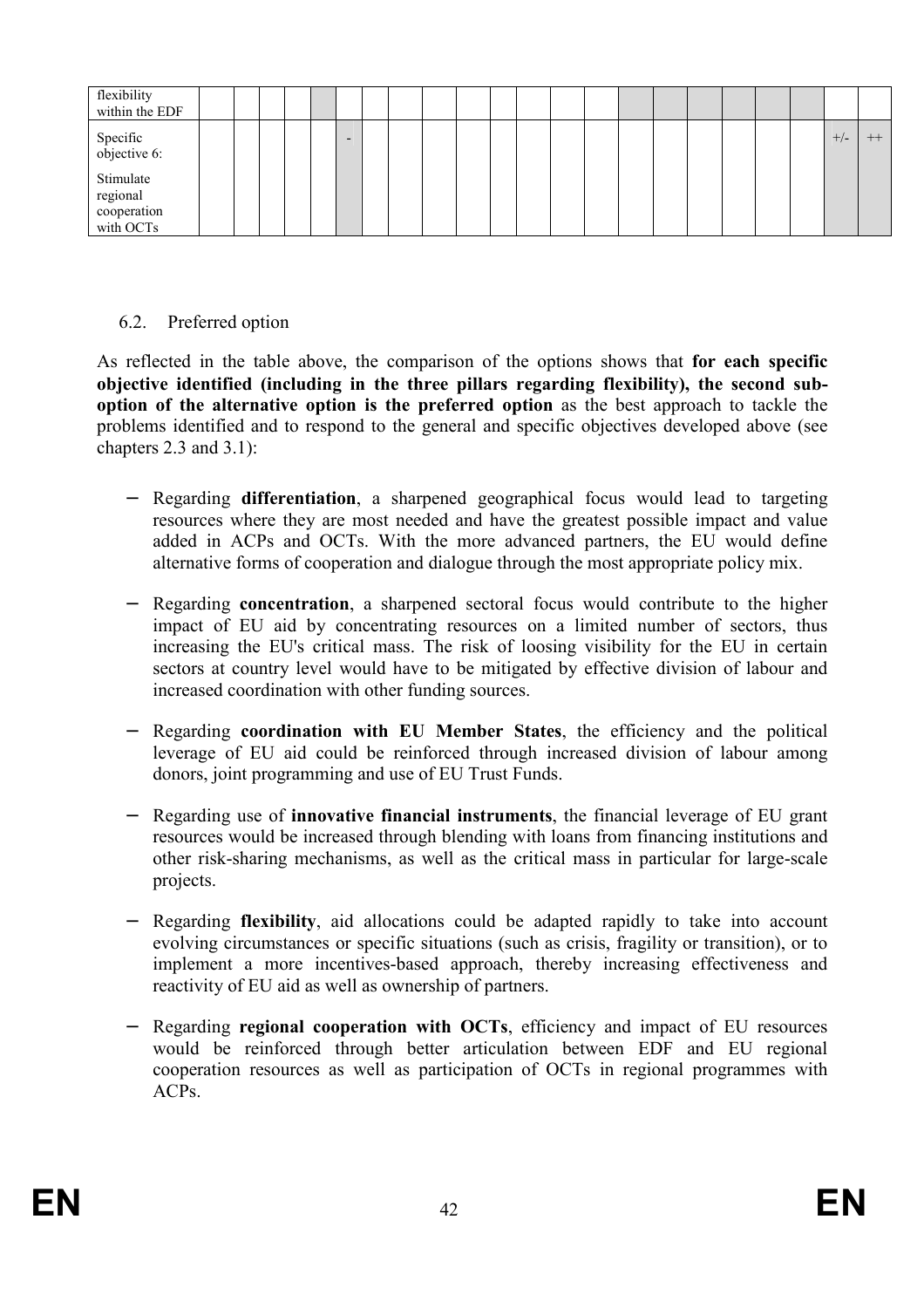<span id="page-42-0"></span>This therefore justifies the Commission proposals that consist in maintaining the broad structure of the 10th EDF while allowing the implementation of the principles of differentiation and concentration, strengthened coordination with EU Member States and further flexibility. The 11<sup>th</sup> EDF would thereby reflect the revised policy orientations of EU development policy and the new orientations for EU-OCTs relationship, which would contribute to further increase the effectiveness and maximise the impact of EU funding for ACP countries and OCTs.

These options will contribute to reinforcing simplification and coherence with the other financial instruments. For example keeping aside more reserves at national and regional level will allow better interaction with humanitarian aid and with the Instrument for Stability by allowing the continuation of programs financed under these two instruments in post-crisis situations (for instance in Burkina Faso where EDF intervened on rehabilitation and food security, complementary to humanitarian assistance by ECHO).

### **7. MONITORING AND EVALUATION**

7.1. Core indicators of progress towards objectives

The essential elements and the basis for the EU intervention are described in the EDF Implementing Regulation. The exact actions are defined through annual action programmes detailing the activities to be carried out by the EU, including the objectives pursued by the actions in question and the expected results. Specific indicators are fixed at that moment, having in mind the particularities of the action in question. The implementation of these actions complies with performance-based management. Performance based management\* serves several purposes: making the most of limited resources; improving decision making processes and decisions; achieving transparency and accountability.

Regarding the EDF, the results of EU assistance on poverty eradication are measured using as far as possible specific and measurable indicators. Particular attention is given to progress made towards achieving the MDGs\* (in addition, see Annex IV)

The EU has committed itself to mainstreaming action on climate and biodiversity and for this to be meaningful it needs to be accompanied by an obligation to identify relevant programmes so that the EU is able to set out clearly how much of its spending relates to these global challenges. Clear benchmarks, monitoring and reporting rules need to be established. Expenditure that promotes climate action<sup>20</sup> or energy efficiency as well as the protection and sustainable management of biodiversity and ecosystems, will be tracked using a system that reflects the established OECD methodology ('Rio markers').

7.2. Outline for monitoring and evaluation arrangements

The European Commission's Monitoring and Evaluation systems are increasingly focused on results. They involve internal staff as well as external expertise. The monitoring system in use under the  $10^{th}$  EDF will continue to be applied for the implementation of the  $11^{th}$  EDF through the following instruments:

- Task Managers in Delegations and Headquarters continuously monitor the implementation of projects and programmes in various ways, including wherever possible through field visits. Monitoring provides valuable information on progress; it helps managers to identify actual and potential bottlenecks, and to take corrective action.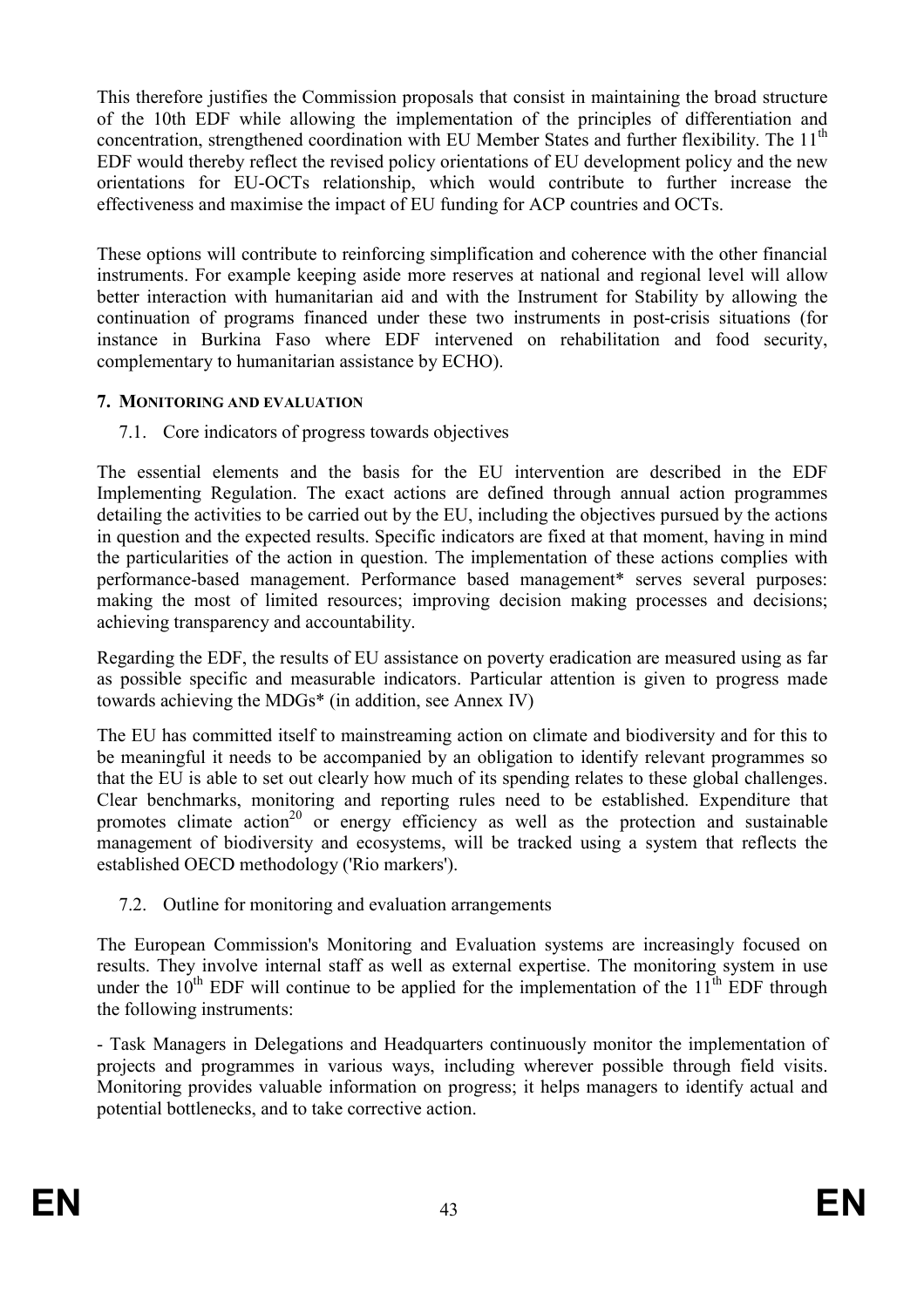- External, independent experts are contracted to assess the performance of EU external actions through three different systems. These assessments contribute to accountability, and to the improvement of ongoing interventions; they also draw lessons from past experience to inform future policies and actions. The tools all use the internationally-recognised OECD-DAC evaluation criteria including (potential) impact.

- At the project level, the Headquarters-managed Results Oriented Monitoring (ROM) system provides a brief, focused snapshot of the quality of a sample of interventions. Using a highly structured, standardised methodology, independent ROM experts attribute grades which highlight the strengths and weaknesses of the project and give recommendations on how to improve effectiveness. This system covers approximately 600 projects per year in the ACP region.

- Project-level evaluations, which are managed by the EU Delegation in charge of the project, deliver a more detailed, in depth analysis and help project managers to improve ongoing and future interventions. External, independent experts with thematic and geographic expertise are hired to conduct the analysis and gather feedback and evidence from all stakeholders, not least the final beneficiaries.

- The Commission also conducts strategic evaluations of its policies, from programming and strategy to the implementation of interventions in a specific sector (such as health, education etc), in a country or region, or of a specific instrument. These evaluations are an important input to the formulation of policies and the design of instruments and projects. These evaluations are all published on the Commission's website and a summary of the findings is included in the Annual Report to the Council and the European Parliament.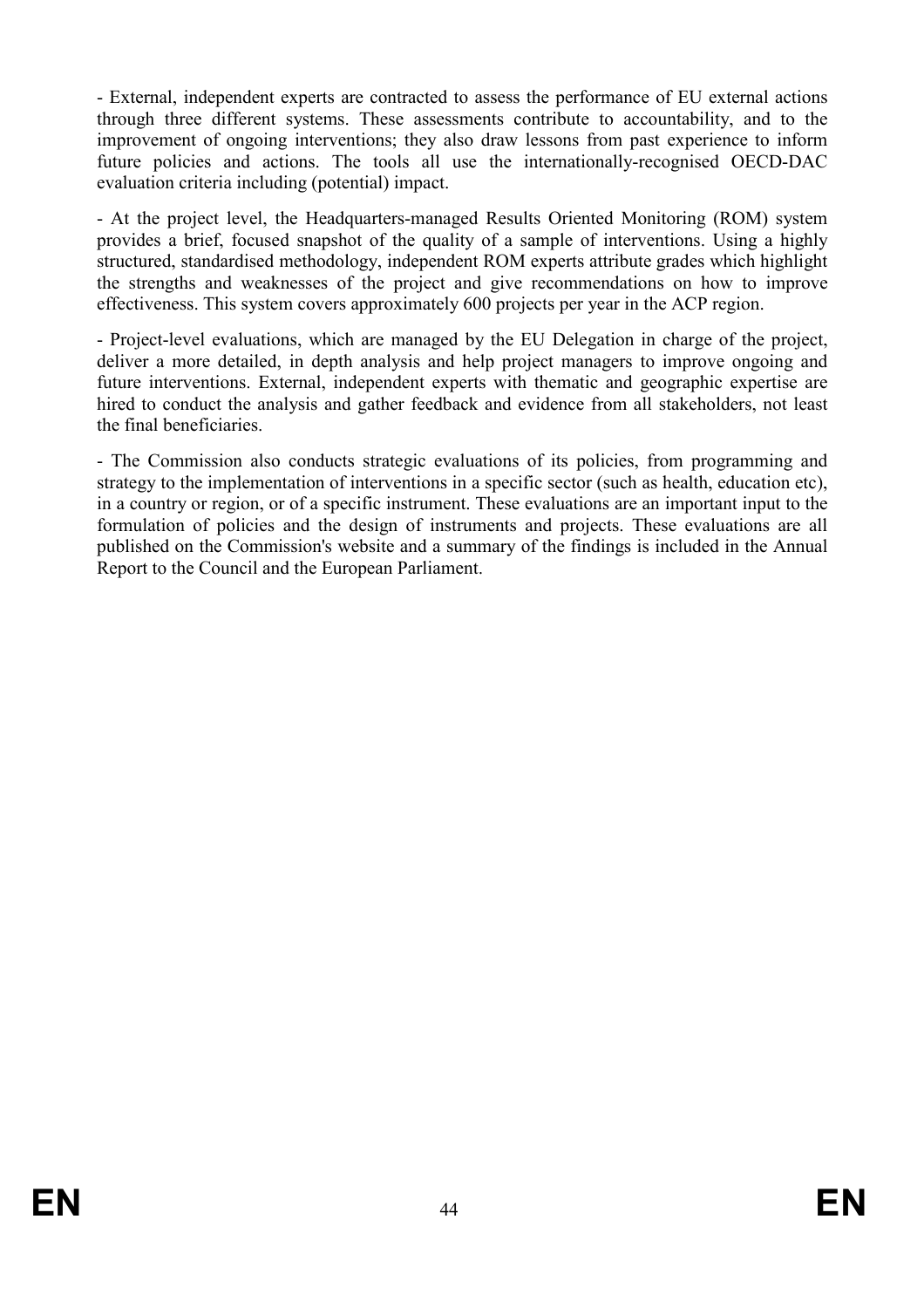### **Annexes and footnotes**

## **Annex I**

### **A) List of Overseas Countries and Territories (OCTs) mentioned in Annex II to the Treaty on the Functioning of the European Union**

| <b>Overseas Country or Territory</b>                                                                                                                                                                                                                                                                         | <b>EU</b> Member<br><b>State</b> |
|--------------------------------------------------------------------------------------------------------------------------------------------------------------------------------------------------------------------------------------------------------------------------------------------------------------|----------------------------------|
| Greenland                                                                                                                                                                                                                                                                                                    | Denmark                          |
| New Caledonia and Dependencies, French<br>Polynesia, French Southern and Antarctic<br>Territories, Wallis and Futuna Islands, Mayotte,<br>Saint Pierre and Miquelon                                                                                                                                          | France                           |
| Aruba, Netherland Antilles (Bonaire, Curaçao,<br>Saba, Sint Eustatius, Sint Maarten),                                                                                                                                                                                                                        | The Netherlands                  |
| Anguilla, Bermuda*, British Virgin Islands,<br>Cayman Islands, Falkland Islands, South<br>Georgia and the South Sandwich Islands,<br>Montserrat, Pitcairn, Saint Helena, Ascension<br>and Tristan da Cunha, British Antarctic<br>Territories, British Indian Ocean Territories,<br>Turks and Caicos Islands, | United Kingdom                   |

\*The Overseas Association Decision 2001/822/EC applies to all OCTs listed in Annex II to the Treaty, except for Bermuda, which has requested not to fall under the Decision

### **B) List of ACP States (Cotonou agreement)**

Angola - Antigua and Barbuda - Belize - Cape Verde - Comoros - Bahamas - Barbados - Benin - Botswana - Burkina Faso - Burundi - Cameroon - Central African Republic - Chad - Congo (Brazzaville) - Congo (Kinshasa) - Cook Islands - Cote d'Ivoire - Cuba\* - Djibouti - Dominica - Dominican Republic - Eritrea - Ethiopia - Fiji - Gabon - Gambia - Ghana - Grenada - Republic of Guinea - Guinea-Bissau - Equatorial Guinea - Guyana - Haiti - Jamaica - Kenya - Kiribati - Lesotho - Liberia - Madagascar - Malawi - Mali - Marshall Islands - Mauritania - Mauritius - Micronesia - Mozambique - Namibia - Nauru - Niger - Nigeria - Niue - Palau - Papua New Guinea - Rwanda - St. Kitts and Nevis - St. Lucia - St. Vincent and the Grenadines - Solomon Islands - Samoa - Sao Tome and Principe - Senegal - Seychelles - Sierra Leone - Somalia - South Africa - Sudan - Suriname - Swaziland - Tanzania - Timor Leste - Togo - Tonga - Trinidad and Tobago - Tuvalu - Uganda - Vanuatu - Zambia - Zimbabwe

\* Cuba is part of the ACP group since 2000, but it is not a signatory of the Cotonou Agreement.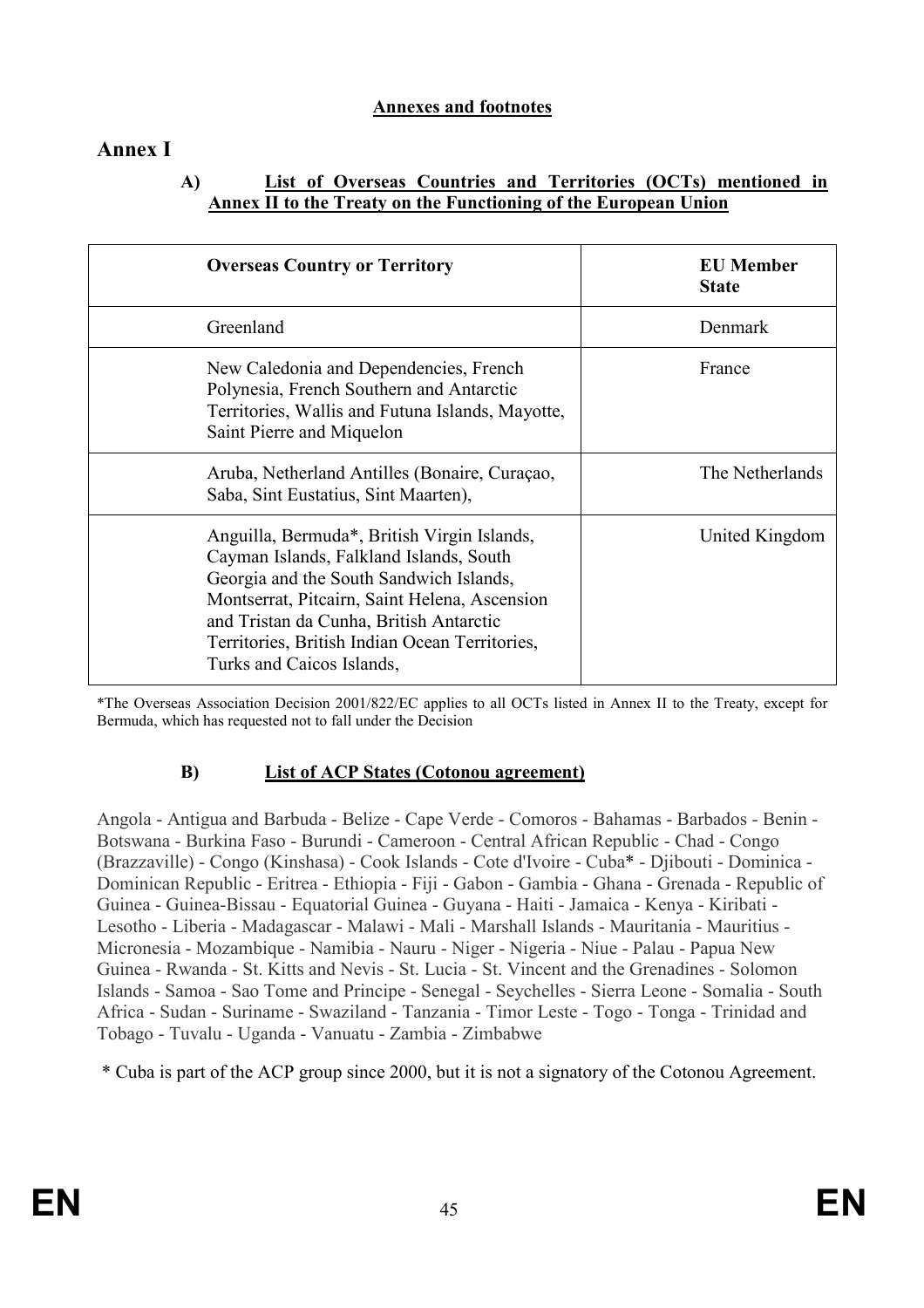## **Annex II: Glossary**

**Accra Agenda for Action** (2008): Designed to strengthen and deepen implementation of the Paris Declaration, it takes stock of progress and sets the agenda for accelerated advancement towards the Paris targets. It proposes three main areas for improvement, i.e. ownership, inclusive partnerships and delivering results.

**ACP Investment Facility**: The ACP Investment Facility is a risk-bearing instrument (using loans, equities and guarantees) with a total capital endowment under the 9th and 10th EDF of EUR 3,1 billion. It is structured as a revolving fund aimed at being financially sustainable over the 20-year horizon of the Cotonou Agreement. The Investment Facility is devoted to support ACP endogenous investments.

**Aid allocation:** The EU presence in all ACP countries is built on objective and transparent criteria for resource allocation, based on needs and performance and set by the European Consensus and the Cotonou Agreement. In this perspective, an aid allocation model was developed under the 10th EDF according to the requirements of the Internal Agreement. For OCTs the allocation takes into account the size of the population, the level of Gross National Product, the level and use of previous EDF allocations, constraints due to geographical isolation and structural and other obstacles of the least developed OCTs.

**Aid Fragmentation**: the report considers mainly fragmentation of aid across countries. It is different from fragmentation of aid within countries, usually measured by donor spread across sectors at country level and small project size. An associate concept is that of proliferation, i.e. number of Donors providing ODA to a given beneficiary country in specific sectors. Fragmentation is also associated with the number of aid activities (i.e. number of projects').

**Blending mechanisms (or Innovative financial instruments):** Blending mechanisms consist in combining grants with repayable financing to increase aid impact and enhance private sector investment. For example, the EU Africa Infrastructure Trust Fund is an innovative instrument blending grants from 9th and 10th EDF (EUR 308 million) and grants from 12 Member States (EUR 74 million), with loans from European financing institutions (EIB, KfW, AFD, LuxDev, and others) for regional projects. In addition, Water and Energy facilities (pooling mechanisms) are financed under the EDF for small projects

**Budget Support**: Budget support is an aid delivery instrument that is increasingly prominent in EU cooperation with third countries (25% of all commitments over 2003-2009), consisting in the transfer of financial resources of an external financing agency to the National Treasury of a partner country, following the respect by the latter of agreed conditions for payment.

**Cash-on-delivery:** Cash-on-delivery as modality of financing has been developed by the Centre for Global Development (Washington, D.C.), under which a contract is signed between the donor and the third party or government that implements an activity, and where payment only takes place after the result or output has been delivered.

**Common Framework for Country Strategy Papers**: European Commission and Member States agreed to develop and use one single format for writing their country strategies, in order to facilitate alignment and division of labour.

**Code of Conduct on Complementarity and the Division of Labour in Development Policy**: The Code of Conduct was agreed in 2007 (COM/2007/72) and presents operational principles for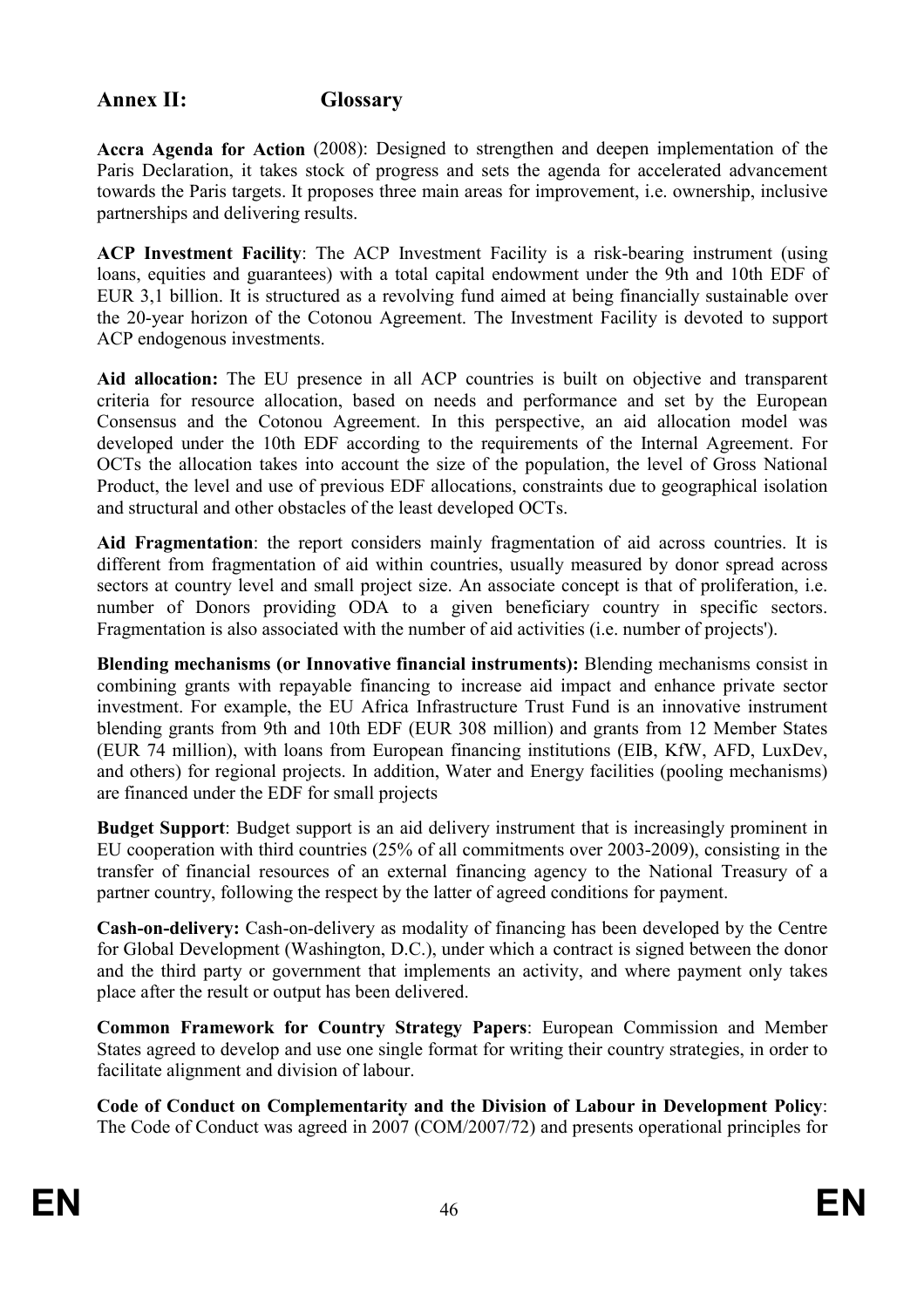EU donors regarding complementarity in development cooperation. Their aim is to enhance effectiveness by improving overall development results and impact for poverty reduction and reducing the transaction costs, through a division of labour between donors.

**(A or B) envelopes: '**A-envelopes' are programmable to cover long-term cooperation whereas 'Benvelopes' are non programmable allocations to cover unforeseen needs**.** 

**FLEX:** Mechanism existing since 2000 aiming at socio-economic reforms and policies that could be affected negatively as a result of a drop in export earnings.

**Food Facility**: Global instrument adopted in 2008 as a rapid response to soaring and volatile food prices in developing countries with a limited duration of three years.

**Fragility (Country in situation of)**: State fragility is here defined as a lack of capacity to perform basic state functions, where "capacity" encompasses *(a)* organisational, institutional and financial capacity to carry out basic functions of governing a population and territory, and *(b)* the state's ability to develop mutually constructive and reinforcing relations with society (OECD 2010).

**Inclusive and sustainable Growth**: the meaning is generally referred to the labour intensity of growth, its geographical or distributional impact or its sectoral pattern. It supports the case that growth associated with progressive distributional changes will have greater impact in reducing poverty<sup>21</sup>. The concept of sustainability implies the idea that growth needed to satisfy present needs should not compromise the ability of future generations to meet their own needs.

**Intra-ACP envelope:** The intra-ACP envelope provides a means to support global challenges that are not necessarily geographical in nature or not necessarily supported by the authorities of partner countries, joint EU-ACP and pan-African institutions and instruments, including the EU-Africa Infrastructure Trust Fund and the Energy and Water Facility, the African Peace Facility, and to complement and supply national programming.

**Joint Programming**: The objective of Joint Programming is to synchronize progressively the EU's and Member States' programming with partner country strategy cycles. Ways of approaching this aim include adapting their cycles, rolling programmes, re-programming after adhoc reviews, etc.

**Least Developed Countries**: they represent the poorest countries as identified periodically by the UN on the basis of established criteria (low income, weak human assets, economic vulnerability). The current list of LDCs (United Nations) includes 48 countries; 33 in Africa, 14 in Asia and the Pacific and one in Latin America.

**Millennium Develoment Goals (MDGs)**: The European Union together with leaders of 189 countries at the United Nations Millennium Summit in 2000 committed to a new global partnership, focused on [eight MDGs](http://www.un.org/millenniumgoals/) to reduce extreme poverty, with a deadline of 2015, by setting out a series of time-bound targets.

**Official Development Assistance (ODA)**: Flows of official financing administered with the promotion of the economic development and welfare of developing countries as the main objective, and which are concessional in character with a grant element of at least 25 percent (using a fixed 10 percent rate of discount).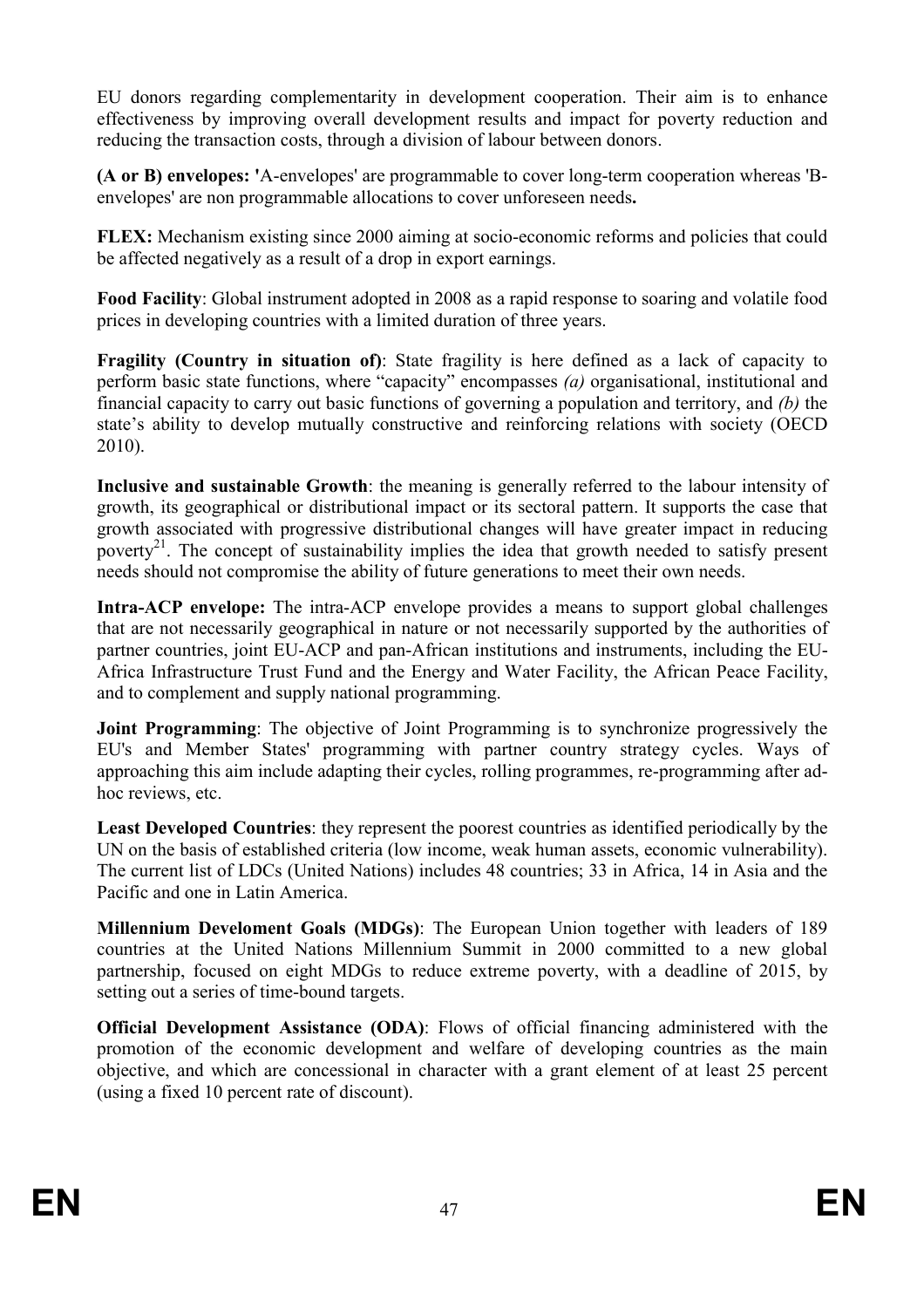**Paris Declaration** (2005): it lays out a practical, action-oriented roadmap to improve the quality of aid and its impact on development. It puts in place a series of specific implementation measures and establishes a monitoring system to [assess progress](http://www.oecd.org/document/44/0%2C3746%2Cen_2649_3236398_43385196_1_1_1_1%2C00.html) and ensure that donors and recipients hold each other accountable for their commitments. The Paris Declaration outlines five fundamental principles for making aid more effective which are:

1) Ownership: Partner countries exercise effective leadership over their development policies and strategies and co-ordinate development actions

2) Alignment: Donors base their overall support on partner countries' national development strategies, institutions and procedures

3) Harmonisation: Donors' actions are more harmonized, transparent and collectively effective

4) Managing for Results: Managing resources and improving decision-making for results

5) Mutual Accountability: Donors and partners are accountable for development results<sup>22</sup>.

**Performance based management:** A performance management system involves the setting of objectives, the decision of how to measure progress and the selection of indicators. This implies a three-stage process, firstly a sound analysis of the policies with a common understanding – through policy dialogue – of the objectives and of the logical linkages between the objectives, activities and outcomes. Next comes the question of identifying what can be measured in relation to the objectives, which of the above-mentioned purposes it serves and the availability, reliability and precision of statistical data, including such questions as the frequency of measurement and the use of proxy indicators. Finally the decisions need to be codified to the link between the programmes, the methods of calculation, the interpretive framework and the allocation of responsibility for their provision.

**Policy Coherence for Development (PCD):** The EU seeks to build synergies between policies other than development cooperation that have a strong impact on developing countries, for the benefit of overseas development. In 2005, the EU agreed to apply the Policy Coherence for Development approach in 12 policy areas (trade, environment and climate change, security, agriculture, bilateral fisheries agreements, social policies, migration, research/innovation, information technologies, transport and energy) that could accelerate progress towards the [Millennium development goals for development](http://ec.europa.eu/europeaid/what/millenium-development-goals/index_en.htm)<sup>23</sup>. In November 2009, Council Conclusions on PCD reaffirmed these commitments and approved the initial selection of five priority areas where the EU will take account of development objectives in a more pro-active way: trade and finance, climate change, food security, migration and security.

**Transition towards knowledge-based societies:** The technology landscape in ACP countries dramatically changed over the last 10 years, as highlighted by the information and communication technologies (ICTs) uptake in those countries. The growing availability and affordability of ICTs, including mobile technologies and internet, offer real opportunities to provide access to basic services as well as leapfrog socio-economic growth, and to bring about innovation and have an important impact on job creation in the countries.

**Vulnerability Flex (V-FLEX)**: Ad-hoc temporary scheme which has allocated resources in 2009 and 2010 to address the fall out of the global financial crisis.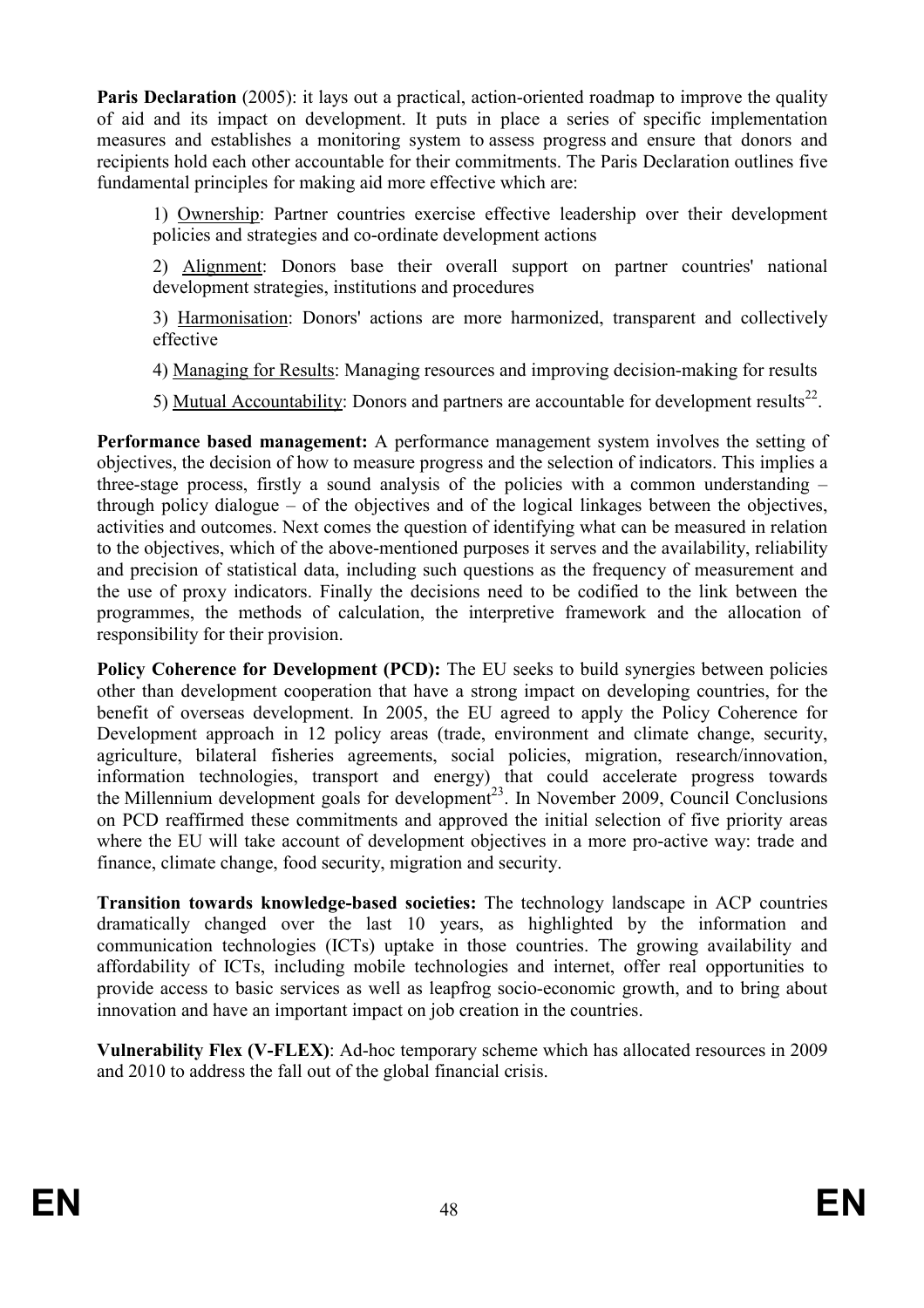## **Annex III: List of acronyms**

ACP: African, Caribbean and Pacific States CFSP: Common Foreign and Security Policy CSDP: Common Security and Defense Policy CSP: country strategy paper DAC: Development Assistance Committee DCI: Development Cooperation Instrument DoL: Division of Labour EDF: European Development Fund EIB: European Investment Bank ERDF: European regional Development Fund EEAS: European External Action Service EIDHR: European Instrument for Human Rights and Democracy ENPI: European Neighbourhood and Partnership Instrument GDP: Gross Domestic Product GNI: Gross National Income IAB: Impact Assessment Board IFIs/EFIs: International/European Financial Institutions IFS: Instrument for Stability JAES: Joint Africa-EU Strategy LDCs: Least Developed Countries LICs: Low Income Countries MDGs: Millennium Development Goals MFF: Multi-Annual Financial Framework NAO: National Authorising Officer OAD: Overseas Association Decision OCTs: Overseas Countries and Territories ODA: Official Development Assistance PCD: Policy Coherence for Development ROM: Results Oriented Monitoring SSA: Sub-Saharan African countries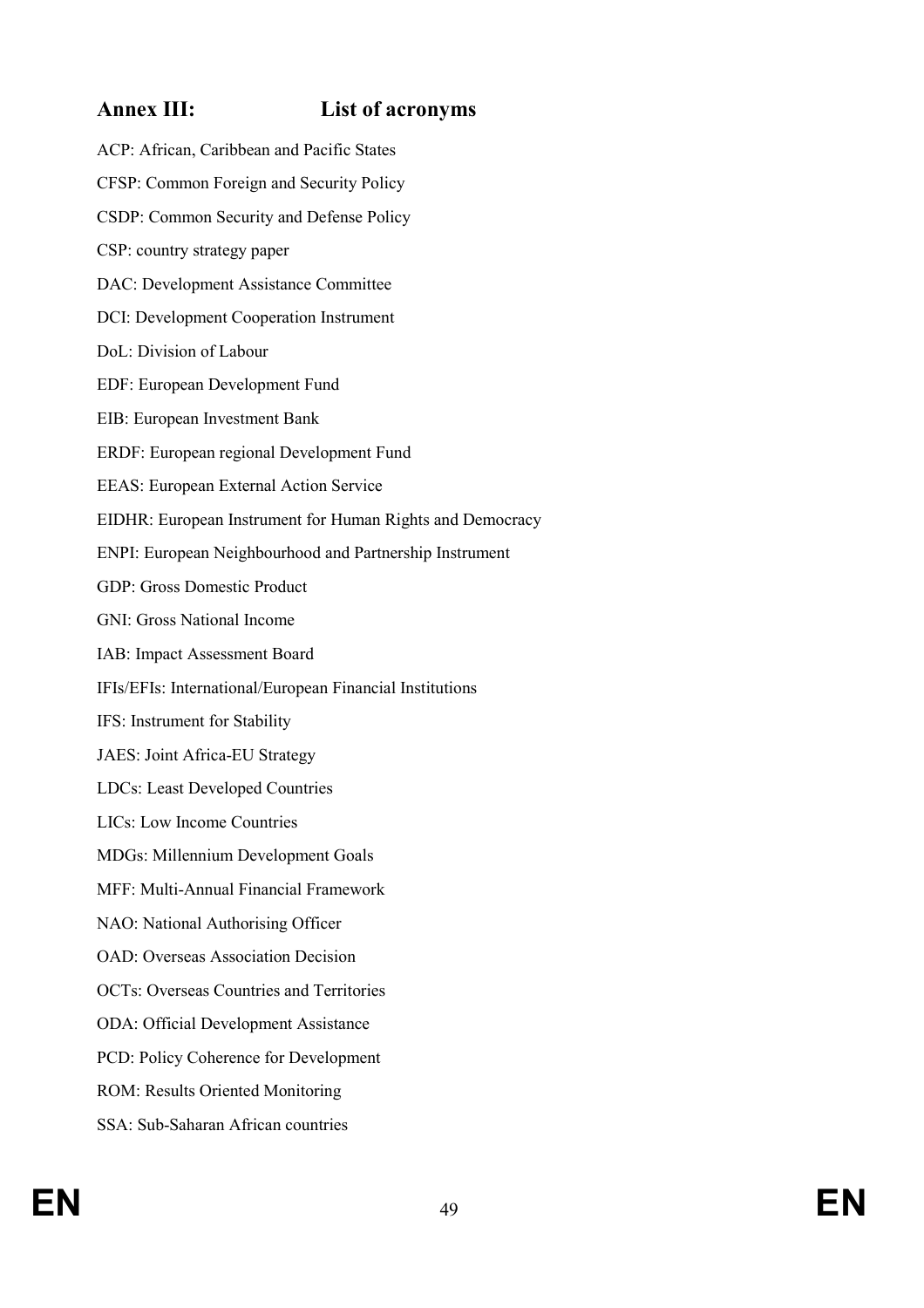### **Annex IV: Data/indicators to measure impacts**

A/ List of indicators regarding poverty eradication and socio-economic progress of ACP countries (off track on MDGs)

Source and Notes

- − MDG Index : MDGDASH Board (JRC-Ispra) : http://esl.jrc.it/dc/
- −Human Development Index (HDI) - 2009 Report – United Nations Development Programme (UNDP): http://hdr.undp.org/en/statistics/
- −Fragility list : International Network on Conflict and Fragility (INCAF)-Organisation for Economic Cooperation and Development (OECD) ( 2010)
- −Least Developed Countries (LDC): United Nations list
- −Heavily Indebted Poor Countries (HIPC) - list and reserve from World Bank
- −Needs shows various indexes published by HDI-UNDP (Gender 0=worse; 1 =best), by World Health Organization (WHO) and UNICEF (Water- higher % =better;
- − Health - Highest Index= worse situation), by UNESCO (Education - Highest Index=worse situation) and by International Food Policy research Institute- IPFRI (Food security-Global Hunger Index ) : Highest Index= worse situation
- −Performance is based on Country Policy and Institutional Assessment (CPIA) - The World Bank 2008. Scale: 1 = Lowest , 6=Highest
- −ODA and Population Data are from OECD-Development Assistance Committee (DAC) (Aid at Glance) - 2008.

| ACP<br><b>Countries</b> | MDG<br><i>Index</i><br>(rank) | <b>HDI</b><br><b>Index</b> | LDC       | <b>Fragili</b><br>ty List          | <b>HPIC</b> | <b>Reserv</b><br>$\boldsymbol{e}$<br>$\mathbf{i}$ n<br>months<br>$\boldsymbol{\theta}$<br><i>import</i><br>S | <b>Gender</b><br>$\blacksquare$<br>related<br>Dev<br><b>Index</b> | Water<br>and<br>sanitati<br>on - $%$<br>use of<br>sanitati<br>on<br>facility | <b>Health</b><br><b>Index</b> | <b>Educat</b><br>ion<br><b>Index</b> | Food<br><b>Securit</b><br>$y$ GHI<br>2009 | <b>CPIA</b>                      | <b>Total</b><br><b>Net</b><br><b>ODA</b><br>US <sub>s</sub><br>mill<br>2008 | Popula<br>tion<br>( <i>millio</i><br>ns) | <b>ODA</b><br>per<br>capita |
|-------------------------|-------------------------------|----------------------------|-----------|------------------------------------|-------------|--------------------------------------------------------------------------------------------------------------|-------------------------------------------------------------------|------------------------------------------------------------------------------|-------------------------------|--------------------------------------|-------------------------------------------|----------------------------------|-----------------------------------------------------------------------------|------------------------------------------|-----------------------------|
|                         |                               |                            |           | <b>Indicators of Vulnerability</b> |             |                                                                                                              |                                                                   |                                                                              | <b>Sector needs</b>           |                                      |                                           | <b>Policy</b><br>perfor<br>mance |                                                                             | <b>ODA</b>                               |                             |
| <b>Chad</b>             | 186                           | 175                        | $\bullet$ | $\bullet$                          | $\bullet$   | n.a.                                                                                                         | 0,380                                                             | 9                                                                            | 2,982                         | 1,641                                | 31.3                                      | 2.5                              | 416                                                                         | 11,1                                     | 37,5                        |
| <b>Niger</b>            | 245                           | 182                        | $\bullet$ | $\bullet$                          | $\bullet$   | 5 <sup>5</sup>                                                                                               | 0,308                                                             | 9                                                                            | 2,545                         | 1,974                                | 28.8                                      | 3.3                              | 605                                                                         | 14,7                                     | 41,2                        |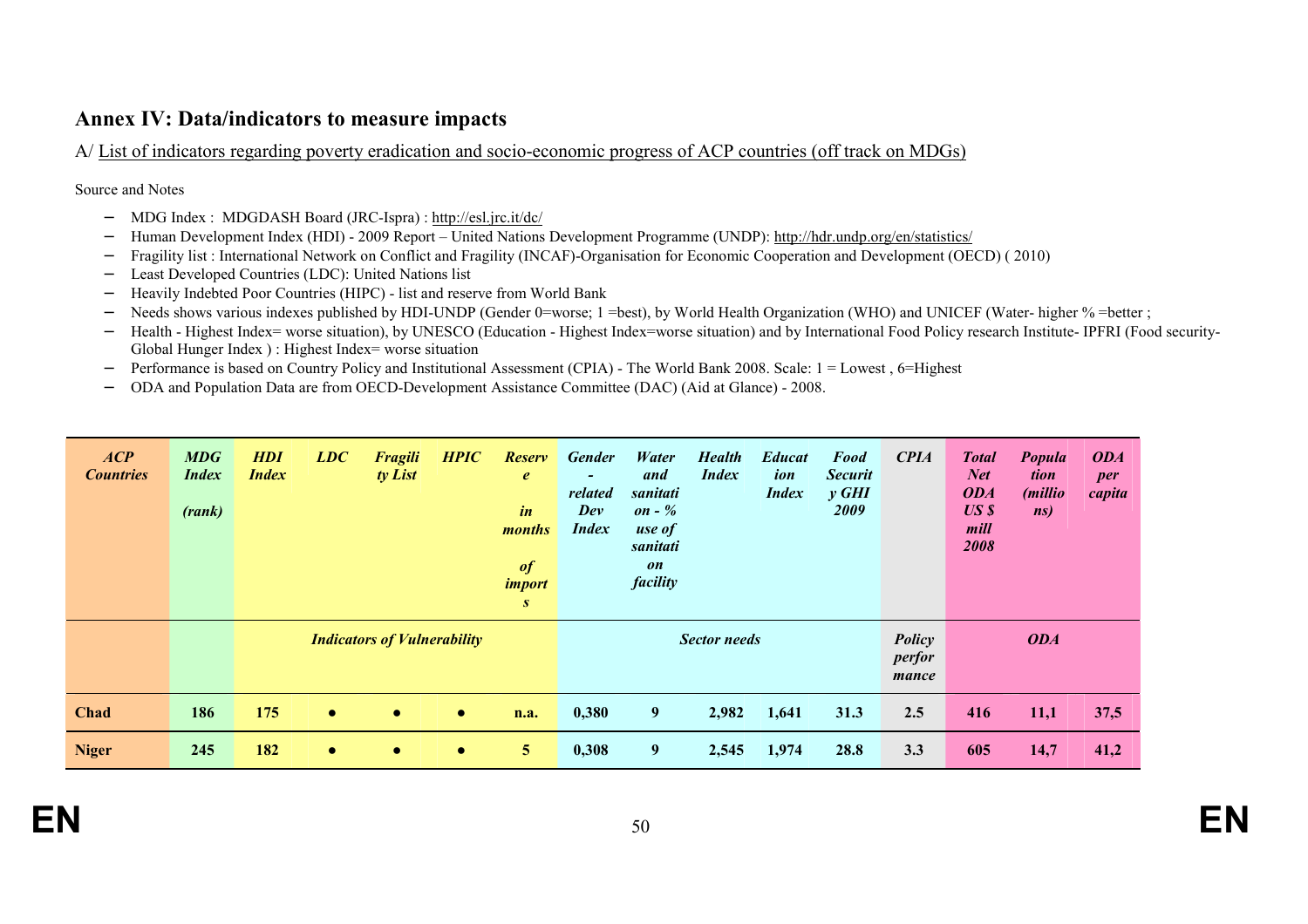| ACP<br><b>Countries</b>              | <b>MDG</b><br><b>Index</b><br>(rank) | <b>HDI</b><br><b>Index</b> | LDC       | <b>Fragili</b><br>ty List          | <b>HPIC</b> | <b>Reserv</b><br>$\boldsymbol{e}$<br>$\mathbf{i}$ n<br>months<br>$\boldsymbol{\theta}$<br><i>import</i><br>$\boldsymbol{S}$ | <b>Gender</b><br>related<br>Dev<br><b>Index</b> | Water<br>and<br>sanitati<br>on - $%$<br>use of<br>sanitati<br>$\boldsymbol{on}$<br>facility | <b>Health</b><br><b>Index</b> | <b>Educat</b><br>ion<br><b>Index</b> | <b>Food</b><br><b>Securit</b><br>$y$ GHI<br>2009 | <b>CPIA</b>               | <b>Total</b><br><b>Net</b><br><b>ODA</b><br>USS<br>mill<br>2008 | Popula<br>tion<br>(millio<br>ns) | <b>ODA</b><br>per<br>capita |
|--------------------------------------|--------------------------------------|----------------------------|-----------|------------------------------------|-------------|-----------------------------------------------------------------------------------------------------------------------------|-------------------------------------------------|---------------------------------------------------------------------------------------------|-------------------------------|--------------------------------------|--------------------------------------------------|---------------------------|-----------------------------------------------------------------|----------------------------------|-----------------------------|
|                                      |                                      |                            |           | <b>Indicators of Vulnerability</b> |             |                                                                                                                             |                                                 |                                                                                             | <b>Sector needs</b>           |                                      |                                                  | Policy<br>perfor<br>mance |                                                                 | <b>ODA</b>                       |                             |
| <b>Sierra Leone</b>                  | 269                                  | 180                        | $\bullet$ | $\bullet$                          | $\bullet$   | $\overline{\mathbf{4}}$                                                                                                     | 0,354                                           | 13                                                                                          | 3,102                         | 1,319                                | 33.8                                             | 3.1                       | 367                                                             | 5,6                              | 65,5                        |
| Congo, Dem.<br>Rep.                  | 330                                  | 176                        | $\bullet$ | $\bullet$                          | $\bullet$   | n.a.                                                                                                                        | 0,370                                           | 23                                                                                          | 2,654                         | 1,368                                | 39.1                                             | 2.7                       | 1.610                                                           | 64                               | 25,2                        |
| Mali                                 | 337                                  | 178                        | $\bullet$ |                                    | $\bullet$   | $\overline{\mathbf{4}}$                                                                                                     | 0,353                                           | 36                                                                                          | 2,736                         | 1,694                                | 19.5                                             | 3.7                       | 964                                                             | 12,7                             | 75,9                        |
| Liberia                              | 361                                  | 169                        | $\bullet$ | $\bullet$                          | $\bullet$   | $\mathbf{1}$                                                                                                                | 0,430                                           | 17                                                                                          | 2,710                         | 1,948                                | 24.6                                             | n.a.                      | 1.250                                                           | 3,8                              | 328,9                       |
| Guinea-<br><b>Bissau</b>             | 367                                  | 173                        | $\bullet$ | $\bullet$                          | $\bullet$   | 6                                                                                                                           | 0,381                                           | 21                                                                                          | 2,217                         | 2,012                                | 23.1                                             | 2.6                       | 132                                                             | 1,6                              | 82,5                        |
| <b>Central</b><br><b>African Rep</b> | 370                                  | 179                        | $\bullet$ | $\bullet$                          | $\bullet$   | n.a.                                                                                                                        | 0,354                                           | 34                                                                                          | 3,494                         | 1,931                                | 28.1                                             | 2.5                       | 256                                                             | 4,4                              | 58,2                        |
| <b>Haiti</b>                         | 376                                  | 149                        | $\bullet$ | $\bullet$                          | $\bullet$   | $\overline{2}$                                                                                                              | n.a.                                            | 17                                                                                          | 1,739                         | 0,477                                | 28.2                                             | 2.9                       | 912                                                             | 9,8                              | 93,1                        |
| <b>Mozambique</b>                    | 387                                  | 172                        | $\bullet$ |                                    | $\bullet$   | $\overline{\mathbf{4}}$                                                                                                     | 0,395                                           | 17                                                                                          | 2,400                         | 1,389                                | 25.3                                             | 3.7                       | 1.994                                                           | 21,8                             | 91,5                        |
| <b>Eritrea</b>                       | 393                                  | 165                        | $\bullet$ | $\bullet$                          | $\bullet$   | n.a.                                                                                                                        | 0,459                                           | 14                                                                                          | 1,405                         | 1,554                                | 36.5                                             | 2.3                       | 143                                                             | $5\phantom{.0}$                  | 28,6                        |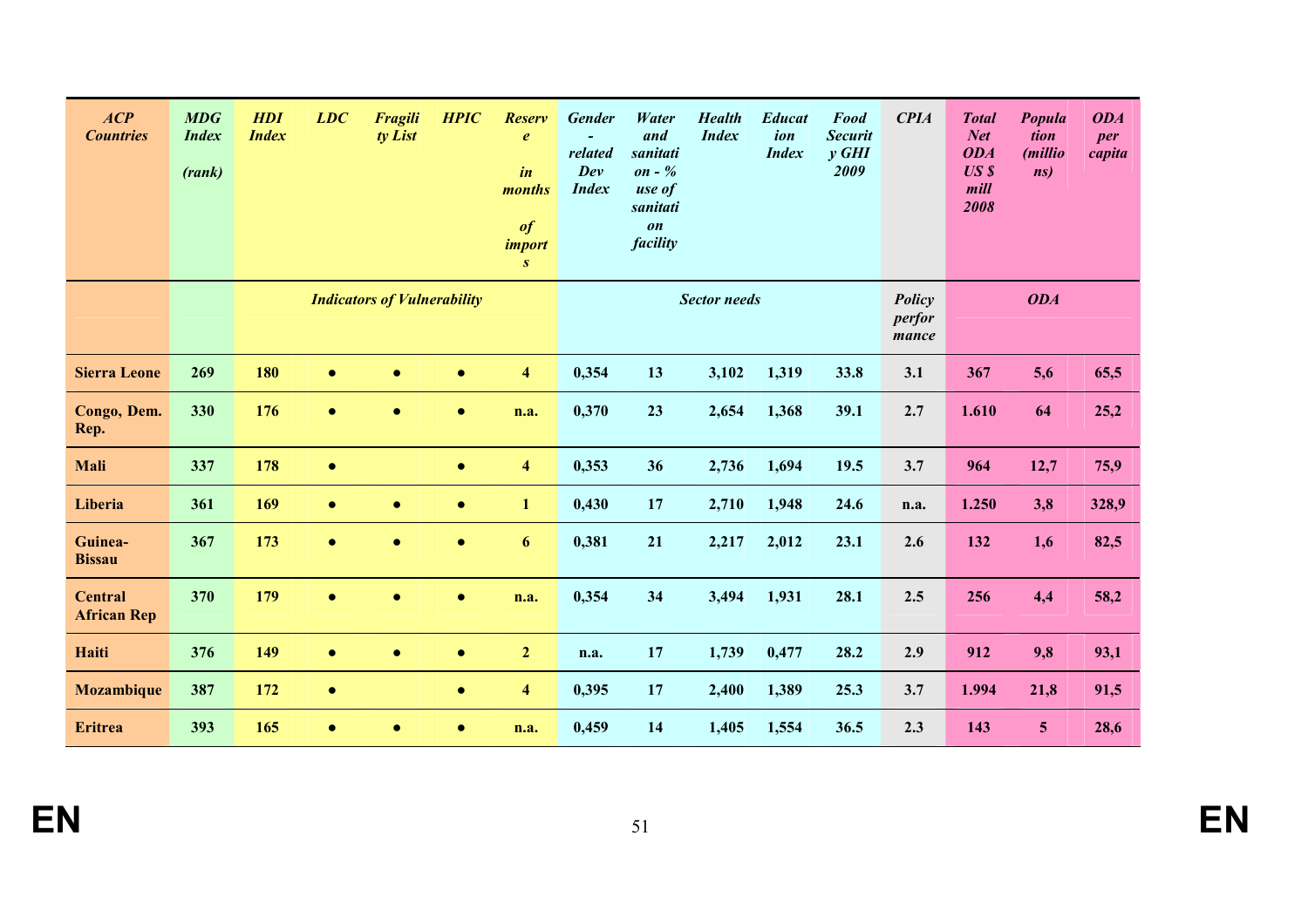| ACP<br><b>Countries</b> | <b>MDG</b><br><b>Index</b><br>(rank) | <b>HDI</b><br><b>Index</b> | LDC       | <b>Fragili</b><br>ty List          | <b>HPIC</b> | <b>Reserv</b><br>$\boldsymbol{e}$<br>$\dot{i}n$<br>months<br>$\boldsymbol{\theta}$<br><i>import</i><br>S | <b>Gender</b><br>related<br>Dev<br><b>Index</b> | Water<br>and<br>sanitati<br>on - $%$<br>use of<br>sanitati<br>$\boldsymbol{on}$<br>facility | <b>Health</b><br><b>Index</b> | <b>Educat</b><br>ion<br><b>Index</b> | Food<br><b>Securit</b><br>$y$ GHI<br>2009 | <b>CPIA</b>               | <b>Total</b><br><b>Net</b><br><b>ODA</b><br>USS<br>mill<br>2008 | Popula<br>tion<br>(millio<br>ns) | <b>ODA</b><br>per<br>capita |
|-------------------------|--------------------------------------|----------------------------|-----------|------------------------------------|-------------|----------------------------------------------------------------------------------------------------------|-------------------------------------------------|---------------------------------------------------------------------------------------------|-------------------------------|--------------------------------------|-------------------------------------------|---------------------------|-----------------------------------------------------------------|----------------------------------|-----------------------------|
|                         |                                      |                            |           | <b>Indicators of Vulnerability</b> |             |                                                                                                          |                                                 |                                                                                             | <b>Sector needs</b>           |                                      |                                           | Policy<br>perfor<br>mance |                                                                 | <b>ODA</b>                       |                             |
| Guinea                  | 394                                  | 170                        | $\bullet$ | $\bullet$                          | $\bullet$   | $\mathbf{1}$                                                                                             | 0,425                                           | 19                                                                                          | 2,717                         | 1,303                                | 18.2                                      | 3.0                       | 319                                                             | 9,8                              | 32,6                        |
| <b>Djibouti</b>         | 398                                  | 155                        | $\bullet$ | $\bullet$                          |             | $\overline{\mathbf{3}}$                                                                                  | 0,514                                           | 56                                                                                          | 1,917                         | 1,954                                | 22.9                                      | 3.1                       | 121                                                             | 0,8                              | 151,3                       |
| <b>Sudan</b>            | 398                                  | 150                        | $\bullet$ | $\bullet$                          | $\bullet$   | $\mathbf{1}$                                                                                             | 0,516                                           | 34                                                                                          | 2,585                         | 1,275                                | 19.6                                      | 2.5                       | 2.384                                                           | 41,3                             | 57,7                        |
| <b>Angola</b>           | 399                                  | 143                        | $\bullet$ | $\bullet$                          |             | $\overline{\mathbf{4}}$                                                                                  | n.a.                                            | 57                                                                                          | 3,711                         | 1,044                                | 25.3                                      | 2.7                       | 369                                                             | 18                               | 20,5                        |
| <b>Burundi</b>          | 401                                  | 174                        | $\bullet$ | $\bullet$                          | $\bullet$   | 6                                                                                                        | 0,390                                           | 46                                                                                          | 2,592                         | 1,490                                | 38.7                                      | 3.0                       | 509                                                             | 8,1                              | 62,8                        |
| <b>Ethiopia</b>         | 412                                  | 171                        | $\bullet$ | $\bullet$                          | $\bullet$   | $\mathbf{1}$                                                                                             | 0,403                                           | 12                                                                                          | 2,099                         | 1,541                                | 30.8                                      | 3.4                       | 3.327                                                           | 80,7                             | 41,2                        |
| <b>Burkina</b><br>Faso  | 416                                  | 177                        | $\bullet$ |                                    | $\bullet$   | 5                                                                                                        | 0,383                                           | 11                                                                                          | 2,217                         | 1,788                                | 20.4                                      | 3.7                       | 998                                                             | 15,2                             | 65,7                        |
| Madagascar              | 419                                  | 145                        | $\bullet$ |                                    | $\bullet$   | $\overline{\mathbf{3}}$                                                                                  | 0,541                                           | 11                                                                                          | 1,777                         | 0,686                                | 28.3                                      | 3.7                       | 841                                                             | 19,1                             | 44,0                        |
| Mauritania              | 438                                  | 154                        | $\bullet$ |                                    | $\bullet$   | n.a.                                                                                                     | 0,516                                           | 26                                                                                          | 2,127                         | 0,836                                | 22.1                                      | 3.3                       | 311                                                             | 3,2                              | 97,2                        |
| <b>Ivory Coast</b>      | 443                                  | 163                        |           | $\bullet$                          | $\bullet$   | 3 <sup>1</sup>                                                                                           | 0,468                                           | 23                                                                                          | 2,095                         | 0,997                                | 14.5                                      | 2.7                       | 617                                                             | 20,6                             | 30,0                        |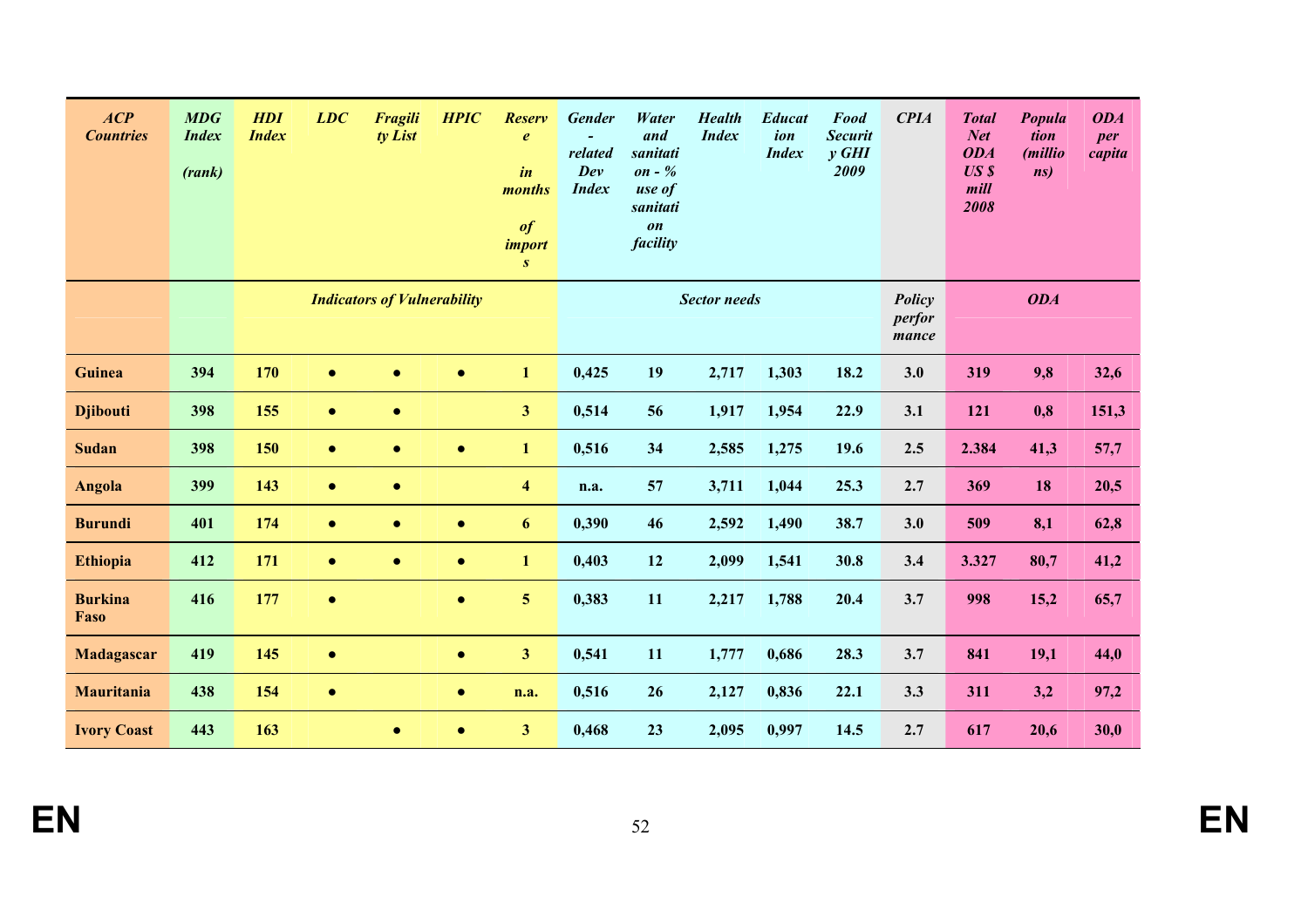| ACP<br><b>Countries</b>       | <b>MDG</b><br><b>Index</b><br>(rank) | <b>HDI</b><br><b>Index</b> | LDC       | Fragili<br>ty List                 | <b>HPIC</b> | <b>Reserv</b><br>$\boldsymbol{e}$<br>$\boldsymbol{i}$ n<br>months<br>$\bf{f}$<br>import<br>$\boldsymbol{S}$ | <b>Gender</b><br>related<br>Dev<br><b>Index</b> | Water<br>and<br>sanitati<br>$\mathfrak{on}$ - $\%$<br>use of<br>sanitati<br>$\boldsymbol{on}$<br>facility | <b>Health</b><br><b>Index</b> | <b>Educat</b><br>ion<br><b>Index</b> | <b>Food</b><br><b>Securit</b><br>$y$ GHI<br>2009 | <b>CPIA</b>               | <b>Total</b><br><b>Net</b><br><b>ODA</b><br>USS<br>mill<br>2008 | Popula<br>tion<br>(millio<br>ns) | <b>ODA</b><br>per<br>capita |
|-------------------------------|--------------------------------------|----------------------------|-----------|------------------------------------|-------------|-------------------------------------------------------------------------------------------------------------|-------------------------------------------------|-----------------------------------------------------------------------------------------------------------|-------------------------------|--------------------------------------|--------------------------------------------------|---------------------------|-----------------------------------------------------------------|----------------------------------|-----------------------------|
|                               |                                      |                            |           | <b>Indicators of Vulnerability</b> |             |                                                                                                             |                                                 |                                                                                                           | <b>Sector needs</b>           |                                      |                                                  | Policy<br>perfor<br>mance |                                                                 | <b>ODA</b>                       |                             |
| Congo,<br>$(\mathbf{Rep})$    | 444                                  | 136                        |           | $\bullet$                          | $\bullet$   | $\overline{\mathbf{3}}$                                                                                     | 0,594                                           | 30                                                                                                        | 2,434                         | 1,036                                | 15.4                                             | 2.7                       | 505                                                             | 3,6                              | 140,3                       |
| <b>Togo</b>                   | 462                                  | 159                        | $\bullet$ | $\bullet$                          | $\bullet$   | $\overline{\mathbf{4}}$                                                                                     | n.a.                                            | 12                                                                                                        | 1,830                         | 1,036                                | 23.1                                             | 2.7                       | 330                                                             | 6,5                              | 50,8                        |
| <b>Cameroon</b>               | 468                                  | 153                        |           | $\bullet$                          | $\bullet$   | $\overline{\mathbf{4}}$                                                                                     | 0,515                                           | 47                                                                                                        | 2,407                         | 1,080                                | 17.9                                             | 3.2                       | 525                                                             | 18,9                             | 27,8                        |
| <b>Rwanda</b>                 | 470                                  | 167                        | $\bullet$ | $\bullet$                          | $\bullet$   | $\overline{\mathbf{5}}$                                                                                     | 0,459                                           | 54                                                                                                        | 2,304                         | 0,803                                | 25.4                                             | 3.7                       | 931                                                             | 9,7                              | 96,0                        |
| <b>New</b><br>Papua<br>Guinea | 476                                  | 148                        |           | $\bullet$                          |             | $\overline{\mathbf{3}}$                                                                                     | n.a.                                            | 45                                                                                                        | 1,800                         | 0,772                                | n.a.                                             | 3.3                       | 304                                                             | 6,4                              | 47,5                        |
| <b>Benin</b>                  | 481                                  | 161                        | $\bullet$ |                                    | $\bullet$   | $\overline{7}$                                                                                              | 0,477                                           | 12                                                                                                        | 1,858                         | 1,141                                | 17.2                                             | 3.6                       | 641                                                             | 8,7                              | 73,7                        |
| <b>Comoros</b>                | 482                                  | 139                        | $\bullet$ | $\bullet$                          | $\bullet$   | n.a.                                                                                                        | 0,571                                           | 36                                                                                                        | 2,717                         | n.a.                                 | 26.9                                             | 2.3                       | 37                                                              | 0,6                              | 61,7                        |
| Malawi                        | 484                                  | 160                        | $\bullet$ |                                    | $\bullet$   | $\overline{2}$                                                                                              | 0,490                                           | 56                                                                                                        | 2,156                         | 1,099                                | 18.5                                             | 3.4                       | 913                                                             | 14,3                             | 63,8                        |
| <b>Senegal</b>                | 484                                  | 166                        | $\bullet$ |                                    | $\bullet$   | $\overline{\mathbf{4}}$                                                                                     | 0,457                                           | 51                                                                                                        | 1,737                         | 0,910                                | 17.3                                             | 3.6                       | 1.058                                                           | 12,2                             | 86,7                        |
| <b>Lesotho</b>                | 488                                  | 156                        | $\bullet$ |                                    |             | $5\overline{)}$                                                                                             | 0,509                                           | 29                                                                                                        | 2,633                         | 1,136                                | 12.0                                             | 3.5                       | 143                                                             | $\overline{2}$                   | 71,5                        |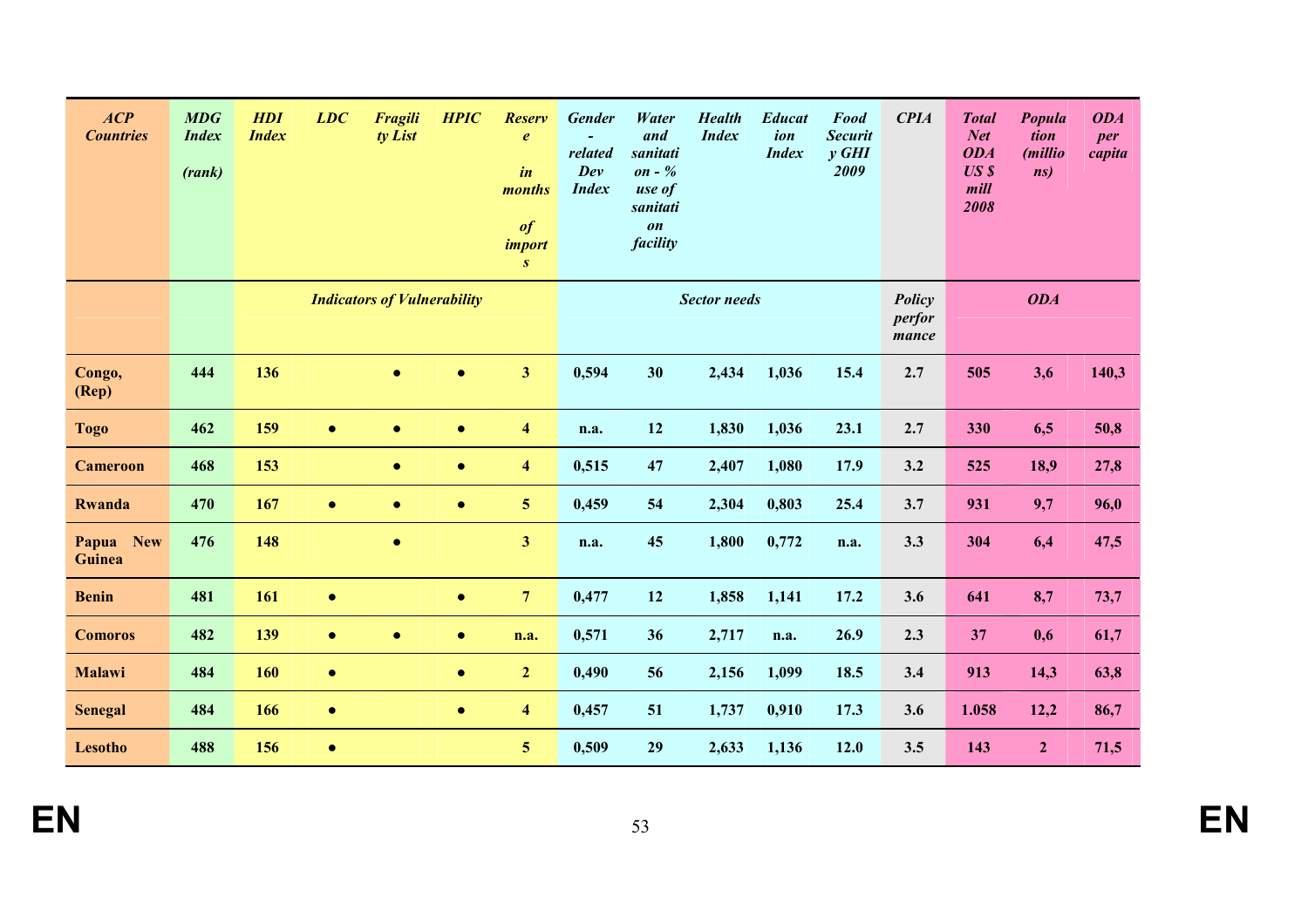| ACP<br><b>Countries</b>          | <b>MDG</b><br><b>Index</b><br>(rank) | <b>HDI</b><br><b>Index</b> | LDC       | <b>Fragili</b><br>ty List | <b>HPIC</b>                        | <b>Reserv</b><br>$\boldsymbol{e}$<br>$\mathbf{i}$ n<br>months<br>$\boldsymbol{\theta}$<br><i>import</i><br>S | <b>Gender</b><br>related<br>Dev<br><b>Index</b> | Water<br>and<br>sanitati<br>on - $%$<br>use of<br>sanitati<br>$\boldsymbol{on}$<br>facility | <b>Health</b><br><b>Index</b> | <b>Educat</b><br>ion<br><b>Index</b> | <b>Food</b><br><b>Securit</b><br>$y$ GHI<br>2009 | <b>CPIA</b>               | <b>Total</b><br><b>Net</b><br><b>ODA</b><br>USS<br>mill<br>2008 | Popula<br>tion<br>(millio<br>ns) | <b>ODA</b><br>per<br>capita |
|----------------------------------|--------------------------------------|----------------------------|-----------|---------------------------|------------------------------------|--------------------------------------------------------------------------------------------------------------|-------------------------------------------------|---------------------------------------------------------------------------------------------|-------------------------------|--------------------------------------|--------------------------------------------------|---------------------------|-----------------------------------------------------------------|----------------------------------|-----------------------------|
|                                  |                                      |                            |           |                           | <b>Indicators of Vulnerability</b> |                                                                                                              |                                                 |                                                                                             | <b>Sector needs</b>           |                                      |                                                  | Policy<br>perfor<br>mance |                                                                 | <b>ODA</b>                       |                             |
| <b>Uganda</b>                    | 492                                  | 157                        | $\bullet$ | $\bullet$                 | $\bullet$                          | $\overline{7}$                                                                                               | 0,509                                           | 48                                                                                          | 2,260                         | 0,722                                | 14.8                                             | 3.9                       | 1.657                                                           | 31,7                             | 52,3                        |
| Zambia                           | 492                                  | 164                        | $\bullet$ |                           | $\bullet$                          | $\overline{2}$                                                                                               | 0,473                                           | 49                                                                                          | 2,625                         | 0,695                                | 25.7                                             | 3.5                       | 1.086                                                           | 12,6                             | 86,2                        |
| <b>Swaziland</b>                 | 502                                  | 142                        |           |                           |                                    | $\overline{\mathbf{3}}$                                                                                      | 0,568                                           | 55                                                                                          | 2,359                         | 0,535                                | 11.1                                             | n.a.                      | 67                                                              | 1,2                              | 55,8                        |
| <b>Tanzania</b>                  | 523                                  | 151                        | $\bullet$ |                           | $\bullet$                          | 5                                                                                                            | 0,527                                           | 24                                                                                          | 2,219                         | 0,670                                | 21.1                                             | 3.8                       | 2.331                                                           | 42,5                             | 54,8                        |
| Zimbabwe                         | 524                                  | n.a.                       |           | $\bullet$                 |                                    | n.a.                                                                                                         | n.a.                                            | 44                                                                                          | 2,219                         | 0,824                                | 21.0                                             | n.a.                      | 611                                                             | 12,5                             | 48,9                        |
| Kenya                            | 528                                  | 147                        |           | $\bullet$                 |                                    | $\overline{\mathbf{3}}$                                                                                      | 0,538                                           | 31                                                                                          | 2,104                         | 0,600                                | 20.2                                             | 3.6                       | 1.360                                                           | 38,5                             | 35,3                        |
| Gambia                           | 532                                  | 168                        | $\bullet$ | $\bullet$                 | $\bullet$                          | $\overline{\mathbf{3}}$                                                                                      | 0,452                                           | 67                                                                                          | 1,903                         | 1,245                                | 18.9                                             | 3.2                       | 94                                                              | 1,7                              | 55,3                        |
| Ghana                            | 570                                  | 152                        |           |                           | $\bullet$                          | $\overline{\mathbf{3}}$                                                                                      | 0,524                                           | 13                                                                                          | 1,636                         | 0,899                                | 11.5                                             | 3.9                       | 1.293                                                           | 23,4                             | 55,3                        |
| <b>Solomon</b><br><b>Islands</b> | 590                                  | 135                        | $\bullet$ | $\bullet$                 |                                    | $\overline{\mathbf{4}}$                                                                                      | n.a.                                            | $\blacksquare$                                                                              | 0,909                         | n.a.                                 | n.a.                                             | 2.8                       | 224                                                             | 0,5                              | 448,0                       |
| Gabon                            | 594                                  | 103                        |           |                           |                                    | 2 <sup>1</sup>                                                                                               | 0,748                                           | 33                                                                                          | 1,748                         | 0,116                                | 6.9                                              | n.a.                      | 55                                                              | 1,4                              | 39,3                        |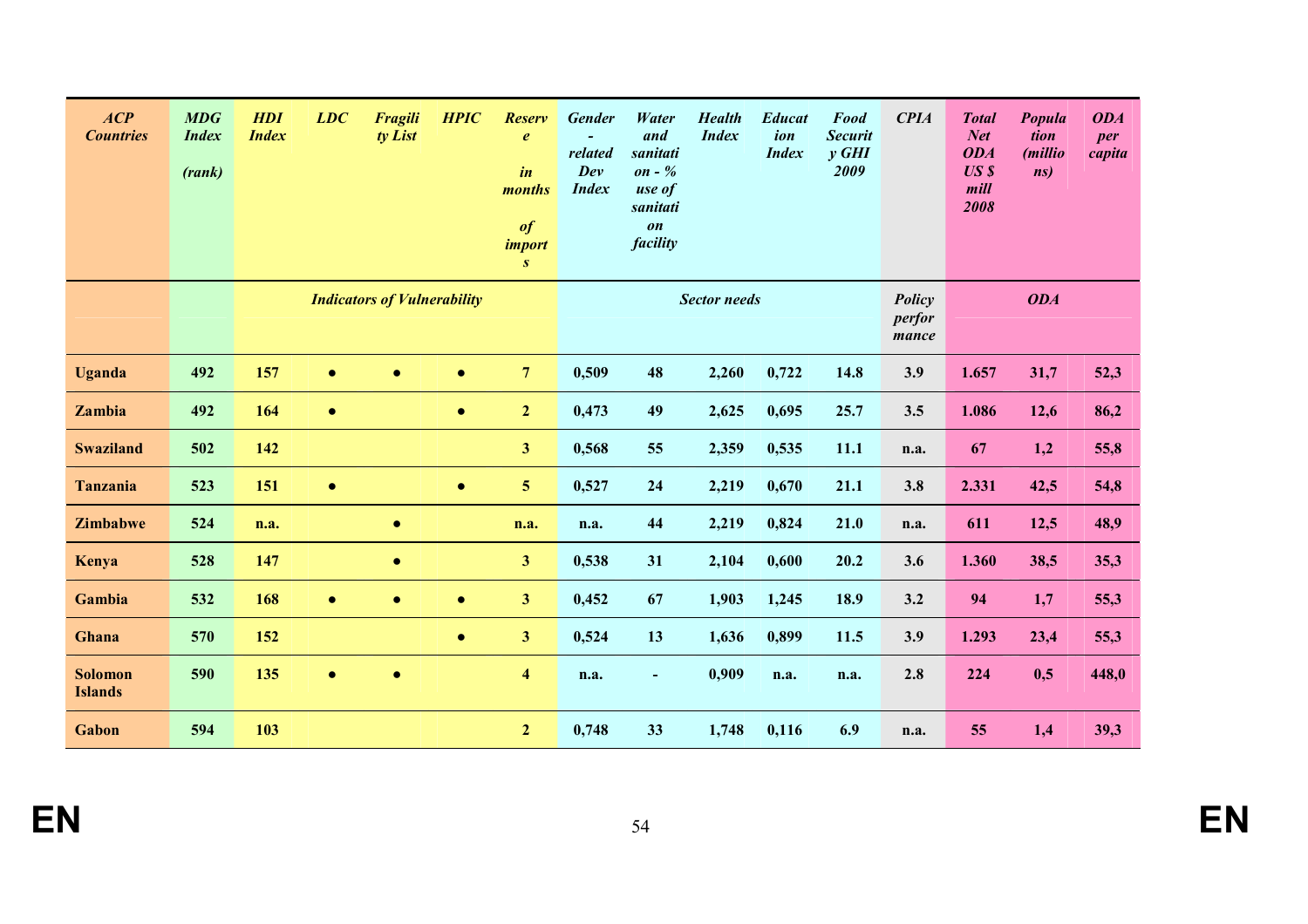| ACP<br><b>Countries</b>               | MDG<br><b>Index</b><br>(rank) | <b>HDI</b><br><b>Index</b> | LDC       | <b>Fragili</b><br>ty List          | <b>HPIC</b> | <b>Reserv</b><br>$\boldsymbol{e}$<br>$\mathbf{i}$ n<br>months<br>$\boldsymbol{\theta}$<br><i>import</i><br>S | <b>Gender</b><br>related<br>Dev<br><b>Index</b> | Water<br>and<br>sanitati<br>on - $%$<br>use of<br>sanitati<br>on<br>facility | <b>Health</b><br><b>Index</b> | <b>Educat</b><br>ion<br><b>Index</b> | <b>Food</b><br><b>Securit</b><br>$y$ GHI<br>2009 | <b>CPIA</b>               | <b>Total</b><br><b>Net</b><br><b>ODA</b><br>USS<br>mill<br>2008 | Popula<br>tion<br><i>(millio</i><br>ns) | <b>ODA</b><br>per<br>capita |
|---------------------------------------|-------------------------------|----------------------------|-----------|------------------------------------|-------------|--------------------------------------------------------------------------------------------------------------|-------------------------------------------------|------------------------------------------------------------------------------|-------------------------------|--------------------------------------|--------------------------------------------------|---------------------------|-----------------------------------------------------------------|-----------------------------------------|-----------------------------|
|                                       |                               |                            |           | <b>Indicators of Vulnerability</b> |             |                                                                                                              |                                                 |                                                                              | <b>Sector needs</b>           |                                      |                                                  | Policy<br>perfor<br>mance |                                                                 | <b>ODA</b>                              |                             |
| <b>Kiribati</b>                       | 686                           | n.a.                       | $\bullet$ | $\bullet$                          |             | n.a.                                                                                                         | n.a.                                            | $\blacksquare$                                                               | 1,013                         | 0,613                                | n.a.                                             | 3.0                       | 27                                                              | 0,1                                     | 270,0                       |
| <b>Tome</b><br><b>Sao</b><br>Principe | 711                           | 131                        | $\bullet$ | $\bullet$                          | $\bullet$   | 5 <sup>5</sup>                                                                                               | n.a.                                            | 26                                                                           | 1,190                         | 0,306                                | n.a.                                             | 3.0                       | 47                                                              | 0,2                                     | 235,0                       |
| Tonga                                 | 787                           | n.a.                       |           | $\bullet$                          |             | $\overline{\mathbf{4}}$                                                                                      | n.a.                                            | 96                                                                           | 0,569                         | 0,897                                | n.a.                                             | 3.2                       | 26                                                              | 0,1                                     | 260,0                       |
| <b>Timor Leste</b>                    | n.a                           | 162                        | $\bullet$ | $\bullet$                          |             | n.a.                                                                                                         | n.a.                                            | 50                                                                           | 1,538                         | 1,376                                | 25.4                                             | 2.8                       | 278                                                             | 1,13                                    | 246,0                       |
| <b>Somalia</b>                        | n.a.                          | n.a.                       | $\bullet$ | $\bullet$                          | $\bullet$   | n.a.                                                                                                         | n.a.                                            | 23                                                                           | 3,209                         | 1,929                                | n.a.                                             | n.a.                      | 758                                                             | 9                                       | 84,2                        |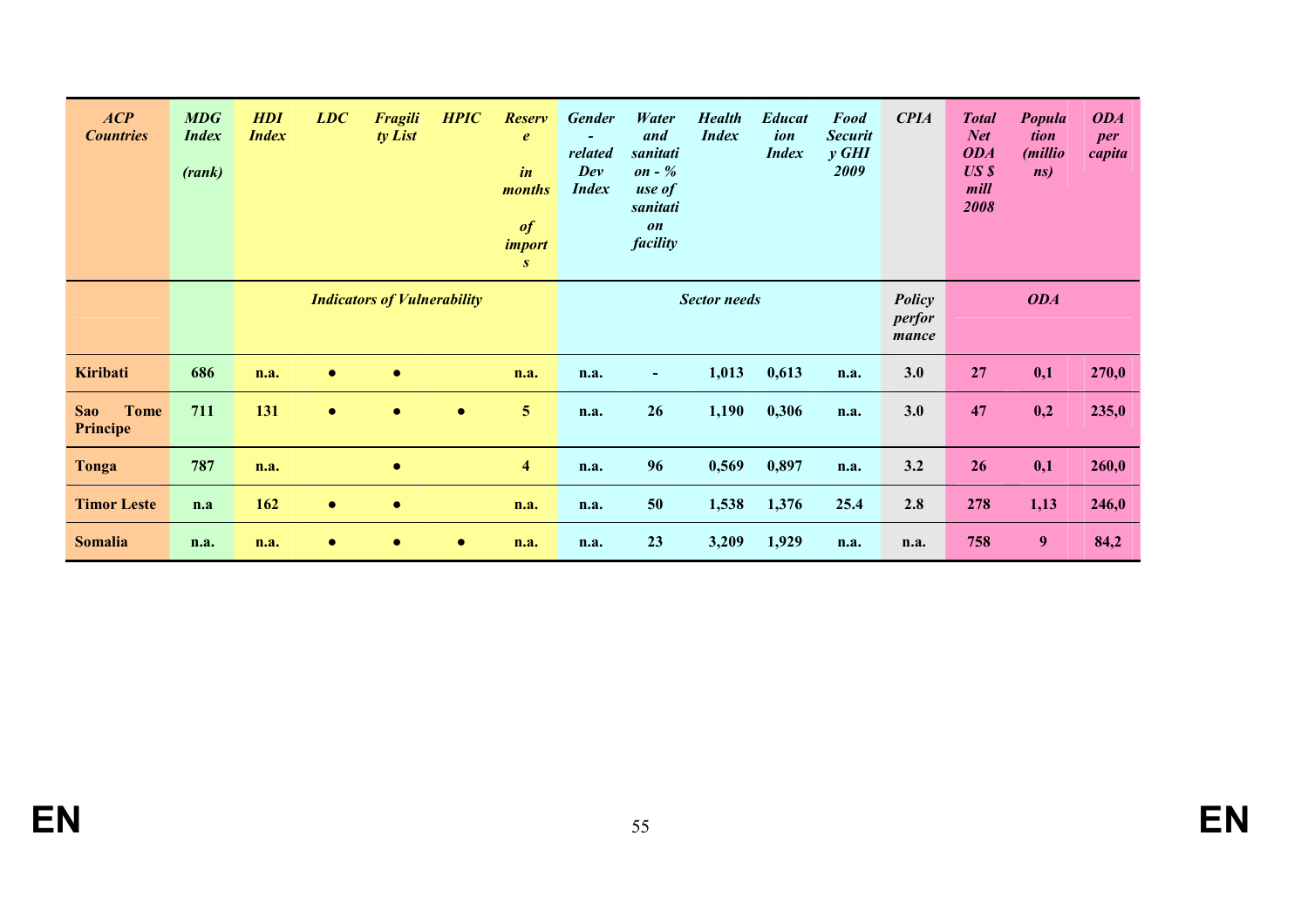#### B/ Indicators of progress of Sub-Saharan Africa and Caribbean regions regarding MDGs (data taken from MDG report 2011, United Nations)

|                                  | <i>indicator</i>                                           |                     | time<br>frame | Sub-Saharan<br><b>Africa</b> | Caribbean                | <b>Developing</b><br>countries<br>(average) |
|----------------------------------|------------------------------------------------------------|---------------------|---------------|------------------------------|--------------------------|---------------------------------------------|
| <b>MDG</b><br>1                  | population living on less than 1<br>dollar per day         |                     | 1990          | 58                           | 29                       | 45                                          |
|                                  |                                                            |                     | 2005          | 51                           | 26                       | 27                                          |
| <b>MDG</b><br>2                  | primary school enrolment ratio                             |                     | 1999          | 54                           | 68                       | 81                                          |
|                                  |                                                            |                     | 2009          | 76                           | 76                       | 89                                          |
| <b>MDG</b><br>3                  | girls<br>enrolment<br>ratio/boys<br>enrolment ratio        | primary<br>school   | 1991          | 83                           | 99                       | 87                                          |
|                                  |                                                            |                     | 2009          | 92                           | 96                       | 96                                          |
|                                  |                                                            | secondary<br>school | 1991          | 86                           | 112                      | 78                                          |
|                                  |                                                            |                     | 2009          | 79                           | 104                      | 96                                          |
|                                  |                                                            | tertiary<br>school  | 1991          | 53                           | 135                      | 71                                          |
|                                  |                                                            |                     | 2009          | 63                           | 161                      | 97                                          |
| <b>MDG</b><br>4                  | under-five mortality per 1000 live<br>births               |                     | 1990          | 180                          | 76                       | 99                                          |
|                                  |                                                            |                     | 2009          | 129                          | 48                       | 66                                          |
| <b>MDG</b><br>5                  | maternal death per 10000 live<br>births                    |                     | 1990          | 87                           | 32                       | 44                                          |
|                                  |                                                            |                     | 2008          | 64                           | 17                       | 29                                          |
| <b>MDG</b><br>6                  | new HIV infections per 10000<br>people aged 15-49          |                     | 2001          | 57                           | 9                        | 9                                           |
|                                  |                                                            |                     | 2009          | 40                           | $8\,$                    | $8\,$                                       |
| <b>MDG</b><br>7<br>(only<br>7.c) | % of population having access to<br>improved water sources |                     | 1990          | 49                           |                          | $72\,$                                      |
|                                  |                                                            |                     | 2008          | 60                           | $\overline{\phantom{0}}$ | 84                                          |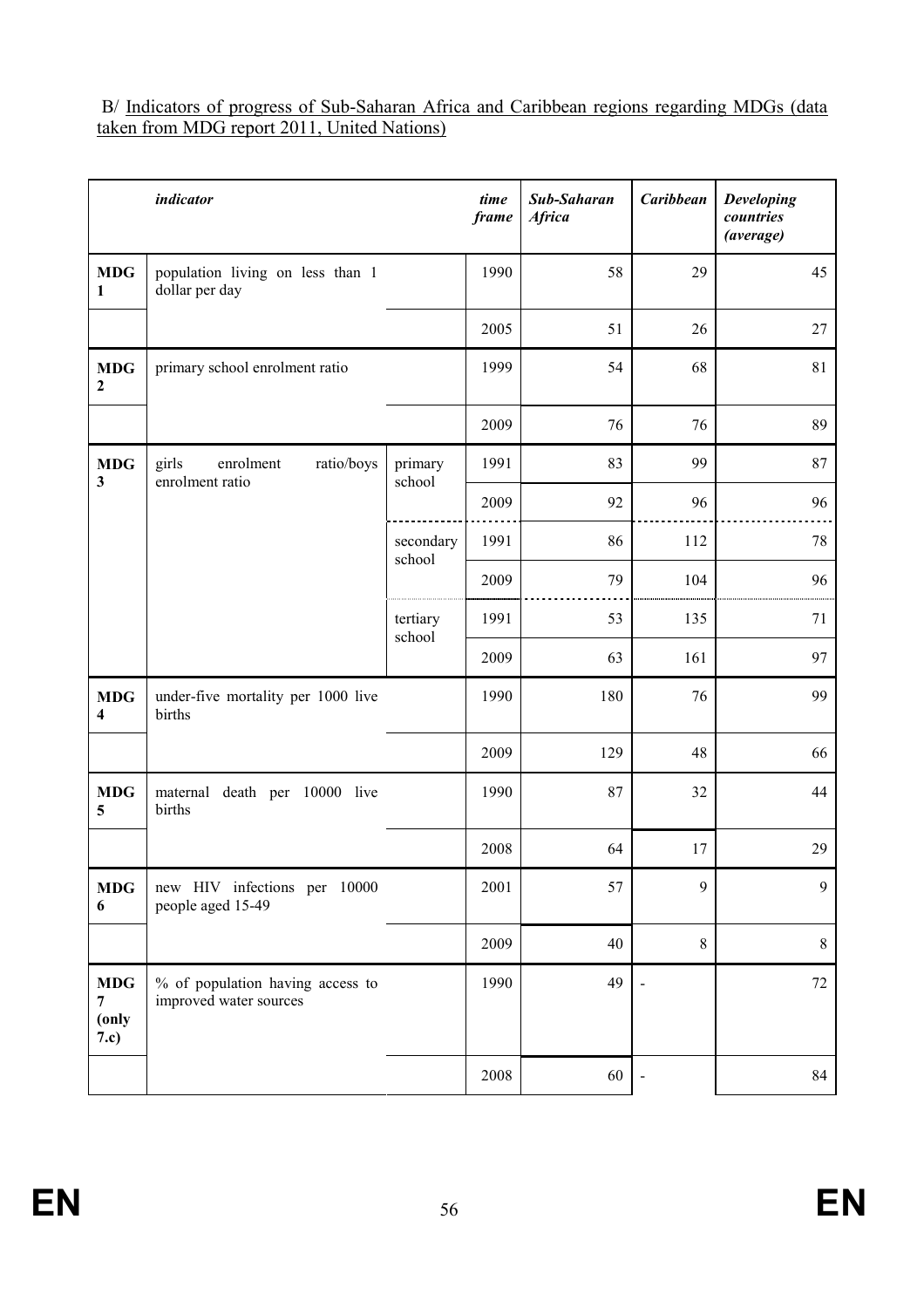C/ Indicators regarding trade integration of Africa (integration in the world economy)

Share of Africa exports in world exports in %

|                                 | 2000   | 2009  |
|---------------------------------|--------|-------|
| <b>Agricultural</b><br>products | 3.4%   | 3.3%  |
| <b>Fuel</b><br>and<br>mining    | 10.2%  | 10.9% |
| <b>Manufactures</b>             | $.8\%$ | .3%   |
| All products                    | 1.5%   | 1.5%  |

Source WTO Data bank; own calculation

Change of manufacture exports / Ratio 2009 to 2000 (export value measured in current US dollars)

|                         | World | <b>Africa</b> | <b>EU 27</b> | <b>North</b><br><b>America</b> | <b>Brazil</b> | China | India |
|-------------------------|-------|---------------|--------------|--------------------------------|---------------|-------|-------|
| <b>World to</b>         | 1.8   | 3.0           | 1.8          | 1.2                            | 2.3           | 3.4   | 4.7   |
| Africa to               | 2.0   | 3.3           | 1.5          | 1.9                            | 3.1           | 5.9   | 1.9   |
| <b>EU 27 to</b>         | 1.8   | 2.4           | 1.8          | 1.2                            | 1.9           | 4.6   | 3.2   |
| <b>North</b><br>America | 1.2   | 2.4           | 1.3          | 1.0                            | 1.7           | 3.4   | 4.3   |

Source: WTO and own calculation; to be read: Africa's exports to China measured in current US\$ has been multiplied by 5.9 between 2000 and 2009

Comments: The share of Africa in world exports in current prices is constant since 2000. However, the extremely low share of manufactures has declined. On the positive side, it should be noted that looking at the growth of manufacture exports, Africa benefits more than Europe or North America from the fast growing imports from China and Brazil (but not from India).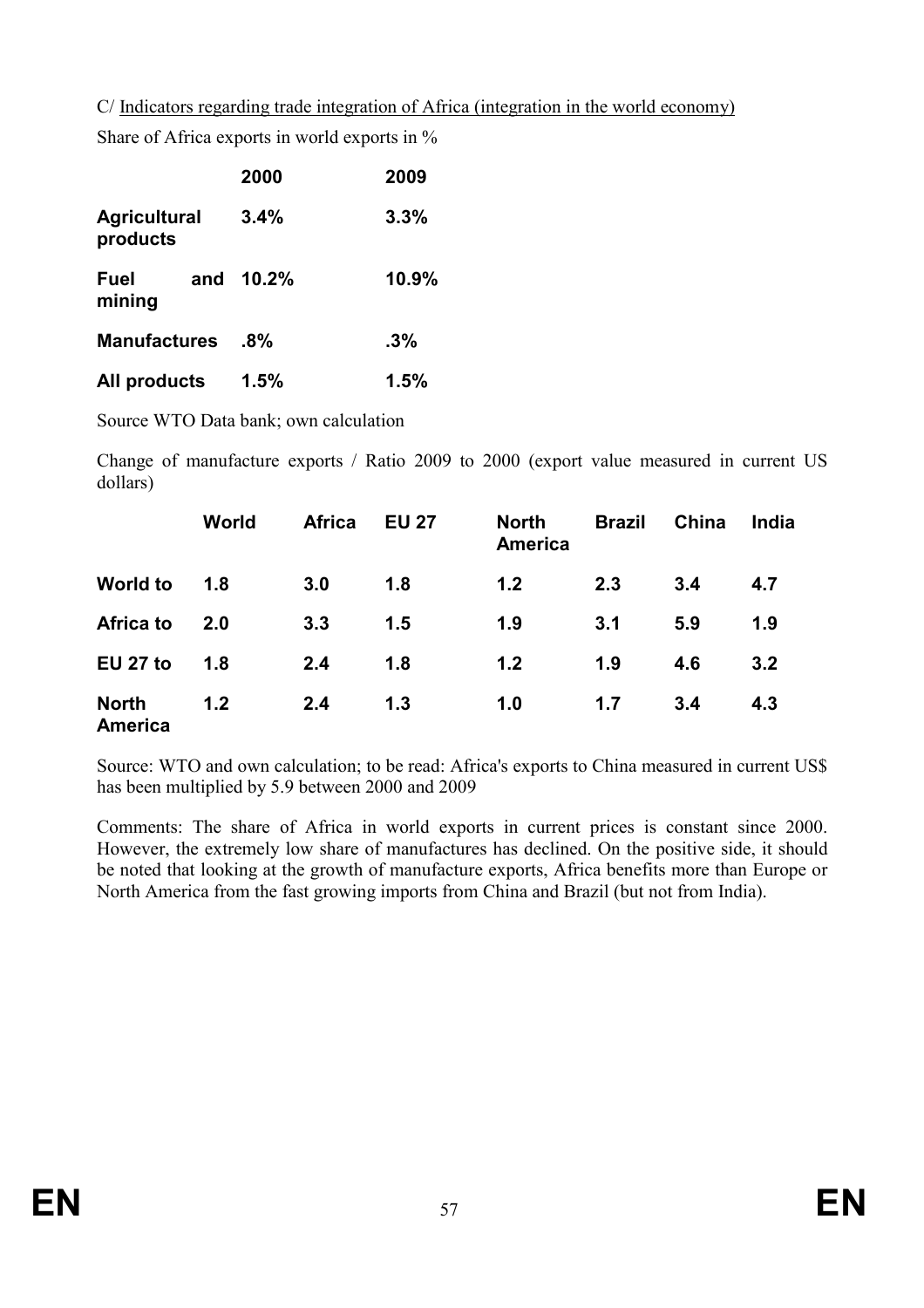D/ Financial amounts regarding EDF funded projects or programmes relevant to environmental sectors at large (by decision date)

| Main sector                            | Region                                  | 2007     | 2008     | 2009      | 2010      |
|----------------------------------------|-----------------------------------------|----------|----------|-----------|-----------|
| Agriculture                            | <b>ACP</b>                              |          |          | 25000000  | 20000000  |
|                                        | <b>AFRICA</b>                           |          |          |           | 10000000  |
|                                        | <b>CARIBBEAN</b>                        |          |          | 1900000   |           |
|                                        | <b>CENTRAL AFRICA</b>                   |          |          |           | 18000000  |
|                                        | EASTERN AFRICA & INDIAN<br><b>OCEAN</b> |          |          | 99400000  |           |
|                                        | <b>OCEANIA &amp; PACIFIC</b>            |          |          |           | 9220000   |
|                                        | <b>SOUTHERN AFRICA</b>                  |          |          | 20300000  | 32000000  |
|                                        | <b>SUB-SAHARAN AFRICA</b>               |          |          |           | 10000000  |
|                                        | <b>WEST AFRICA</b>                      | 1500000  |          |           |           |
|                                        | $\#N/A$                                 |          |          |           | 23000000  |
| <b>Agriculture Total</b>               |                                         | 1500000  |          | 146600000 | 122220000 |
| Climate<br>Change<br>Adaptation        | OCT                                     |          |          |           |           |
|                                        | <b>ACP</b>                              | 12000000 |          | 160000000 |           |
|                                        | <b>CARIBBEAN</b>                        | 6500000  |          |           | 4300000   |
|                                        | EASTERN AFRICA & INDIAN<br><b>OCEAN</b> |          |          |           | 6320000   |
|                                        | <b>OCEANIA &amp; PACIFIC</b>            | 12460000 |          |           |           |
|                                        | <b>SUB-SAHARAN AFRICA</b>               |          |          |           | 20000000  |
|                                        | <b>WEST AFRICA</b>                      |          |          |           | 16000000  |
| <b>Climate Change Adaptation Total</b> |                                         | 30960000 |          | 160000000 | 46620000  |
| Forestry                               | ACP                                     | 10000000 |          |           |           |
|                                        | CENTRAL AFRICA                          | 1496420  | 15000000 |           | 5000000   |
|                                        | EASTERN AFRICA & INDIAN<br><b>OCEAN</b> |          | 16000000 |           | 14000000  |
|                                        | <b>OCEANIA &amp; PACIFIC</b>            |          |          | 1950000   |           |
|                                        | SOUTHERN AFRICA                         |          |          | 9700000   |           |
|                                        | <b>WEST AFRICA</b>                      |          |          | 8000000   |           |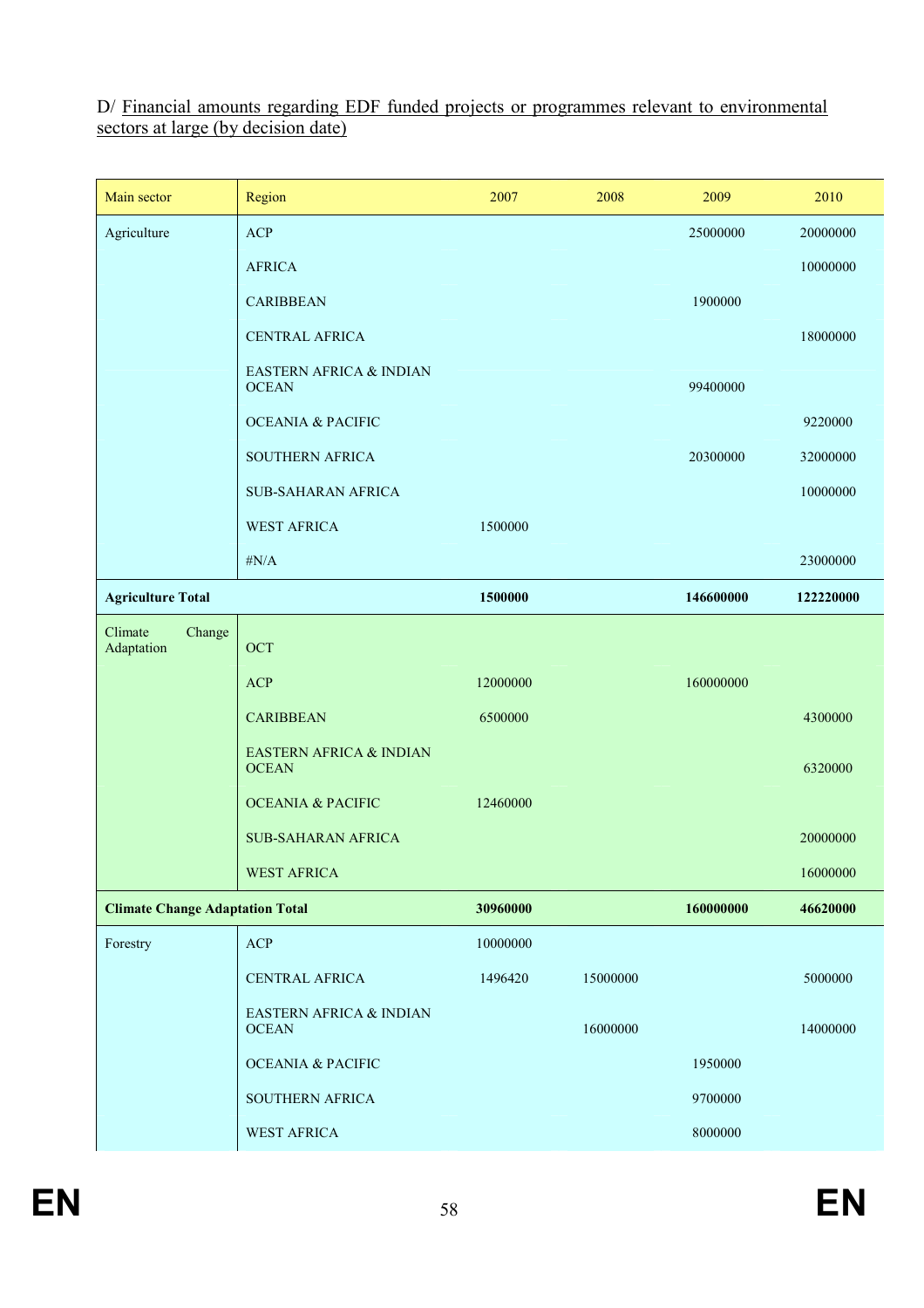| Main sector                                       | Region                                              | 2007      | 2008     | 2009      | 2010     |
|---------------------------------------------------|-----------------------------------------------------|-----------|----------|-----------|----------|
| Forestry Total                                    |                                                     | 11496420  | 31000000 | 19650000  | 19000000 |
| Marine and Coastal<br>Resources                   | <b>CARIBBEAN</b>                                    | 17000000  |          | 14800000  |          |
|                                                   | EASTERN AFRICA & INDIAN<br><b>OCEAN</b>             |           |          |           |          |
|                                                   | <b>OCEANIA &amp; PACIFIC</b>                        |           |          | 37855765  |          |
|                                                   | <b>SUB-SAHARAN AFRICA</b>                           |           |          |           |          |
|                                                   | <b>WEST AFRICA</b>                                  |           |          |           | 4000000  |
| <b>Marine and Coastal Resources Total</b>         |                                                     | 17000000  |          | 52655765  | 4000000  |
| Pollution Control and<br>Waste Management         | <b>CARIBBEAN</b>                                    | 3030000   |          |           |          |
|                                                   | <b>OCEANIA &amp; PACIFIC</b>                        |           |          | 4400000   |          |
|                                                   | <b>WEST AFRICA</b>                                  | 5100000   |          |           |          |
|                                                   | <b>Pollution Control and Waste Management Total</b> | 8130000   |          | 4400000   |          |
| Protection of Natural<br>Areas                    | OCT                                                 | 2475000   |          |           |          |
|                                                   | <b>ACP</b>                                          |           |          |           | 20000000 |
|                                                   | <b>CARIBBEAN</b>                                    |           | 525575   |           |          |
|                                                   | <b>CENTRAL AFRICA</b>                               | 4000000   | 29500000 | 31000000  | 30000000 |
|                                                   | EASTERN AFRICA & INDIAN<br><b>OCEAN</b>             | 150000    |          | 3000000   |          |
|                                                   | <b>OCEANIA &amp; PACIFIC</b>                        |           |          |           | 12000000 |
|                                                   | <b>SOUTHERN AFRICA</b>                              |           |          |           |          |
|                                                   | <b>SUB-SAHARAN AFRICA</b>                           |           |          |           |          |
|                                                   | <b>WEST AFRICA</b>                                  | 1500000   |          |           | 17400000 |
| <b>Protection of Natural Areas Total</b>          |                                                     | 8125000   | 30025575 | 34000000  | 79400000 |
| Renewable Energies<br>and<br>Energy<br>Efficiency | OCT                                                 |           |          |           |          |
|                                                   | <b>ACP</b>                                          |           |          | 400000000 |          |
|                                                   | <b>CARIBBEAN</b>                                    | 8737202,3 |          |           |          |
|                                                   | CENTRAL AFRICA                                      | 8418251   |          |           |          |
|                                                   | EASTERN AFRICA & INDIAN                             | 50733920  |          | 8000000   | 18000000 |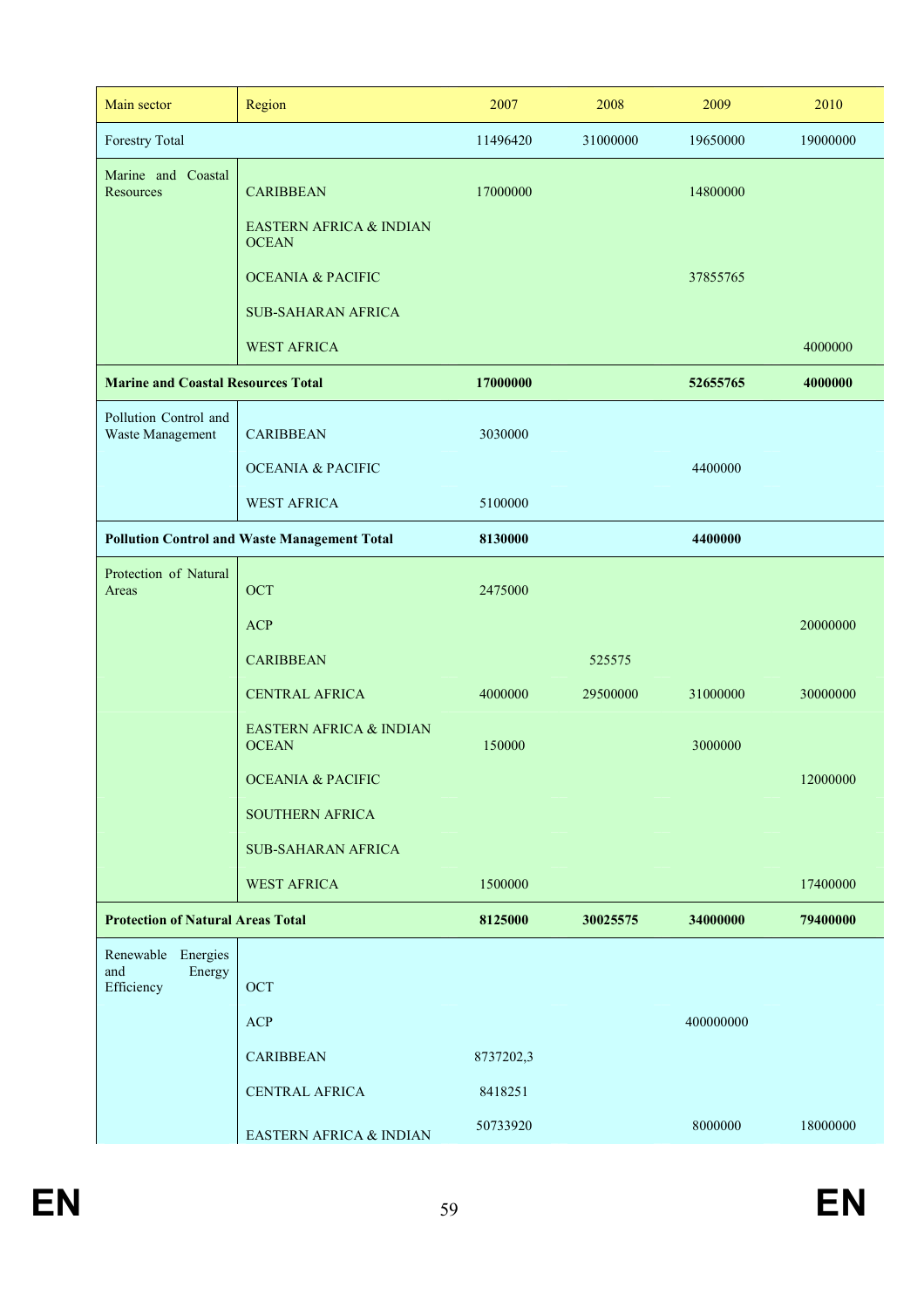| Main sector                            | Region                                                     | 2007      | 2008     | 2009      | 2010      |
|----------------------------------------|------------------------------------------------------------|-----------|----------|-----------|-----------|
|                                        | <b>OCEAN</b>                                               |           |          |           |           |
|                                        | <b>OCEANIA &amp; PACIFIC</b>                               | 3530341,8 |          | 37390000  |           |
|                                        | SOUTHERN AFRICA                                            | 23439541  |          |           |           |
|                                        | <b>SUB-SAHARAN AFRICA</b>                                  |           |          |           |           |
|                                        | <b>WEST AFRICA</b>                                         | 25397745  | 3000000  |           | 30000000  |
|                                        | <b>Renewable Energies and Energy Efficiency Total</b>      | 120257000 | 3000000  | 445390000 | 48000000  |
| Support<br>to<br>Environment<br>Policy |                                                            |           |          |           |           |
| Capacity<br>and<br><b>Building</b>     | <b>ACP</b>                                                 | 19500000  |          |           |           |
|                                        | <b>CARIBBEAN</b>                                           |           |          |           |           |
|                                        | EASTERN AFRICA & INDIAN                                    |           |          |           |           |
|                                        | <b>OCEAN</b>                                               | 20526000  |          | 10000000  | 10000000  |
|                                        | <b>NORTH ATLANTIC</b>                                      |           |          |           |           |
|                                        | <b>OCEANIA &amp; PACIFIC</b>                               | 2014000   |          | 1600000   |           |
|                                        | <b>SUB-SAHARAN AFRICA</b>                                  |           |          |           |           |
|                                        | <b>WEST AFRICA</b>                                         | 1000000   | 5000000  | 20000000  | 4000000   |
| <b>Total</b>                           | <b>Support to Environment Policy and Capacity Building</b> | 43040000  | 5000000  | 31600000  | 14000000  |
|                                        |                                                            |           |          |           |           |
| Water Management                       | <b>ACP</b>                                                 |           |          |           | 3000000   |
|                                        | <b>CARIBBEAN</b>                                           | 19606730  |          |           |           |
|                                        | <b>CENTRAL AFRICA</b>                                      |           |          |           | 23000000  |
|                                        | EASTERN AFRICA & INDIAN<br><b>OCEAN</b>                    | 2771678,4 |          | 14700000  |           |
|                                        | <b>OCEANIA &amp; PACIFIC</b>                               |           |          | 2550000   | 3900000   |
|                                        | SOUTHERN AFRICA                                            |           |          | 18000000  | 32000000  |
|                                        | <b>WEST AFRICA</b>                                         | 1189103   |          |           | 11400000  |
| <b>Water Management Total</b>          |                                                            | 23567511  |          | 35250000  | 73300000  |
| <b>Grand Total</b>                     |                                                            | 264075932 | 69025575 | 929545765 | 406540000 |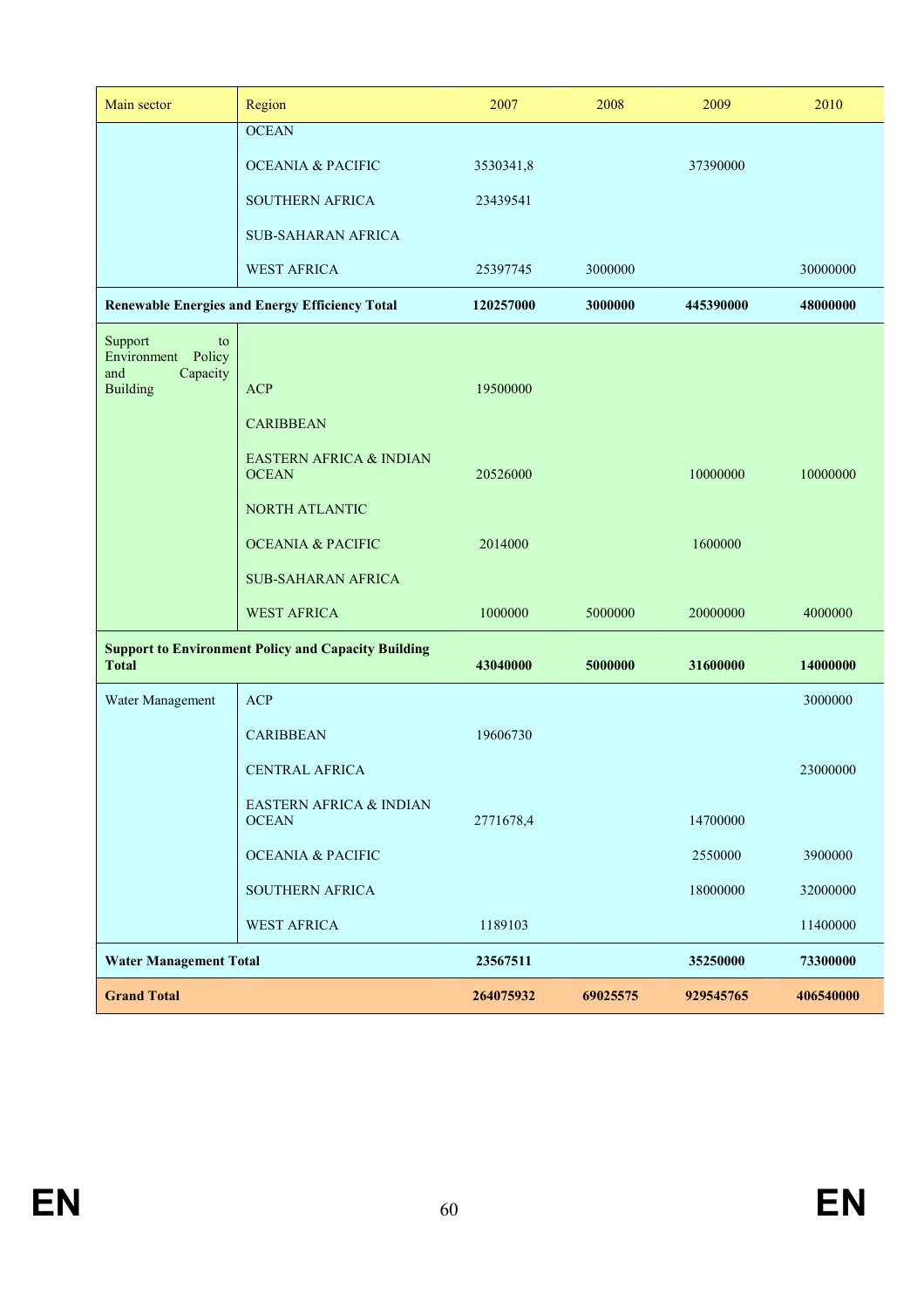## **Annex V**

Bibliography: reports covering geographic/thematic areas of the EDF, supporting evidence to this Impact Assessment

|                                | <b>TITLE</b> | <b>DATE OF</b><br><b>PUBLICATION</b> |
|--------------------------------|--------------|--------------------------------------|
|                                |              |                                      |
| Evaluations                    |              |                                      |
|                                |              |                                      |
| 1.1 Country/Region Evaluations |              |                                      |

| Evaluation of the European Commission's support to the United<br><b>Republic of Tanzania</b>                                            | <b>April 2006</b> |
|-----------------------------------------------------------------------------------------------------------------------------------------|-------------------|
| Evaluation stratégie pays Mali                                                                                                          | 19/09/2006        |
| Evaluation de la coopération de la Commission européenne avec le<br>Rwanda – évaluation de niveau pays                                  | 16/11/2006        |
| Union des Comores - Evaluation de niveau national                                                                                       | Novembre 2006     |
| Seychelles - Evaluation de niveau national                                                                                              | Novembre 2006     |
| Maurice - Evaluation de niveau national                                                                                                 | Novembre 2006     |
| Evaluation de la stratégie régionale de la CE en Afrique Centrale                                                                       | Décembre 2006     |
| Evaluation of the Commission's support to the ACP Pacific region                                                                        | September 2007    |
| Evaluation of the Commission's support to Southern African<br>Development Community - SADC - Regional level evaluation                  | October 2007      |
| Evaluation of the European Commission's support to the Republic of<br><b>Mozambique - Country level evaluation</b>                      | 14/12/2007        |
| Evaluation de la stratégie régionale de la CE en Afrique de l'Ouest                                                                     | <b>Mai 2008</b>   |
| Evaluation of the European Commission's support to the Republic of<br>Guyana                                                            | September 2008    |
| Evaluation of the Commission's support to the Region of Eastern and<br>Southern Africa and the Indian Ocean - Regional level evaluation | December 2008     |
| Evaluation de la coopération de la Commission européenne avec la<br>République du Tchad - évaluation de niveau national                 | <b>Mars 2009</b>  |
| Evaluation de la coopération de la Commission européenne avec la<br>République Centrafricaine - évaluation de niveau national           | <b>Juin 2009</b>  |
| <b>Country level evaluation Angola</b>                                                                                                  | September 2009    |
| <b>Country level evaluation Uganda</b>                                                                                                  | November 2009     |
| Evaluation of the European Commission's co-operation with Namibia<br>- Country level evaluation                                         | 04/12/2009        |
| <b>Country level evaluation Botswana</b>                                                                                                | December 2009     |
| <b>Country level evaluation Nigeria</b>                                                                                                 | <b>May 2010</b>   |
|                                                                                                                                         |                   |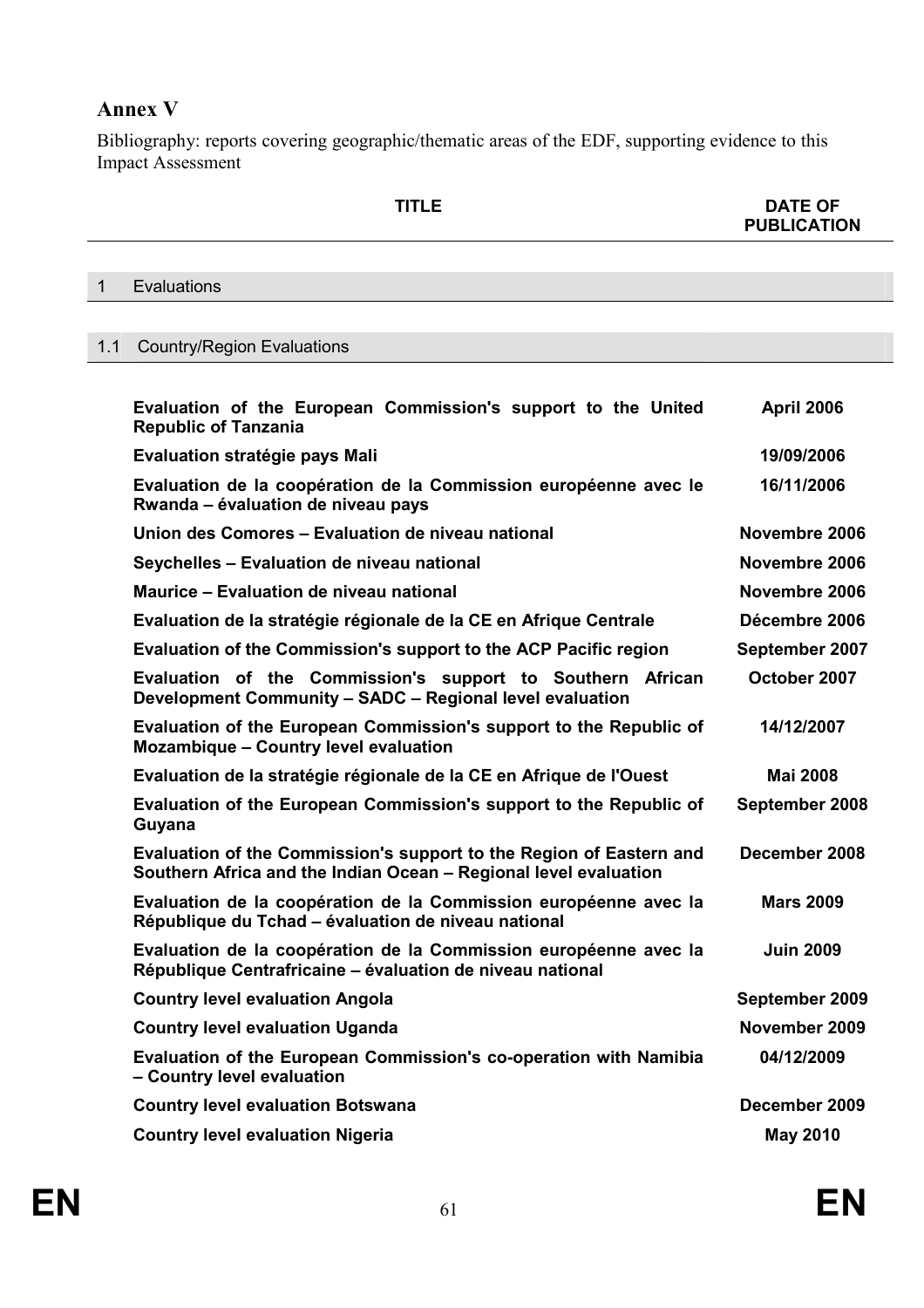| Evaluation de la coopération de l'Union européenne avec le Burkina<br>Faso – évaluation de niveau national                                  | 31/05/2010             |
|---------------------------------------------------------------------------------------------------------------------------------------------|------------------------|
| Joint evaluation of the cooperation of the European Commission,<br>Belgium, Denmark, France and Luxembourg with Niger between 2000-<br>2008 | August 2010            |
| Evaluation of EC's co-operation with Liberia                                                                                                | December 2010          |
| Region Level Evaluation - Overseas Countries and Territories (OCT)<br>(Final Report (2nd Draft))                                            | <b>DRAFT / Ongoing</b> |

### 1.2 Instruments / Sector / Thematic Evaluations

| Thematic evaluation of the EC support to good governance                                                                                                                                | <b>June 2006</b>  |
|-----------------------------------------------------------------------------------------------------------------------------------------------------------------------------------------|-------------------|
| Thematic evaluation of the water and sanitation sector                                                                                                                                  | <b>July 2006</b>  |
| Joint evaluation of co-ordination of trade capacity building in partner<br>countries                                                                                                    | November 2006     |
| Evaluation of the Commission Support for Statistics in Third<br><b>Countries</b>                                                                                                        | 15/02/2007        |
| Evaluation thématique - Développement rural et agricole                                                                                                                                 | <b>July 2007</b>  |
| Evaluation of EC support to partner countries in the area of energy                                                                                                                     | <b>April 2008</b> |
| General Evaluation of Actions to Raise Public Awareness of<br>Development Issues in Europe / Development Education EC                                                                   | December 2008     |
| Thematic Evaluation of the European Commission support to Conflict<br>Prevention and Peace Building - Preliminary study: scoping and<br>mapping. Final Report for the Preliminary Study | <b>July 2009</b>  |
| The Five-Year Evaluation of the Global Fund to Fight AIDS,<br>Tuberculosis, and Malaria Synthesis of Study Areas 1, 2 and 3.                                                            | <b>March 2009</b> |
| Assessment of the results of EC funded activities and future needs in<br>the defined areas covered by the Instrument for Stability, priority $1 -$<br><b>Final Report</b>               | <b>July 2010</b>  |
| Thematic Evaluation of European Commission Support to Conflict<br>Prevention and Peace Building - Concept Study - Final Report for the<br><b>Concept Study</b>                          | September 2010    |
| <b>Qualitative Assessment of EC funded Drugs Related Projects</b>                                                                                                                       | October 2010      |
| Thematic global evaluation of EC support to the Education sector in<br>partner countries                                                                                                | December 2010     |
| Lessons learned from evaluating EC interventions in the road sector<br>(note ARES)                                                                                                      | 15/12/2010        |
| Study on Legal Instruments and Lessons Learned from the<br>Evaluations Managed by the Joint Evaluation Unit (draft desk report,<br>vol. 1 & 2)                                          | January 2011      |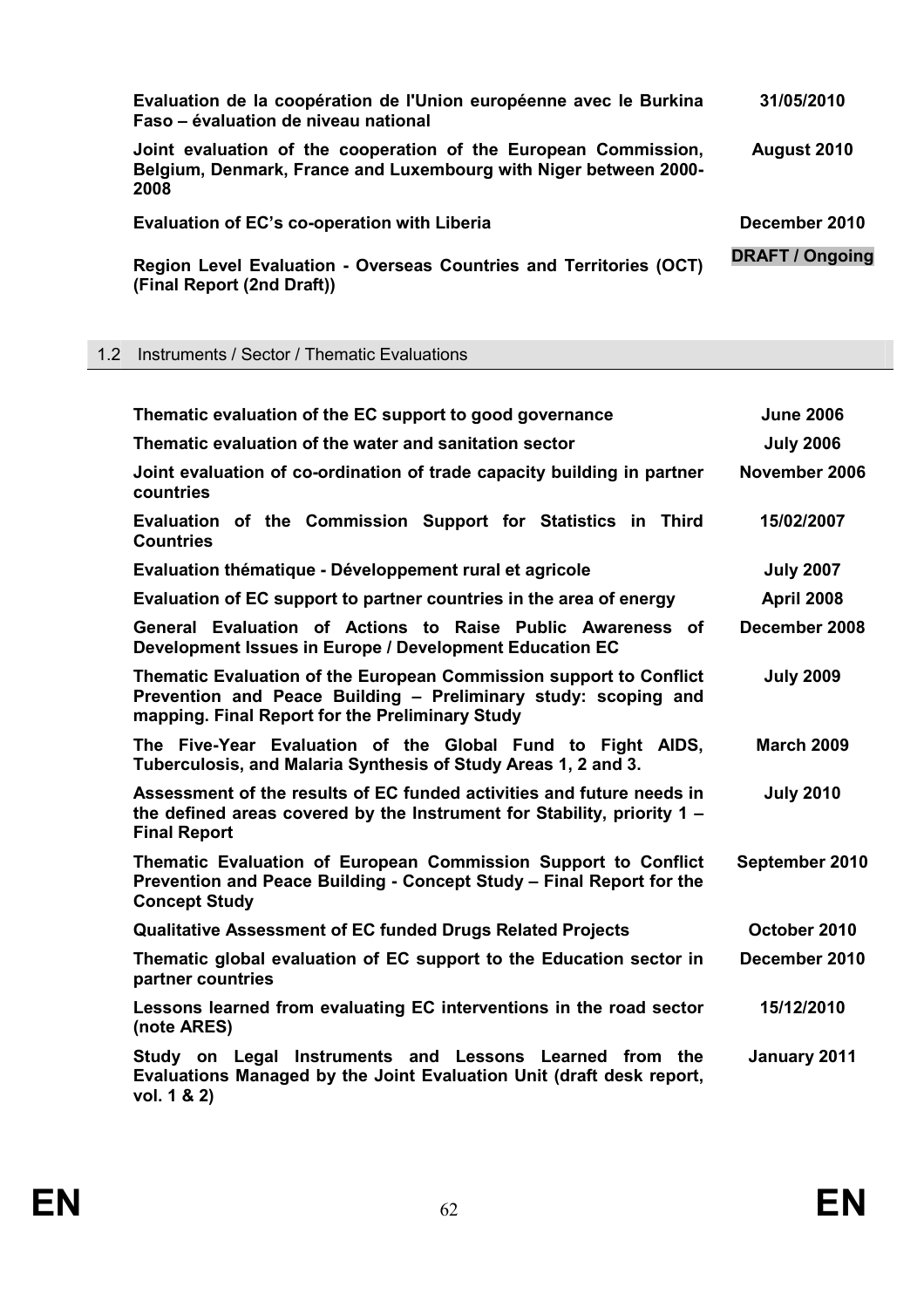| Evaluation of general budget support: synthesis report - A Joint<br><b>Evaluation of General Budget Support 1994-2004</b>                                                                   | <b>May 2006</b> |
|---------------------------------------------------------------------------------------------------------------------------------------------------------------------------------------------|-----------------|
| Evaluation of European Commission support to Micro-Project<br>Programmes under the European Development Fund in ACP<br>countries                                                            | August 2006     |
| Evaluating co-ordination, complementarity and coherence in EU<br>development policy: a synthesis                                                                                            | November 2007   |
| Evaluation of Commission's external cooperation with partner<br>countries through the organisations of the UN family                                                                        | <b>May 2008</b> |
| Evaluation of Commission's aid delivery through Development banks<br>and EIB                                                                                                                | November 2008   |
| Evaluation of EC aid delivery through civil society organisations                                                                                                                           | December 2008   |
| Final report of the Experts Working Group on additionality of grants<br>in the framework of blending mechanisms, established following a<br>decision by the ECOFIN Council in December 2008 | December 2009   |
| Evaluation Methodology & Baseline Study of European Commission<br><b>Technical Cooperation support Inception Report - Final Version</b>                                                     | August 2010     |

### 2. Court of Audits Special Reports

| Special report No 6/2006 concerning the environmental aspects of the<br>Commission's development cooperation - OJ C 235                                              | 29/09/2006 |
|----------------------------------------------------------------------------------------------------------------------------------------------------------------------|------------|
| Special report No 6/2007 on the effectiveness of technical assistance<br>in the context of capacity development together with the<br>Commission's replies - OJ C 312 | 21/12/2007 |
| Special report No 10/2008 – EC development assistance to health<br>services in Sub-Saharan Africa                                                                    | 2008       |
| Special report No 4/2009 – The Commission's management of Non-<br>State Actors' involvement in EC development cooperation                                            | 2009       |
| Special report No 15/2009 - EU assistance implemented through<br>United Nations organisations: decision-making and monitoring                                        | 2009       |
| Special report No 18/2009 – Effectiveness of EDF support for regional<br>economic integration in East Africa and West Africa                                         | 2009       |
| Special report No, 11/2010 - Commission's management of General<br>Budget Support in ACP, Latin American and Asian countries                                         | 2010       |
| Special report No. 12/2010 - EU Development Assistance for Basic<br><b>Education in Sub-Saharan Africa and South Asia</b>                                            | 2010       |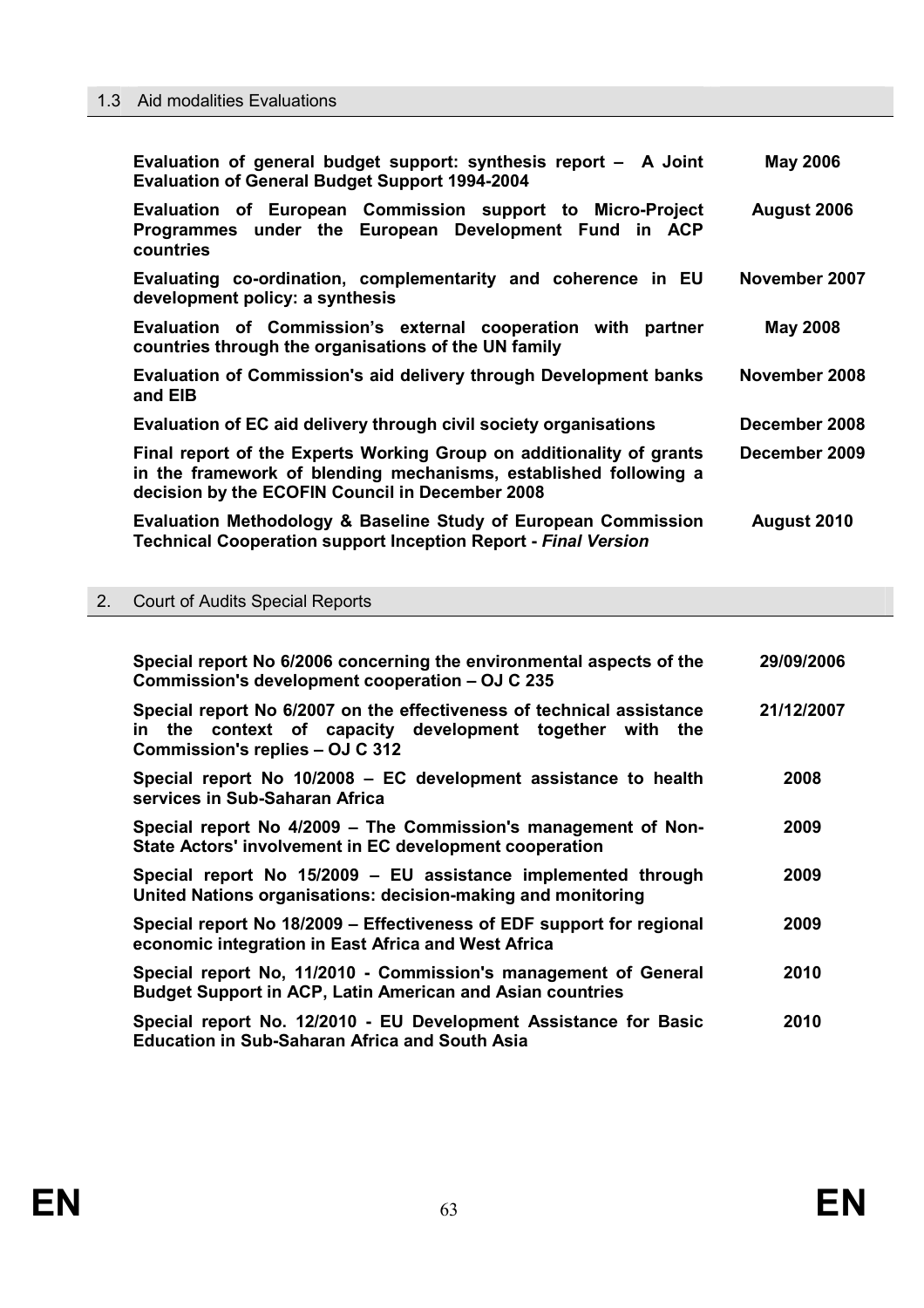## 3 Internal Audit Service Reports

| Implementation of the framework<br>IAS-2005-AIDCO/ECHO-001<br>agreement with UN agencies                                                            | 2005 |
|-----------------------------------------------------------------------------------------------------------------------------------------------------|------|
| IAS-2006-AIDCO-003 Eligibility of Costs under the Financial and<br>Administrative Framework Agreement with the United Nations by DG<br><b>AIDCO</b> | 2006 |
| AIDCO-2006-AIDCO/DEV-003 Audit on Budget Support – Pool Funds<br>and Trust Funds                                                                    | 2006 |
| IAS-2007-AIDCO-001 Audit on NGO's funding by DG AIDCO - Fup1                                                                                        | 2007 |
| IAS-2007-AIDCO-003 Financial Management of Regional Programmes                                                                                      | 2007 |
| IAS.B-2008-AIDCO/ECHO-001 Follow up of the FAFA implementation<br>with UN in DGs AIDCO and ECHO                                                     | 2008 |
| IAS.B5-2009-AIDCO-004 Follow-up of Eligibility of Costs under FAFA<br>with UN                                                                       | 2009 |
| IAS.B5-2009-AIDCO-003 Second Follow-up of Audit in NGO Funding<br>by DG AIDCO                                                                       | 2009 |
| IAS.B5-2010-AIDCO-001 Audit on Programmes Estimates financed by<br><b>EU and EDF Budget</b>                                                         | 2010 |
| IAS.B5-2010-AIDCO-003 Financial<br><b>ACP</b><br>Management<br>оf<br>Intra<br><b>Programmes, namely facilities</b>                                  | 2010 |

## 4 Internal Audit Capability Reports

| <b>Budget Support, pool and trust funds</b>                                                                                                                           | 2007       |
|-----------------------------------------------------------------------------------------------------------------------------------------------------------------------|------------|
| <b>Budget Support Conditionality</b>                                                                                                                                  | 2008       |
| Contribution to the Annual Activity Report (AAR) 2007 – Summary of<br>the results of Audits and follow-up Audits carried out by the IAC in<br>2007 (note Adonis 955)  | 23/01/2008 |
| Follow-up Audit on Budget Support, pool and trust funds                                                                                                               | 2009       |
| Follow-up Audit on Management of Budget Support Conditionality                                                                                                        | 2009       |
| Contribution to the Annual Activity Report (AAR) 2008 - Summary of<br>the results of Audits and follow-up Audits carried out by the IAC in<br>2008 (note Adonis 2518) | 09/02/2009 |
| <b>Audit Report on Aid Implementation under Crisis Situation</b>                                                                                                      | 2010       |
| Contribution to the Annual Activity Report (AAR) 2009 – Summary of<br>the results of Audits and follow-up Audits carried out by AIDCO's IAC<br>in 2009                | 23/02/2010 |

| 5 |  |  |  |  | Synthesis based on Result Oriented Monitoring Reports |  |
|---|--|--|--|--|-------------------------------------------------------|--|
|---|--|--|--|--|-------------------------------------------------------|--|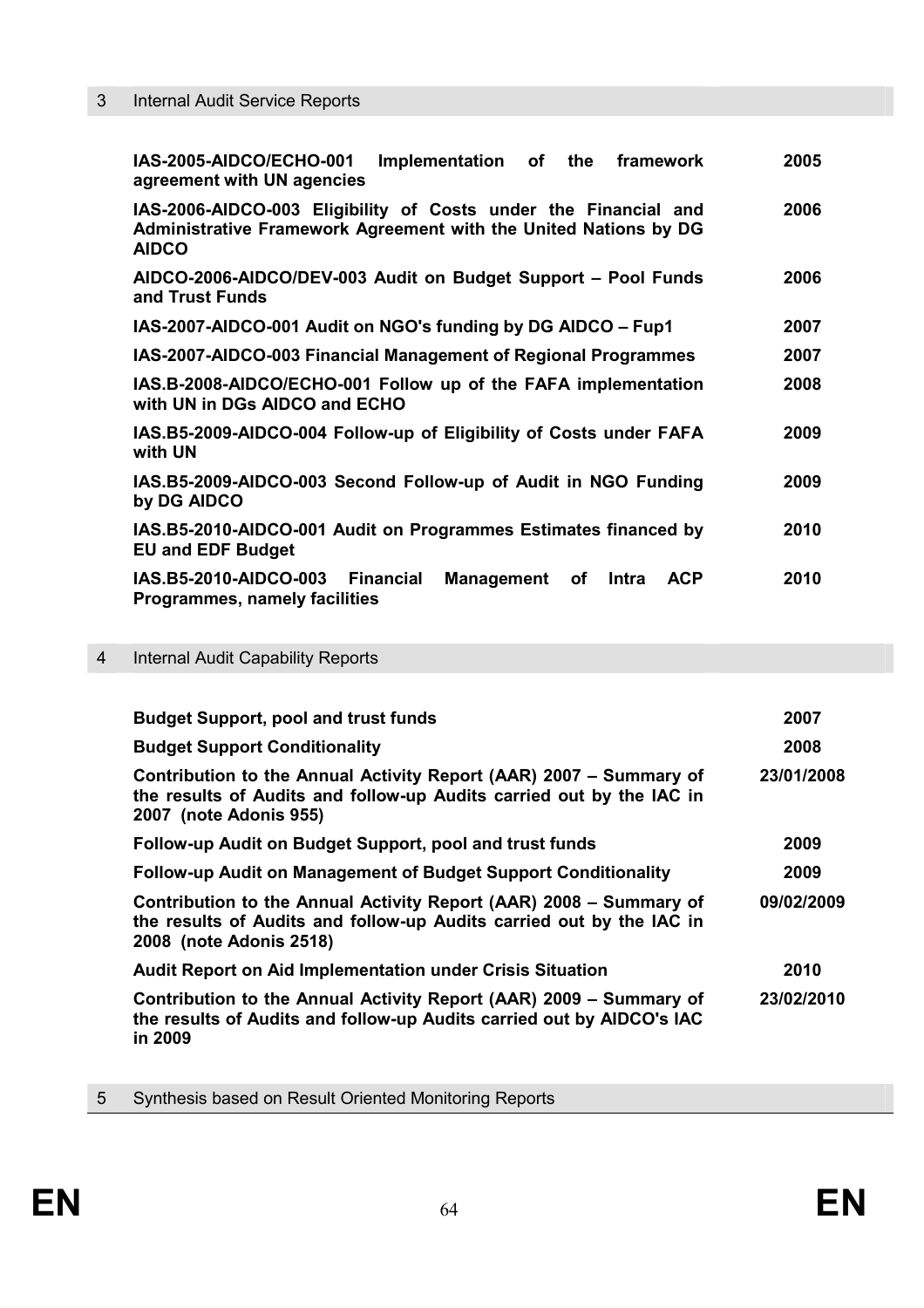|     | Causes underlying Effectiveness and Impact of EC Development<br>Projects - Qualitative study based on ongoing and ex post ROM<br>reports (2005-2007)                                                                       | <b>May 2009</b>  |
|-----|----------------------------------------------------------------------------------------------------------------------------------------------------------------------------------------------------------------------------|------------------|
|     | Executive Summary (internal): Towards a better use of ROM and<br>project evaluations                                                                                                                                       | September 2010   |
| 6   | Mid-Term/End-Term Review of Financial Instruments                                                                                                                                                                          |                  |
| 6.1 | $9th$ EDF                                                                                                                                                                                                                  |                  |
|     |                                                                                                                                                                                                                            |                  |
|     | Explanatory note for the members of the EDF Committee on ACP<br>cooperation: End-of term review (ETR) of regional and national<br>cooperation under the 9 <sup>th</sup> European Development Fund - Note Adonis<br>n. 8062 | 14/12/2006       |
|     | Report on the 9th EDF End-of-term review - For internal Commission<br>use only - Note Adonis D(2007) 3936                                                                                                                  | 26/09/2007       |
|     | Evaluation 9 <sup>th</sup> EDF End-of-term review - For internal Commission use<br>only - Note Adonis D(2007) 3936                                                                                                         | 26/09/2007       |
|     | 6.2 10 <sup>th</sup> EDF                                                                                                                                                                                                   |                  |
|     | Mid-Term Review of the 10 <sup>th</sup> European Development Fund (EDF) -<br>Country Strategy Papers - Overview of the Results (Management<br>Committee)                                                                   | 25/11/2010       |
|     | Progress Towards the MDGs and the Contribution of the EU in Ten<br>Country Case-Studies / FWC N° 2009/229190 - Final Report and<br><b>Executive Summary</b>                                                                | 13/12/2010       |
|     | 10 <sup>th</sup> EDF Performance Review - Note to Management meeting - Note<br><b>Adonis 2011/36920</b>                                                                                                                    | 17/01/2011       |
|     | Study in support of the shaping of development cooperation after<br>2013 – Lessons learnt from the 10 <sup>th</sup> EDF MTR                                                                                                | December 2010    |
|     | Study in support of the shaping of development cooperation after<br>2013 – Lessons learnt from the 10 <sup>th</sup> EDF MTR: Division of Labour                                                                            | December 2010    |
|     | Study in support of the shaping of development cooperation after<br>2013 – Lessons learnt from the 10 <sup>th</sup> EDF MTR: innovative financial<br>instruments and blending                                              | January 2011     |
| 6.3 | EDF Shock absorption mechanisms                                                                                                                                                                                            |                  |
|     |                                                                                                                                                                                                                            |                  |
|     | Feasibility study on compansatory financing schame of exogenous                                                                                                                                                            | <b>Lung 2009</b> |

| <b>Feasibility study on compensatory inidicing scribing or exogenous</b><br>shocks – (Final Report) | <b>JULIE ZUUJ</b>  |
|-----------------------------------------------------------------------------------------------------|--------------------|
| Feasibility study on compensatory financing scheme of exogenous                                     | <b>August 2009</b> |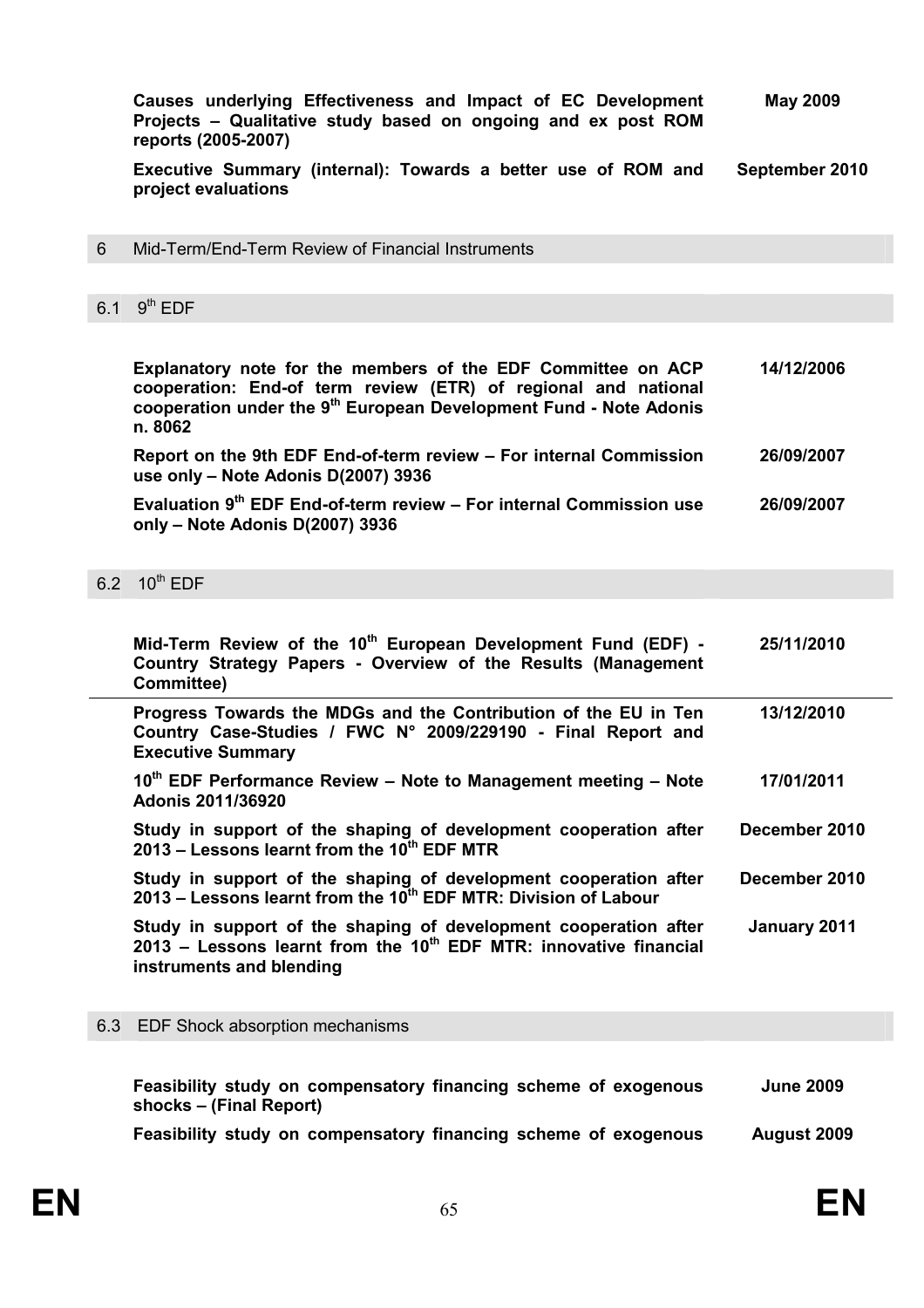**shocks – (Revised Report)** 

**Study on shock absorbing schemes in ACP countries – FLEX Study December 2010** 

| $\overline{7}$ | Mid-Term Reviews of Thematic Strategy Papers |  |  |  |  |
|----------------|----------------------------------------------|--|--|--|--|
|----------------|----------------------------------------------|--|--|--|--|

 **Mid-term Review and Analysis of the Water Facility and Energy Facility May 2008** 

8 Mid-Term Reviews of Country/Region Strategy Papers

 **iQSG Progress Report on second-generation Country Strategy Papers 30/03/2009 2007/8-2013 (SEC(2009) 431 - Commission Staff working document)** 

 **State of play of EU joint programming of external assistance – desk 09/12/2010 study of recent experiences** 

 **Strategy Papers – Chapter on Lessons learnt:** 

- **ACP Countries: South Africa**
- **Asia: Bangladesh, Bhutan, Cambodia, China, India, Indonesia, Laos, Malaysia, Maldives, Mongolia, Myanmar, Nepal, Pakistan, Philippines, Sri Lanka, Thailand, Vietnam, Regional Central Asian Countries**
- **Latin America: Argentina, Bolivia, Brazil, Chile, Colombia, Costa Rica, Cuba, Ecuador, El Salvador, Guatemala, Honduras, Mexico, Nicaragua, Panama, Paraguay, Peru, Uruguay, Venezuela, Regional Latin America, Regional Central America, Regional Comunidad Andina, Regional Mercosur**
- **Neighbourhood policy and Middle-East : Algeria, Armenia, Azerbaijan, Egypt, Georgia, Jordan, Lebanon, Moldova, Morocco, Syria, Tunisia, Ukraine, Yemen**

#### 9 External Reviews

| IEG Review of World Bank - Engaging with Fragile States - Support to<br><b>Low-Income Countries Under Stress</b>            | 2006              |  |
|-----------------------------------------------------------------------------------------------------------------------------|-------------------|--|
| <b>OECD/DAC Peer review of the European Commission</b>                                                                      | 2007              |  |
| AIDCO follow-up to OECD/DAC Peer Review Recommendations (Note<br>to AIDCO Management, 12/11/2008)                           | 12/11/2008        |  |
| <b>Organisations Performance</b><br><b>Network</b><br>Assessment<br><b>Multilateral</b><br>(MOPAN) Annual MOPAN Survey 2008 | 2008              |  |
| IMF - Regional Economic Outlook Sub-Saharan Africa - Back to High<br>Growth?                                                | <b>April 2010</b> |  |
| IMF - Emerging from the Global Crisis: Macroeconomic Challenges                                                             | October 2010      |  |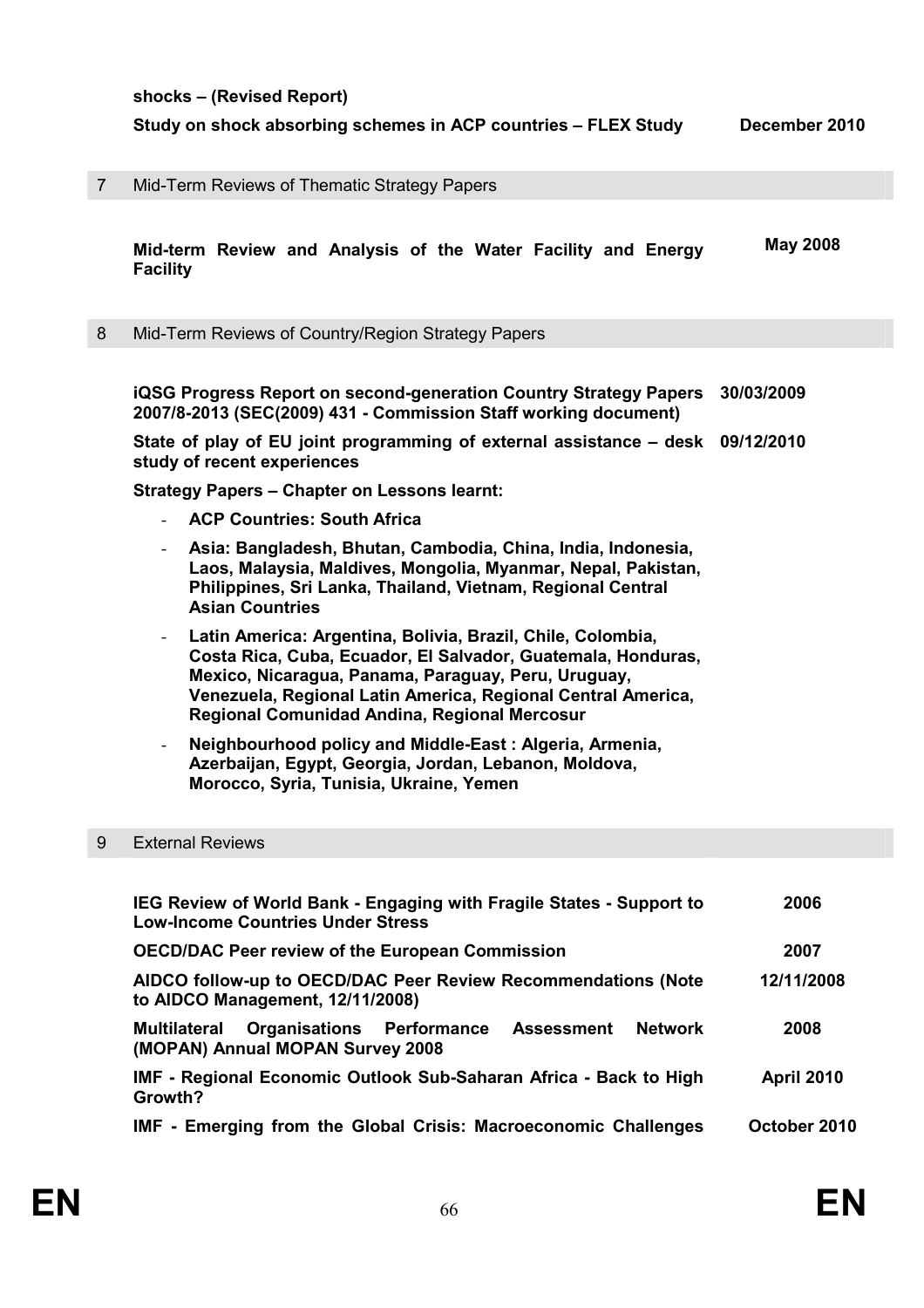### **Facing Low-Income Countries**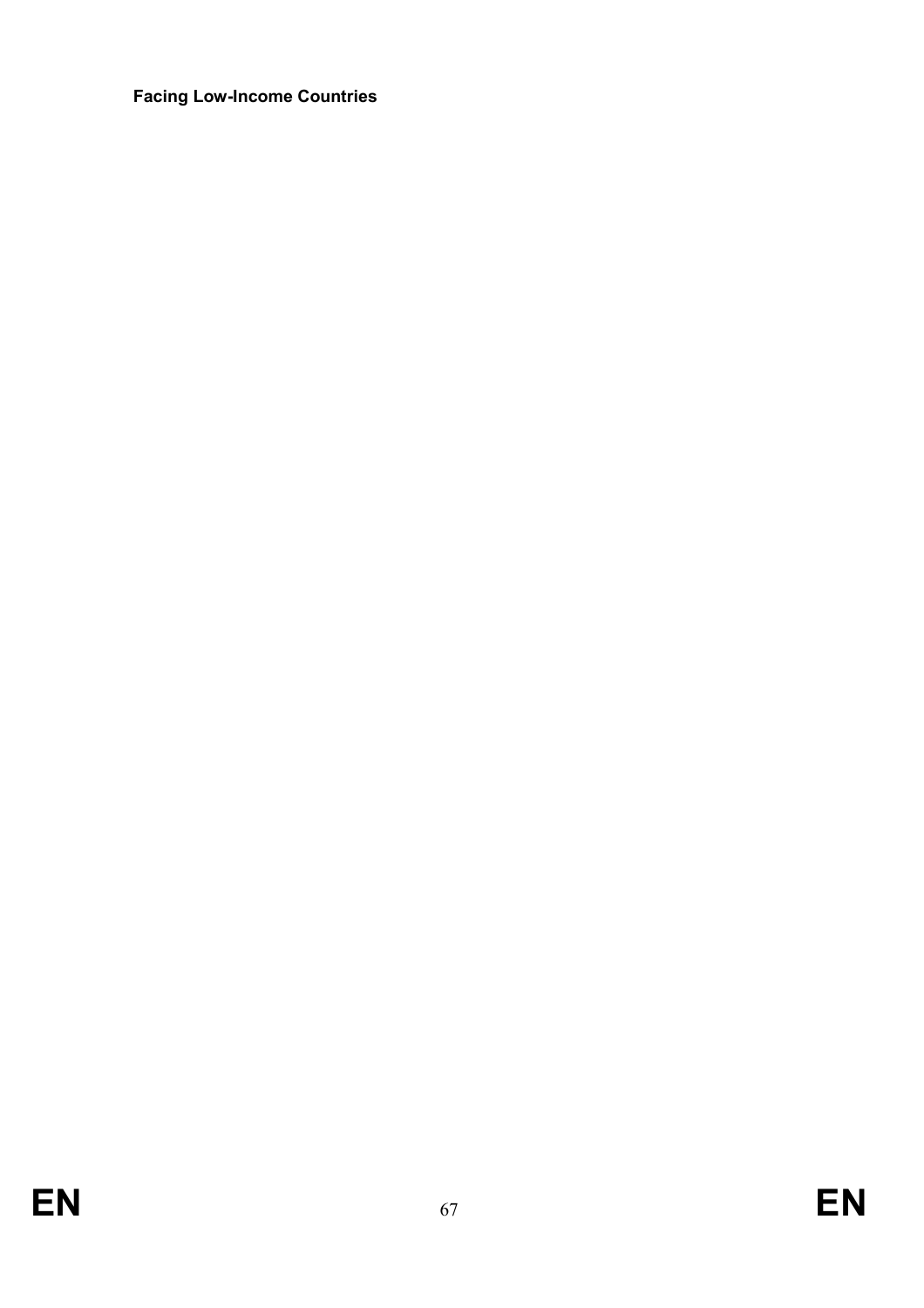**Annex VI: Examples of aid fragmentation and of lack of concentration** 

## **1) Aid Fragmentation in Uganda**



**EN** 68 **EN**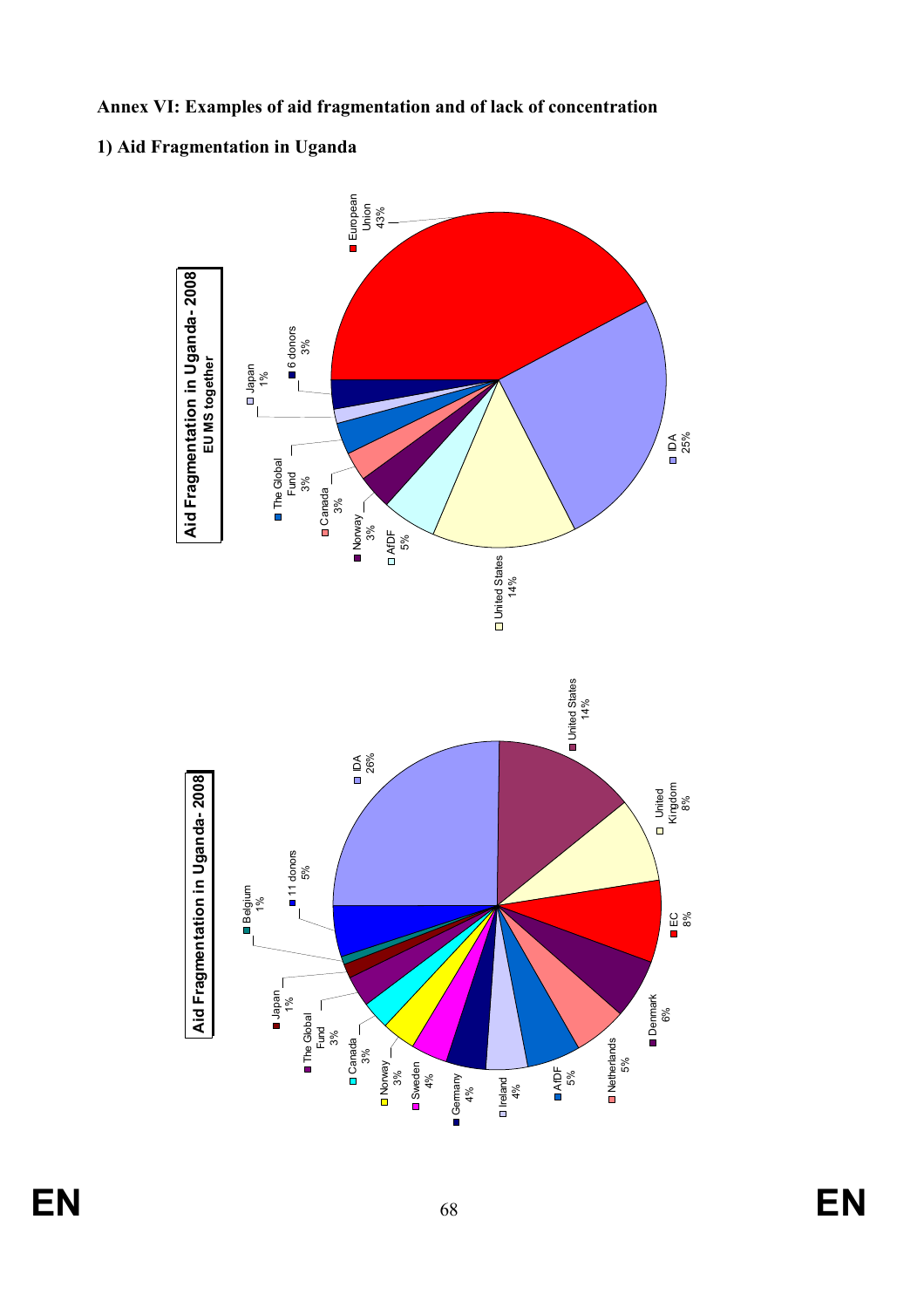| <b>AVERAGE MUNISION OF EID DONORS PER SECTOR</b> | Multi sector (incl rural and urban development) | Government and Civil Society | General Budget Support | Environment   | Other Production Sectors (Forestry, Fishing, Industry, Mining, Construction, Trade Policy & | Agriculture | Economic Infrastructure | Other Social Infrastructure | Water Supply and Sanitation | Population Policies and Reproductive Health (incl gender) | Health | Education       | <b>ISECTORS</b>   |
|--------------------------------------------------|-------------------------------------------------|------------------------------|------------------------|---------------|---------------------------------------------------------------------------------------------|-------------|-------------------------|-----------------------------|-----------------------------|-----------------------------------------------------------|--------|-----------------|-------------------|
| ದ                                                | ಪ                                               |                              |                        |               | ਠੇ                                                                                          | ವ           | ವ                       |                             | ವ                           |                                                           | ᇁ      | ವ               |                   |
| ç                                                |                                                 |                              |                        |               |                                                                                             |             |                         |                             |                             |                                                           |        |                 |                   |
|                                                  | ຮ                                               | జ                            |                        |               | ន                                                                                           | 22          | ಜ್ಞ                     | 귾                           | ន                           | đ,                                                        | 23     | 242             |                   |
|                                                  | ్                                               | g                            |                        |               |                                                                                             |             |                         |                             |                             |                                                           | ్ధ     | ະ               | Austria           |
|                                                  | 승                                               | ξ<br>ន                       |                        | ಸ             |                                                                                             |             |                         |                             |                             |                                                           | Ξ      | ಸ               | Belgium           |
|                                                  | డె<br>یو<br>ح                                   | ្ជ                           |                        | ្ត            |                                                                                             |             |                         | ៊                           | Ξ                           |                                                           | ÷,     | ,<br>မ္မ<br>ဓ   | Denmark           |
|                                                  | ະ                                               | S                            |                        | <u>ب</u><br>پ |                                                                                             |             |                         |                             | Ξ.                          |                                                           |        |                 | Finland           |
|                                                  | 20,3                                            | 2,8                          |                        | δ,            | \$ă                                                                                         | မ္မ         |                         |                             |                             |                                                           | ៊      | ĩ٥<br>$\vec{ }$ | France<br>Germany |
|                                                  | ະ                                               | ï                            |                        |               | $\mathbf{r}$                                                                                |             |                         |                             | s                           |                                                           | ຣ      | ន               | Greece            |
|                                                  | <b>28,6</b>                                     | É,                           |                        | Ξ             |                                                                                             | នី          |                         | ទី                          | Ξ                           | S                                                         | డ      | $\vec{r}$       | Ire la n d        |
|                                                  | 2                                               | $\mathbf{r}$                 | ะ                      |               |                                                                                             |             |                         |                             | ະ                           |                                                           | ್      | 24              | Italy             |
|                                                  |                                                 |                              |                        |               |                                                                                             |             |                         |                             |                             |                                                           |        |                 | Luxem bourg       |
|                                                  | S                                               | 2,9                          |                        |               |                                                                                             | ទី          | Ξ                       | Ξ                           | ÷,                          | ္ဗ                                                        | ត់     | $\frac{11}{2}$  | Netherlands       |
|                                                  | <u>بع</u>                                       |                              |                        |               |                                                                                             | ಸ           |                         |                             | 문                           | 岩                                                         | ၙ      | 름               | Norway            |
|                                                  |                                                 | ٠                            |                        |               |                                                                                             | ı,          |                         |                             | ٠                           | ٠                                                         | ×,     | ٠               | Portugal          |
|                                                  | $\mathbf{r}$                                    |                              | ءِ                     | 12,4          | ្លឹ                                                                                         | င္ယ         | 2                       | ់                           | 2                           | ឹ                                                         | 급.     | $\mathfrak{a}$  | Spain             |
|                                                  |                                                 | 2,0                          | ×,                     | 44            | 적                                                                                           | c           | ្ហ                      | ဠ                           |                             | S                                                         | 忌      | 륞               | Sweden            |
|                                                  | ਛ                                               | చి                           | 99,4                   | ۹,            |                                                                                             | S           | ៊ូ                      | ័័                          | 23,6                        | ÷,                                                        | 44     | 28,4            | United Kingdom    |
|                                                  | ទី                                              | ះី                           | 0,4                    |               | 20,5                                                                                        | ×           | 37,2                    | <b>50,8</b>                 | 這                           | ٠                                                         | Z      | $\cdot$         | E C               |
|                                                  | જૂર                                             | 31%                          | 9,001                  | 89%           | 71%                                                                                         | \$          | 40%                     | e1%                         | 47%                         | 8%                                                        | 17%    | 56%             |                   |
| 2) Sector presence in Ethiopia (2008)            |                                                 |                              |                        |               |                                                                                             |             |                         |                             |                             |                                                           |        |                 |                   |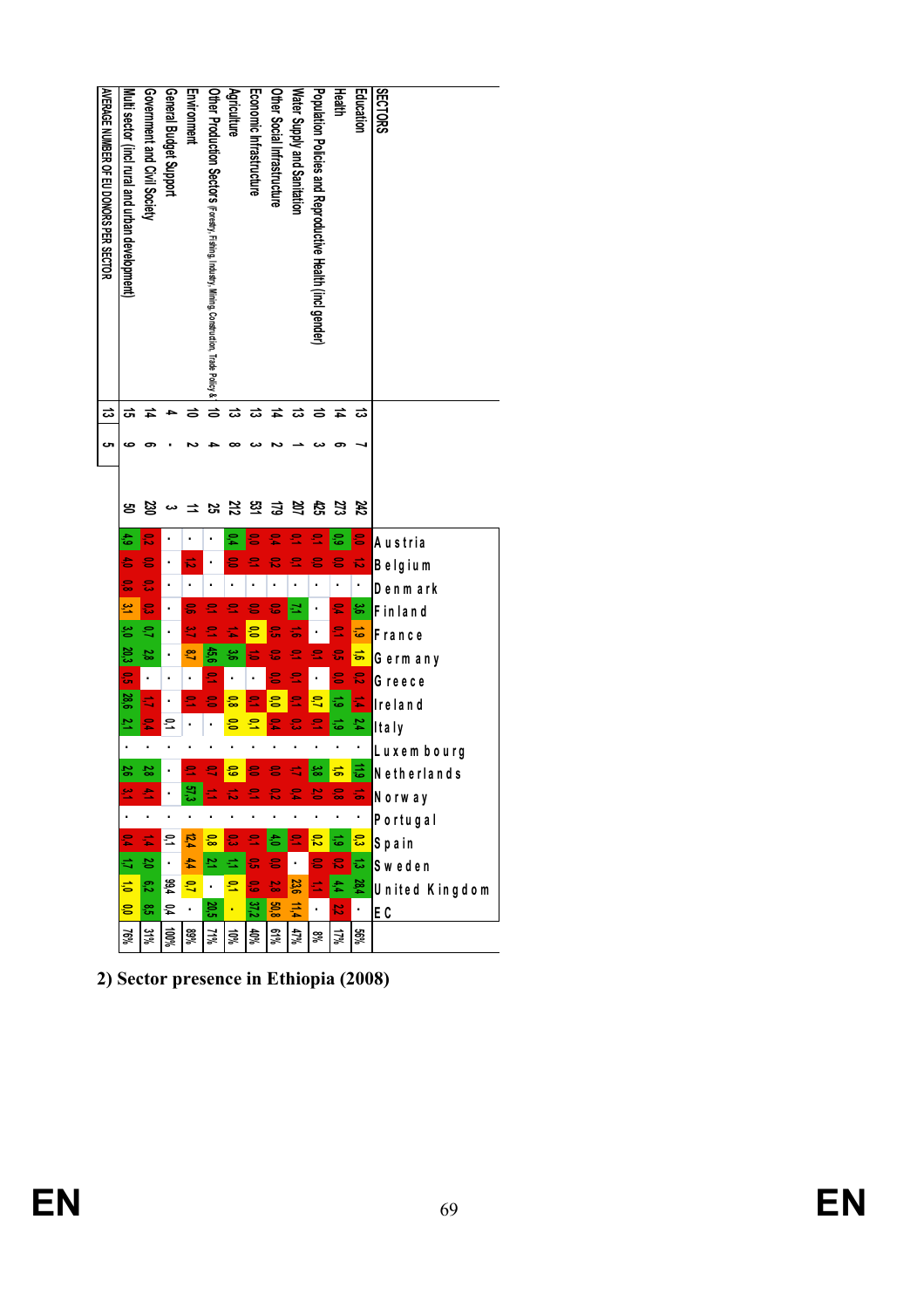<sup>1</sup> The instruments are the following: Internal Agreement for the 11th European Development Fund, Development Cooperation Instrument, Instrument for Pre-Accession assistance, European Neighbourhood Instrument, Instrument for Stability, Instrument for Nuclear Safety Cooperation, European Instrument for Democracy and Human Rights, Partnership Instrument and the instruments for the EU-Greenland Partnership. The Macro-Financial Assistance instrument, the Common Foreign and Security Policy, the Humanitarian aid instrument and the Civil Protection mechanism are not part of this joint exercise.

<sup>2</sup> OJ L 314, 30.11.2001, p. 1. Amended by Decision 2007/249/EC (OJ L 109, 26.04.2007, p. 33).

3 The 10th EDF Internal Agreement (OJ L 247, 9.9.2006, p32) was signed in July 2006 by the Representatives of the Member States meeting within the Council. The 10th EDF implementing Regulation (Council regulation 617/2007) and the 10th EDF Financial Regulation (Council regulation 215/2008) were adopted respectively in May 2007 and February 2008. The 10th EDF entered into force on 1.07.2008 with the entry into force of the 1st revision of the Cotonou Agreement. The 10th EDF funding to the OCTs is also governed by the Implementing Regulation 2304/2002 (OJ L 348, 21.12.2002, p. 82) amended by Regulation 1424/2007 (OJ L 317, 5.12.2007, p. 38) and by the Overseas Association Decision.

<sup>4</sup> Alongside the ACP Investment Facility, the EIB can lend up to EUR 2 billion from its own resources, with the EU Member States providing a 75% guarantee of total amounts opened by the EIB. Under the 10th EDF, both the ACP Investment Facility and EIB own resources lending can be blended with EDF grants of EUR 400m for interest rate subsidies or technical assistance.

5 In addition to the more 'conventional' developmental challenges majority of the ACP countries are among those countries most exposed to the adverse consequences of climate change, which further amplifies the prevailing problems. At the same time the EU has developed its own policies in this area and has much to offer to its partners in view of integrating climate considerations into overall policy approaches.

<sup>6</sup> On security of energy supply and international co-operation - "The EU Energy Policy: Engaging with Partners beyond our borders".COM(2011) 539 of 7.09.2011

7 For ACP countries the omnipresence of these phenomena and the risks they pose to development progress will undermine efforts to reduce poverty and reach MDGs if they are not comprehensively incorporated into the development cooperation programmes and approaches.

8 cf also annex V regarding reports covering geographic/thematic areas of the EDF

9 The study on shock absorbing schemes reflected upon the lessons learnt of the existing mechanisms (FLEX since 2000 aiming at socio-economic reforms and policies that could be affected negatively as a result of a drop in export earnings, the ad-hoc temporary scheme Vulnerability Flex which has allocated resources in 2009 and 2010 to address the fall out of the global financial crisis, and the Food Facility adopted in 2008, as a rapid response to soaring and volatile food prices in developing countries), and on the design of a future shock absorbing mechanism.

10 This diversity between ACPs also concerns their levels of economic development, demographics and geography; in particular, the case of Small Island Developing States must be taken into account. This disparity is also observed between ACP countries and OCTs: whereas ACP countries are all developing countries, the majority of the OCTs are no longer developing territories, even if their micro-economies remain vulnerable. The OCTs' total population represents only 0.02% of the world population (1.2 million), compared to 13.3% (800 million) for ACP countries. Not counting Greenland (the world's largest island: 2.2 million km²) and the British Antarctic Territory, the OCT's total land mass represents only 80 000 km², compared to 30 million km² for the ACP States.

11 This would result in substantial financial savings, which, according to a recent study commissioned by the European Commission ("The Aid Effectiveness Agenda: Benefits of a European Approach", Prepared by HTSPE, B.T. Carlsson, C.B. Schubert, S. Robinson, 14 October 2009) may be in the range of 2 to 6 billion Euros per year - A follow-up study has been commissioned in order to re-confirm these findings and put them in more concrete terms. 12 Greenland benefits from a specific partnership laid down in Decision 2006/526/EC of 17 July 2006 (OJ L 208, 29/07/2006, p. 28). Cooperation with Greenland is financed from the EU General Budget. Nevertheless, Greenland can take part in regional projects under the 10th EDF.

<sup>13</sup> COM(2011)500

 $\overline{a}$ 

14 Joint statement by the Council and the representatives of the governments of the Member States meeting with the Council, the European Parliament and the Commission on EU development policy of 20 December 2005.